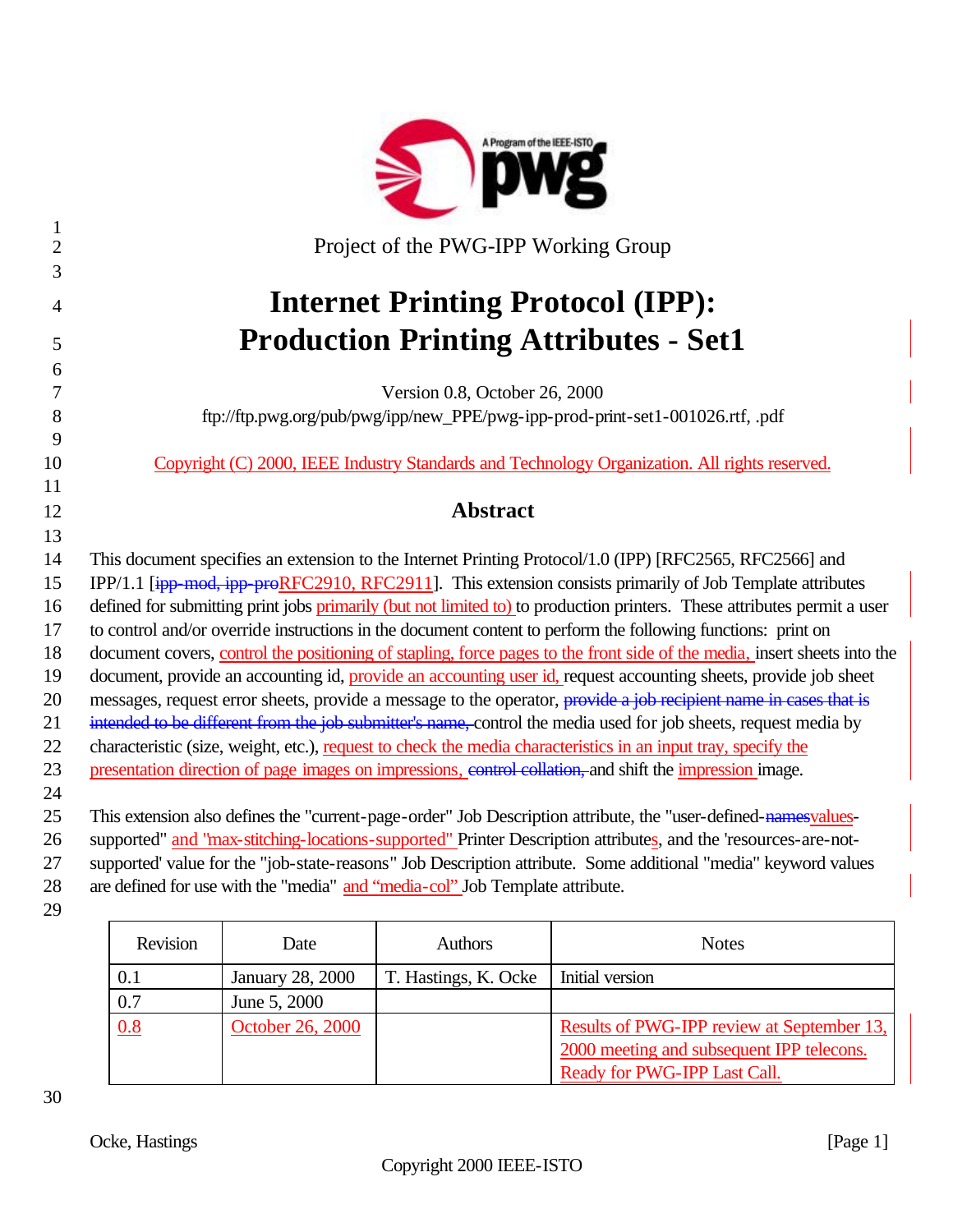| 30 |  | Status of this Document Memo |
|----|--|------------------------------|
|----|--|------------------------------|

- This document is a draft of an IEEE-ISTO PWG Proposed Standard and is in full conformance with all provisions
- of the PWG Process (see http://www.pwg.org/chair/pwg-process-990825.pdf). PWG Proposed Standards are working documents of the IEEE-ISTO PWG and its working groups.
- The list of current PWG drafts can be obtained at http://www.pwg.org/pub/pwg/ipp
- 

The full set of IPP documents includes:

- 
- Design Goals for an Internet Printing Protocol [RFC2567]
- Rationale for the Structure and Model and Protocol for the Internet Printing Protocol [RFC2568]
- 43 Internet Printing Protocol/1.1: Model and Semantics (this document)[RFC2911]
- 44 Internet Printing Protocol/1.1: Encoding and Transport [IPP-PRORFC2910]
- Internet Printing Protocol/1.1: Implementer's Guide [IPP-IIG]
- Mapping between LPD and IPP Protocols [RFC2569]
- The "Design Goals for an Internet Printing Protocol" document takes a broad look at distributed printing
- functionality, and it enumerates real-life scenarios that help to clarify the features that need to be included in a printing protocol for the Internet. It identifies requirements for three types of users: end users, operators, and
- administrators. It calls out a subset of end user requirements that are satisfied in IPP/1.0. A few OPTIONAL operator operations have been added to IPP/1.1.
- 

 The "Rationale for the Structure and Model and Protocol for the Internet Printing Protocol" document describes IPP from a high level view, defines a roadmap for the various documents that form the suite of IPP specification documents, and gives background and rationale for the IETF working group's major decisions.

 The "Internet Printing Protocol/1.1: Encoding and Transport" document is a formal mapping of the abstract operations and attributes defined in the model document onto HTTP/1.1 [RFC2616]. It defines the encoding rules for a new Internet MIME media type called "application/ipp". This document also defines the rules for transporting over HTTP a message body whose Content-Type is "application/ipp". This document defines a new scheme named 'ipp' for identifying IPP printers and jobs.

 The "Internet Printing Protocol/1.1: Implementer's Guide" document gives insight and advice to implementers of IPP clients and IPP objects. It is intended to help them understand IPP/1.1 and some of the considerations that may assist them in the design of their client and/or IPP object implementations. For example, a typical order of processing requests is given, including error checking. Motivation for some of the specification decisions is also included.

- 
- The "Mapping between LPD and IPP Protocols" document gives some advice to implementers of gateways between IPP and LPD (Line Printer Daemon) implementations.
- 

 $\overline{a}$ 

Ocke, Hastings [Page 2] [Page 2]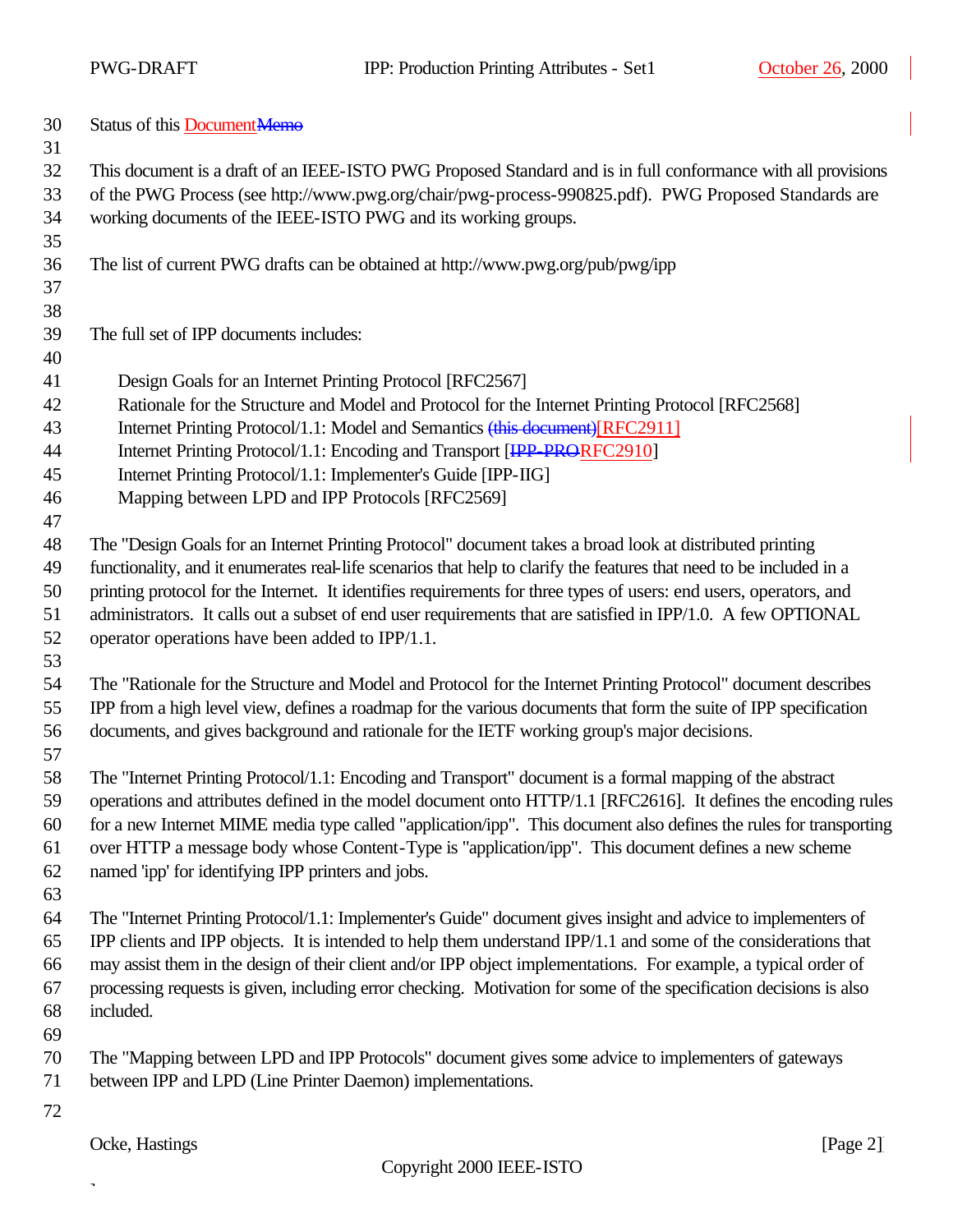| 72       | <b>Table of Contents</b>                                                                             |  |
|----------|------------------------------------------------------------------------------------------------------|--|
| 73       |                                                                                                      |  |
| 74       | 1                                                                                                    |  |
| 75       | $\boldsymbol{2}$                                                                                     |  |
| 76       | 2.1                                                                                                  |  |
| 77       | 2.2                                                                                                  |  |
| 78       | 2.3                                                                                                  |  |
| 79       | 2.4                                                                                                  |  |
| 80       | 2.5                                                                                                  |  |
| 81       | 2.6                                                                                                  |  |
| 82       | $\mathbf{3}$                                                                                         |  |
| 83       |                                                                                                      |  |
| 84       | 3.1.1                                                                                                |  |
| 85       | 3.1.2                                                                                                |  |
| 86       | 3.1.3                                                                                                |  |
| 87       | cover-front-supported (1setOf type2 keyword), cover-back-supported (1setOf type2 keyword)17<br>3.1.4 |  |
| 88       |                                                                                                      |  |
| 89       | 3.2.1                                                                                                |  |
| 90       | 3.2.2                                                                                                |  |
| 91<br>92 | 3.2.2.1                                                                                              |  |
| 93       |                                                                                                      |  |
| 94       |                                                                                                      |  |
| 95       | 3.2.3                                                                                                |  |
| 96       | 3.2.4                                                                                                |  |
| 97       | 3.2.5                                                                                                |  |
| 98       | 3.3                                                                                                  |  |
| 99       |                                                                                                      |  |
| 100      | 3.2.1                                                                                                |  |
| 101      | 3.2.2                                                                                                |  |
| 102      | 3.2.3                                                                                                |  |
| 103      | 3.2.4                                                                                                |  |
| 104      | 3.2.5                                                                                                |  |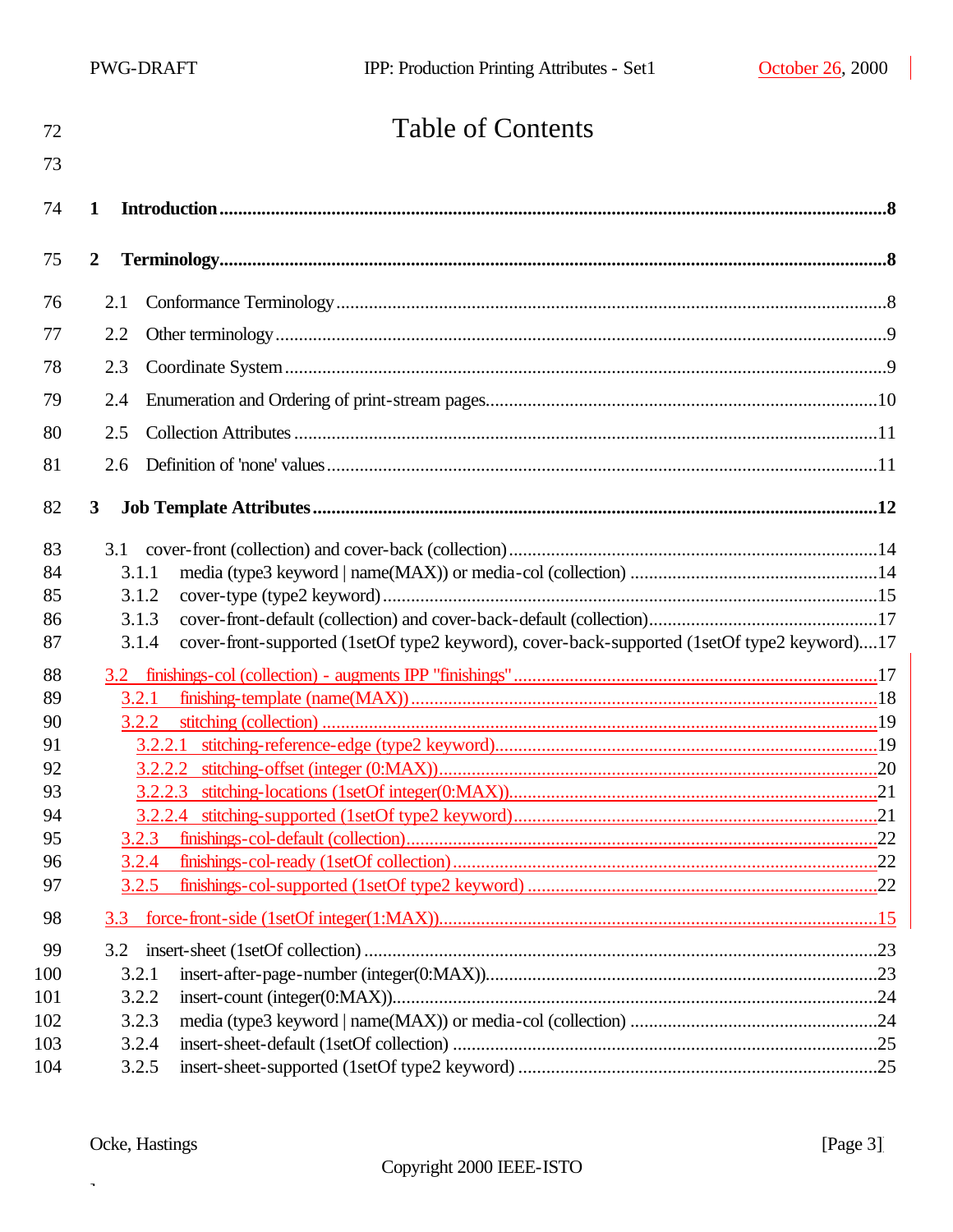$\overline{\phantom{a}}$ 

| 105 |       |     |
|-----|-------|-----|
| 106 |       |     |
| 107 |       |     |
| 108 |       |     |
| 109 | 3.4.1 |     |
| 110 | 3.4.2 |     |
| 111 | 3.4.3 |     |
| 112 | 3.4.3 |     |
| 113 | 3.4.4 |     |
| 114 |       |     |
| 115 | 3.5.1 |     |
| 116 | 3.5.2 |     |
| 117 | 3.5.3 |     |
| 118 | 3.5.4 |     |
| 119 | 3.5.5 |     |
| 120 |       |     |
| 121 |       |     |
| 122 |       |     |
| 123 |       |     |
| 124 |       |     |
| 125 | 3.8.1 |     |
| 126 | 3.8.2 |     |
| 127 | 3.8.3 |     |
| 128 | 3.8.4 |     |
| 129 |       |     |
| 130 |       |     |
| 131 |       | .34 |
| 132 |       |     |
| 133 |       |     |
| 134 |       |     |
| 135 |       |     |
| 136 |       |     |
| 137 |       |     |
| 138 |       |     |
| 139 |       |     |
| 140 |       |     |
| 141 |       |     |
| 142 |       |     |
| 143 |       |     |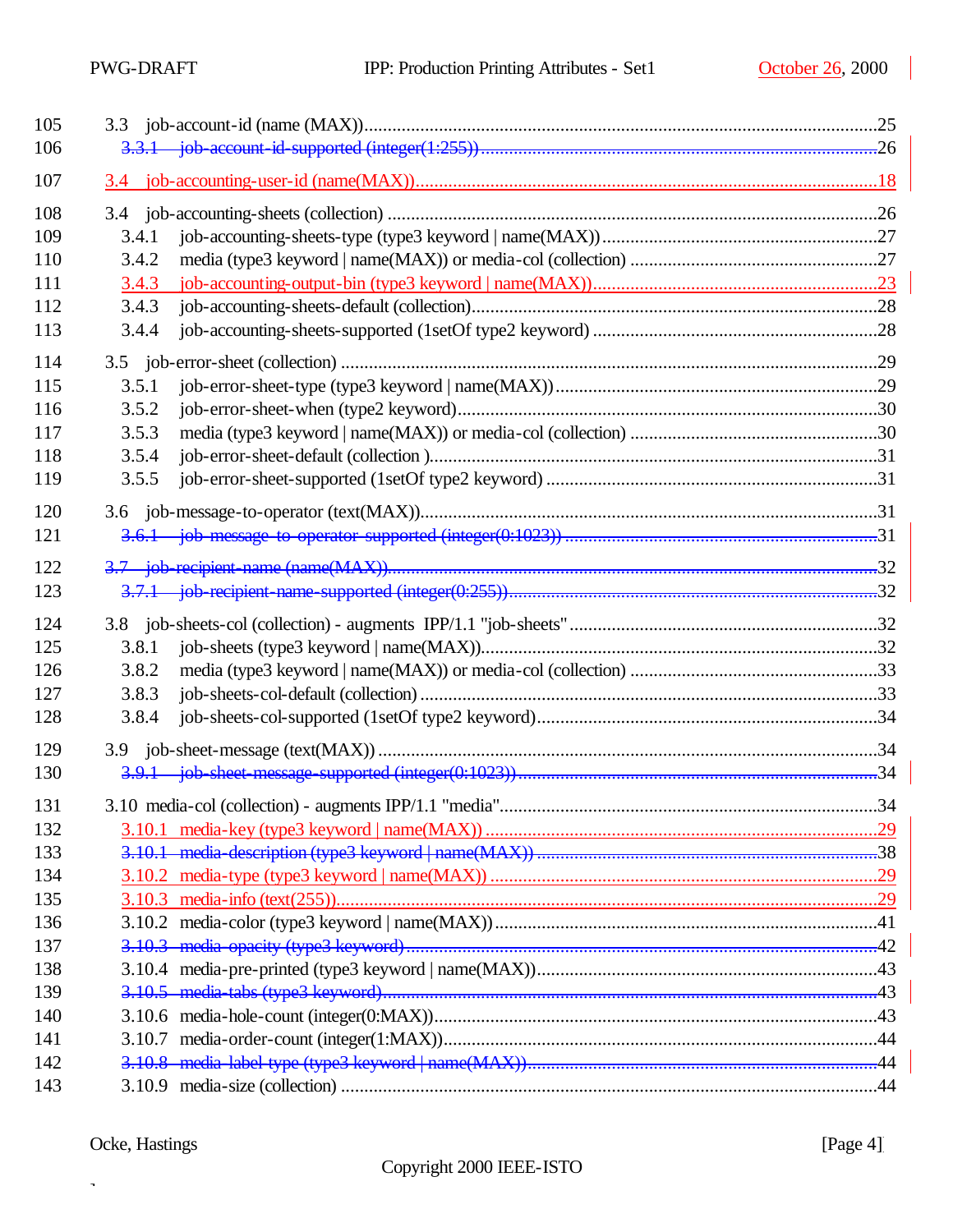| 144 |                                                                                                     |  |
|-----|-----------------------------------------------------------------------------------------------------|--|
| 145 |                                                                                                     |  |
| 146 | 3.10.12 media-front-coating (type3 keyword   name(MAX)) and media-back-coating (type3 keyword       |  |
| 147 |                                                                                                     |  |
| 148 |                                                                                                     |  |
| 149 | 3.10.14 media-default (type3 keyword   name(MAX)) or media-col-default (collection) 48              |  |
| 150 | 3.10.15 media-ready (1setOf (type3 keyword   name(MAX))) and media-col-ready (1setOf collection) 48 |  |
| 151 |                                                                                                     |  |
| 152 |                                                                                                     |  |
| 153 |                                                                                                     |  |
| 154 |                                                                                                     |  |
| 155 |                                                                                                     |  |
| 156 |                                                                                                     |  |
| 157 |                                                                                                     |  |
| 158 |                                                                                                     |  |
| 159 |                                                                                                     |  |
| 160 |                                                                                                     |  |
| 161 |                                                                                                     |  |
| 162 |                                                                                                     |  |
| 163 |                                                                                                     |  |
| 164 |                                                                                                     |  |
| 165 |                                                                                                     |  |
| 166 |                                                                                                     |  |
| 167 |                                                                                                     |  |
| 168 |                                                                                                     |  |
| 169 |                                                                                                     |  |
| 170 |                                                                                                     |  |
| 171 |                                                                                                     |  |
| 172 |                                                                                                     |  |
| 173 |                                                                                                     |  |
| 174 | 4                                                                                                   |  |
| 175 | 4.1                                                                                                 |  |
| 176 | 5                                                                                                   |  |
|     |                                                                                                     |  |
| 177 | 5.1                                                                                                 |  |
| 178 | 5.2                                                                                                 |  |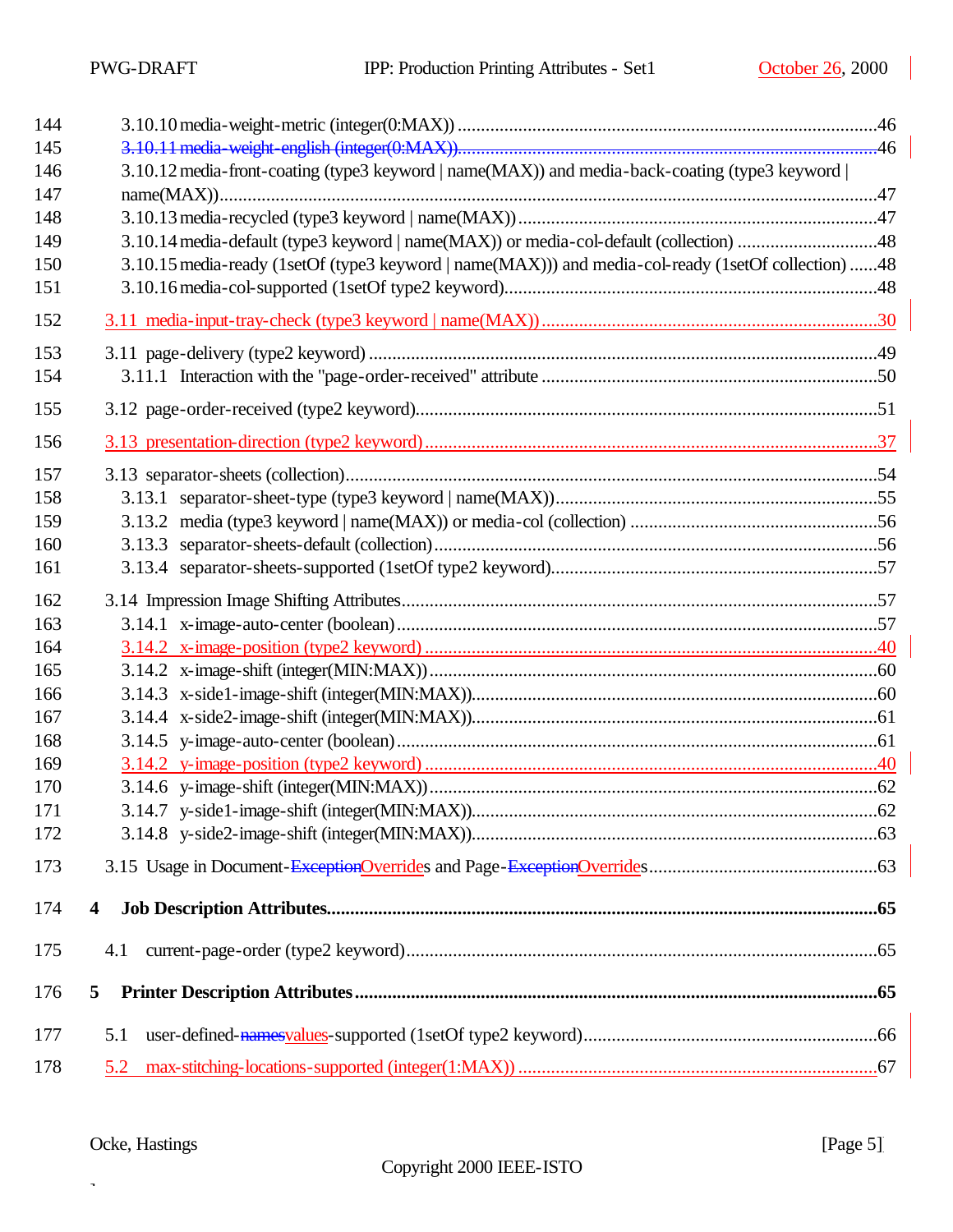| 179 |     |  |
|-----|-----|--|
| 180 | 6   |  |
| 181 | 6.1 |  |
| 182 | 6.2 |  |
| 183 | 6.3 |  |
| 184 | 7   |  |
| 185 | 7.1 |  |
| 186 | 7.2 |  |
| 187 | 8   |  |
| 188 | 9   |  |
| 189 | 10  |  |
| 190 | 11  |  |
|     |     |  |
| 191 | 12  |  |
| 192 | 13  |  |
| 193 |     |  |
| 194 |     |  |
| 195 |     |  |
| 196 |     |  |
| 197 |     |  |
| 198 |     |  |
| 199 |     |  |
| 200 |     |  |
| 201 | 14  |  |
| 202 |     |  |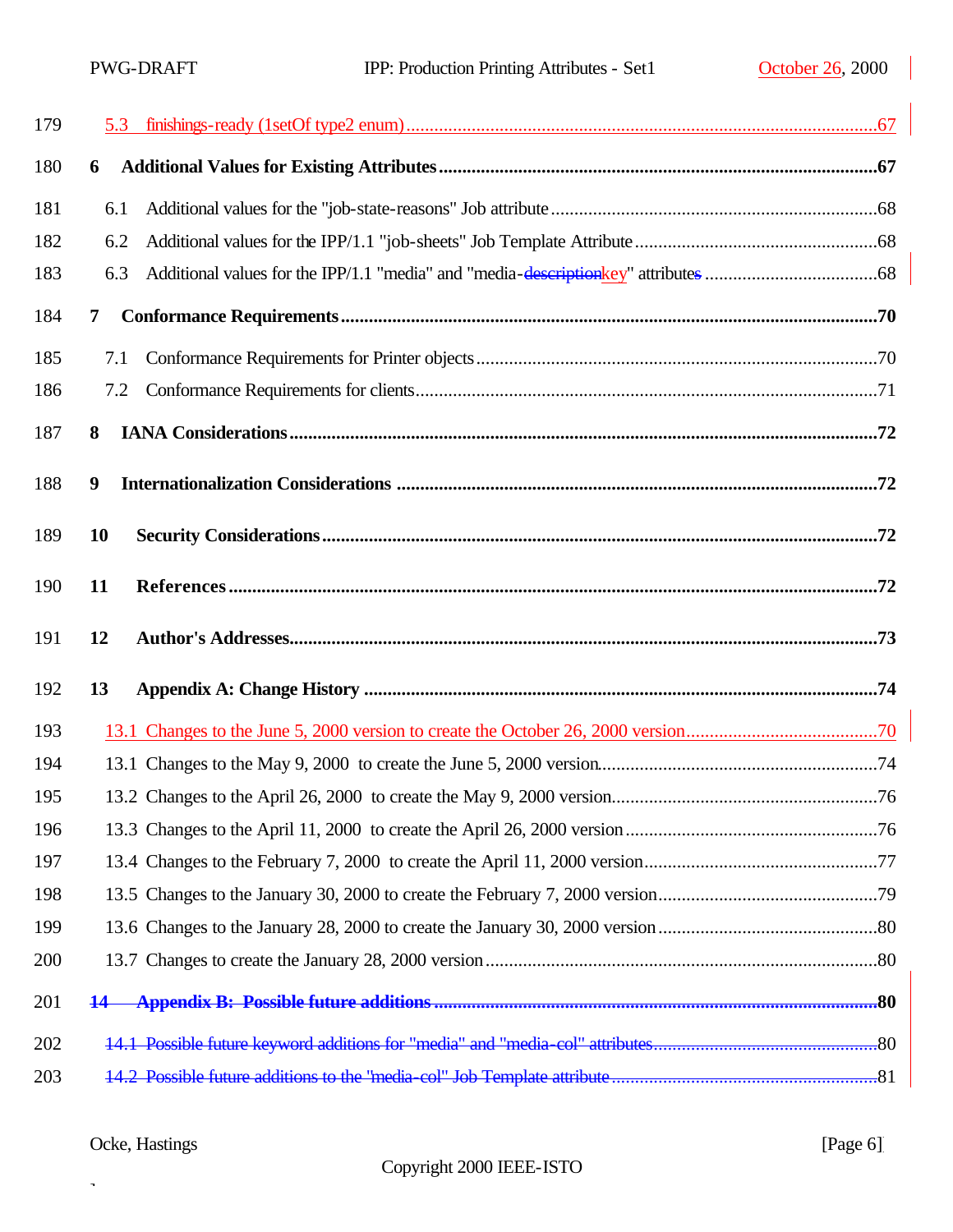$\overline{\phantom{a}}$ 

| 204 | 15 | Appendix C: Description of the IEEE Industry Standards and Technology (ISTO)            |  |
|-----|----|-----------------------------------------------------------------------------------------|--|
| 205 | 16 |                                                                                         |  |
| 206 | 17 | Appendix E: IEEE Industry Standards and Technology Organization Copyright Statement  82 |  |
| 207 |    |                                                                                         |  |
| 208 |    | <b>Table of Tables</b>                                                                  |  |
| 209 |    |                                                                                         |  |
| 210 |    |                                                                                         |  |
| 211 |    |                                                                                         |  |
| 212 |    |                                                                                         |  |
| 213 |    |                                                                                         |  |
| 214 |    |                                                                                         |  |
| 215 |    |                                                                                         |  |
| 216 |    |                                                                                         |  |
| 217 |    |                                                                                         |  |
| 218 |    |                                                                                         |  |
| 219 |    |                                                                                         |  |
| 220 |    |                                                                                         |  |
| 221 |    |                                                                                         |  |
| 222 |    |                                                                                         |  |
| 223 |    |                                                                                         |  |
| 224 |    |                                                                                         |  |
| 225 |    |                                                                                         |  |
| 226 |    |                                                                                         |  |
| 227 |    |                                                                                         |  |
| 228 |    | <b>Table of Figures</b>                                                                 |  |
| 229 |    |                                                                                         |  |
| 230 |    |                                                                                         |  |
| 231 |    |                                                                                         |  |
| 232 |    |                                                                                         |  |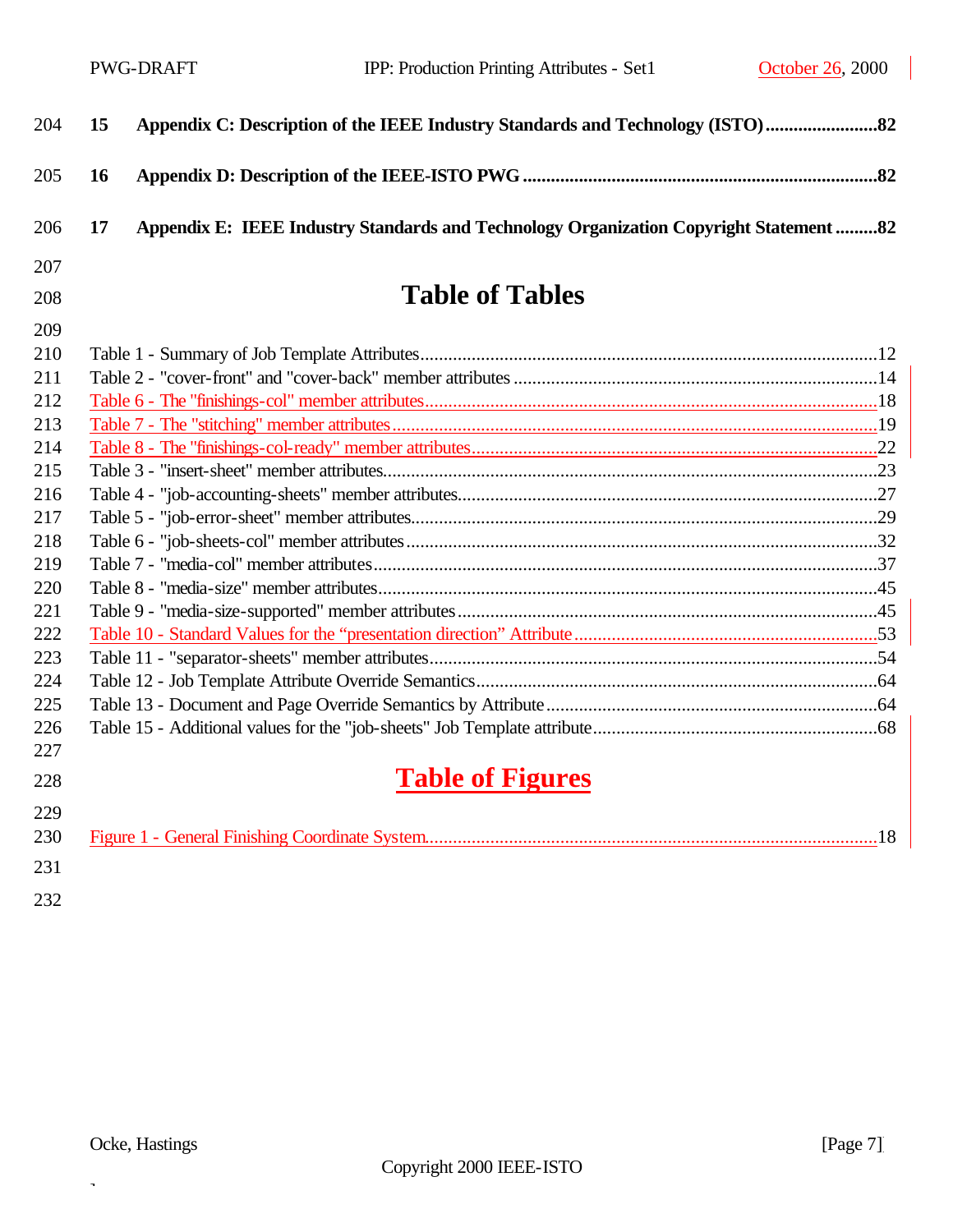## **1. Introduction**

 This document specifies an extension to the Internet Printing Protocol/1.0 (IPP) [RFC2565, RFC2566] and 236 IPP/1.1 [RFC2910, RFC2911<del>ipp-mod, ipp-pro</del>]. This extension consists primarily of OPTIONAL Job Template 237 attributes defined for submitting print jobs primarily (but not limited to) to production printers. These attributes permit a user to control and/or override instructions in the document content to perform the following functions: print on document covers, control the positioning of stapling, force pages to the front side of the media, insert 240 sheets into the document, provide an accounting id, provide an accounting user id, request accounting sheets, 241 provide job sheet messages, request error sheets, provide a message to the operator, provide a job recipient name 242 in cases that is intended to be different from the job submitter's name, control the media used for job sheets, request media by characteristic (size, weight, etc.), request to check the media characteristics in an input tray, specify the presentation direction of page images on impressions, control collation, and shift the impression image. All of these Job Template attributes are OPTIONAL for a Printer to support. However, some of these Job Template attributes do require other Job Template attributes in this document to be supported. See the Conformance section (section 7.1). This extension document also defines the "current-page-order" Job Description attribute, the "user-defined-250 namesvalues-supported" and "max-stitching-locations-supported" Printer Description attributes, and the 'resources- are-not-supported' value for the "job-state-reasons" Job Description attribute. Some additional "media" keyword values are defined for use with the "media" and "media-col" Job Template attribute. Many of these functions MAY be specified in a document format (PDL). In such cases, the user MAY request that the application include these instructions as part of the document data when the document is generated, rather than in the IPP protocol at print time. However, some applications are unable to support some of the functions. Also some of these functions are not supported in some PDLs. Finally, in a production environment, the document may be generated separately from being printed, in which case the end user or the production printer operator supplies the instructions at print time, long after the document had been created. **2. Terminology** This section defines the following additional terms that are used throughout this document. **2.1 Conformance Terminology** 

Capitalized terms, such as **MUST, MUST NOT, REQUIRED, SHOULD, SHOULD NOT, MAY, NEED** 

**NOT, and OPTIONAL**, have special meaning relating to conformance to this specification. These terms are

272 defined in [ipp-modRFC2911 section 13.1 on conformance terminology, most of which is taken from RFC 2119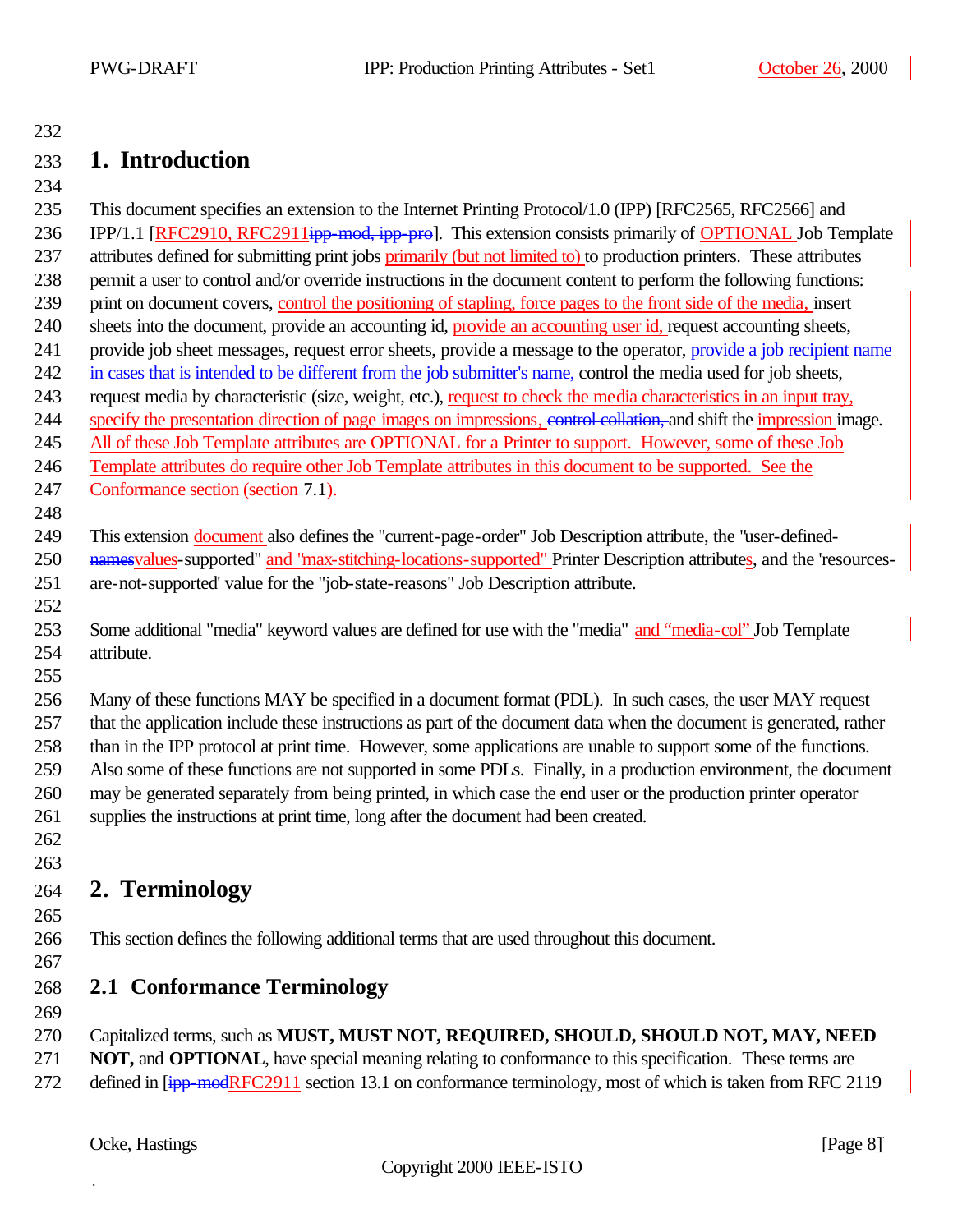273 [RFC2119]. Since support of this entire IPP extension specification is OPTIONAL for conformance to IPP/1.0

274 ([RFC2566], [RFC2565]) or IPP/1.1 ([RFC2911<del>ipp-mod</del>], [RFC2910ipp-pro]), the terms MUST, MUST

275 NOT, REQUIRED, SHOULD, SHOULD NOT, MAY, NEED NOT, and OPTIONAL apply *if and only if* 

276 *the extension specification in this document is implemented.* Thus a feature labeled as REQUIRED in this

277 document is not REQUIRED if implementing the basic IPP/1.1 protocol defined by [RFC2911<del>ipp-mod</del>] and 278 [RFC2910<del>ipp-pro</del>].

## 279 **2.2 Other terminology**

280

| collection                    | An attribute syntax consisting of a set of attributes. Such a collection         |  |
|-------------------------------|----------------------------------------------------------------------------------|--|
|                               | attribute has a value that is a set of attributes, similar to a Java Map or a    |  |
|                               | PostScript dictionary. See [ipp-coll].                                           |  |
| document data                 | The data that represent an "original document" supplied with a Job Creation      |  |
|                               | request. Typically Document Data is in the form of a PDL.                        |  |
| <b>Input-Document</b>         | The sequence of input pages that the client sends as document data to the        |  |
|                               | IPP Printer (see [ipp-override except]).                                         |  |
| <b>Insert-Sheet</b>           | A media sheet that the Printer inserts into an Output-Document, on which no      |  |
|                               | <b>Input-Pages are imaged.</b>                                                   |  |
| <b>Job Creation operation</b> | An operation that creates a Job, i.e., Create-Job, Print-Job, and Print-URI,     |  |
|                               | but not Validate-Job. If Validate-Job is intended as well, then it is explicitly |  |
|                               | mentioned.                                                                       |  |
| original document             | The document composed by a user that is eventually submitted in the form of      |  |
|                               | Document Data as part of a create Job Creation request.                          |  |
| original document order       | The orders of the pages, typically reading order, as defined in the Original     |  |
|                               | Document.                                                                        |  |
| Output-Document               | The sequence of output pages that the Printer renders onto output media          |  |
|                               | (see [ipp- <del>exceptoverride</del> ]).                                         |  |
| print-stream pages            | The sequence of pages according to the definition of pages in the language       |  |
|                               | used to express the document data defined relative to the Input Document.        |  |
| rendered output               | Media sheets that are delivered as part of the output of a print request,        |  |
|                               | typically containing impressions.                                                |  |
| set                           | The sheets of either $(1)$ one copy of an output document copy with collated     |  |
|                               | sheets or (2) all the copies of a single sheet for uncollated sheets. See        |  |
|                               | description in section 3.17.1.                                                   |  |

281

## 282 **2.3 Coordinate System**

283

284 Some of the attribute extensions proposed in this document refer to specific edges of a sheet of printed media. 285 Specifying that a staple be placed in the upper left corner of a printed document is an example. To resolve 286 ambiguity the following coordinate system is used throughout this document:

287

288 The specified edge is always with respect to the document as if the document were a portrait document. If the

Ocke, Hastings [Page 9]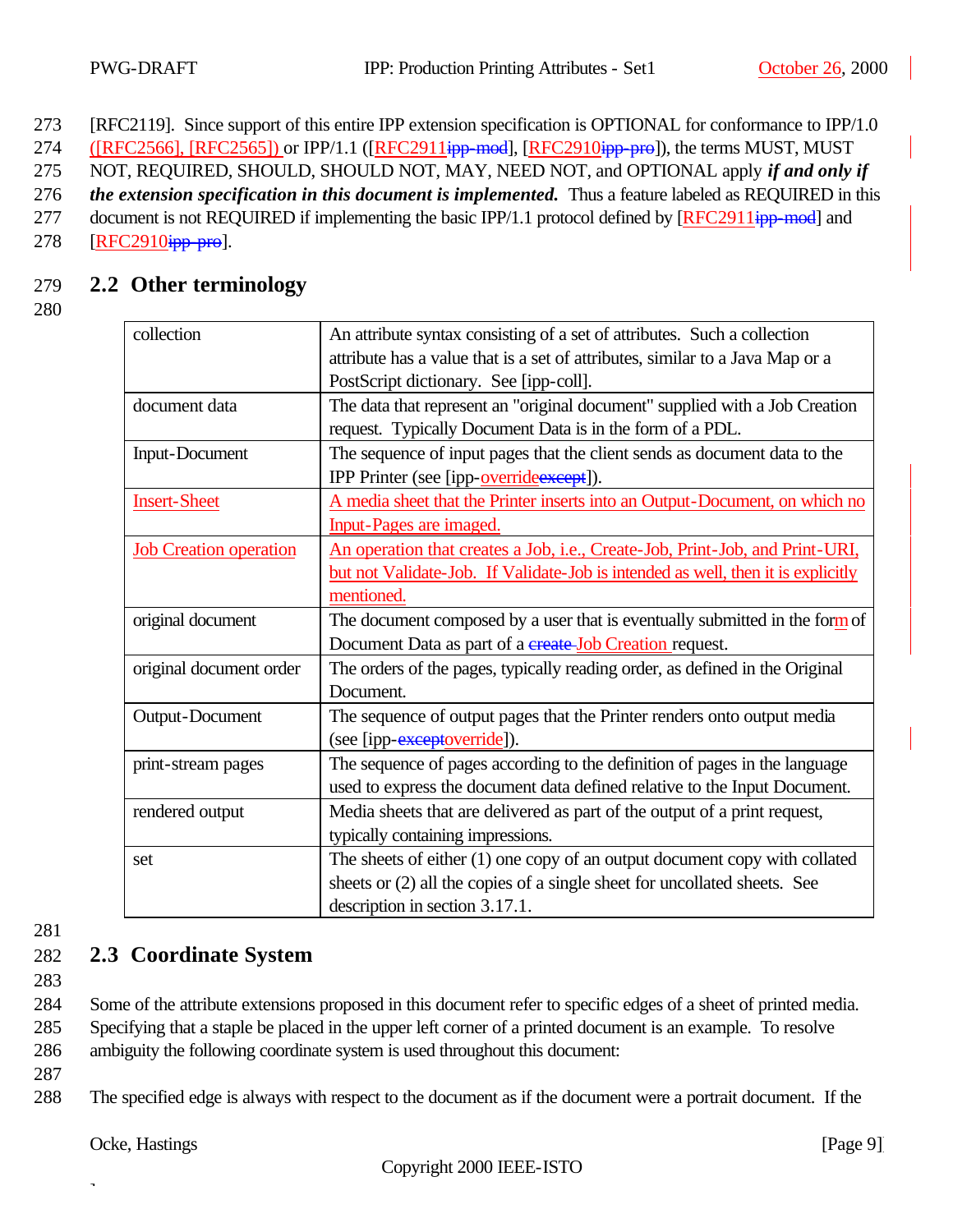document is actually a landscape or a reverse-landscape document, the client (which may include a user) supplies the appropriate transformed value. For example, to position a staple in the upper left hand corner of a landscape document when held for reading, the client supplies the 'staple-bottom-left' value (since landscape is defined as a +90 degree rotation from portrait, i.e., anti-clockwise). On the other hand, to position a staple in the upper left hand corner of a reverse-landscape document when held for reading, the client supplies the 'staple-top-right' value (since reverse-landscape is defined as a –90 degree rotation from portrait, i.e., clockwise). The x-axis is defined to be along the bottom edge, with positive values extending in the direction of the right edge. The y-axis is defined to be along the left edge, with positive values extending toward the top edge. The origin (0,0) is the bottom-left corner. 

# **2.4 Enumeration and Ordering of print-stream pages**

 A *print-stream page* is a page according to the definition of pages in the language used to express the document data" (see section of 13.2.4 of the IPP Model and Semantics Document). The *document data* included in an IPP request is typically a PDL representation of a document composed by a user. For the remainder of this description we will use the term document data to mean the typical PDL representation sent with an IPP request (e.g., a PostScript File), and the term *original document* to mean the document composed by the user (e.g., a Word97 document). The print-stream page numbering is with respect to the Input-Document, not the Output-Document (see [ipp-exceptoverride]). Furthermore, the page numbers are ordinal numbers starting at 1 and are independent of the page numbers that may be printed on the pages.

 The order of the print-stream pages in the document data is either the same as the order of the original document, known as 1-N (read "one to N"), or the reverse of that order, known as N-1. There are no assumptions on the order of the original document, other than it is ordered.

 The enumeration of print-stream pages begins with 1 and increments by 1 for each additional print-stream page. The enumeration is based on the order of the original document, not the document data supplied with the IPP request. In other words, if the document data is supplied in N-1 order (reverse of the original document order), then print-stream page number '1' in the enumeration is actually the N th print-stream page defined in the document data (see the "page-order-received" attribute in section 3.15). Similarly, print-stream page number '2' is defined by the (N-1) th print-stream page defined in the document data. Suppose the document data is supplied in the 1- N order (same as the original document order), then print-stream page number '1' in the enumeration is the 1 st

 print-stream page defined in the document data. Similarly, print-stream page number '2' is defined by the 2 nd print-stream page defined in the document data. The enumeration of print-stream pages is only relevant when applying attributes or operations that act on a page, or range of page basis (e.g., the "insert-sheet" attribute in

section 3.4).

 $\overline{a}$ 

The enumeration of print-stream pages is affected by the "multiple-document-handling" attribute. When the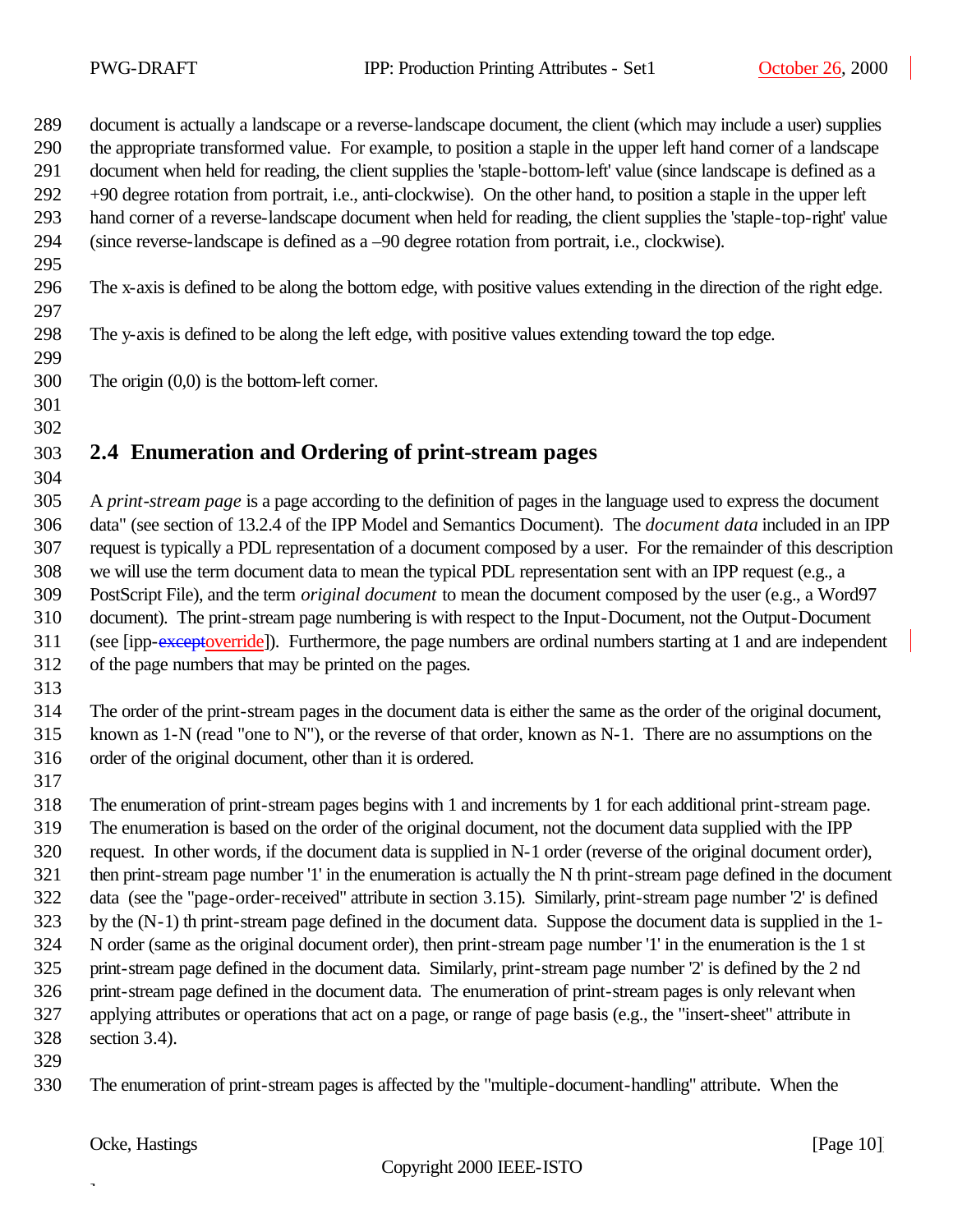"multiple-document-handling" attribute is 'single-document' or 'single-document-new-sheet,' the enumeration is

based on the concatenation of all the print-stream pages in the job. In the case of 'separate-documents-collated-

- copies' and 'separate-documents-uncollated-copies,' the enumeration of print-stream pages applies to each
- document. For example, for a job with eight documents, referring to print-stream page number '1' actually refers to print-stream page number '1' in each of the eight documents included with the job.
- 

 The enumeration of print-stream pages is NOT affected by the "page-ranges" Job Template attribute, if supplied. The "page-ranges" attribute merely affects which Input-Document pages are actually printed. For example, if an insert sheet is to be inserted after print-stream page number is 5 of a 10-page document, the insert page will be inserted after page 5 with respect to the Input-Document as long as page 5 is included in the "page-ranges" attribute. If the "page-ranges" attribute does not include Input-Document page 5, then the insert sheet will not be inserted. Thus a user can supply the "page-ranges" attribute without having to change any other attributes in order to print a part of a document.

 

## **2.5 Collection Attributes**

 An attribute of type 'collection' has a value that is a set of attributes, called *member* attributes. The definition for each member attribute is specified as a sub-section of the collection attribute definition. Each member attribute MAY in turn be single-valued or multi-valued. The Printer validates and processes each member attribute of a Job Template collection attribute in the same way that it validates and processes Job Template attributes. The collection merely serves as a container for the member attributes. In other words, the 'collection' attribute type serves the same purpose as the 'map' data type in the Java programming language and the dictionary mechanism in PostScript. See [ipp-coll] for a complete definition and encoding of the 'collection' attribute syntax with examples.

## **2.6 Definition of 'none' values**

 For most Job Template attributes, the client needs a way to indicate that the Printer MUST NOT perform the feature associated with the attribute, including not performing the default action indicated by the Printer's "xxx- default" attribute. If the client omits the "xxx" Job Template attribute, a corresponding value is used from the PDL data, if present. Otherwise, the Printer's "xxx-default" attribute value is used.

 For each attribute definition, the representation of none is specified or is explicitly disallowed. For string attribute syntax types, such as 'text', 'name', 'uri', 'uriScheme', 'charset', 'naturalLanguage', 'mimeMediaType', and 'octetString', the client supplies a zero-length value to indicate an explicit none. For 'enum', 'keyword', or 'keyword | name' a specific 'none' enum or keyword value is defined. For 'integer' or 'rangeOfInteger' values, a particular distinguished value, such as 0 or -1' is defined to mean none. The client can supply the defined none value in order to override a Printer's "xxx-default" value. The Printer MUST return the 'no-value' out-of-band value for Printer 369 Description attributes that have 'dateTime' or 'integer' time values that do not yet have a value (see [RFC2911ipp-mod] sections 4.3.14 and 4.4.30).

Similarly, for the corresponding Printer's "xxx-default", the Printer MUST use the same none value to indicate that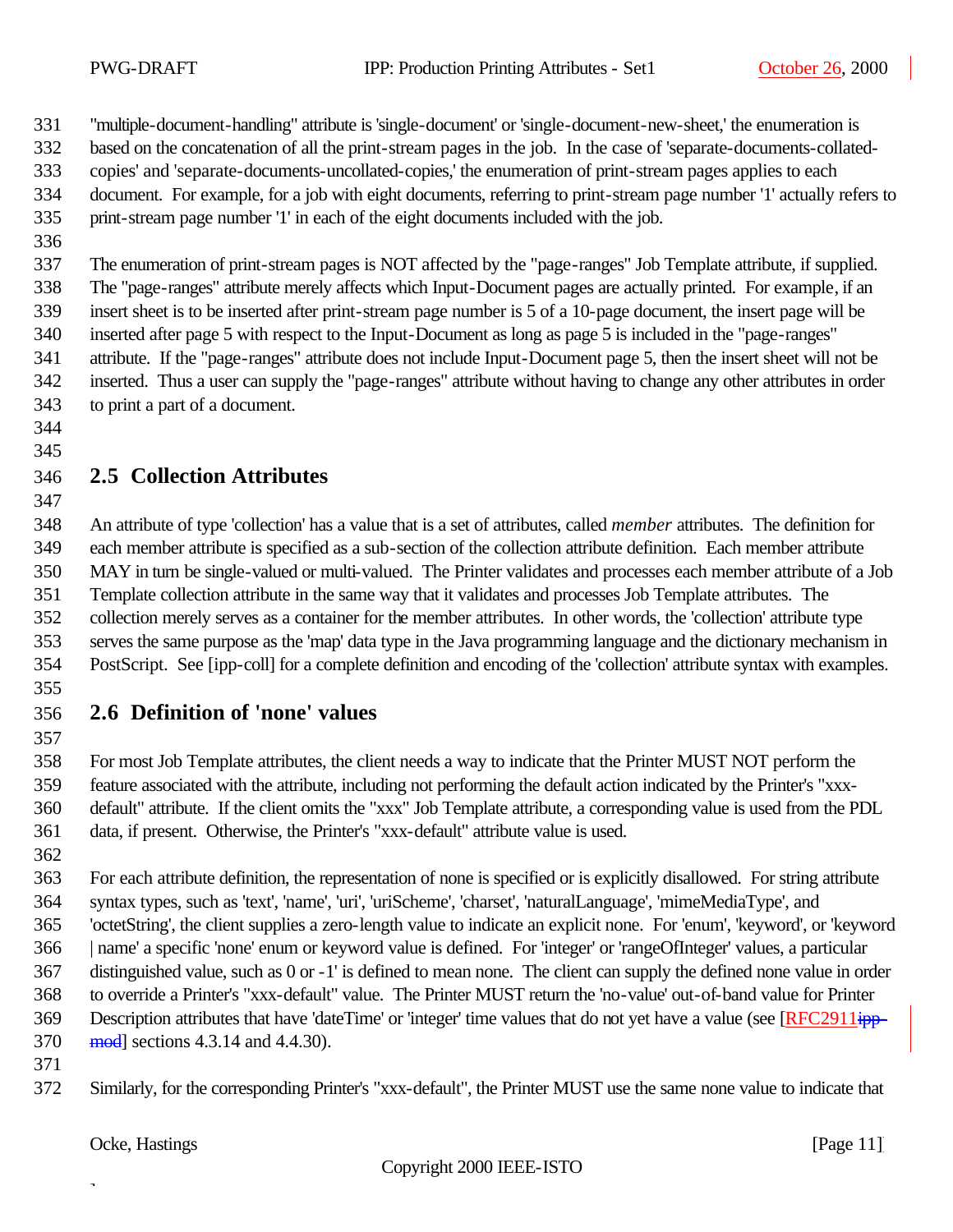373 there is no default value that will be applied. Thus the defined values for the "xxx-default" attribute are the same as

374 those that a client can supply, including the none case. Consequently, no special mention is made of the none case

375 in each "xxx-default" attribute definition. However, a Printer implementation MUST support the defined none value

376 for each Job Template attribute in job submission, as a value of the "xxx-default" Printer attribute, and as one of the

377 values of the "xxx-supported" Printer attribute, if the Printer supports the "xxx" Job Template attribute. Also the 378 administrator SHOULD be able to remove the 'none' value from the list of supported values if the site policy is to

- 379 disallow the none case. See [ipp-set-ops] for means to set the values of the "xxx-supported" and "xxx-default"
- 380 Printer attributes using the Set-Printer-Attributes operation.
- 381

 There are a few Job Template attributes for which there is no none value defined, because of the inherent nature of the semantics associated with the attribute the Printer always supplies some value. Examples of such attributes (see [RFC2911ipp-mod]) are: "media" (type3 keyword | name) and "sides" (keyword). There is no 'none' keyword value defined for use with the media and a zero-length string will not match any supported values. Similarly, there is no 'none' keyword value defined for the "sides" attribute. All jobs that print use some media instance and either print on one side or on both sides. Thus this kind of attribute does not have a defined none value. Because some attributes do not have none values defined, while most do, the definition document MUST specify the distinguished none value in each attribute definition or explicitly state that there is no distinguished none value.

390

392

## 391 **3. Job Template Attributes**

393 This section defines Job Template Attribute extensions for production printing. Table 1 summarizes the Job and 394 Printer Job Template attributes.

| 395 | <b>Table 1 - Summary of Job Template Attributes</b> |
|-----|-----------------------------------------------------|
|     |                                                     |

| <b>Job Attribute</b>        | Printer: Default Value Attribute    | Printer: Supported Values Attribute      |
|-----------------------------|-------------------------------------|------------------------------------------|
| cover-back (collection)     | cover-back-default (collection)     | cover-back-supported (1setOf type2)      |
|                             |                                     | keyword)                                 |
| cover-front (collection)    | cover-front-default (collection)    | cover-front-supported (1setOf type2      |
|                             |                                     | keyword)                                 |
| finishings-col (collection) | finishings-col-default (collection) | finishings-col-supported (1setOf type2)  |
|                             |                                     | keyword)                                 |
|                             |                                     | finishings-col-ready (1setOf collection) |
| force-front-side (1setOf)   | force-front-side-default (1setOf    | force-front-side-supported               |
| integer(1:MAX))             | integer(1:MAX))                     | (rangeOfInteger(1:MAX))                  |
| insert-sheet (collection)   | insert-sheet-default (collection)   | insert-sheet-supported (1setOf type2)    |
|                             |                                     | keyword)                                 |
| job-account-id              | job-account-id-default              | job-account-id-supported                 |
| (name(MAX))                 | (name(MAX))                         | (integer(0:255)boolean)                  |
| job-accounting-user-id      | job-accounting-user-id-default      | job-accounting-user-id-supported         |
| (name(MAX))                 | (name(MAX))                         | (boolean)                                |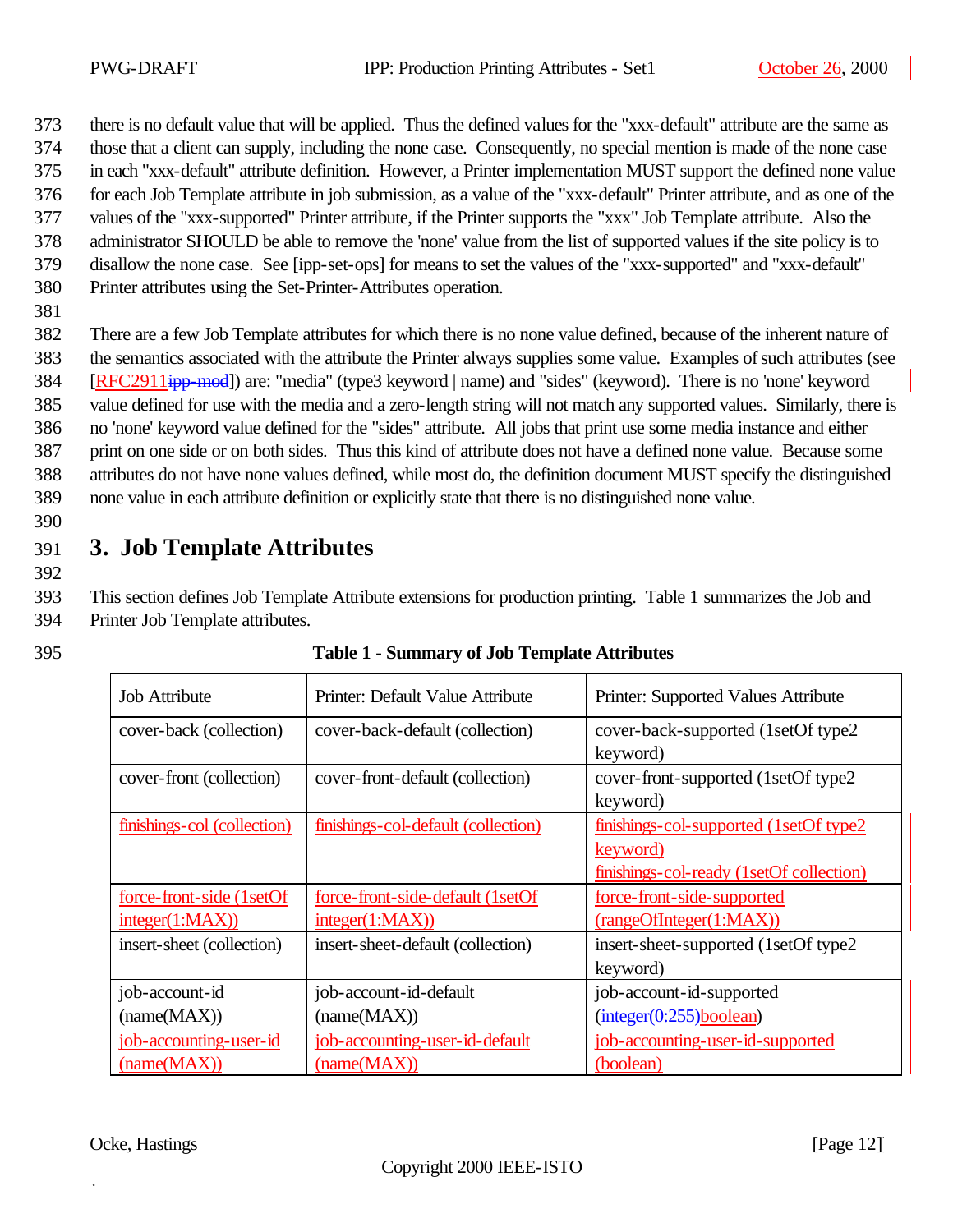$\overline{\phantom{a}}$ 

| job-accounting-sheets              | job-accounting-sheets-default         | job-accounting-sheets-supported (1setOf  |
|------------------------------------|---------------------------------------|------------------------------------------|
| (collection)                       | (collection)                          | type2 keyword)                           |
| job-error-sheet                    | job-error-sheet-default (collection)  | job-error-sheet-supported (1setOf type2  |
| (collection)                       |                                       | keyword)                                 |
| job-message-to-operator            | job-message-to-operator-default       | job-message-to-operator-supported        |
| (text(MAX))                        | (text(MAX))                           | (integer(0:1023)boolean)                 |
| job-recipient-name                 | job-recipient-name-default            | job recipient name supported             |
| $(\text{name}(MAX))$               | $(\text{name}(MAX))$                  | $(integer(0:255))$                       |
| job-sheets-col                     | job-sheets-col-default (collection)   | job-sheets-col-supported (1setOf type2   |
| (collection)                       |                                       | keyword)                                 |
| job-sheet-message                  | job-sheet-message-default             | job-sheet-message-supported              |
| (text(MAX))                        | (text(MAX))                           | (integer(0:1023)boolean)                 |
| media-col (collection)             | media-col-default (collection)        | media-col-supported (1setOf type2        |
|                                    |                                       | keyword)                                 |
|                                    |                                       | media-col-ready (1setOf collection)      |
| media-input-tray-check             | media-input-tray-check-default        | media-input-tray-check-supported         |
| (type3 keyword                     | (type3 keyword   name(MAX))           | (1setOf(type3 keyword   name(MAX)))      |
| name(MAX))                         |                                       |                                          |
| page-delivery (type2               | page-delivery-default (type2          | page-delivery-supported (1setOf type2    |
| keyword)                           | keyword)                              | keyword)                                 |
| page-order-received                | page-order-received-default (type2    | page-order-received-supported (1setOf    |
| (type2 keyword)                    | keyword)                              | type2 keyword)                           |
| presentation-direction             | presentation-direction-default (type2 | presentation-direction-supported (1setOf |
| (type2 keyword)                    | keyword)                              | type2 keyword)                           |
| separator-sheets                   | separator-sheets-default (collection) | separator-sheets-supported (1setOf type2 |
| (collection)                       |                                       | keyword)                                 |
| x-image-position (type2            | x-image-position-default (type2       | x-image-position-supported (1setOf type2 |
| keyword)x-image-auto-              | keyword)x image auto center-          | keyword)x image auto center supported    |
| center (boolean)                   | default (boolean)                     | (boolean)                                |
| x-image-shift (integer             | x-image-shift-default (integer        | x-image-shift-supported (rangeOfInteger  |
| (MIN:MAX)                          | (MIN:MAX)                             | (MIN:MAX)                                |
| x-side1-image-shift                | x-side1-image-shift-default (integer  | x-side1-image-shift-supported            |
| (integer (MIN:MAX))                | (MIN:MAX)                             | (rangeOfInteger (MIN:MAX))               |
| x-side2-image-shift                | x-side2-image-shift-default (integer  | x-side2-image-shift-supported            |
| (integer (MIN:MAX))                | (MIN:MAX)                             | (rangeOfInteger (MIN:MAX))               |
| y-image-position (type2            | y-image-position-default (type2       | y-image-position-supported (1setOf type2 |
| keyword) <del>y image auto</del> - | keyword) y image auto center-         | keyword) y image auto center supported   |
| center (boolean)                   | default (boolean)                     | (boolean)                                |
| y-image-shift (integer             | y-image-shift-default (integer        | y-image-shift-supported (rangeOfInteger  |
| (MIN:MAX))                         | (MIN:MAX))                            | (MIN:MAX)                                |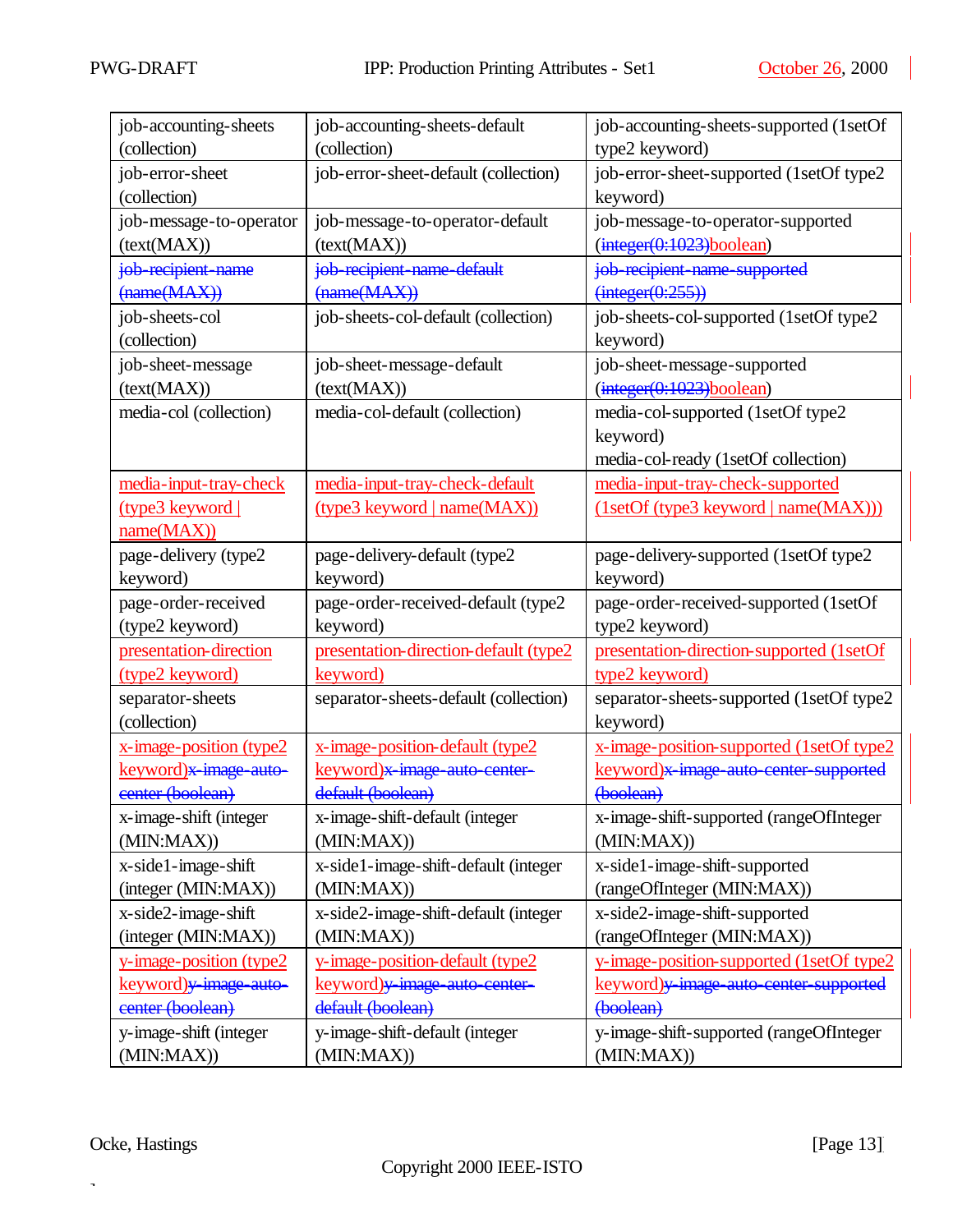| y-side1-image-shift    | y-side1-image-shift-default (integer | y-side1-image-shift-supported  |
|------------------------|--------------------------------------|--------------------------------|
| (integer (MIN:MAX))    | (MIN:MAX)                            | (rangeOfInteger (MIN:MAX))     |
| $y$ -side2-image-shift | y-side2-image-shift-default (integer | ly-side2-image-shift-supported |
| (integer (MIN: MAX))   | (MIN:MAX)                            | (rangeOfInteger (MIN:MAX))     |

## 398 **3.1 cover-front (collection) and cover-back (collection)**

399

405

410

414

 These two attributes specify how covers are to be applied to each copy of each printed document within a job. Presence of the "cover-front" attribute indicates that a front cover is requested, and similarly, the presence of the "cover-back" attribute indicates that a back cover is requested. Each of the "cover-front" and "cover-back" attributes includes where printing should be applied on the cover (if any), and what media should be used for the 404 cover.

 Both the "cover-front" and "cover-back" attributes are affected by the "multiple-document-handling" attribute. In the case of the 'single-document' and 'single-document-new-sheet' values, the covers MUST be applied to each copy of the composite (single) document. When the value is either 'separate-documents-collated-copies' or 'separate-documents-uncollated-copies', then the covers MUST be applied to each document copy individually.

411 The sheets in the rendered output that represent the covers are treated like any other sheet in the document copy. 412 For example, if the "finishings" attribute (see [RFC2911] section 4.2.6) has a value of 'staple,' then the staple would

413 bind the covers, along with all of the other sheets in the output.

415 A client SHOULD use this attribute rather than the "page-overrides" attribute with the "media" attribute overridden 416 for the first and last page of each Output-Document. A Printer MAY perform some special function with covers 417 that it wouldn't perform for "page-overrides".

419 Both the "cover-front" and "cover-back" attributes are defined by the following collection:

420

418

## 421 **Table 2 - "cover-front" and "cover-back" member attributes**

| Attribute name     | attribute syntax                          | request                                          | <b>Printer Support</b> |
|--------------------|-------------------------------------------|--------------------------------------------------|------------------------|
| media<br>media-col | type3 keyword   $name(MAX)$<br>collection | MAY be neither or one   MUST<br>of, but NOT both | <b>MAY</b>             |
| cover-type         | type2 keyword                             | <b>MUST</b>                                      | <b>MUST</b>            |

422

424

## 423 **3.1.1 media (type3 keyword | name(MAX)) or media-col (collection)**

425 Either the "media" (defined in [RFC2911ipp-mod] section 4.2.11) or the "media-col" member attribute is 426 used to indicate what media that the Printer MUST use for the specified cover. The member attributes are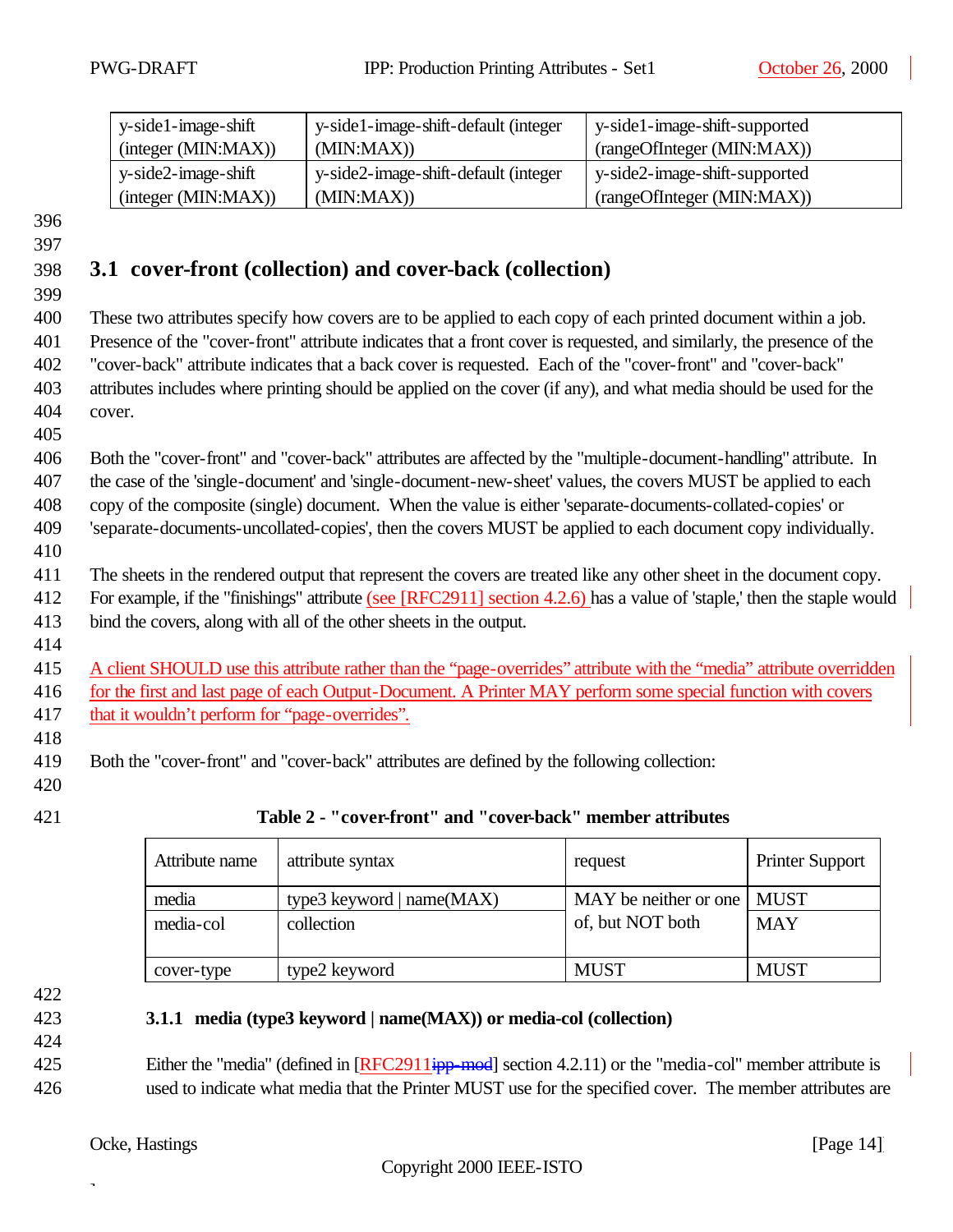the same as those for the "media-col" attribute shown in Table 10.

 If the client omits both the "media" and the "media-col" member attributes, then the media currently being used by the Printer object for the document copy SHOULD also be used for the cover. The client MUST NOT supply both the "media" and the "media-col" member attributes. If the client supplies such a mal- formed request by supplying both, the Printer MUST either (1) reject the request and return the 'client-433 error-bad-request' status code (see [RFC2911ipp-mod] section 13.1.4.1) or (2) use either the "media" or the "media-col" member attribute, independent of the value of the "ipp-attribute-fidelity" attribute supplied by the client.

 Since this "media" member attribute has the same name as the "media" Job Template attribute defined in **[RFC2911ipp-mod]** section 4.2.11), the "media-supported" (1setOf (type3 keyword | name(MAX))) 439 Printer attribute (also defined in [RFC2911<del>ipp-mod</del>] section 4.2.11) identifies the values of this "media" member attribute (as well as the values of the "media" Job Template attribute) that the Printer supports, i.e., the names of the supported media.

 Since this "media-col" member attribute has the same name as the "media-col" Job Template attribute defined in section 3.12), the "media-col-supported" Printer attribute (defined in section 3.12.14) identifies the keyword names of the member attributes supported in this "media-col" member attribute (as well as the keyword names of the "media-col" Job Template attribute), i.e., the names of the member attributes in Table 10 that the Printer supports.

**3.1.2 cover-type (type2 keyword)**

 The "cover-type" member attribute indicates whether covers are wanted and which sides of the cover MUST contain print-stream pages. The print-stream pages used for printing on a cover come from the document data.

Standard keyword values for "cover-type" are:

| 'no-cover'   No covers are to be produced.              |
|---------------------------------------------------------|
| 'print-none'   No printing on either side of the cover. |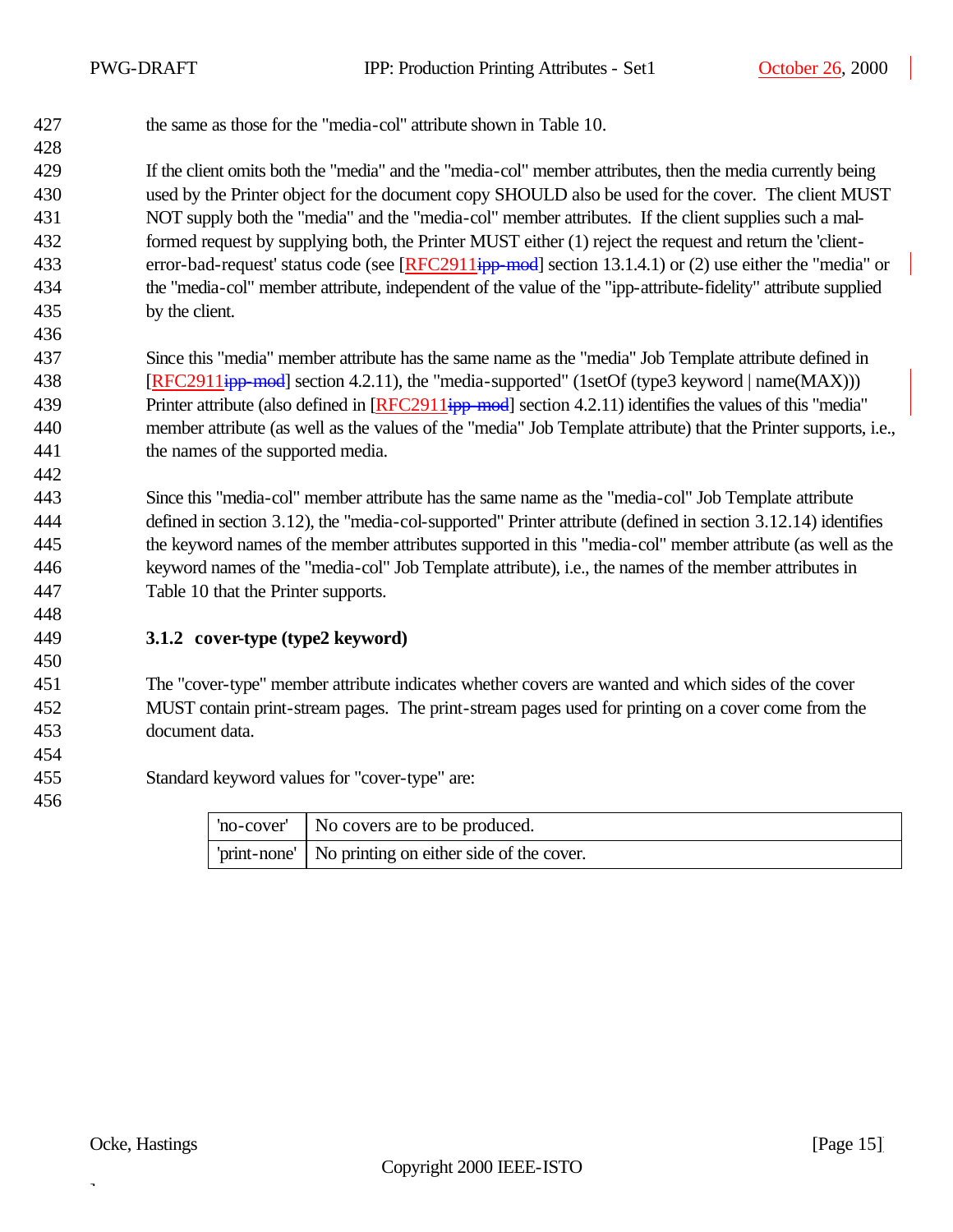| 'print-front' | The front side (side one) of the cover MUST contain a print-stream page.                                                                                                                                                                                                                                                                                                         |
|---------------|----------------------------------------------------------------------------------------------------------------------------------------------------------------------------------------------------------------------------------------------------------------------------------------------------------------------------------------------------------------------------------|
|               | For a front cover ("cover-front") the first print-stream page MUST be placed on<br>side one of the front cover sheet (this is the outside of the front cover). The Printer<br>MUST place the second print stream page on side one of the first sheet of the<br>output document.                                                                                                  |
|               | For back cover ("cover-back") the last print-stream page MUST be placed on<br>side one of the back cover sheet (this is the inside of the back cover). The Printer<br>MUST place the second to last print stream page on the front or back side of the<br>last sheet of the output document depending on whether there are an odd or an<br>even number of print stream pages.    |
| 'print-back'  | The back side (side two) of the cover MUST contain a print-stream page.                                                                                                                                                                                                                                                                                                          |
|               | For a front cover ("cover-front") the first print-stream page MUST be placed on<br>side two of the front cover sheet (this is the inside of the front cover). The Printer<br>MUST place the second print stream page on side one of the first sheet of the<br>output document.                                                                                                   |
|               | For a back cover ("cover-back") the last print-stream page MUST be placed on<br>side two of the back cover sheet (this is the outside of the back cover). The<br>Printer MUST place the second to last print stream page on the front or back side<br>of the last sheet of the output document depending on whether there are an odd or<br>an even number of print stream pages. |
| 'print-both'  | Both the front and back sides of the cover MUST contain a print-stream page.                                                                                                                                                                                                                                                                                                     |
|               | The front cover MUST contain the first and second print-stream pages on the<br>front and back sides of the front cover sheet, respectively. The Printer MUST<br>place the third print stream page on side one of the first sheet of the output<br>document.                                                                                                                      |
|               | The back cover MUST contain the second to last and last print-stream pages on<br>the front and back sides of the back cover sheet, respectively. The Printer MUST<br>place the third to last print stream page on the front or back side of the last sheet<br>of the output document depending on whether there are an odd or an even number<br>of print stream pages.           |

458 When printing on the back side (side two) of a cover, the value of the "sides" attribute SHOULD be used 459 to determine which edge is the reference edge (i.e., long or short edge). In the case where the "sides" 460 attribute is 'one-sided,' then the reference edge SHOULD be the long edge.

461

462 NOTE: If referencing the "sides" attribute is insufficient for determining the reference edge printing on the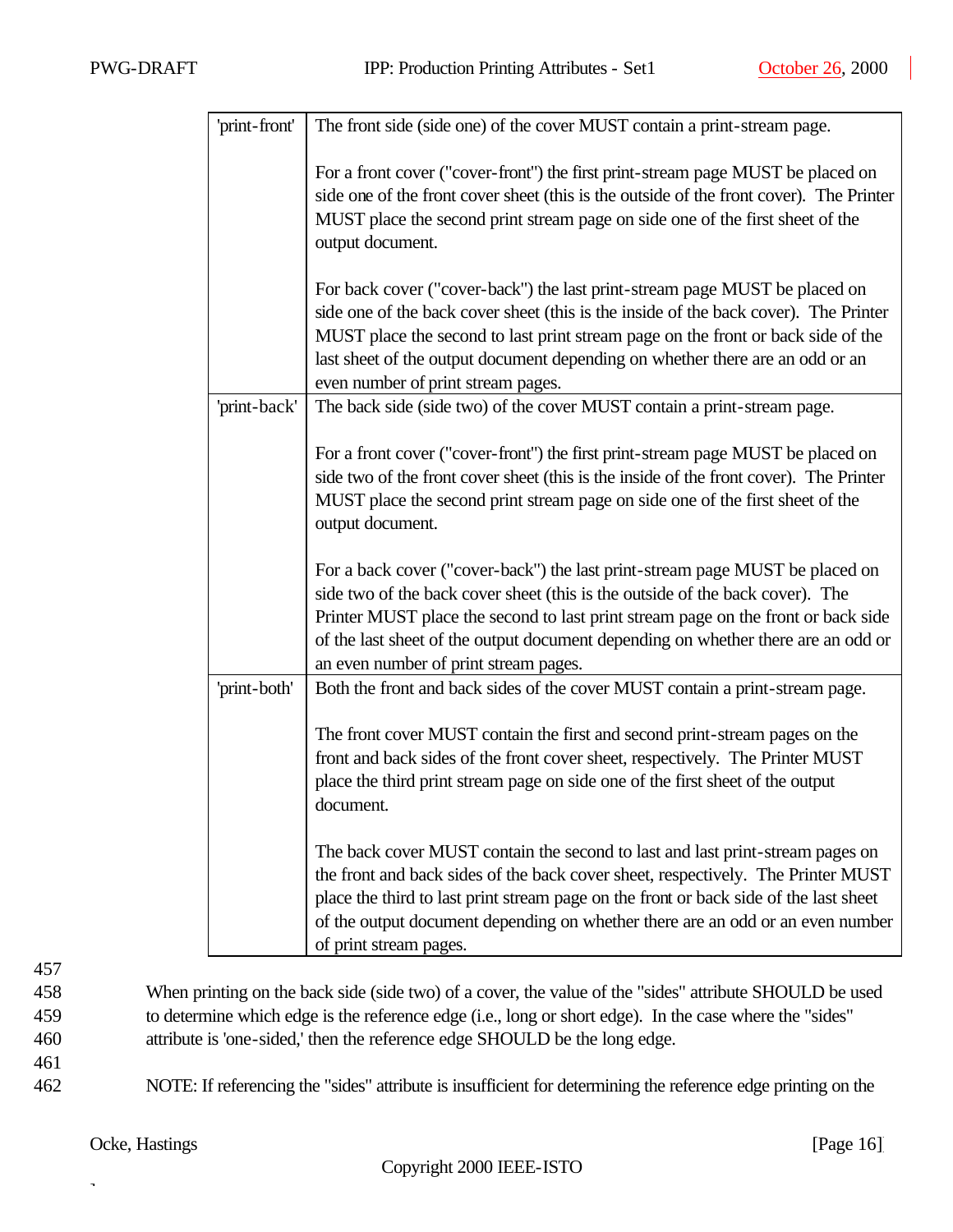- back side of a cover, then an additional member attribute could be defined that indicates which edge to reference. However, the predominate use cases are covered without this additional member attribute.
- In cases where the document data does not contain enough print-stream pages to satisfy the "cover-front" or "cover-back" request, the behavior is implementation dependent.
- The "cover-type-supported" (1setOf type2 keyword) Printer attribute identifies the values that the Printer supports, i.e., the keyword cover types supported.
- 

- **3.1.3 cover-front-default (collection) and cover-back-default (collection)**
- The "cover-front-default" and "cover-back-default" specify the cover that the Printer will provide, if any, if the client omits the "cover-front" or "cover-back" Job Template attribute, respectively. The member attributes are defined in Table 2. A Printer MUST support the same member attributes and values for these default attributes as it supports for the corresponding "cover-front" and "cover-back" Job Template attributes.

#### **3.1.4 cover-front-supported (1setOf type2 keyword), cover-back-supported (1setOf type2 keyword)**

 The "cover-front-supported" and "cover-back-supported" attributes identify the keyword names of the member attributes supported in the "cover-front" and "cover-back" collection Job Template attributes, respectively, i.e., the keyword names of the member attributes in Table 2 that the Printer supports.

## **3.2 finishings-col (collection) - augments IPP "finishings"**

- This attribute augments the IPP "finishings" Job Template attribute (defined in [RFC2911] section 4.2.6). This "finishings-col" Job Template collection attribute enables a client end user to specify detailed finishing operations that cannot be specified using simple enumerated finishing values of the IPP "finishings" Job Template attribute. Figure 1 shows the general finishing coordinate system used by the member attributes of the "finishing-col" collection attribute and relates to the general coordinate system defined in section 2.3 for all Job Template attributes. A Printer MAY support the "finishings" attribute without supporting the "finishings-col" attribute. However, if a Printer supports the "finishings-col" attribute, it MUST also support the "finishings" attribute. Otherwise, clients that support only the IPP/1.0 or IPP/1.1 "finishings" Job Template attribute would not be able to interoperate with a Printer that supports only the "finishings-col" Job Template attribute. Note: The "finishings-col" (and the IPP/1.1 "finishing" ) Job Template attribute MAY be applied to page ranges using the "pages-per-subset" Job Template attribute (see [ipp-override]) in order to achieve so-called "subset finishing".
-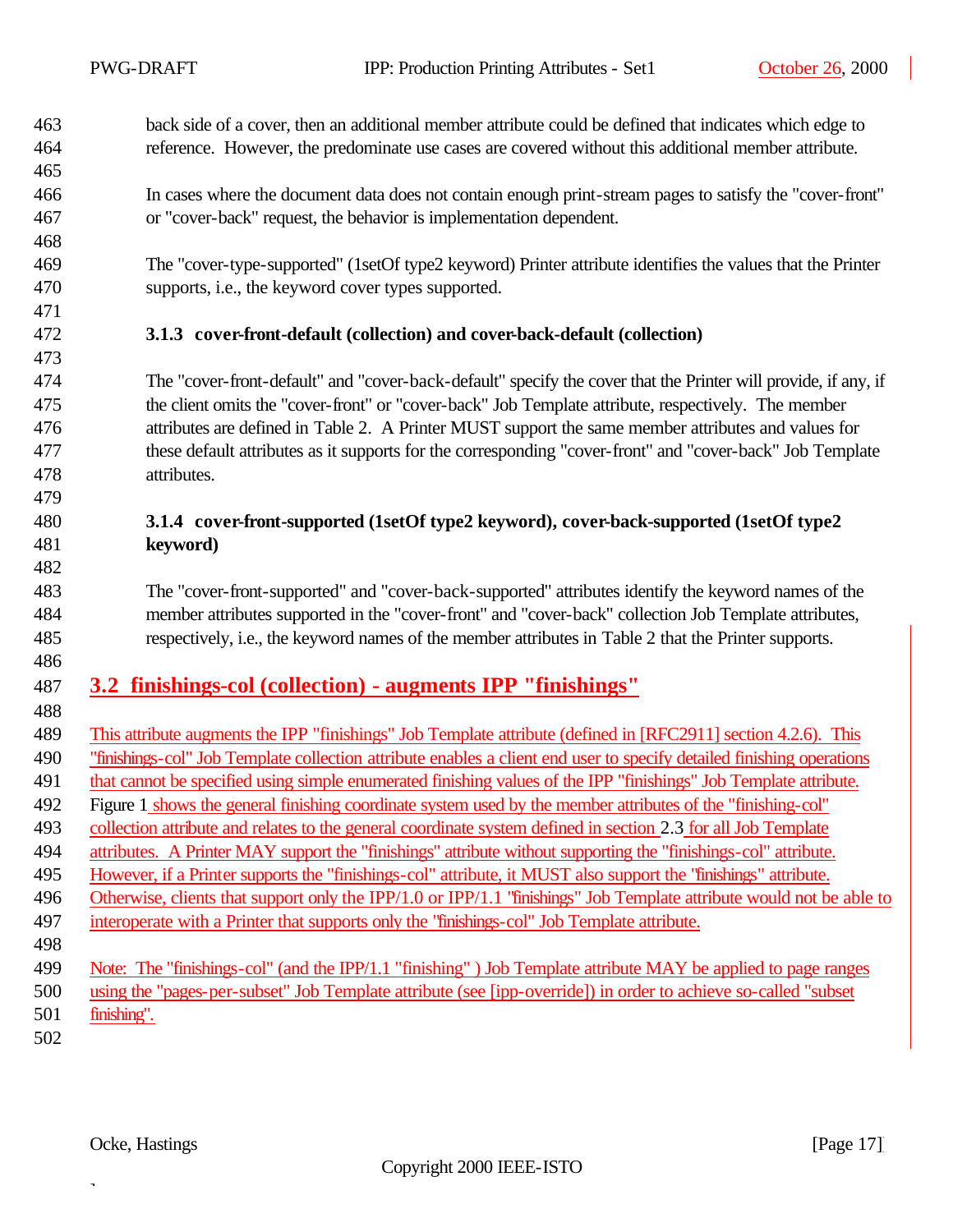

| <b>SALE</b><br>٦<br>۰.<br>I<br>×<br>v<br>×<br>۰. |
|--------------------------------------------------|
|--------------------------------------------------|

#### 504 **Figure 1 - General Finishing Coordinate System**

508

#### 507 **Table 3 - The "finishings-col" member attributes**

| <b>Attribute</b>               | Request    | <b>Printer Support</b> |
|--------------------------------|------------|------------------------|
| finishing-template (name(MAX)) | <b>MAY</b> | <b>MAY</b>             |
| stitching (collection)         | <b>MAY</b> | <b>MAY</b>             |

- 509 Note: other collection member attributes will be defined in the future, such as: "binding", "drilling", "folding", 510 "trimming", and "offsetting", etc. There may also be some future non-collection member attributes that are 511 simply 'keyword | name'.
- 512 514

## 513 **3.2.1 finishing-template (name(MAX))**

 The "finishing-template" member attribute contains a string value that specifies some particular finishing operation. The value MAY be a list of parameters used by some implementation defined finishing software or finishing device, e.g. a third party finisher. Alternatively, the value MAY be the name of a file containing 518 the same finishing parameters, identifies implementation-specific parameters that a finishing device MAY need, especially a third party finisher. The finishing parameters are implementation dependent. The value of this attribute MAY either (1) be the parameters themselves or (2) the file name of a file that contains the parameters. A finishing device MAY support zero or more values. 522

523 The "finishing-template-supported" (1setOf name(MAX)) Printer attribute identifies the values of this 524 "finishing-template" member attribute that the Printer supports, i.e., the implementation-specific parameter

<sup>505</sup> Table 3 lists the member attributes of the "finishings-col" (collection) attribute. Some of these member attributes 506 are themselves collection attributes.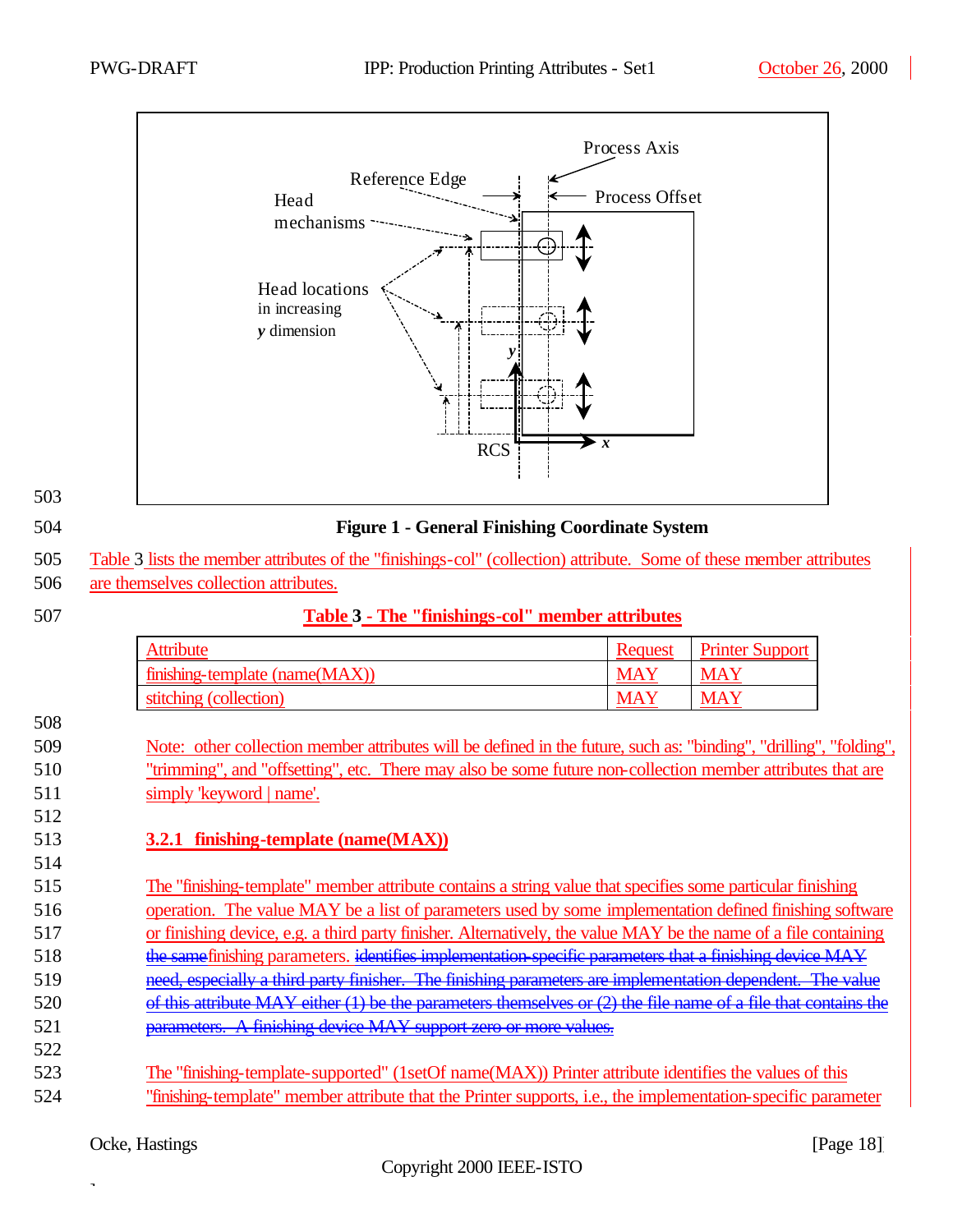| 525             | values supported.                                                                                                                                                                         |                                                                                                       |                        |  |
|-----------------|-------------------------------------------------------------------------------------------------------------------------------------------------------------------------------------------|-------------------------------------------------------------------------------------------------------|------------------------|--|
| 526             |                                                                                                                                                                                           |                                                                                                       |                        |  |
| 527             | 3.2.2 stitching (collection)                                                                                                                                                              |                                                                                                       |                        |  |
| 528             |                                                                                                                                                                                           |                                                                                                       |                        |  |
| 529             | The "stitching" member attribute is used to specify that each copy of each document in the job MUST be                                                                                    |                                                                                                       |                        |  |
| 530             | stitched or stapled using the detailed stitching parameters provided in the collection. The stitching member                                                                              |                                                                                                       |                        |  |
| 531             | attribute is used whether the implementation uses wire stitches or staples. Table 4 lists the member                                                                                      |                                                                                                       |                        |  |
| 532             | attributes of the "stitching" (collection) attribute.                                                                                                                                     |                                                                                                       |                        |  |
| 533             | Table 4 - The "stitching" member attributes                                                                                                                                               |                                                                                                       |                        |  |
|                 | <b>Attribute</b>                                                                                                                                                                          | <b>Request</b>                                                                                        | <b>Printer Support</b> |  |
|                 | stitching-reference-edge (type2 keyword)                                                                                                                                                  | <b>MUST</b>                                                                                           | <b>MUST</b>            |  |
|                 | stitching-offset (integer(0:MAX))                                                                                                                                                         | <b>MUST</b>                                                                                           | <b>MUST</b>            |  |
|                 | stitching-locations (1setOf integer(0:MAX))                                                                                                                                               | <b>MUST</b>                                                                                           | <b>MUST</b>            |  |
| 534             |                                                                                                                                                                                           |                                                                                                       |                        |  |
| 535             | While the "stitching-reference-edge," "stitching-offset", and "stitching-locations" member attributes                                                                                     |                                                                                                       |                        |  |
| 536             | are required to completely specify all possible stitching locations, it may not be possible to specify                                                                                    |                                                                                                       |                        |  |
| 537             | all of these (or to specify all of them independently) for every stitching device.                                                                                                        |                                                                                                       |                        |  |
| 538             |                                                                                                                                                                                           |                                                                                                       |                        |  |
| 539             | A Printer that chooses to support the "stitching" collection attribute MUST support the "stitching-                                                                                       |                                                                                                       |                        |  |
| 540             |                                                                                                                                                                                           | reference-edge", the "stitching-offset", and the "stitching-locations" member attributes (in order to |                        |  |
| 541             | provide programmable stitching capability beyond that available through the IPP "finishings" Job                                                                                          |                                                                                                       |                        |  |
| 542             | Template attribute - see [RFC2911] section 4.2.6)                                                                                                                                         |                                                                                                       |                        |  |
| 543             | A client that chooses to request custom stitching using the "stitching" collection attribute MUST                                                                                         |                                                                                                       |                        |  |
| 544             | specify the "stitching-reference-edge", the "stitching-offset", and the "stitching-locations". If the                                                                                     |                                                                                                       |                        |  |
| 545             | client supplies a mal-formed request by not supplying all three member attributes, the Printer                                                                                            |                                                                                                       |                        |  |
| 546             | MUST (depending on implementation) either (1) reject the request and return the "client-error-                                                                                            |                                                                                                       |                        |  |
| 547             | bad-request' (see [RFC2911] section 13.1.4.1) or (2) default the omitted member attributes,                                                                                               |                                                                                                       |                        |  |
| 548             | independent of the value of the "ipp-attribute-fidelity" attribute supplied by the client.                                                                                                |                                                                                                       |                        |  |
| 549             |                                                                                                                                                                                           |                                                                                                       |                        |  |
| 550             | 3.2.2.1 stitching-reference-edge (type2 keyword)                                                                                                                                          |                                                                                                       |                        |  |
| 551             |                                                                                                                                                                                           |                                                                                                       |                        |  |
| 552             | The "stitching-reference-edge" member attribute specifies the Stitching Reference Edge of the                                                                                             |                                                                                                       |                        |  |
| 553             | output media relative to which the stapling or stitching MUST be applied. The individual staples or                                                                                       |                                                                                                       |                        |  |
| 554             | stitches will be situated along a line or axis parallel to the Stitching Reference Edge that is called the                                                                                |                                                                                                       |                        |  |
| 555             | <b>Stitching Axis.</b>                                                                                                                                                                    |                                                                                                       |                        |  |
| 556             |                                                                                                                                                                                           |                                                                                                       |                        |  |
| 557<br>558      | Notice that the "stitching-reference-edge" member attribute is single valued, and thus prohibits<br>specification of location by a combination of values (e.g., top-left is not allowed). |                                                                                                       |                        |  |
| 559             |                                                                                                                                                                                           |                                                                                                       |                        |  |
| 560             | The standard keyword values are:                                                                                                                                                          |                                                                                                       |                        |  |
| $\sim$ $\sim$ 1 |                                                                                                                                                                                           |                                                                                                       |                        |  |

561 'bottom': The bottom edge coincides with the x-axis of the coordinate system.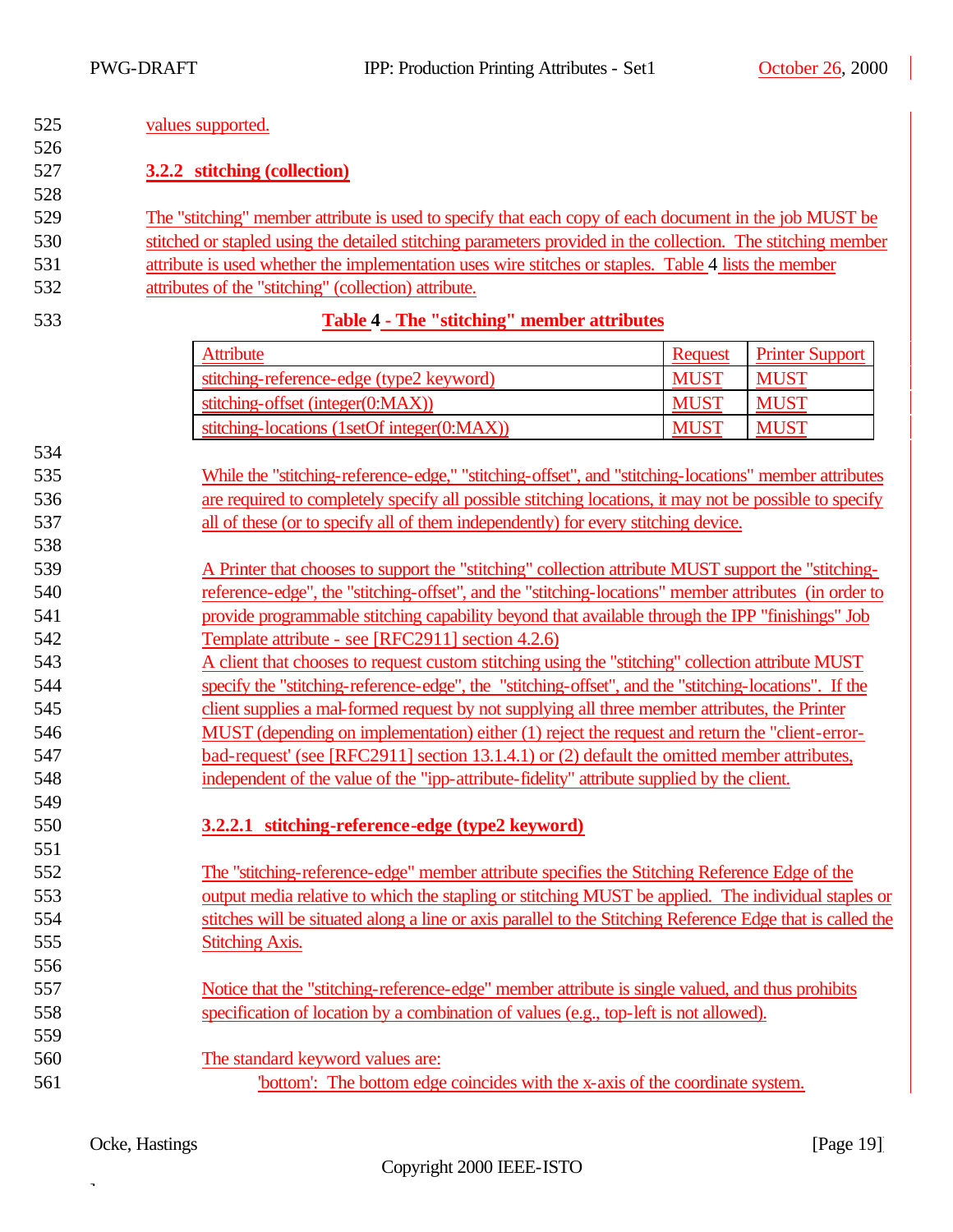$\overline{\phantom{a}}$ 

| 562 | 'top': The top edge is opposite and parallel to the bottom edge.                                          |
|-----|-----------------------------------------------------------------------------------------------------------|
| 563 | "left": The left edge coincides with the y-axis of the coordinate system.                                 |
| 564 | 'right': The right edge is opposite and parallel to the left edge.                                        |
| 565 |                                                                                                           |
| 566 | A Printer MUST support this member attribute and at least the 'left' value, however, which                |
| 567 | additional values depend on implementation.                                                               |
| 568 |                                                                                                           |
| 569 | Note that the 'left' value works with 'portrait' and 'landscape' documents, since 'landscape'             |
| 570 | documents are rotated anti-clock-wise 90 degrees, i.e., plus 90 degrees, with respect to 'portrait'       |
| 571 | documents, if landscape documents are stapled along the long edge (which becomes the top edge             |
| 572 | when the human reader orients the 'landscape' document for reading). If the documents to be               |
| 573 | stapled are two-sided, then the client supplies the 'two-sided-long' and 'two-sided-short' values for     |
| 574 | the "sides" attribute for the 'portrait' and 'landscape' documents, respectively. Note: the client can    |
| 575 | supply the proper value for the "sides" attribute for the user, by knowing whether the document is        |
| 576 | portrait or landscape, thereby relieving the user of having to distinguish between the two values for     |
| 577 | two-sided printing.                                                                                       |
| 578 |                                                                                                           |
| 579 | If the 'landscape' documents are to be stapled on the short edge (which becomes the left edge             |
| 580 | when the human reader orients the 'landscape' document for reading), the client supplies the              |
| 581 | "bottom' and 'two-sided-short' values for the "stitching-reference-edge" and "sides" attributes,          |
| 582 | respectively.                                                                                             |
| 583 |                                                                                                           |
| 584 | For 'reverse-landscape' documents (ones rotated clock-wise 90 degrees, <i>i.e.</i> , minus 90 degrees,    |
| 585 | the client supplies 'right' and 'two-sided-long' values for the "stitching-reference-edge" and "sides"    |
| 586 | attributes, respectively, if landscape documents are stapled along the long edge (which becomes           |
| 587 | the top edge when the human reader orients the 'landscape' document for reading). If the 'reverse-        |
| 588 | landscape' documents are to be stapled on the short edge (which becomes the left edge when the            |
| 589 | human reader orients the landscape' document for reading), the client supplies the 'top' and 'two-        |
| 590 | sided-short' values for the "stitching-reference-edge" and "sides" attributes, respectively.              |
| 591 |                                                                                                           |
| 592 | The "stitching-reference-edge-supported" (1setOf type2 keyword) Printer attribute identifies the          |
| 593 | values of this "stitching-reference-edge" member attribute that the Printer supports, i.e., the stitching |
| 594 | reference edges supported.                                                                                |
| 595 |                                                                                                           |
| 596 | 3.2.2.2 stitching-offset (integer (0:MAX))                                                                |
| 597 |                                                                                                           |
| 598 | The "stitching-offset" member attribute specifies the perpendicular distance of the Stitching Axis        |
| 599 | from the Stitching Reference Edge. Since the "stitching-offset" member attribute is positive or zero,     |
| 600 | the offset is always in the direction that is both away from the Stitching Reference Edge and toward      |
| 601 | the center of the media sheet.                                                                            |
| 602 |                                                                                                           |
| 603 | The unit of measure for the "stitching-locations" member attribute is one hundredth of a millimeter.      |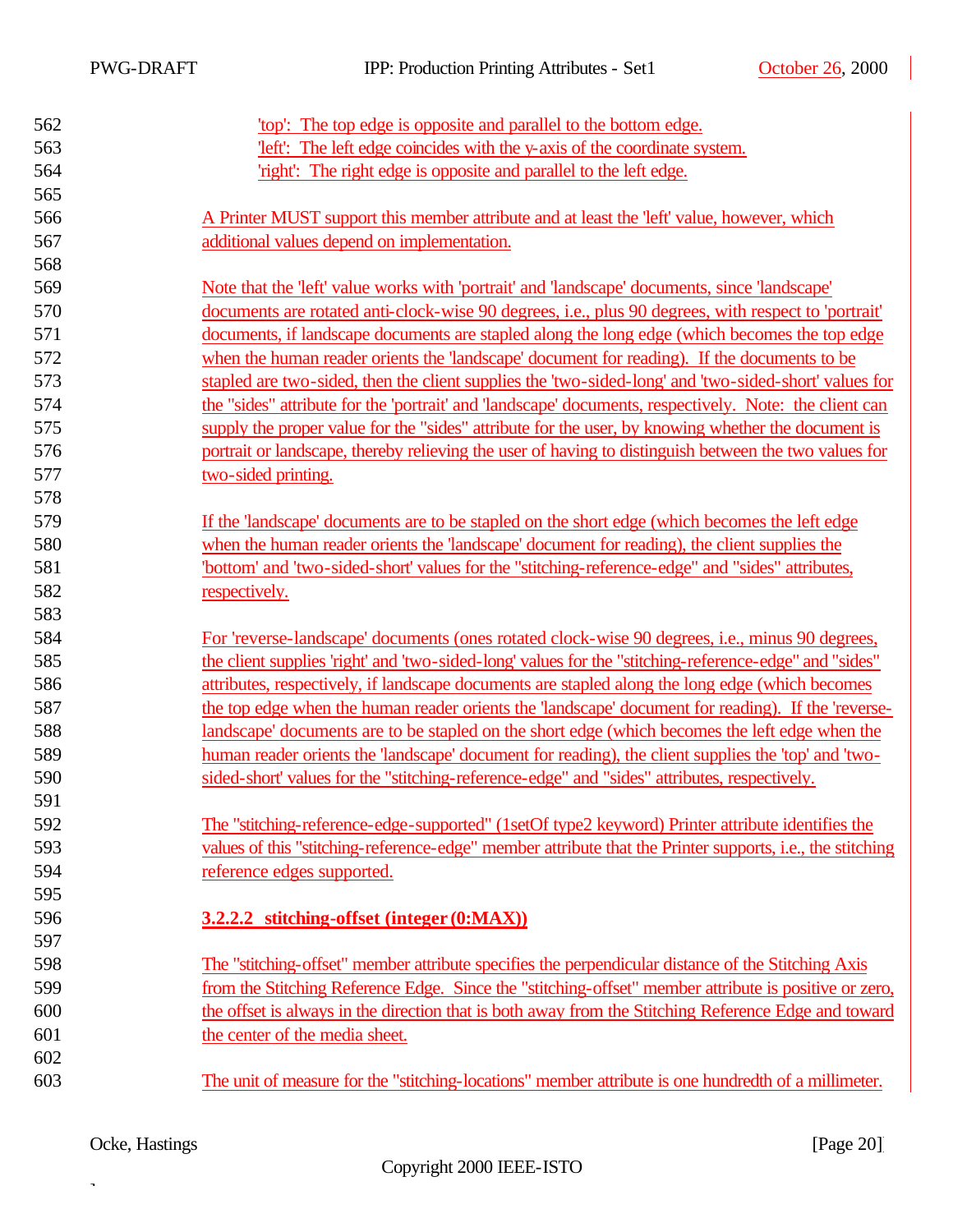$\overline{\phantom{a}}$ 

| 604 | This unit is equivalent to $1/2540$ th of an inch resolution.                                                |
|-----|--------------------------------------------------------------------------------------------------------------|
| 605 |                                                                                                              |
| 606 | If the client specifies a "stitching-offset" then the Printer MUST produce a stitch (or stitches) along      |
| 607 | a line that is the specified number of hundreds of millimeters specified by the "stitching-offset"           |
| 608 | attribute away from the "stitching-reference-edge".                                                          |
| 609 |                                                                                                              |
| 610 | The "stitching-offset-supported" (1setOf (integer (0:MAX)   rangeOfInteger(0:MAX))) Printer                  |
| 611 | attribute identifies the values of this "stitching-offset" member attribute that the Printer supports, i.e., |
| 612 | the stitching offsets supported which can be a series of discrete numbers and/or ranges. No                  |
| 613 | relationship between values of this attribute and the number of stitching locations that the device          |
| 614 | supports can be inferred.                                                                                    |
| 615 |                                                                                                              |
| 616 | 3.2.2.3 stitching-locations (1setOf integer(0:MAX))                                                          |
| 617 |                                                                                                              |
| 618 | Each value of "stitching-locations" specifies an absolute offset along the Stitching Axis at which a         |
| 619 | stitch MUST occur. Each value in the 1setOf MUST be in order of increasing distance.                         |
| 620 |                                                                                                              |
| 621 | If the "stitching-reference-edge" is either 'top' or 'bottom', then each value in the "stitching-            |
| 622 | locations" represents an offset in hundreds of millimeters from the left edge along the Stitching Axis       |
| 623 | toward the center of the medium. If the "stitching-reference-edge" is either 'left' or 'right, then each     |
| 624 | value in the "stitching-locations" represents an offset in hundreds of millimeters from the bottom           |
| 625 | edge along the Stitching Axis toward the center of the medium.                                               |
| 626 |                                                                                                              |
| 627 | The unit of measure for the "stitching-locations" member attribute is one hundredth of a millimeter.         |
| 628 | This unit is equivalent to 1/2540 th of an inch resolution.                                                  |
| 629 |                                                                                                              |
| 630 | The "stitching-locations-supported" (1setOf (integer(0:MAX)   rangeOfInteger(0:MAX))) Printer                |
| 631 | attribute identifies the values of this "stitching-locations" member attribute that the Printer supports,    |
| 632 | i.e., the stitching locations supported which can be a series of discrete numbers and/or ranges. No          |
| 633 | relationship between values of this attribute and the number of stitching locations that the device          |
| 634 | supports can be inferred.                                                                                    |
| 635 |                                                                                                              |
| 636 | The "max-stitching-locations-supported" (integer(1:MAX)) Printer Description attribute indicates             |
| 637 | the maximum number of stitches or staples that the implementation is capable of inserting into an            |
| 638 | Output Document, even if that number would require human intervention in order to configure the              |
| 639 | (manual configured) stitcher. See section 5.2. In other words, "max-stitching-locations-supported"           |
| 640 | attribute specifies the maximum number of values that the client can supply in the "stitching-               |
| 641 | locations" member attribute.                                                                                 |
| 642 |                                                                                                              |
| 643 | 3.2.2.4 stitching-supported (1setOf type2 keyword)                                                           |
| 644 |                                                                                                              |
| 645 | The "stitching-supported" Printer attribute identifies the keyword names of the member attributes            |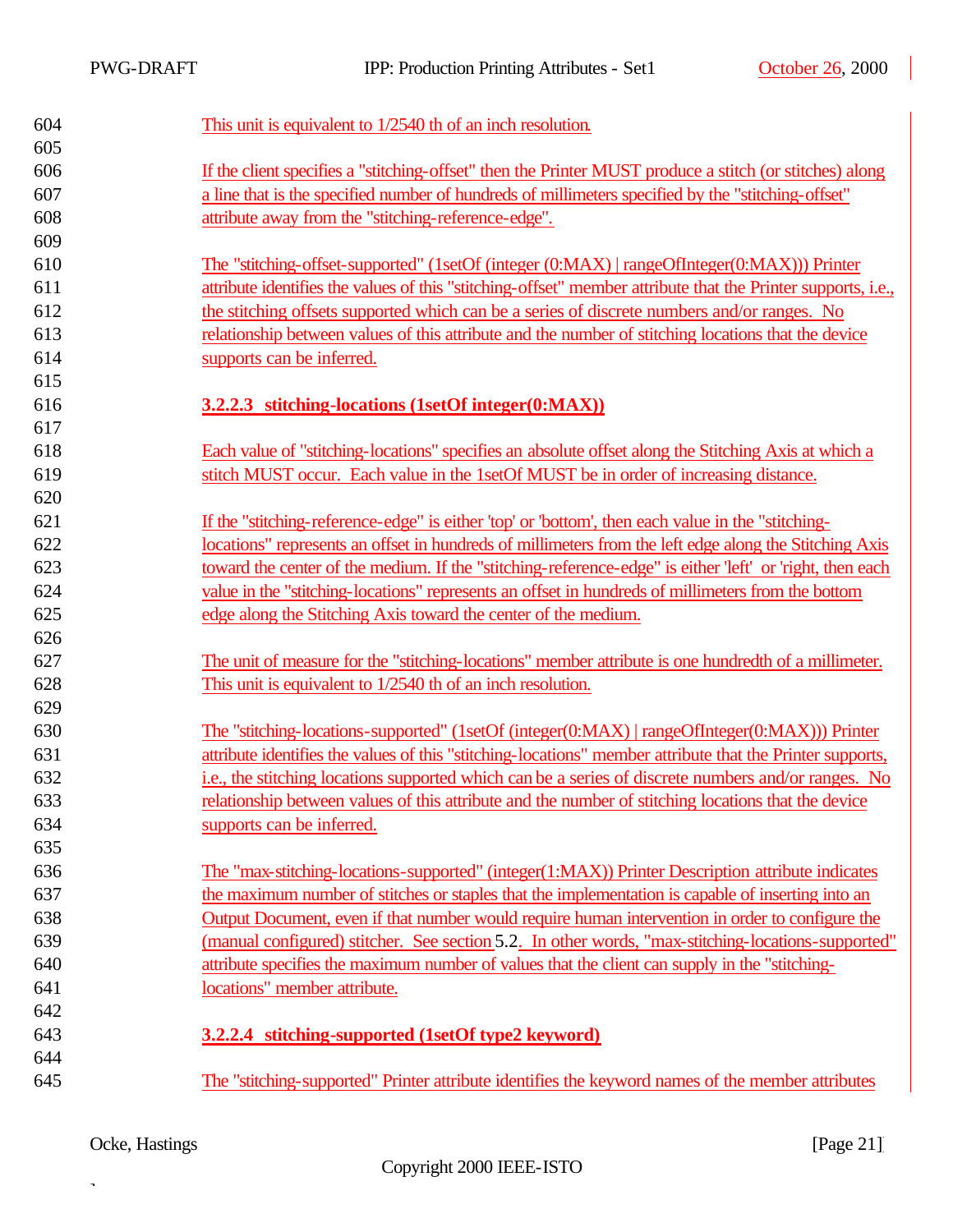650

656

658

646 supported in the "stitching" collection member attribute, i.e., the keyword names of the member 647 attributes in Table 4 that the Printer supports.

## 649 **3.2.3 finishings-col-default (collection)**

 The "finishings-col-default" Printer attribute specifies the finishing that the Printer uses, if any, if the client omits the "finishings-col" Job Template attribute in the Job Creation operation (and the PDL doesn't include a finishing specification). The member attributes are defined in Table 3. A Printer MUST support the same member attributes for this default collection attribute as it supports for the corresponding "finishings-col" Job Template attribute.

#### 657 **3.2.4 finishings-col-ready (1setOf collection)**

 The "finishings-col-ready" Printer attribute identifies the finishings configurations that do not require human intervention in order to be used. Table 5 lists the member attributes, their attribute syntaxes, and the corresponding "xxx-supported" Printer attributes. The member attributes have the same names as the member attributes that the client can supply in the "finishing-col" collection attribute (see Table 4), but have the attribute syntaxes of the corresponding "xxx-supported" Printer attributes. The member attribute values will differ from the corresponding "xxx-supported" Printer attribute values to the extent that human intervention is needed, such as running out of staples (or stitching wire) and/or a stapler that requires manual position setting. The rangeOfInteger value is used to indicate the range that can be selected by the client without human intervention, if the finisher is programmable.

#### 668 **Table 5 - The "finishings-col-ready" member attributes**

| member attribute                          | section | corresponding supported attribute             |
|-------------------------------------------|---------|-----------------------------------------------|
| finishing-template (1setOf name(MAX))     | 3.2.1   | finishing-template-supported (1setOf)         |
|                                           |         | name(MAX))                                    |
| stitching (1setOf collection)             | 3.2.2   | stitching-supported (1setOf type2 keyword)    |
| which contains:                           |         |                                               |
| stitching-reference-edge (1setOf type2)   | 3.2.2.1 | stitching-reference-edge-supported (1setOf    |
| keyword)                                  |         | type2 keyword)                                |
| stitching-offset (1setOf (integer (0:MAX) | 3.2.2.2 | stitching-offset-supported" (1setOf (integer) |
| rangeOfInteger(0:MAX))                    |         | $(0:MAX)$   rangeOfInteger $(0:MAX))$         |
| stitching-locations (1setOf               | 3.2.2.3 | stitching-locations-supported (1setOf         |
| interger(0:MAX)                           |         | interger(0:MAX)                               |
| rangeOfInteger(0:MAX))                    |         | rangeOfInteger(0:MAX))                        |

- 669
- 671

#### 670 **3.2.5 finishings-col-supported (1setOf type2 keyword)**

672 The "finishings-col-supported" Printer attribute identifies the keyword names of the member attributes 673 supported in the "finishings-col" collection Job Template attribute, i.e., the keyword names of the member 674 attributes in Table 3 that the Printer supports.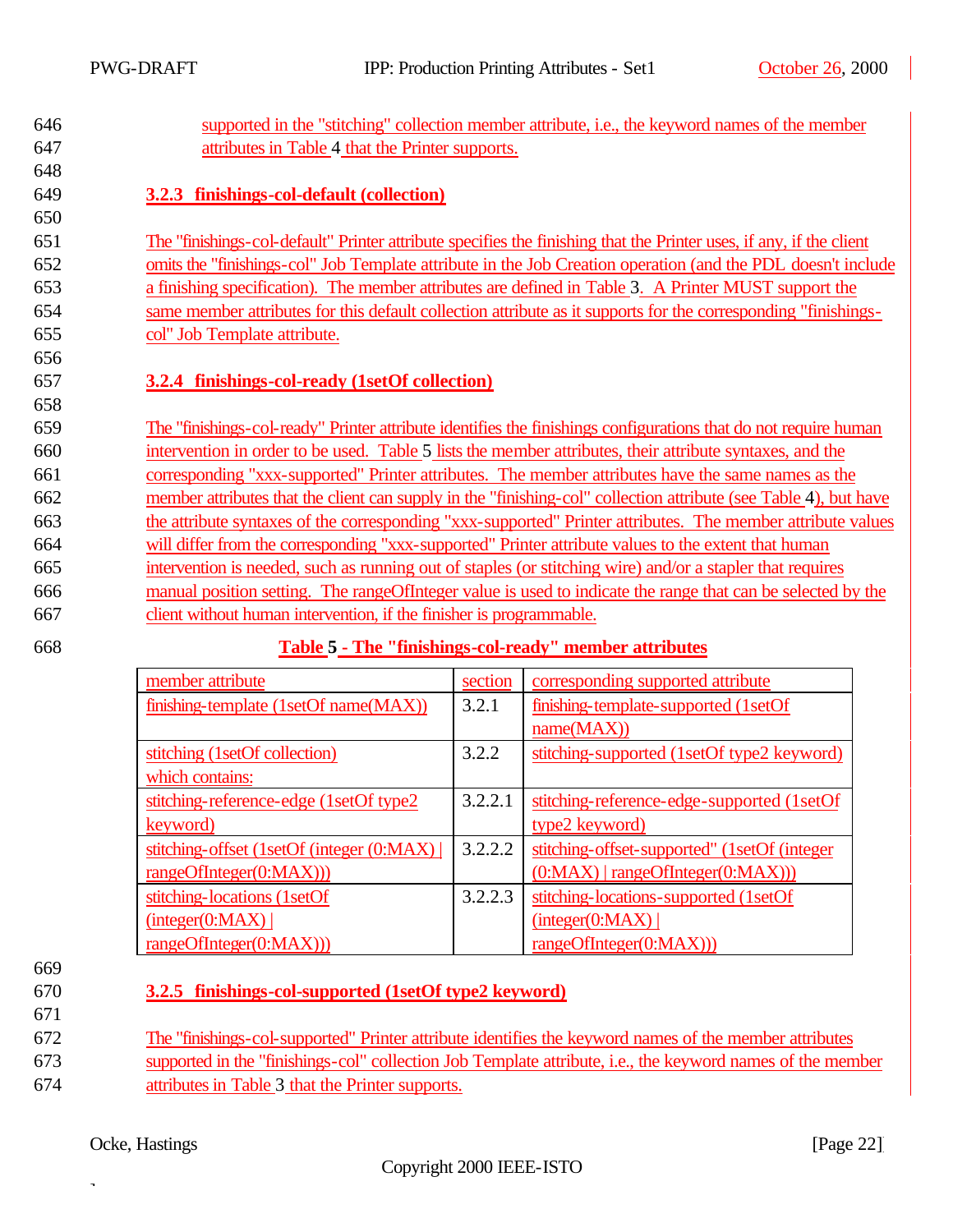## 

## **3.23.3 force-front-side (1setOf integer(1:MAX))**

 This attribute forces the identified Input-Pages (numbered 1 to n) to be imaged on the front side of a sheet. For each identified Input-Page, if that page would have been (1) imaged on the back side of a sheet or (2) is under the scope of the "number-up" or "imposition-template" attribute and would have been imaged in any position on the front side but the first position, the Printer forces the page to be imaged on the front side of the next sheet (in the first position). Otherwise, the Printer prints the page as usual.

## **3.4 insert-sheet (1setOf collection)**

687 This attribute specifies how Insert-Sheets that are not to be imaged, are to be inserted into the sequence of media sheets that are produced for each copy of each printed document in the job. Insert-Sheets are sheets on which no Input-Pages from the Input-Document are imaged. However, the media specified for Insert-Sheets can be pre- printed media. How the sheet is inserted is implementation dependent, and could be as sophisticated as insertion hardware, or as simple as using media from an existing input-tray.

 The order of the values of the "insert-sheet" attribute is important. In the case where more than one value refers to the same page (i.e., multiple values contain the same value for the "insert-after-page-number" member attribute), the values of "insert-sheet" are to be applied in the order that they occur.

 This attribute is affected by the "multiple-document-handling" attribute. For values of 'single-document' and 'single- document-new-sheet,', the sheet is inserted in the composite (single) document created by the concatenation of all the print-stream pages in all of the documents. In the case of 'separate-documents-collated-copies' and 'separate- documents-uncollated-copies,', the inserted sheets are applied to the print-stream in each document separately. The collection consists of:

## **Table 6 - "insert-sheet" member attributes**

| Attribute name           | attribute syntax          | request        | <b>Printer Support</b> |
|--------------------------|---------------------------|----------------|------------------------|
| insert-after-page-number | integer $(0:MAX)$         | <b>MUST</b>    | <b>MUST</b>            |
| insert-count             | integer $(0:MAX)$         | <b>MAY</b>     | <b>MUST</b>            |
| media                    | type3 keyword   name(MAX) | MUST be one or | <b>MUST</b>            |
| media-col                | collection                | the other, but | <b>MAY</b>             |
|                          |                           | NOT both       |                        |

## 

## **3.4.1 insert-after-page-number (integer(0:MAX))**

The "insert-after-page-number" member attribute specifies the page in the Input-Document (see sections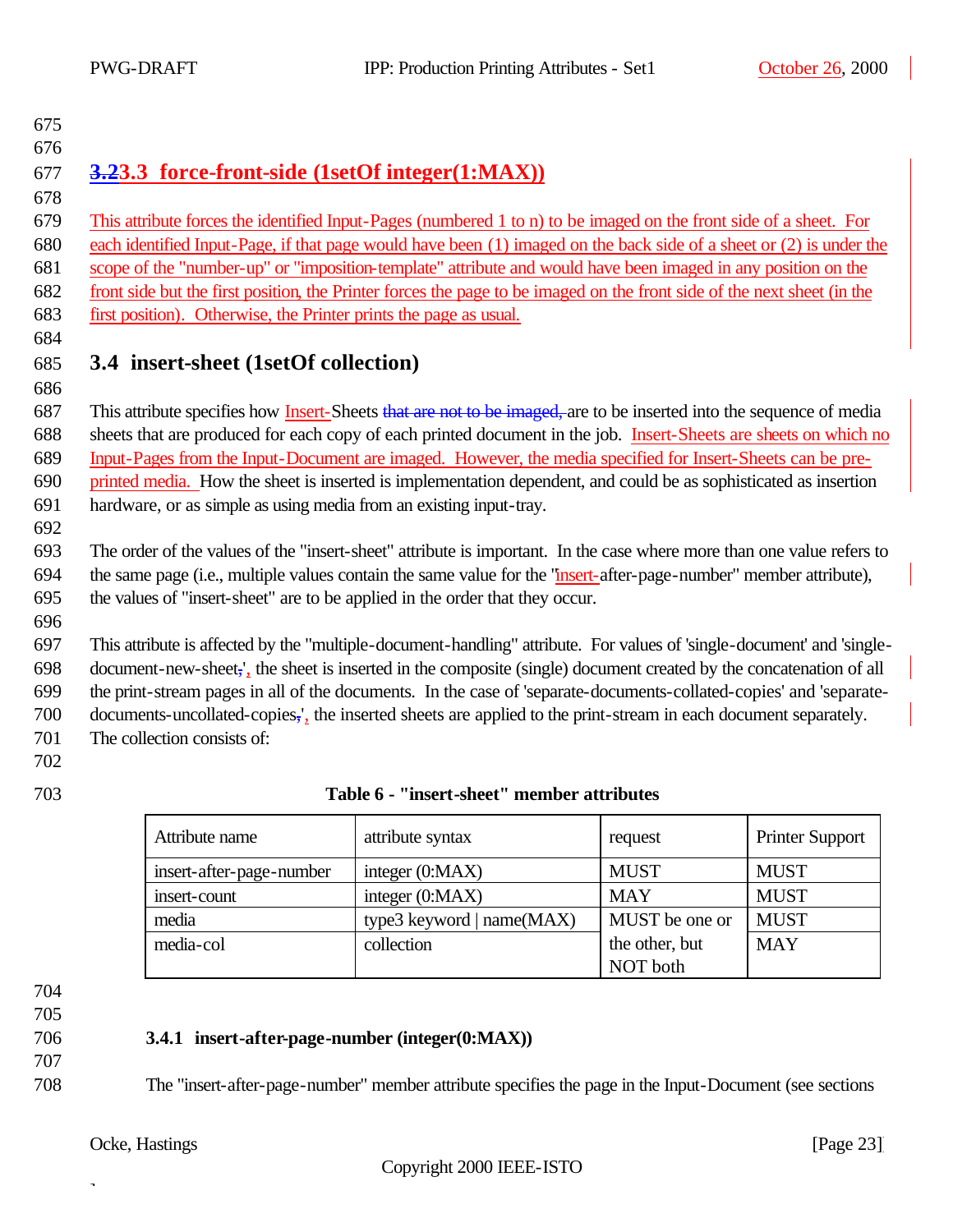709 2.2 and 2.4) print-stream after which the Insert-Sheet(s) is(are) to be placed. The inserted sheet(s) does not affect the numbering of print-stream pages. For-example, to insert a single sheet after both pages 2 and 3 of a given document, the value of "input-after-page-number" would be 2 and 3 respectively (not 2 and 4, as it would be if the inserted sheet affected the Input-Document print-stream page count). For a complete description of the enumeration of print-stream pages see section 2.4.

- If the value of the "insert-after-page-number" member attribute is 0, then the sheet is inserted before the first page. If the value is MAX, then the sheet is inserted after the last sheet in the document.
- If the "insert-after-page-number" member attribute is not a valid input document page reference in the print- stream, then the IPP Printer SHOULD ignore the request. For example, (1) the page number is beyond the last page of the document AND is not MAX or (2) the "page-ranges" Job Template attribute does not include the specified page number (see section 2.4). There is no way to validate the "insert-after-page- number" attribute with the Validate-Job operation, since the validation cannot occur until the pages of the documents have arrived at the printer.
- Since the "insert-after-page-number" member attribute refers to a specific Input-Document print-stream page, it is possible to specify an insertion between sides one and two, of a two sided document, or between print-stream pages that are part of a single impression if the "number-up" attribute has a value other than '1.' In this case, the Printer MUST force a new Sheet after the specified page, insert the specified sheet, place the following pages on the first side of the next Sheet, and issue a warning by adding 'job-warnings-detected' to the "job-state-reasons" and by increasing the value of the "job-warnings-731 count" Job Description attribute by 1. See [ipp-override except] for this error handling specification under "Common Behavior for Sheet Attributes".
- The "insert-after-page-number-supported" (rangeOfInteger(0:MAX)) Printer attribute indicates the range of page numbers supported in the "insert-after-page-number" member attribute, i.e., the minimum (SHOULD be 0) and the maximum (SHOULD be MAX) page numbers supported.
- **3.4.2 insert-count (integer(0:MAX))**

 The "insert-count" member attribute indicates how many sheets to insert. If the "insert-count" attribute is omitted, then the printer assumes a value of 1. The value 0 indicates that no inserts sheets are to be inserted.

 The "insert-count-supported (rangeOfInteger(0:MAX)) Printer attribute specifies the range of values that 745 the Printer supports, i.e., the minimum number (MUST be 0) and the maximum number of pages.

- **3.4.3 media (type3 keyword | name(MAX)) or media-col (collection)**
- 749 Either the "media" (defined in [RFC2911ipp-mod] section 4.2.11) or the "media-col" member attribute is used to indicate the media that the Printer MUST use for the insert sheet. The member attributes are the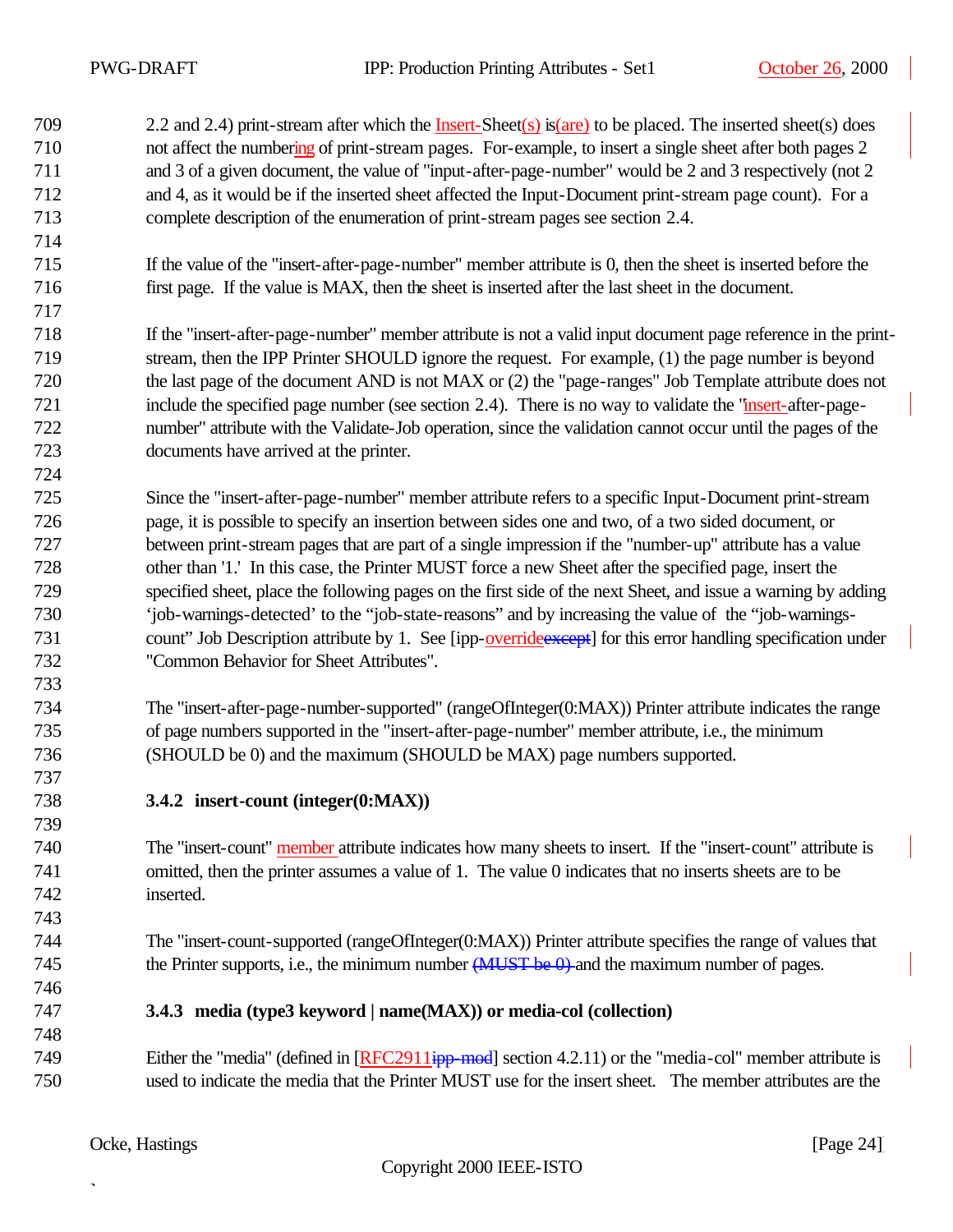same as those for the "media-col" attribute shown in Table 10.

 The client MUST supply either the "media" or the "media-col" member attribute, but NOT both. If the client supplies such a mal-formed request by supplying neither or both, the Printer MUST (depending on implementation) either (1) reject the request and return the 'client-error-bad-request' status code (see [RFC2911ipp-mod] section 13.1.4.1) or (2) use either the "media" or the "media-col" member attribute, independent of the value of the "ipp-attribute-fidelity" attribute supplied by the client.

 Since this "media" member attribute has the same name as the "media" Job Template attribute defined in **[RFC2911<del>ipp-mod</del>**] section 4.2.11), the "media-supported" (1setOf (type3 keyword | name(MAX))) 761 Printer attribute (also defined in [ipp-modRFC2911] section 4.2.11) identifies the values of this "media" member attribute (as well as the values of the "media" Job Template attribute) that the Printer supports, i.e., the names of the supported media.

 Since this "media-col" member attribute has the same name as the "media-col" Job Template attribute defined in section 3.12), the "media-col-supported" Printer attribute (defined in section 3.12.14) identifies the keyword names of the member attributes supported in this "media-col" member attribute (as well as the keyword names of the "media-col" Job Template attribute), i.e., the names of the member attributes in Table 10 that the Printer supports.

## **3.4.4 insert-sheet-default (1setOf collection)**

 The "insert-sheet-default" Printer attributes specify the insert sheet(s) that the Printer MUST provide, if any, if the client omits the "insert-sheet" Job Template attribute. The member attributes are defined in Table 6. A Printer MUST support the same member attributes for this default collection attribute as it supports for the corresponding "insert-sheet" Job Template attribute.

## **3.4.5 insert-sheet-supported (1setOf type2 keyword)**

 The "insert-sheet-supported" attribute identifies the keyword names of the member attributes supported in the "insert-sheet" collection Job Template attribute, i.e., the keyword names of the member attributes in Table 6 that the Printer supports.

 

## **3.5 job-account-id (name(MAX))**

 The "job-account-id" attribute is a character string representing the account associated with the job. The "job- account-id" attribute could be a customer name, a sequence of digits referencing an internal billing number, or even a credit card number. How the printer uses the "job-account-id" attribute is implementation dependent.

A zero-length value indicates that there is no account name.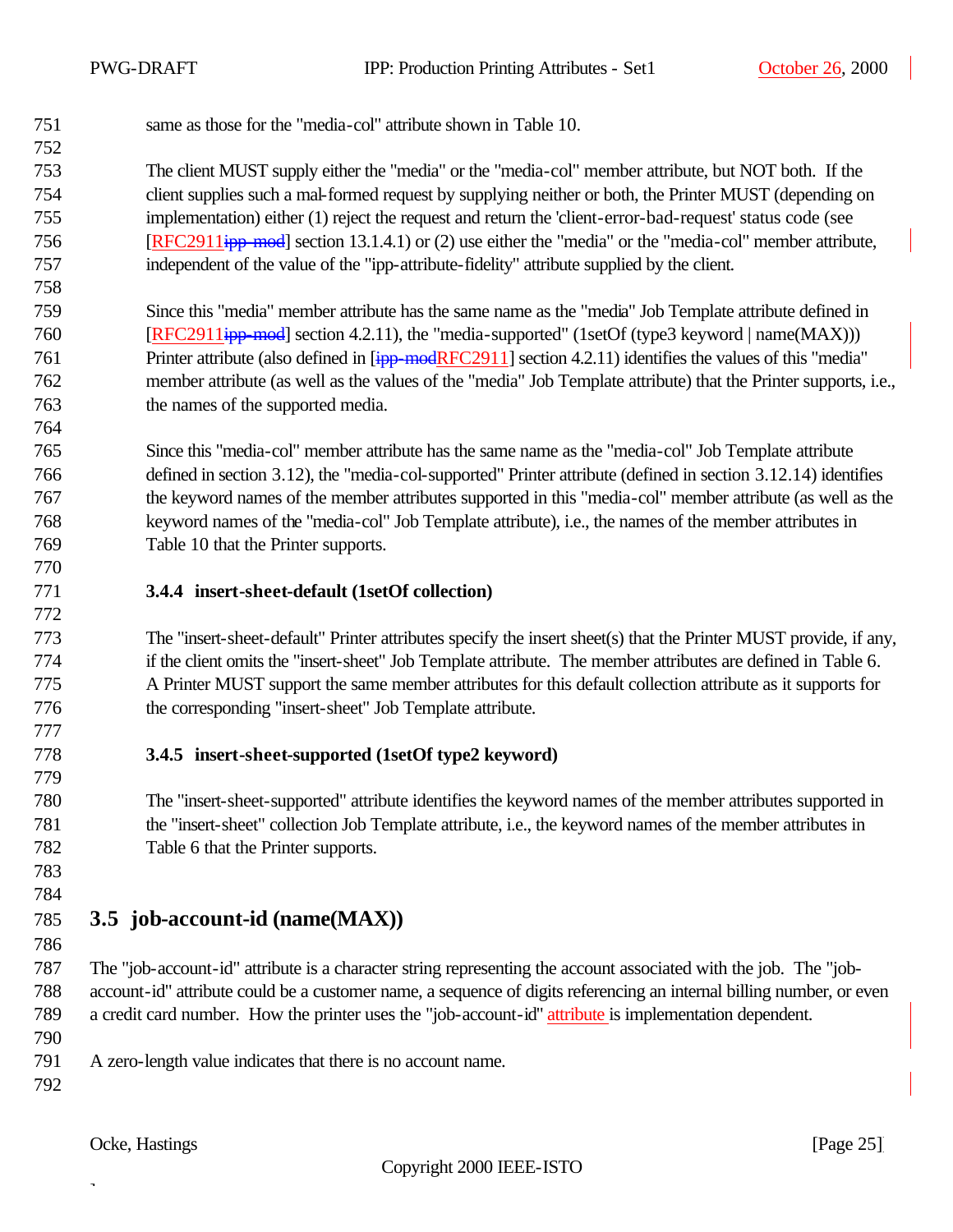| 793 | The "job-accounting user id-default" (name(MAX)) Printer attribute specifies the default value of "job-accounting-   |
|-----|----------------------------------------------------------------------------------------------------------------------|
| 794 | user id" when not supplied in a request.                                                                             |
| 795 |                                                                                                                      |
| 796 | The "job-accounting-user-id-supported" (integer (0:255)) Printer attribute specifies the maximum length that the     |
| 797 | Printer is able to accept for the "job-accounting-user-id-supported" Job Template attribute without truncation. A    |
| 798 | conforming Printer MUST be able to accept 255 octets without truncation. However, a Printer MAY be                   |
| 799 | implemented as a gateway to another print system that cannot accept the full 255 octet range, in which case the      |
| 800 | value will be truncated to the maximum length specified by the "job-accounting-user-id-supported" attribute          |
| 801 |                                                                                                                      |
| 802 | 3.3.1job-account-id-supported (integer(1:255))                                                                       |
| 803 |                                                                                                                      |
| 804 | The "job-account-id-supported" attribute indicates the maximum length that the Printer will accept for the           |
| 805 | "job-account-id" Job Template attribute without truncation. A conforming Printer MUST be able to accept              |
| 806 | 255 octets without truncation. However, an IPP Printer MAY be implemented as a gateway to another                    |
| 807 | print system that cannot accept the full 255 octet range, in which case the value will be truncated to the           |
| 808 | maximum length specified by the "job-account-id-supported" attribute.                                                |
| 809 |                                                                                                                      |
| 810 | 3.6 job-accounting-user-id (name(MAX))                                                                               |
| 811 |                                                                                                                      |
| 812 | The "job-accounting-user-id" attribute specifies the user ID associated with the account specified by the "job-      |
| 813 | account-id" attribute (see section 3.5) used for this job. These two attributes are used for authentication and      |
| 814 | account tracking either by a mechanism internal to the printer, or by tracking software external to the printer such |
| 815 | as Equitrac. Account tracking systems will usually support a job account ID as having multiple job accounting user   |
| 816 | IDs, as well as, a job accounting user ID to be used with multiple job account IDs. It is allowable for value of the |
| 817 | "job-originating-user-name" (see RFC 2911 section 4.3.6) to be the same as the "job-accounting-user-id".             |
| 818 |                                                                                                                      |
| 819 | A zero-length value indicates that there is no user accounting ID.                                                   |
| 820 |                                                                                                                      |
| 821 | 3.7 job-accounting-sheets (collection)                                                                               |
| 822 |                                                                                                                      |

 This attribute specifies which job accounting sheets MUST be printed with the job. Job accounting sheets typically 824 contain information such as the value of the "job-account-id" attribute (see section 3.5) and the "job-accounting- user-id" attribute (see section 3.6), and the number and type of media sheets used while printing the job. The exact information contained on a job accounting sheet is implementation dependent, but should always be a reflection of 827 the account information associated with the job. Typically, job accounting sheets are printed after the job and are not finished (e.g., not stapled) with the document(s).

- 829
- 830 The 'collection' syntax allows a client to specify media for job accounting sheets that is different than the current
- 831 media being used for the print-stream page impressions. The collection consists of:

832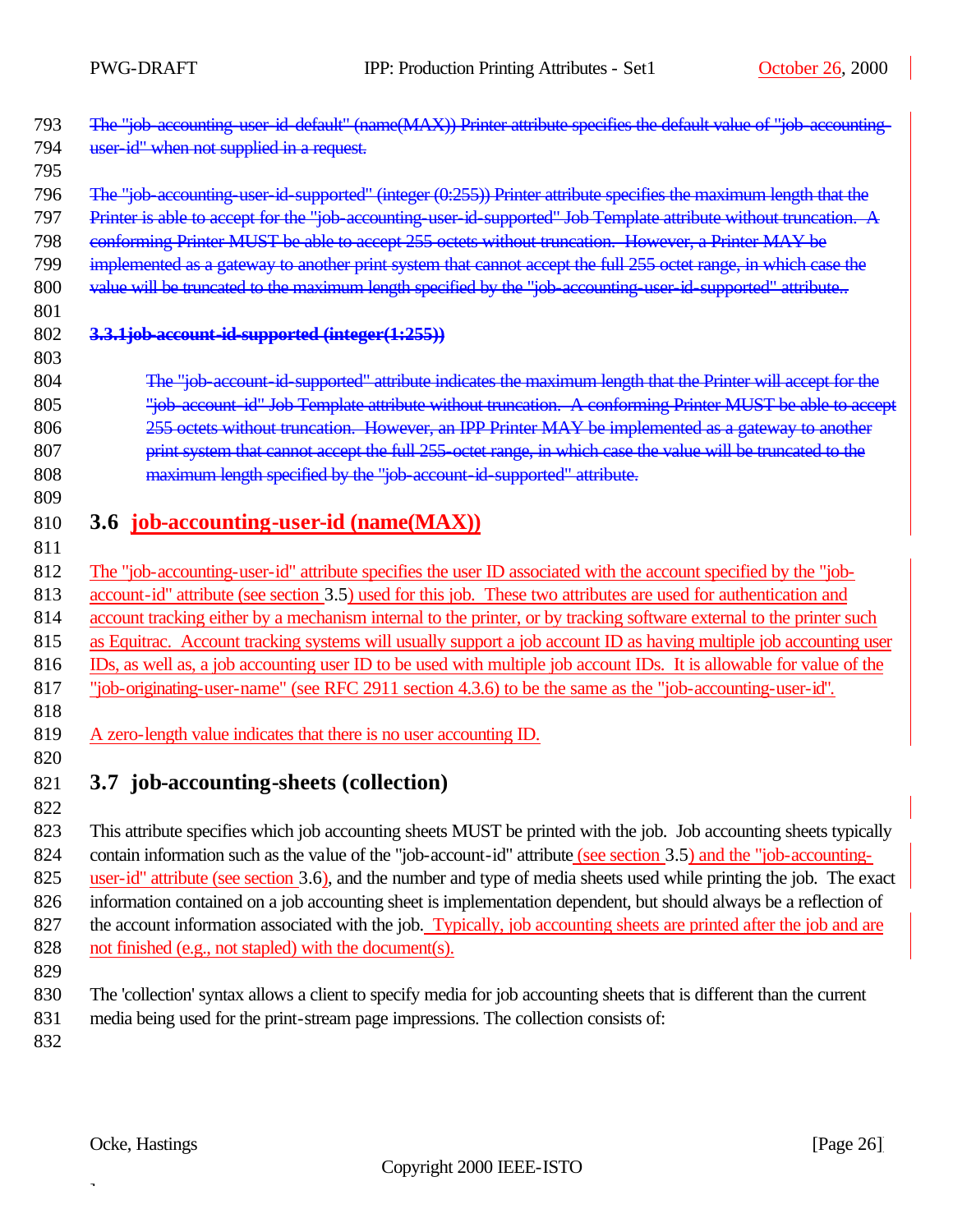| Attribute name             | attribute syntax            | request        | <b>Printer Support</b> |
|----------------------------|-----------------------------|----------------|------------------------|
| job-accounting-sheets-type | type3 keyword   $name(MAX)$ | <b>MUST</b>    | <b>MUST</b>            |
| media                      | type3 keyword   name(MAX)   | MAY be         | <b>MUST</b>            |
| media-col                  | collection                  | neither or one | <b>MAY</b>             |
|                            |                             | of, but NOT    |                        |
|                            |                             | both           |                        |
| job-accounting-output-bin  | type3 keyword   name(MAX)   | <b>MAY</b>     | <b>MAY</b>             |

#### 833 **Table 7 - "job-accounting-sheets" member attributes**

- 834
- 835

837

840

#### 836 **3.7.1 job-accounting-sheets-type (type3 keyword | name(MAX))**

838 The "job-accounting-sheets-type" member attribute specifies which job accounting sheets format the 839 Printer MUST use to print on the specified media. Standard keyword values are:

| 'none'     | No accounting sheets are to be printed (i.e. printing of job accounting sheets is<br>totally suppressed). |
|------------|-----------------------------------------------------------------------------------------------------------|
| 'standard' | The standard site accounting sheet MUST be printed with the job.                                          |

841

845

847

851

859

842 The "job-accounting-sheets-type-supported" (1setOf (type3 keyword | name(MAX))) Printer attribute 843 identifies the values of this "job-accounting-sheets-type" member attribute that the Printer supports, i.e., the 844 names of the job accounting sheets supported.

## 846 **3.7.2 media (type3 keyword | name(MAX)) or media-col (collection)**

848 Either the "media" (defined in [RFC2911ipp-mod] section 4.2.11) or the "media-col" member attribute is 849 used to indicate the media that the Printer SHOULD use for the job accounting sheet. The member 850 attributes are the same as those for the "media-col" attribute shown in Table 10.

 If both the "media" and the "media-col" member attributes are omitted, then the media currently being used by the Printer object for the document copy SHOULD also be used for the accounting sheet. The client MUST NOT supply both the "media" and the "media-col" member attribute. If the client supplies such a mal-formed request by supplying both, the Printer MUST (depending on implementation) either (1) reject 856 the request and return the 'client-error-bad-request' status code (see [RFC2911<del>ipp-mod</del>] section 13.1.4.1) or (2) use either the "media" or the "media-col" member attribute, independent of the value of the "ipp-attribute-fidelity" attribute supplied by the client.

860 Since this "media" member attribute has the same name as the "media" Job Template attribute defined in 861 [RFC2911<del>ipp-mod</del>] section 4.2.11), the "media-supported" (1setOf (type3 keyword | name(MAX))) 862 Printer attribute (also defined in [ipp-modRFC2911] section 4.2.11) identifies the values of this "media" 863 member attribute (as well as the values of the "media" Job Template attribute) that the Printer supports, i.e.,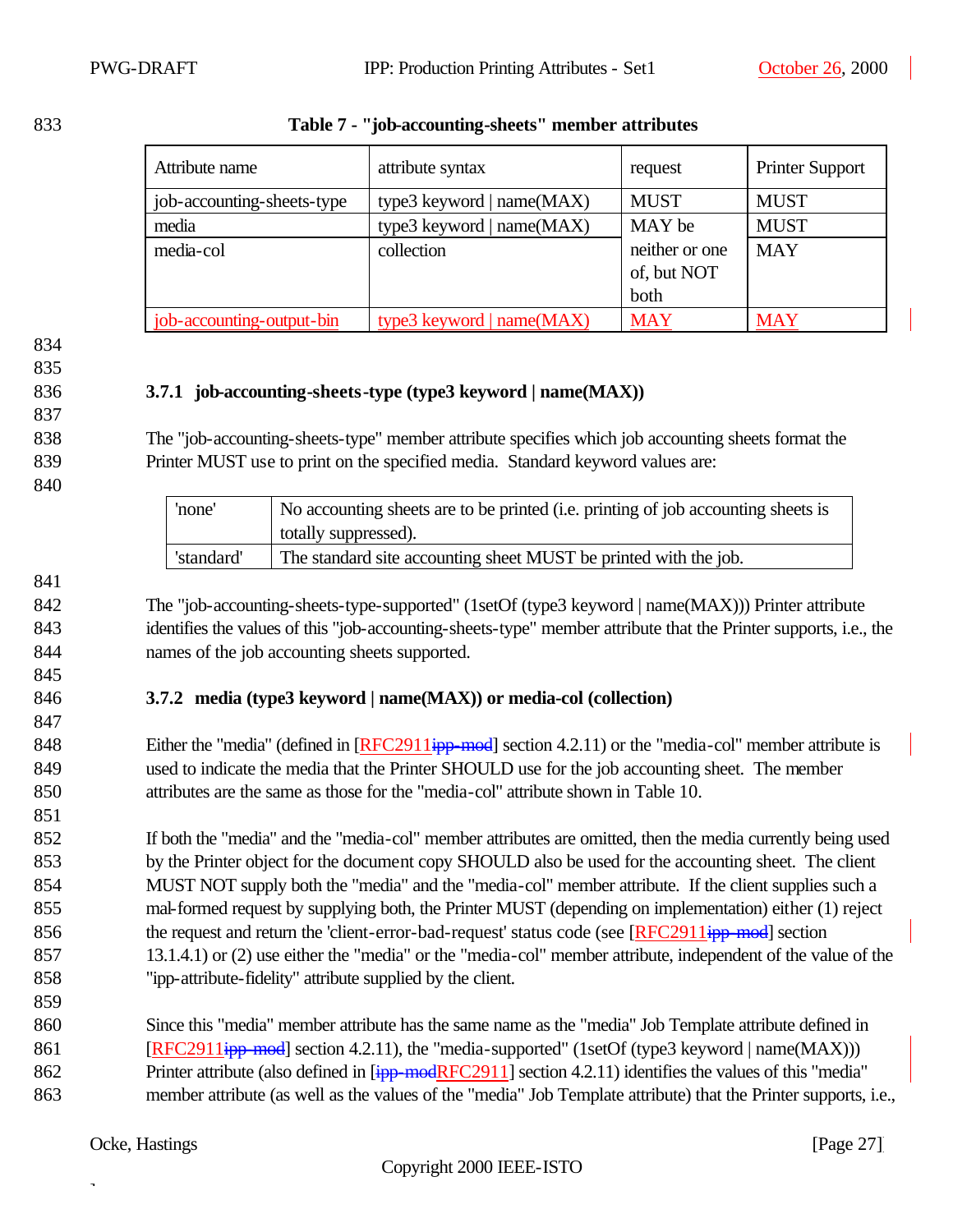864 the names of the media supported.

 Since this "media-col" member attribute has the same name as the "media-col" Job Template attribute defined in section 3.12), the "media-col-supported" Printer attribute (defined in section 3.12.14) identifies the keyword names of the member attributes supported in this "media-col" member attribute (as well as the keyword names of the "media-col" Job Template attribute), i.e., the names of the member attributes in Table 10 that the Printer supports.

## **3.7.3 job-accounting-output-bin (type3 keyword | name(MAX))**

- The "job-accounting-output-bin" member attribute specifies the output bin in which the accounting sheets are to be placed (see [pwg-output-bin]). If this member attribute is not supplied by the client or not supported by the Printer, then the Printer printsplaces the accounting sheets in the same output-bin as the 877 rest of with the job.
- The "job-accounting-output-bin-default" (type3 keyword | name(MAX)) Printer attribute is configured to contain the default output bin for job accounting sheets. If this attribute is not configured (has the 'no-value' out-of-band value), then the accounting sheets are printed with the job when not specified otherwise by the client.
- 884 The "job-accounting-output-bin-defaultsupported" (1setOf (type3 keyword | name(MAX))) Printer attribute is configured to contain the supported output bins for accounting sheets. As with any member attribute of a Job Template attribute, if the administrator wants to force accounting sheets into a specific output bin, then the administrator configures the "job-accounting-output-bin-default" and "job-accounting-output-bin-supported" Printer attributes to contain only that value.
- 

## **3.7.4 job-accounting-sheets-default (collection)**

 The "job-accounting-default" Printer attributes specify the job accounting that the Printer MUST provide, if any, if the client omits the "job-accounting" Job Template attribute. The member attributes are defined in Table 7. A Printer MUST support the same member attributes and value for this default collection attribute as it supports for the corresponding "job-accounting-sheets" Job Template attribute.

## **3.7.5 job-accounting-sheets-supported (1setOf type2 keyword)**

- The "job-accounting-supported" attribute identifies the keyword names of the member attributes supported in the "job-accounting-sheets" Job Template collection attribute, i.e., the keyword names of the member attributes in Table 7 that the Printer supports.
- As with any Job Template attribute, if the system administrator wishes to force job accounting sheets to always be printed, then he/she configures the Printer's "job-accounting-sheets-default" (collection) Printer attribute and the "job-accounting-sheet-type-supported" Printer attribute to contain only the desired value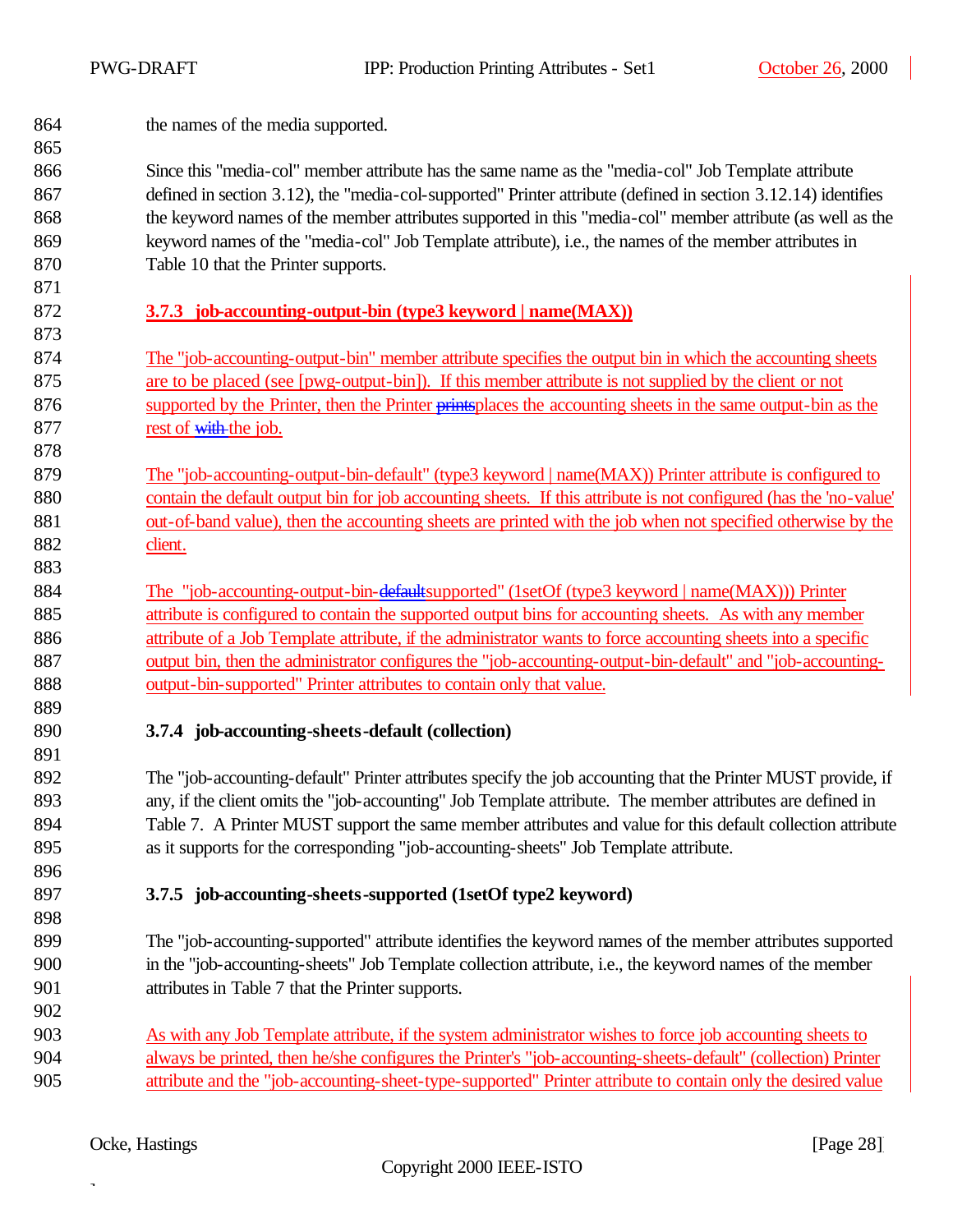and not contain the 'none' value.

## **3.8 job-error-sheet (collection)**

This attribute specifies which job error sheet MUST be printed with the job. This is a printer specific sheet

enumerating any known errors or warnings that occurred during processing. For example: a printer could put the

 text 'warning: image off page 2," on the error sheet to indicate a possible image processing defect. The printer vendor defines the content of the error sheet. If necessary the error sheet can consist of more than one page of

- output.
- 

916 If the Printer is producing a job sheet for this job (see section 3.10 and  $\overline{[ipp\text{-}modRFC2911]}$  section 4.2.3), then

the Printer object MAY print any error and warning information on that same job sheet, i.e., merge the error sheet

with the job sheet. This use of the job sheet for errors only applies if the "job-error-sheet" attribute is supplied

without either a "media" or "media-col" member attribute. If the "media" or "media-col" member attribute is

supplied, a separate error sheet MUST always be used to print errors and warnings.

The 'collection' syntax allows a client to specify media for job error sheets that is different than the current media

being used for the print-stream page impressions. The collection consists of:

## **Table 8 - "job-error-sheet" member attributes**

| Attribute name       | attribute syntax          | request           | <b>Printer Support</b> |
|----------------------|---------------------------|-------------------|------------------------|
| job-error-sheet-type | type3 keyword   name(MAX) | <b>MUST</b>       | <b>MUST</b>            |
| job-error-sheet-when | type2 keyword             | <b>MAY</b>        | <b>MAY</b>             |
| media                | type3 keyword   name(MAX) | MAY be neither or | <b>MUST</b>            |
| media-col            | collection                | one of, but NOT   | <b>MAY</b>             |
|                      |                           | both              |                        |

## **3.8.1 job-error-sheet-type (type3 keyword | name(MAX))**

 The "job-error-sheet-type" member attribute specifies which job error sheets format that the Printer SHOULD to print error information. Standard keyword values are:

| 'none'     | No error sheet information is to be printed. (i.e., printing of error sheets is totally<br>suppressed – even if errors or warnings occurred during job processing).        |  |
|------------|----------------------------------------------------------------------------------------------------------------------------------------------------------------------------|--|
| 'standard' | The standard site or vendor defined error sheet information MUST be printed with the<br>job depending on the conditions specified by the "job-error-sheet-when" attribute. |  |

 The "job-error-sheet-type-supported" (1setOf (type3 keyword | name(MAX))) Printer attribute identifies the values of this "job-error-sheet-type" member attribute that the Printer supports, i.e., the names of the job error sheets.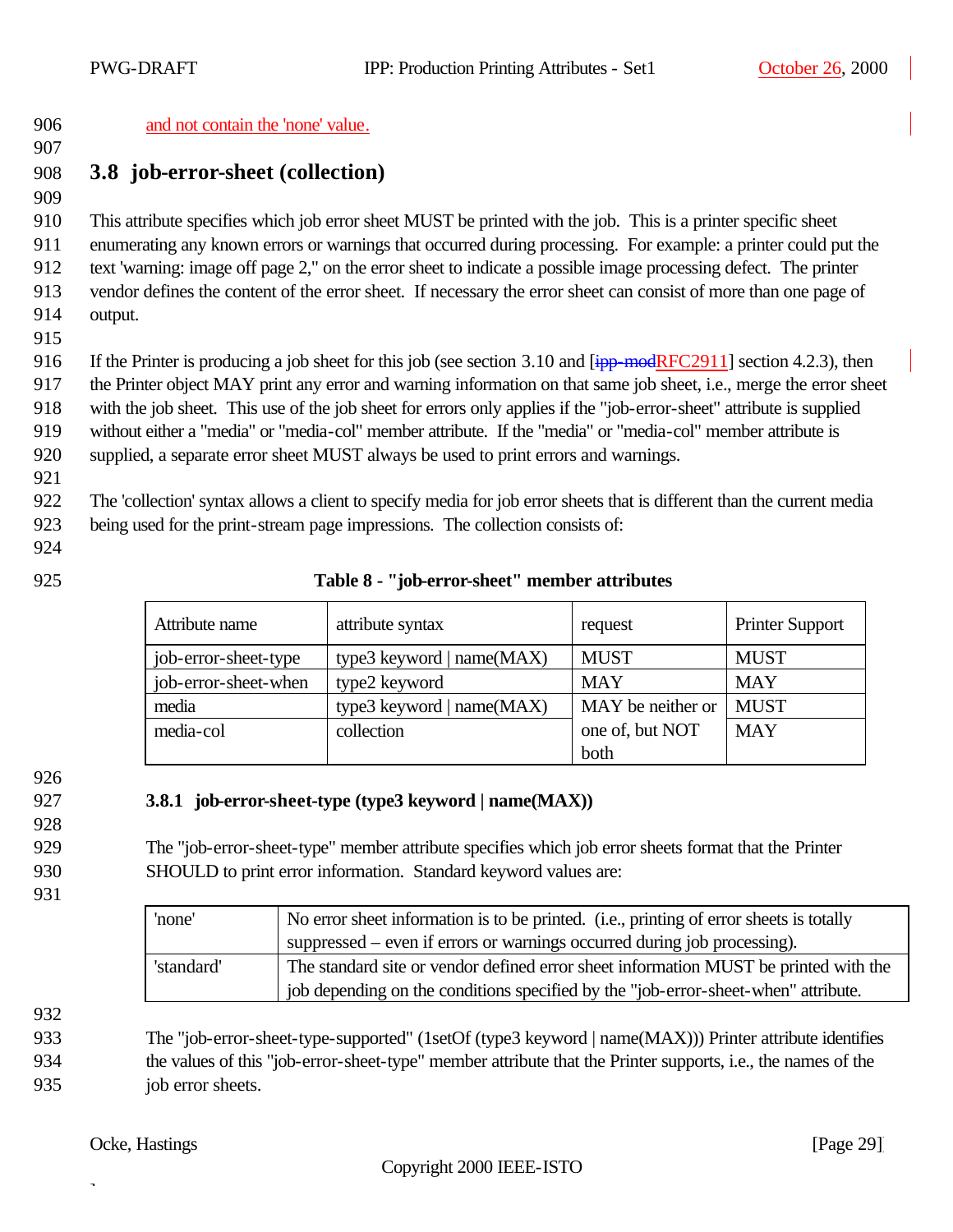## 

**3.8.2 job-error-sheet-when (type2 keyword)**

 The "job-error-sheet-when" member attribute specifies the conditions under which the error sheet information is to be produced. The standard keyword values are:

| 'on-error' | Print the error sheet information if and only if errors or warnings occurred during |  |
|------------|-------------------------------------------------------------------------------------|--|
|            | the life of the job.                                                                |  |
| 'always'   | Always print the error sheet information, i.e., error sheets are printed even if no |  |
|            | errors or warnings occurred during job processing – when no errors or warnings      |  |
|            | occurred a suitable message will be printed on the sheet to indicate this. The      |  |
|            | 'always' value gives an explicit indication of whether or not there were errors or  |  |
|            | warnings detected during the processing of the job.                                 |  |

 The "job-error-sheet-when-supported" (1setOf type2 keyword) Printer attribute identifies the values of this "job-error-sheet-when" member attribute that the Printer supports, i.e., the possible conditions under which the job error sheet will be printer.

## **3.8.3 media (type3 keyword | name(MAX)) or media-col (collection)**

949 Either the "media" (defined in [ipp-modRFC2911] section 4.2.11) or the "media-col" member attribute is used to indicate the media that the Printer SHOULD be use for the job error sheets. The member attributes are the same as those for the "media-col" attribute shown in Table 10.

 If the client omits both of the "media" or the "media-col" member attributes, the Printer prints any job sheet error information on either the job sheet, if it is being produced, or a separate sheet using the media of the document, depending on implementation.

- The client MUST NOT supply both the "media" and the "media-col" member attribute. If the client supplies such a mal-formed request by supplying both, the Printer MUST (depending on implementation) 959 either (1) reject the request and return the 'client-error-bad-request' status code (see [ipp-modRFC2911] section 13.1.4.1) or (2) use either the "media" or the "media-col" member attribute, independent of the value of the "ipp-attribute-fidelity" attribute supplied by the client.
- Since this "media" member attribute has the same name as the "media" Job Template attribute defined in **[ipp-modRFC2911]** section 4.2.11), the "media-supported" (1setOf (type3 keyword | name(MAX))) 965 Printer attribute (also defined in [ipp-modRFC2911] section 4.2.11) identifies the values of this "media" member attribute (as well as the values of the "media" Job Template attribute) that the Printer supports, i.e., the names of the supported media.
- Since this "media-col" member attribute has the same name as the "media-col" Job Template attribute defined in section 3.12), the "media-col-supported" Printer attribute (defined in section 3.12.14) identifies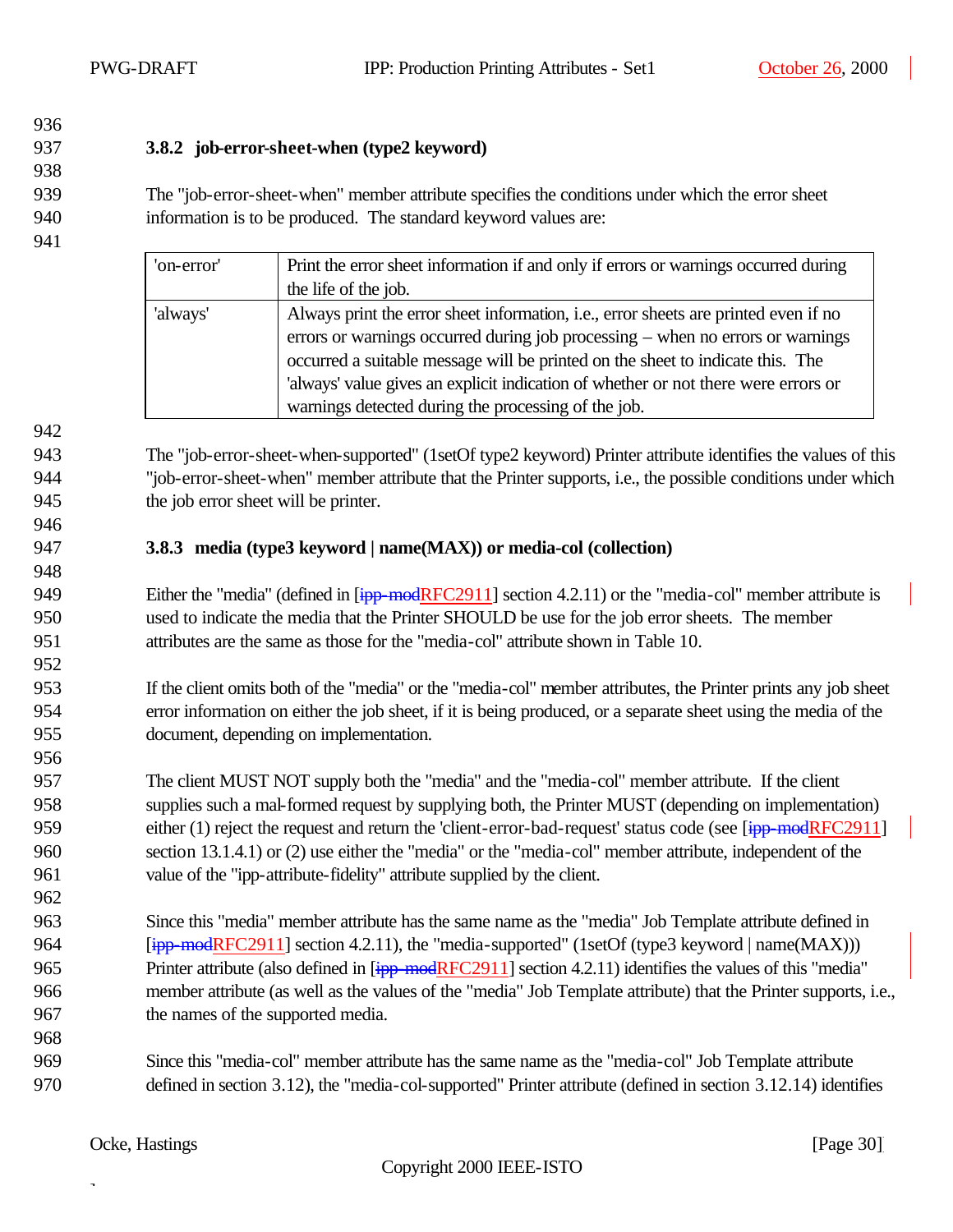the keyword names of the member attributes supported in this "media-col" member attribute (as well as the keyword names of the "media-col" Job Template attribute), i.e., the names of the member attributes in Table 10 that the Printer supports.

## **3.8.4 job-error-sheet-default (collection )**

 The "job-error-sheet-default" Printer attributes specify the job error sheets that the Printer MUST provide, if any, if the client omits the "job-error-sheet" Job Template attribute. The member attributes are defined in Table 8. A Printer MUST support the same member attributes and values for this default attribute as it supports for the corresponding "job-error-sheet" Job Template attribute.

 An implementation SHOULD be configured out-of-the-box so that the "job-error-sheet-default" Printer Attribute has the collection value consisting of the "job-error-sheet-type" with a value of: 'standard' rather than 'none'. Then the Administrator and End Users have to explicitly turn off error information.

#### **3.8.5 job-error-sheet-supported (1setOf type2 keyword)**

 The "job-error-sheet-supported" attribute identifies the names of the member attributes supported in the "job-error-sheet" Job Template collection attribute, i.e., the keyword names of the member attributes in Table 8 that the Printer supports.

 

## **3.9 job-message-to-operator (text(MAX))**

 This attribute carries a message from the user to the operator to indicate something about the processing of the print job. A zero length text value indicates no message.

998 Note: this attribute may be used in conjunction with the IPP  $\overline{1,0}$  "job-hold-until" Job Template attribute (see [ipp-999 modRFC2911] section 4.2.2); specifically with the 'indefinite' value. This combination allows a client to specify instructions to the operator, while simultaneously preventing the job from being processed until some operator intervention occurs. This combination is particularly useful in production printing environments, where printer configuration may be required to properly print the job.

#### **3.6.1job-message-to-operator-supported (integer(0:1023))**

- 1006 The "job-message-to-operator-supported" Printer attribute indicates the maximum length that the Printer 1007 will accept for the "job-message-to-operator" Job Template attribute without truncation. A conforming Printer MUST be able to accept 1023 octets without truncation. However, an IPP Printer MAY be 1009 implemented as a gateway to another print system that cannot accept the full 1023 octet range, in which 1010 case the value will be truncated to the maximum length specified by the "job-message-to-operator-supported" attribute.
-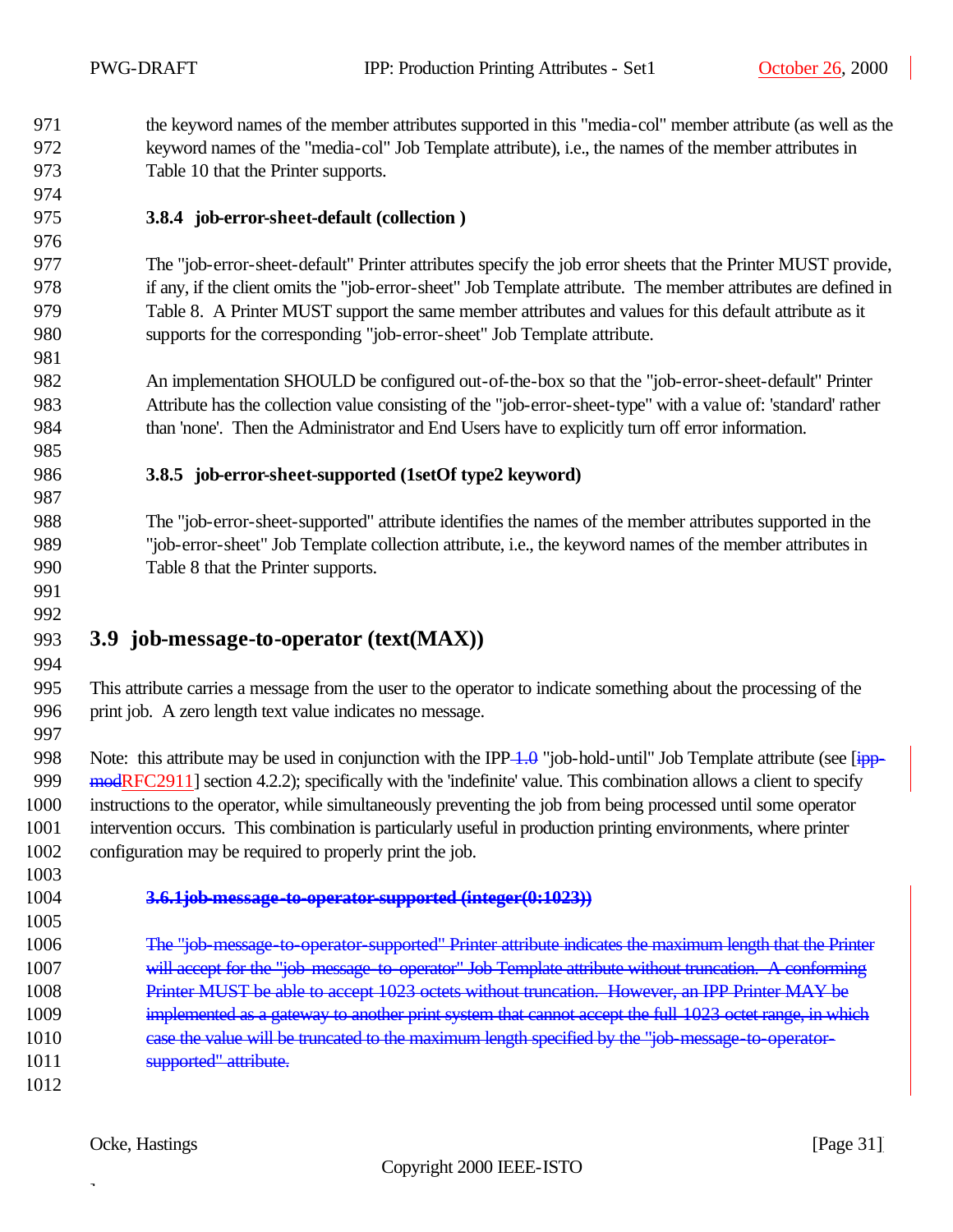| 1013 |                                                                                                                            |
|------|----------------------------------------------------------------------------------------------------------------------------|
| 1014 | 3.7job-recipient-name (name (MAX))                                                                                         |
| 1015 |                                                                                                                            |
| 1016 | This attribute contains the name of the person that is to receive the output of the job. The value of the "job-            |
| 1017 | recipient name" attribute is commonly printed on job sheets printed with the job. An example of another use of the         |
| 1018 | "job-recipient-name" attribute is if the printer accesses a database to get job delivery instructions for the recipient of |
| 1019 | a job. A zero-length value indicates that there is no job recipient name.                                                  |
| 1020 |                                                                                                                            |
| 1021 | If the client omits this attribute in a create request, the printer MAY use the "job-recipient-name-default" attribute     |
| 1022 | value, unless it has not been configured by the administrator, or MAY use the "authenticated user" name (see [IPP-         |
| 1023 | MOD] section 8.3), depending on implementation.                                                                            |
| 1024 |                                                                                                                            |
| 1025 | 3.7.1job-recipient-name-supported (integer(0:255))                                                                         |
| 1026 |                                                                                                                            |
| 1027 | The "job-recipient-name-supported" Printer attribute indicates the maximum length that the Printer will                    |
| 1028 | accept for the "job-recipient-name" Job-Template attribute without truncation. A conforming Printer                        |
| 1029 | MUST be able to accept 255 octets without truncation. However, an IPP Printer MAY be implemented                           |
| 1030 | as a gateway to another print system that cannot accept the full 255 octet range, in which case the value                  |
| 1031 | will be truncated to the maximum length specified by the "job-recipient-name-supported" attribute.                         |
| 1032 |                                                                                                                            |
| 1033 |                                                                                                                            |
| 1034 | 3.10 job-sheets-col (collection) - augments IPP "job-sheets" attribute                                                     |
| 1035 |                                                                                                                            |
| 1036 | This attribute augments the IPP $/4.4$ "job-sheets" Job Template attribute (define in $[ipp \mod RFC2911]$ section         |
| 1037 | 4.2.3). The 'collection' attribute syntax allows a client to specify media for job sheets that is different than the       |
| 1038 | current media being used for the print stream images. An example of where this is useful is for separator sheets,          |
| 1039 | which may allow easier distinction of document copies.                                                                     |
| 1040 |                                                                                                                            |
| 1041 | Table 9 lists the member attributes of the "job-sheets-col" collection attribute:                                          |

- 1042
- 

## 1043 **Table 9 - "job-sheets-col" member attributes**

| Attribute name | attribute syntax<br>request |                       | <b>Printer Support</b> |
|----------------|-----------------------------|-----------------------|------------------------|
| job-sheets     | type3 keyword   $name(MAX)$ | <b>MUST</b>           | <b>MUST</b>            |
| media          | type3 keyword   $name(MAX)$ | MUST be one or   MUST |                        |
| media-col      | collection                  | other, but MAY<br>the |                        |
|                |                             | NOT both              |                        |

1044

## 1045 **3.10.1 job-sheets (type3 keyword | name(MAX))**

1046

1047 The "job-sheets" member attribute specifies which job sheets to print on the specified media. The values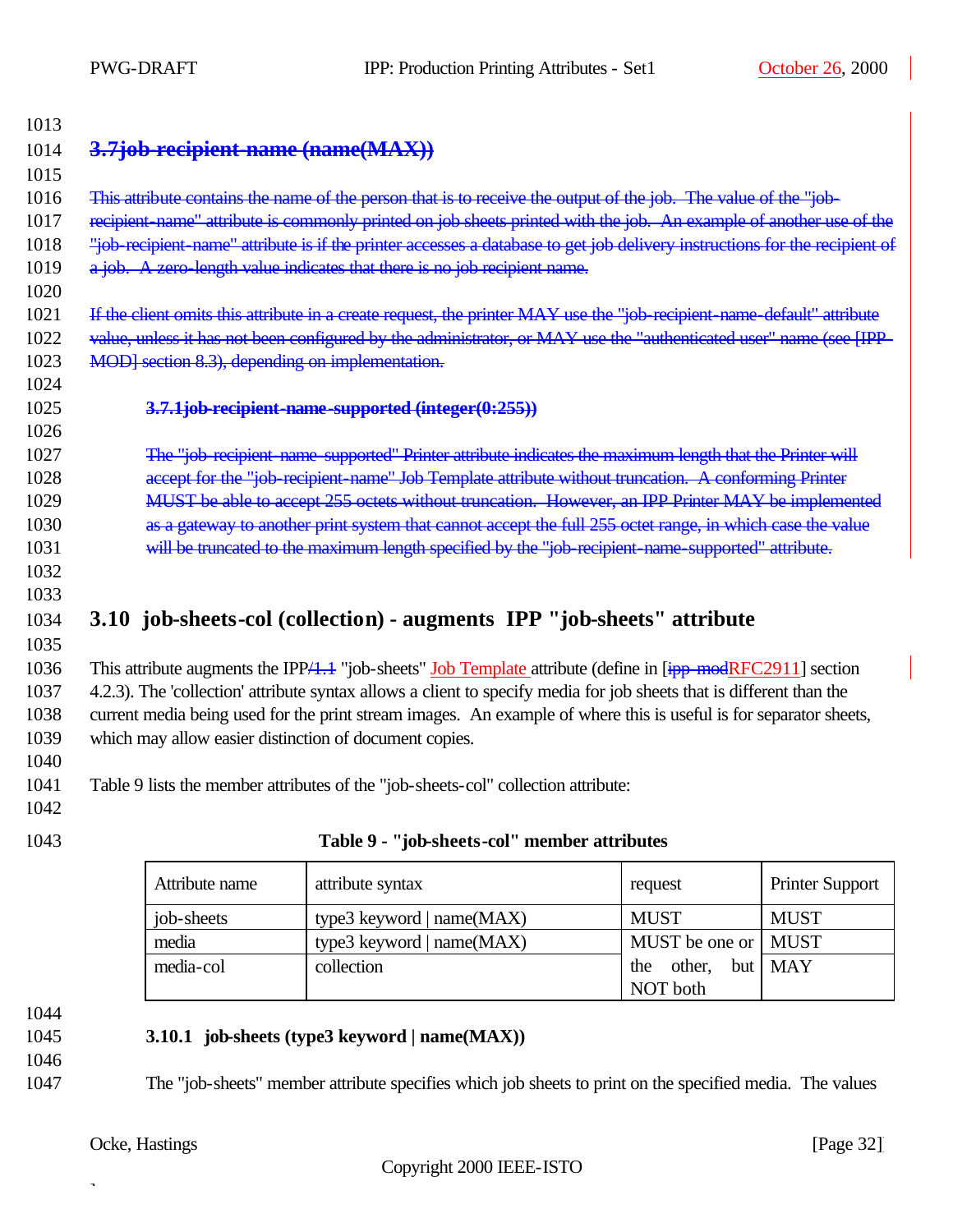for this member attribute are identical to the keyword and name values for the "job-sheets" Job Template attribute itself, including the 'none' value, and convey the same semantics.

 Since this "job-sheets" member attribute has the same name as the "job-sheets" Job Template attribute 1052 defined in  $\overline{I}$ ipp-modRFC2911] section 4.2.3), the "job-sheets-supported" (1setOf (type3 keyword | name(MAX))) Printer attribute specifies which are the values of this "job-sheets" member attribute (as well as the values of the IPP/1.1 "job-sheets" Job Template attribute) that the Printer supports.

## **3.10.2 media (type3 keyword | name(MAX)) or media-col (collection)**

1058 Either the "media" (defined in [ipp-modRFC2911] section 4.2.11) or the "media-col" member attribute is used to indicate the media that the Printer SHOULD use for the job sheet. The member attributes are the same as those for the "media-col" attribute shown in Table 10.

 The client MUST supply either the "media" or the "media-col" member attribute, but NOT both. If the client supplies such a mal-formed request by supplying neither or both, the Printer MUST (depending on 1064 implementation) either (1) reject the request and return the 'client-error-bad-request' status code (see [ipp- modRFC2911] section 13.1.4.1) or (2) use either the "media" or the "media-col" member attribute, independent of the value of the "ipp-attribute-fidelity" attribute supplied by the client.

- Since this "media" member attribute has the same name as the "media" Job Template attribute defined in 1069 [ipp-modRFC2911] section 4.2.11), the "media-supported" (1setOf (type3 keyword | name(MAX))) 1070 Printer attribute (also defined in [ipp-modRFC2911] section 4.2.11) identifies the values of this "media" member attribute (as well as the values of the "media" Job Template attribute) that the Printer supports, i.e., the names of the supported media.
- Since this "media-col" member attribute has the same name as the "media-col" Job Template attribute defined in section 3.12), the "media-col-supported" Printer attribute (defined in section 3.12.14) identifies the keyword names of the member attributes supported in this "media-col" member attribute (as well as the keyword names of the "media-col" Job Template attribute), i.e., the names of the member attributes in Table 10 that the Printer supports.
- **3.10.3 job-sheets-col-default (collection)**
- The "job-sheets-default (see [ipp-modRFC2911] section 4.2.3) attribute and the "job-sheets-col-default" Printer attribute specify the job sheets that the Printer MUST provide, if the client omits both the "job- sheets" and the "job-sheets-col" Job Template attribute in the Job Creation operation (and the PDL doesn't include a job sheets specification). The member attributes are defined in Table 9. A Printer MUST support the same member attributes for this default collection attribute as it supports for the corresponding "job-sheets-col" Job Template attribute.
- 
- The "job-sheets-default" and "job-sheets-col-default" Printer attributes MUST both be configured to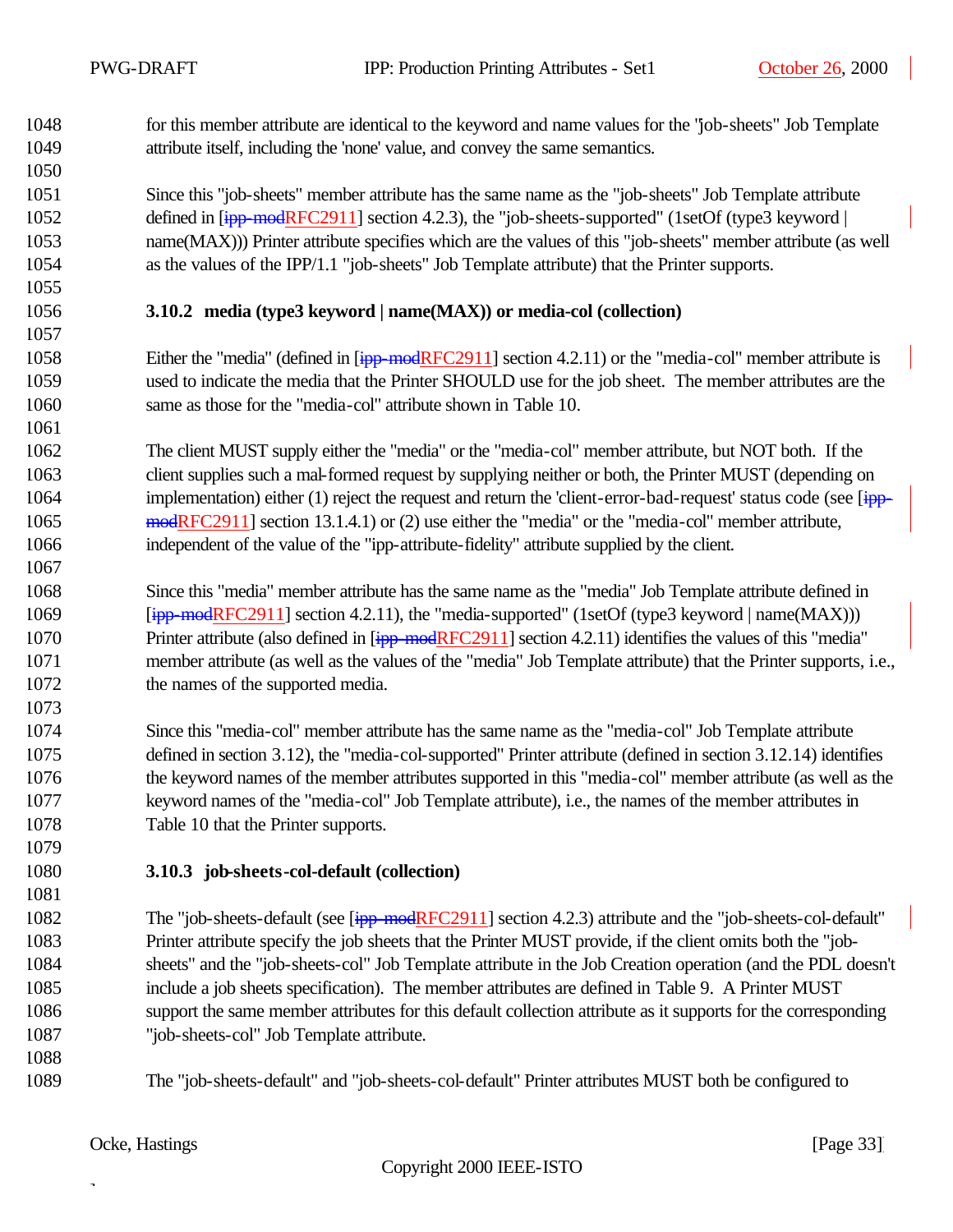specify the same job sheet instance. If the administrator sets one of them to a value (either locally or with the Set-Printer-Attributes operation - see [ipp-set]), the Printer MUST set the other attribute's value to specify the same job sheet instance or to the 'unknown' out-of-band value, if there isn't a corresponding value to be set for the other attribute. If a client attempts to set both attributes, but their values specify different job sheet instances, the Printer MUST reject the Set-Printer-Attributes operation and return the 'client-error-conflicting-attributes' status code. The reason to have both default attributes configured, is so that clients that only know about the "job-sheets" attribute will see the "job-sheets-default" attribute, while clients that know about the "job-sheets-col" attribute will be able to determine the characteristics of the job sheet default. **3.10.4 job-sheets-col-supported (1setOf type2 keyword)** 

 The "job-sheets-col-supported" attribute identifies the keyword names of the member attributes supported in the "job-sheets-col" collection Job Template attribute, i.e., the keyword names of the member attributes in Table 9 that the Printer supports.

 

## **3.11 job-sheet-message (text(MAX))**

1109 This attribute is used to convey a message that is delivered with the job, and may be printedr on a job sheet (e.g., the 'standard' job sheet). The message may contain any type of information, but typically includes either instructions for offline processing (e.g., finishing), or a message for the job recipient.

- 
- 

#### **3.9.1job-sheet-message-supported (integer(0:1023))**

- 1115 The "job-sheet-message-supported" Printer attribute indicates the maximum length that the Printer is able to 1116 accept for the "job-sheet-message" Job Template attribute without truncation. A conforming Printer MUST be able to accept 1023 octets without truncation. However, an IPP Printer MAY be implemented
- 1118 as a gateway to another print system that cannot accept the full 1023 octet range, in which case the value
- 1119 will be truncated to the maximum length specified by the "job-sheet-message-supported" attribute.
- 

## **3.12 media-col (collection) - augments IPP "media"**

1124 This attribute augments the "media" Job Template attribute (defined in  $\overline{[ipp\text{-}modRFC2911]}$  section 4.2.11). This "media-col" Job Template collection attribute enables a client end user to submit a list of media characteristics to 1126 the Printer as a way to more completely specify the media for the Printer to be used. Each member attribute of the collection identifies a media characteristic. A Printer MAY support the "media" attribute without supporting the "media-col" attribute. However, if a Printer supports the "media-col" attribute, it MUST also support the "media" attribute. Otherwise, clients that support only the IPP/1.0 or IPP/1.1 "media" Job Template attribute would not be able to interoperate with a Printer that supports only the "media-col" Job Template attribute.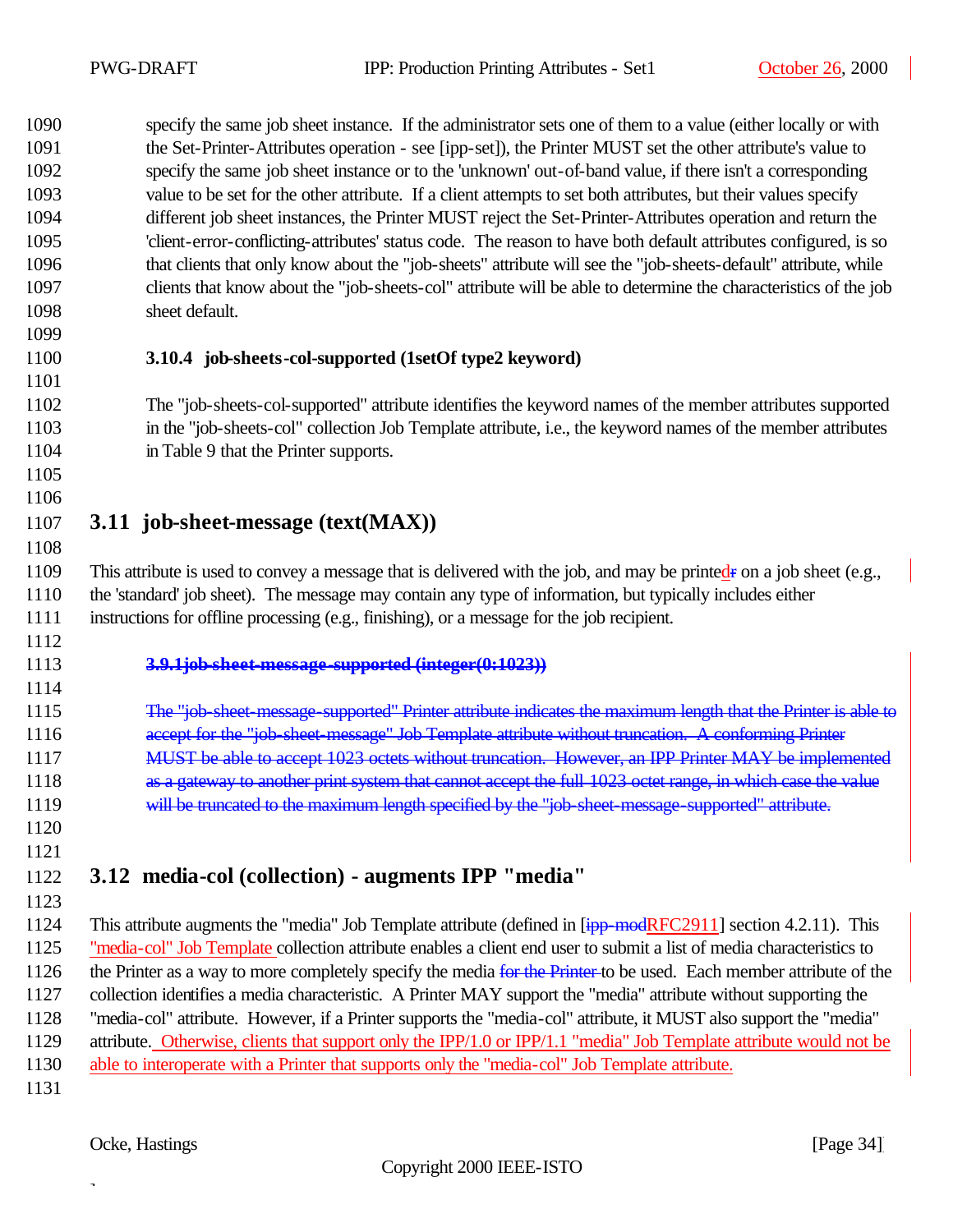| 1132 | Each value of the "media" (type3 keyword   name) <b>Job Template</b> attribute uniquely identifies an instance of media.    |
|------|-----------------------------------------------------------------------------------------------------------------------------|
| 1133 | Each combination of values of the "media-col" collection attribute also uniquely identify an instance of media. In          |
| 1134 | other words, each media instance supported by a Printer MUST have a combination of member attribute values                  |
| 1135 | that differs from the combination of values for all other supported media instances. Depending on implementation            |
| 1136 | and site policy, not all media instances need have media names. Such media instances that do not have media                 |
| 1137 | names associated with them are accessible using the "media-col" attribute only. In other words, when a media data           |
| 1138 | base is created by an implementation and/or an administrator, each media name is associated with a media                    |
| 1139 | instance, but each media instance NEED NOT have a media name associated with it. Thus the standard name                     |
| 1140 | 'iso-a4-white' is associated with a particular instance of media, say, a 20 pound, 210 mm x 297 mm size, and white          |
| 1141 | color media instance. If there are other media instances of the same size and color, but differ in some other               |
| 1142 | characteristic, such as weight, then they MUST each have different names or not have a name at all. A Printer               |
| 1143 | MUST NOT have two instances of media that have all of the same characteristics. The "media-description"                     |
| 1144 | member attribute (see section 3.12.4) MUST be used to distinguish two or more media instances that would                    |
| 1145 | otherwise have the same characteristics.                                                                                    |
| 1146 |                                                                                                                             |
| 1147 | When associating standard media keywords with media instances to be used with the "media" attribute, the                    |
| 1148 | implementation and/or the administrator SHOULD associate them with media instances whose characteristics are                |
| 1149 | what users would normally expect. For example, the 'iso-a4-white' keyword SHOULD be associated with a                       |
| 1150 | media instance that is A4 in size, 20 pound or 24 pound in weight, white in color, with an opaque                           |
| 1151 | opacity'stationery' media type, no holes, no tabs, etc.                                                                     |
| 1152 |                                                                                                                             |
| 1153 | The standard media keywords that identify media sizes, such as 'iso-a4' and 'na-letter', are associated with any            |
| 1154 | media in an input tray that is configured for that media size. Thus specifying media size keywords with the "media"         |
| 1155 | attribute does not guarantee reproducible results from one job submission to another, since different media of the          |
| 1156 | same size may be present from one time to the next. If none of the input trays are configured for that size, the            |
| 1157 | association with a media instance is IMPLEMENTATION DEPENDENT.                                                              |
| 1158 |                                                                                                                             |
| 1159 | The client MUST NOT supply both the "media" and the "media-col" Job Template attributes in a Job Creation                   |
| 1160 | request. If the client supplies such a mal-formed request by supplying both, the Printer MUST (depending on                 |
| 1161 | implementation) either (1) reject the request and return the 'client-error-bad-request' status code (see $\overline{[ipp]}$ |
| 1162 | modRFC2911] section 13.1.4.1) or (2) use either the "media" or the "media-col" attribute, independent of the                |
| 1163 | value of the "ipp-attribute-fidelity" attribute supplied by the client.                                                     |
| 1164 |                                                                                                                             |
| 1165 | A number of collection Job Template attributes defined in this document have both the "media" and "media-col"               |
| 1166 | member attributes. The same rule against supplying both in a request holds for these those collection attributes.           |
| 1167 | Those Job Template attributes whose sole purpose is to specify the media are defined so that the Printer MUST               |
| 1168 | use the requested media, while those that have additional purposes as well are defined so that the Printer                  |
| 1169 | SHOULD use the requested media.                                                                                             |
| 1170 |                                                                                                                             |
| 1171 | Each "media-col" value in a Printer MUST contain a value for each "media-col" member attribute supported by the             |
| 1172 | Printer. That is, all "media-col" values in a Printer contain the same member attributes. The "media-col" values            |
| 1173 | supported by a Printer MUST be either all combinations of supported member attribute values or a subset thereof.            |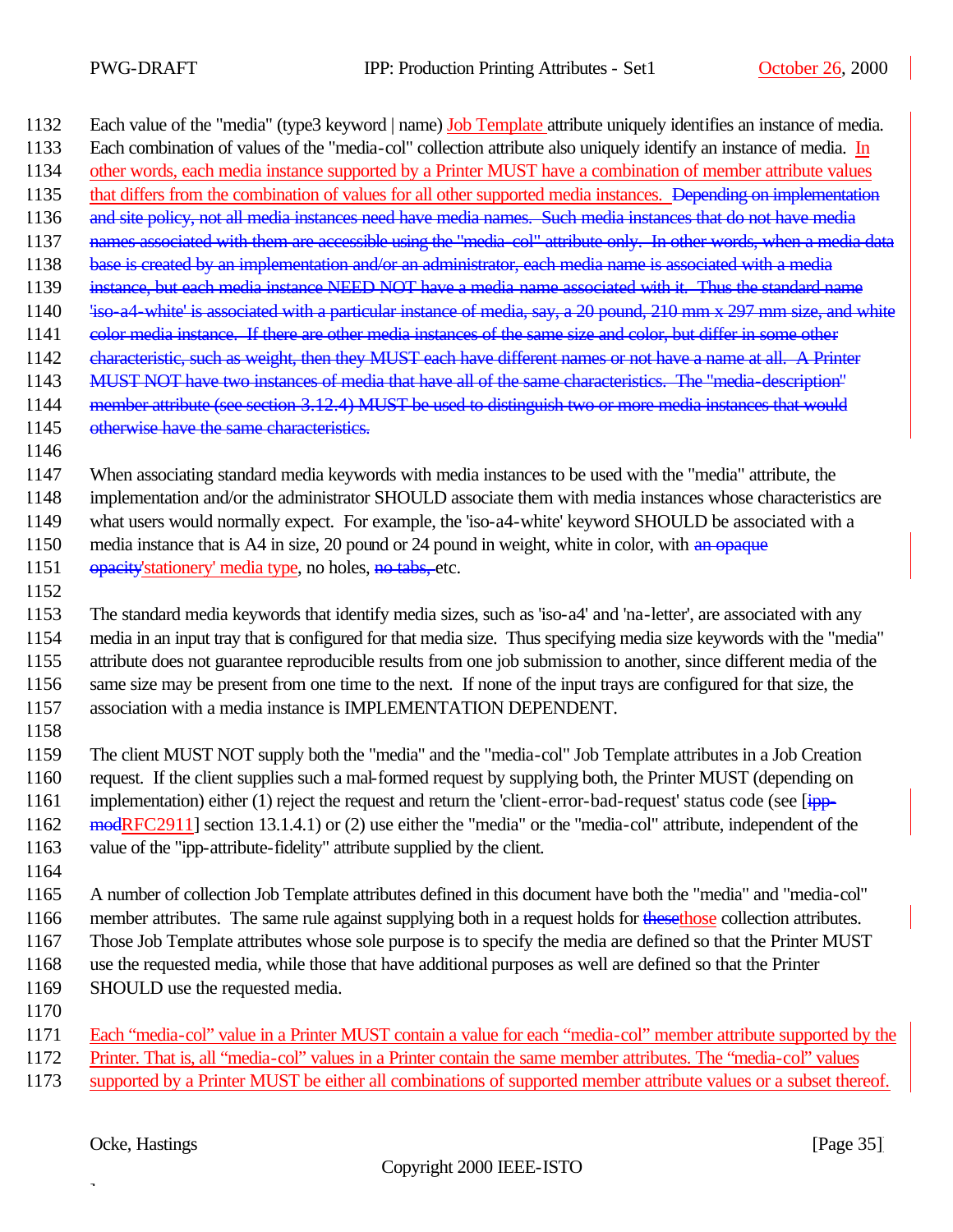$\overline{\phantom{a}}$ 

| 1174 |                                                         | When a client supplies a "media-col" attribute in a Job Creation or Validate-Job request, the client NEED NOT                |
|------|---------------------------------------------------------|------------------------------------------------------------------------------------------------------------------------------|
| 1175 |                                                         | include all "media-col" member attributes supported by the Printer.                                                          |
| 1176 |                                                         |                                                                                                                              |
| 1177 |                                                         | When a Printer receives a "media-col" attribute in a Job Creation or Validate-Job request, it finds the specified            |
| 1178 |                                                         | "media-col" value in the Printer using the following " <i>matching algorithm</i> ": (this algorithm effectively fills in the |
| 1179 | member attributes not specified supplied by the client) |                                                                                                                              |
| 1180 |                                                         |                                                                                                                              |
| 1181 | 1)                                                      | Find all "media-col" values where each member attribute value is identical to the corresponding member                       |
| 1182 |                                                         | attribute in the client supplied "media-col" attribute. Any member attribute not supplied by the client                      |
| 1183 |                                                         | matches any value of the corresponding member attribute in the Printer. The Printer ignores those member                     |
| 1184 |                                                         | attributes supplied by the client and not supported by the Printer.                                                          |
| 1185 |                                                         |                                                                                                                              |
| 1186 | 2)                                                      | If the number of <i>matched</i> "media-col" values is:                                                                       |
| 1187 |                                                         |                                                                                                                              |
| 1188 | 0: the Printer MUST either                              |                                                                                                                              |
| 1189 | a)                                                      | treat the client-supplied "media-col" value as an unsupported value (see [RFC2911] Print-Job                                 |
| 1190 |                                                         | operation) if "media-col" is not a value of the "user-defined-values-supported" attribute (see                               |
| 1191 | section $5.1$ ), or                                     |                                                                                                                              |
| 1192 |                                                         | b) accept the "media-col" value and put the Job in the 'pending-held' state if "media-col" is a                              |
| 1193 |                                                         | value of the "user-defined-values-supported" attribute, and if the Job is otherwise accepted.                                |
| 1194 |                                                         |                                                                                                                              |
| 1195 | 1: a Printer implementation MUST either                 |                                                                                                                              |
| 1196 | a)                                                      | use this single value of "media-col" as the value specified by the client, or                                                |
| 1197 | b)                                                      | use step "2 or more" below to confirm the single matched value or to eliminate it.                                           |
| 1198 |                                                         |                                                                                                                              |
| 1199 |                                                         | 2 or more: a Printer MUST reduce the number "media-col" values in an implementation-defined manner                           |
| 1200 |                                                         | to 1 or in bad cases to 0. If the number of values from this step is 1, the Printer implementation MUST                      |
| 1201 |                                                         | go to step '1a)' above. If the number of values from this step is 0, the Printer implementation MUST                         |
| 1202 | go to step '0' above.                                   |                                                                                                                              |
| 1203 |                                                         |                                                                                                                              |
| 1204 |                                                         | To reduce the number of "media-col" values, a An implementation SHOULD pick an algorithm that                                |
| 1205 |                                                         | gives reproducible results. For example, an algorithm that picks one value at random does not give                           |
| 1206 |                                                         | reproducible results. The following are some possible implementations algorithms. Others are possible                        |
| 1207 | too.                                                    |                                                                                                                              |
| 1208 | a)                                                      | A Printer MAY apply implementation-defined defaults for member attributes not specified by                                   |
| 1209 |                                                         | the client and perform the matching algorithm again on the matched values. This algorithm may                                |
| 1210 |                                                         | result in 0 matches—not a good outcome.                                                                                      |
| 1211 | b)                                                      | A Printer MAY find the "closest" or "best" match of the matched remaining "media-col"                                        |
| 1212 |                                                         | values. This document doesn't attempt to define "closest" or "best", but the result MUST be a                                |
| 1213 | single match.                                           |                                                                                                                              |
| 1214 | C)                                                      | A Printer MAY find the "closest" or "best" match of the matched "media-col" values that are                                  |
| 1215 |                                                         | also ready (i.e. loaded in trays). This algorithm has a chance of being less reproducible, but                               |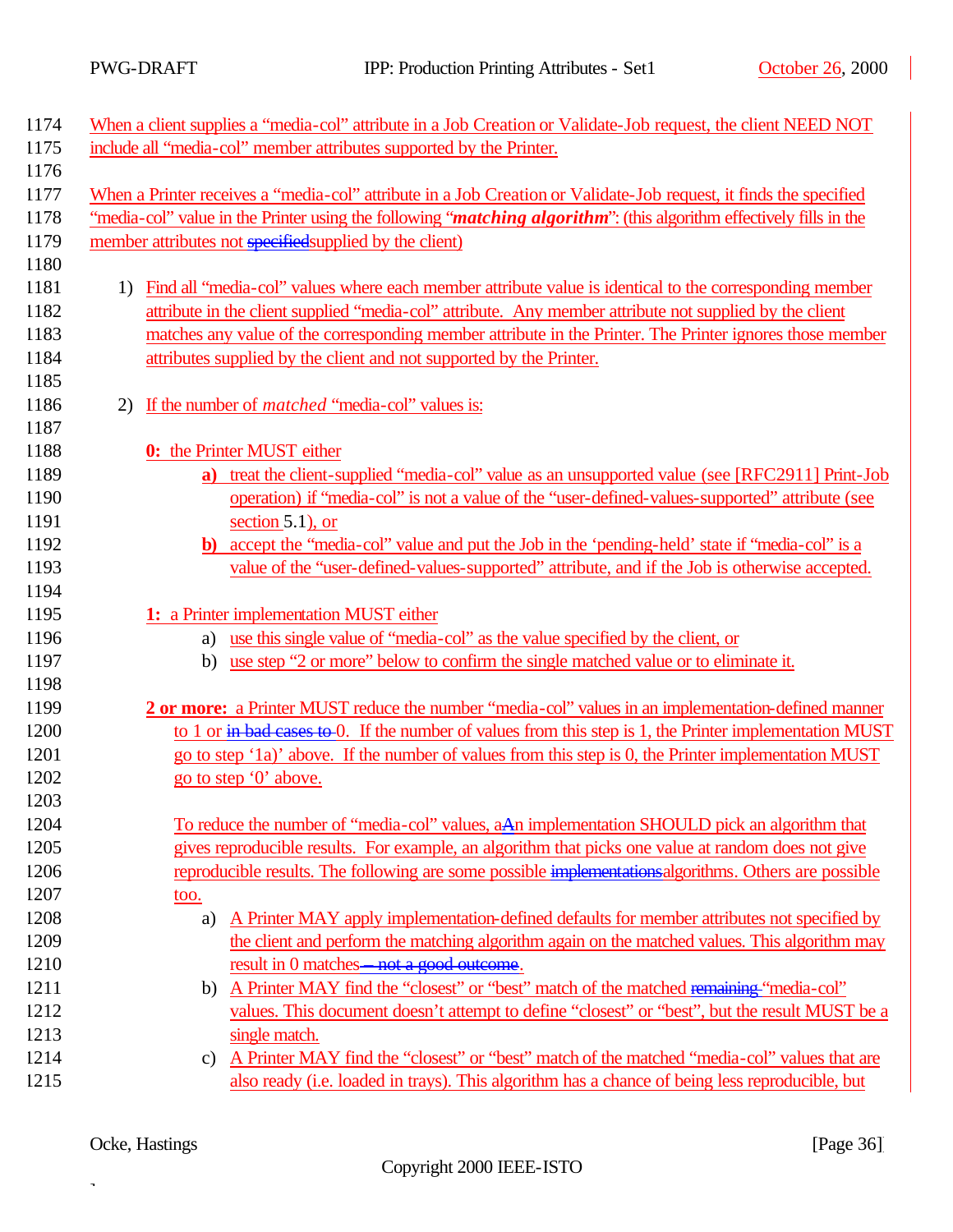- 1216 may still be sufficiently reproducible to be useful. This algorithm may yield 0 matches unless
- 1217 there is a fallback, such as to the preceding algorithm (b). 1218
- 1219 A Printer MUST implement either the above algorithm or one that produces equivalent results.
- 1220
- 1221 Table 10 lists the member attributes of the "media-col" collection attribute:
- 1222
- 

### 1223 **Table 10 - "media-col" member attributes**

| Attribute name       | attribute syntax             | request    | <b>Printer Support</b> |
|----------------------|------------------------------|------------|------------------------|
| media-key            | type3 keyword   $name(MAX)$  | <b>MAY</b> | <b>MAY</b>             |
| media-description    | type3 keyword   name(MAX)    | <b>MAY</b> | <b>MAY</b>             |
| media-type           | type3 keyword   name(MAX)    | <b>MAY</b> | <b>MAY</b>             |
| media-info           | text(255)                    | <b>MAY</b> | <b>MAY</b>             |
| media-color          | type3 keyword   $name(MAX)$  | <b>MAY</b> | <b>MAY</b>             |
| media-opacity        | type3 keyword                | <b>MAY</b> | <b>MAY</b>             |
| media-pre-printed    | type3 keyword   name $(MAX)$ | MAY        | <b>MAY</b>             |
| media-tabs           | type3 keyword                | <b>MAY</b> | <b>MAY</b>             |
| media-hole-count     | integer(0:MAX)               | <b>MAY</b> | <b>MAY</b>             |
| media-order-count    | integer(1:MAX)               | <b>MAY</b> | MAY                    |
| media-label-type     | type3 keyword   name(MAX)    | <b>MAY</b> | <b>MAY</b>             |
| media-size           | collection                   | <b>MAY</b> | <b>MUST</b>            |
| media-weight-metric  | integer(0:MAX)               | <b>MAY</b> | MAY                    |
| media weight english | integer(0:MAX)               | <b>MAY</b> | <b>MAY</b>             |
| media-back-coating   | type3 keyword   name $(MAX)$ | MAY        | MAY                    |
| media-front-coating  | type3 keyword   name $(MAX)$ | <b>MAY</b> | MAY                    |
| media-recycled       | type3 keyword   name $(MAX)$ | <b>MAY</b> | <b>MAY</b>             |

1224

1225 When media is specified by characteristic using the 'collection' attribute syntax, the printer object MUST match the 1226 requested media exactly.

- 1227 The "media-col" collection member attributes definitions are:
- 1228
- 1229 **3.12.1 media-key (type3 keyword | name(MAX))**
- 1230

1235

- 1231 The "media-key" member attribute contains the name of the media represented as a keyword or name. 1232 Values MUST be the same as the keyword and name values for the "media" Job Template attribute and
- 1233 represent the same media, except for media size and input tray keywords (see section 6.3 in this document
- 1234 and [RFC2911] Appendix C) which MUST NOT be "media-key" values.
- 1236 The value of this member attribute MUST be unique for each media supported by an IPP Printer instance, 1237 i.e., no two media instances can have the same "media-key" value on the same IPP Printer instance.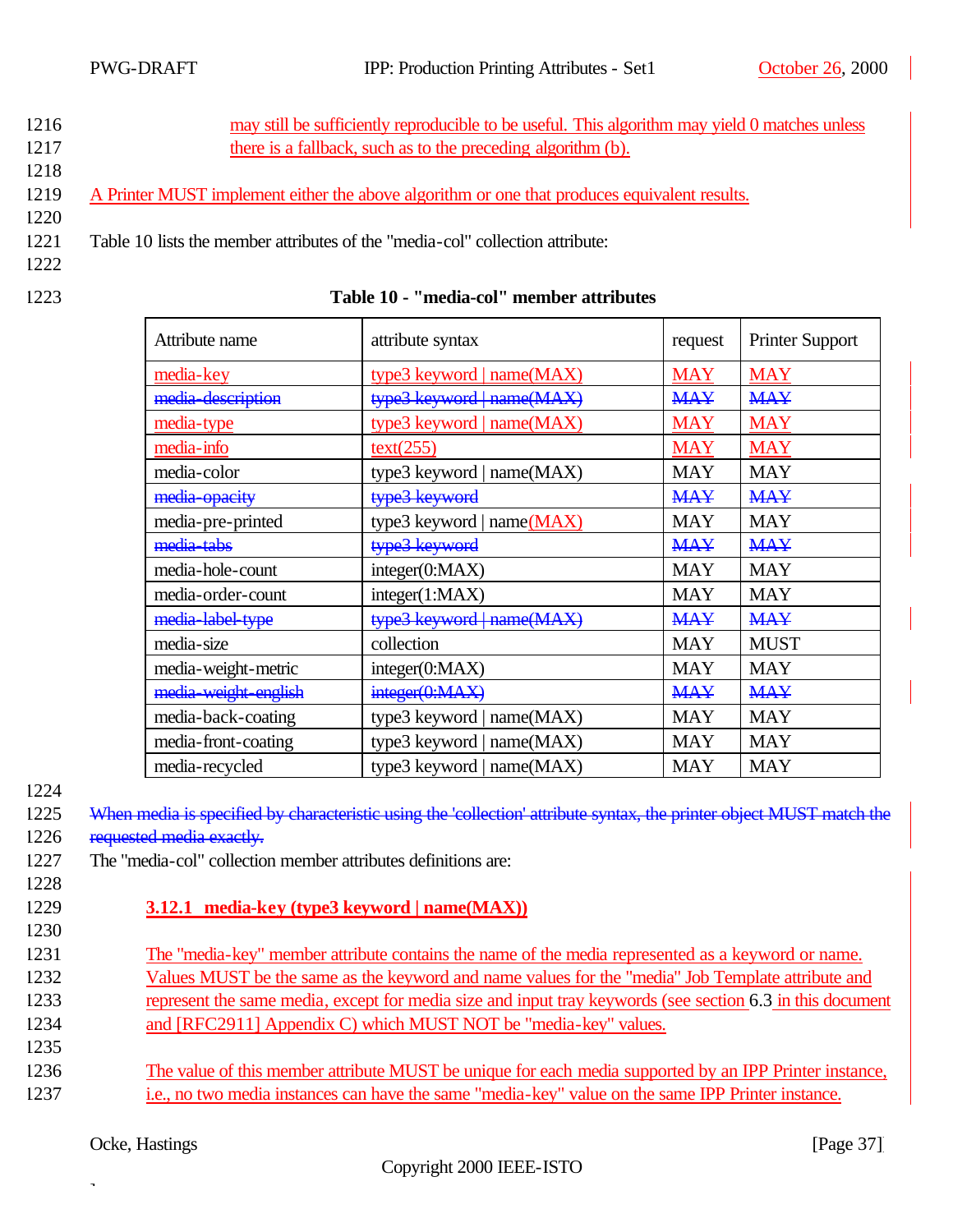$\overline{\phantom{a}}$ 

| 1238 | However, the same "media-key" value can represent the same or different media on different IPP Printer        |
|------|---------------------------------------------------------------------------------------------------------------|
| 1239 | instances. For example, the 'iso-a4-white' keyword might represent recycled 80 gm/mm on two Printer           |
| 1240 | instances and non-recycled, 72 gm/mm on a third Printer instance. An administrator or a number of             |
| 1241 | administrators within an organization MAY choose to have "media-key" values represent the same media          |
| 1242 | instances across a set of Printers.                                                                           |
| 1243 |                                                                                                               |
| 1244 | Note: Since the above requires that each media instance have a unique "media-key" value (if "media-key"       |
| 1245 | attribute is supported), then the Printer automatically meets the requirement (see section 3.12) that each    |
| 1246 | media instance have a unique combination of member attribute values.                                          |
| 1247 |                                                                                                               |
| 1248 | Note: As with any combination of supported "media-col" member attributes, if a client supplies the "media-    |
| 1249 | key" member attribute and other member attributes, the Printer will attempt to match all of the supplied      |
| 1250 | member attributes, including the "media-key" value, following the algorithm defined in section 3.12. So if    |
| 1251 | the supplied collection value does not match any supported "media-col" value, the Printer treats the "media-  |
| 1252 | col" attribute as having an undefined attribute value. Thus, a client can ensure that the Printer maps a      |
| 1253 | standard media name keyword to certain expected member attribute values.                                      |
| 1254 |                                                                                                               |
| 1255 | The "media-key-supported" (1setOf (type3 keyword   name(MAX))) Printer attribute identifies the values        |
| 1256 | of this "media-key" member attribute that the Printer supports.                                               |
| 1257 |                                                                                                               |
| 1258 | For Printers that support a large number of media (and the "media-key" attribute), the burden of an           |
| 1259 | administrator to define unique "media-key" values for each media instance could be quite large. Therefore,    |
| 1260 | it is RECOMMENDED that such a Printer assign a unique "media-key" value in an                                 |
| 1261 | IMPLEMENTATION-DEFINED manner for each media instance for which the administrator has not                     |
| 1262 | defined a "media-key" value, rather than refusing the media definition. The Printer also adds such            |
| 1263 | generated values to its "media-key-supported" attribute. A client can supply such a Printer-generated value   |
| 1264 | with either $(1)$ the "media-key" member attribute or $(2)$ the "media" Job Template attribute.               |
| 1265 |                                                                                                               |
| 1266 |                                                                                                               |
| 1267 | 3.11.2 media-description (type3 keyword   name(MAX))                                                          |
| 1268 |                                                                                                               |
| 1269 | The "media-description" member attribute is used to specify a media-description. The "media-description"      |
| 1270 | member attribute is treated as just another characteristic of the media that the printer must match to select |
| 1271 | the correct media. Furthermore, more than one medium instance can have the same 'keyword' or 'name'           |
| 1272 | value. As with any 'keyword   name' value, the client SHOULD localize the 'keyword' value, but not the        |
| 1273 | 'name' value.                                                                                                 |
| 1274 |                                                                                                               |
| 1275 | The value of the "media-description" member attribute can be any of the keyword or name values defined        |
| 1276 | for the "media" Job Template attribute (see [ipp-mod] section 4.2.11 and section 6.3 in this document) or     |
| 1277 | any other name value defined by the implementation or administrator that is a description. But, unlike the    |
| 1278 | "media" attribute 'keyword' values, the 'keyword' value of the "media-description" member attribute MUST      |
| 1279 | have no specific semantic meaning to the Printer. For example, if the keyword value is one of the input tray  |
|      |                                                                                                               |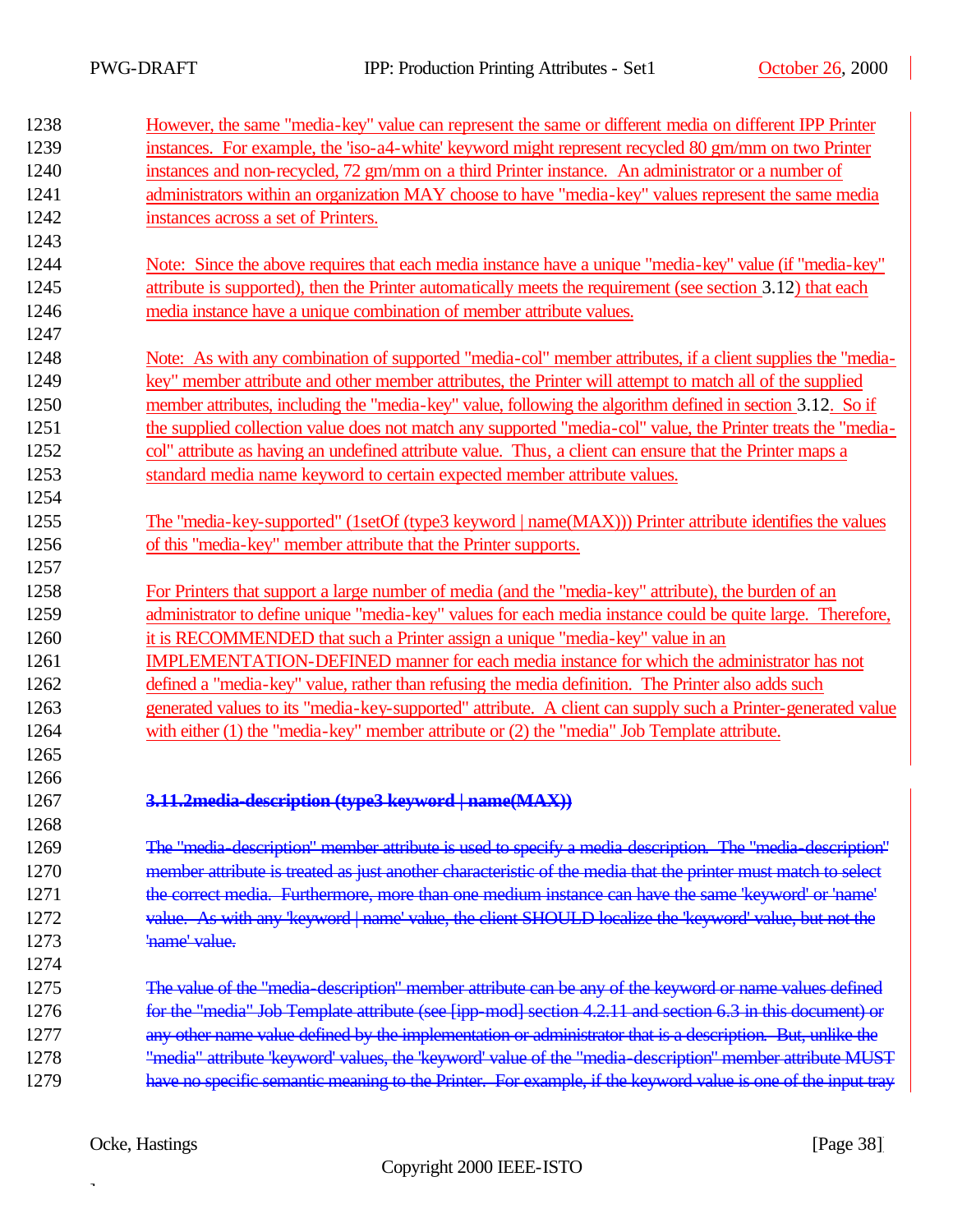$\overline{\phantom{a}}$ 

| 1280 | keywords, the Printer MUST NOT use that value to pull the media from that tray. If the client wants to         |
|------|----------------------------------------------------------------------------------------------------------------|
| 1281 | select the media in a particular tray, no matter what it is, then the client MUST supply that tray keyword     |
| 1282 | name, say, 'top', either $(1)$ in the "media" Job Template attribute or $(2)$ in the "media-tray" member       |
| 1283 | attribute of the "media-col" Job Template attribute, instead of using the "media-description" member of the    |
| 1284 | "media-col" Job Template attribute. Similarly, if the text string happens to be the same as one of the media   |
| 1285 | size names, the Printer MUST NOT use that value to select a media of that size. When supplying the             |
| 1286 | "media col" attribute, the client MUST use the "media size" member attribute to specify the size. If the       |
| 1287 | client wants to select the media of a particular size, no matter what it is, then the client MUST supply that  |
| 1288 | size keyword name, say 'iso a4', in the "media" Job Template attribute, instead of using the "media-           |
| 1289 | description" member attribute.                                                                                 |
| 1290 |                                                                                                                |
| 1291 | For example, suppose that a Printer supports two A4 media that are identical, except that one has three        |
| 1292 | punched holes and the other does not. If the "media hole count" member attribute (see section 3.12.7) is       |
| 1293 | supported, then one will have the value, say, '3' and the other '0'. In such a case, the "media-description"   |
| 1294 | attribute is not needed to distinguish between the two media instances. However, if the "media-hole-count"     |
| 1295 | member attribute is not supported, the "media-description" MUST have different values for the two media,       |
| 1296 | say, 'punched' and 'un-punched' (or a zero length 'name' string), respectively. The "media-description"        |
| 1297 | member attribute could contain any additional information, such as the size, weight, color, etc. However,      |
| 1298 | the client cannot localize any 'name' values (only pre-defined standard 'keyword' values) to the locale of the |
| 1299 | user. In order to allow the users to access these two media instances most simply using the "media"            |
| 1300 | attribute, they SHOULD each have names associated with them, such as the 'iso a4-punched' name                 |
| 1301 | (defined by the administrator) and the 'iso a4 white' keyword (defined in IPP/1.1 - see [ipp-mod]              |
| 1302 | Appendix C).                                                                                                   |
| 1303 |                                                                                                                |
| 1304 | As another example of the use of the "media-description" member attribute to distinguish two media             |
| 1305 | instances that otherwise would have identical characteristics, there are a number of IPP/1.1 media             |
| 1306 | keywords that a user would expect to have the same characteristics. For example, 'na letter' and 'a' are       |
| 1307 | both 8.5 by 11 inches. If they would be associated with media instances that have the same characteristics,    |
| 1308 | the administrator MUST put two different values in their "media description" member attributes, say, 'na-      |
| 1309 | letter' and 'a'.                                                                                               |
| 1310 |                                                                                                                |
| 1311 | The "media-description-supported" (1setOf (type3 keyword   name(MAX))) Printer attribute identifies the        |
| 1312 | values of this "media-description" member attribute that the Printer supports, i.e., the descriptions          |
| 1313 | supported.                                                                                                     |
| 1314 |                                                                                                                |
| 1315 | 3.12.2 media-type (type3 keyword   name(MAX))                                                                  |
| 1316 |                                                                                                                |
| 1317 | The "media-type" member attribute identifies the type of media, i.e., the media instance's predominate         |
| 1318 | characteristic. Depending on implementation, the Printer MAY need to behave differently or perform             |
| 1319 | different validation, depending on the type of the media. For example, prohibiting stapling transparencies     |
| 1320 | or selecting a different paper path for an envelope.                                                           |
| 1321 |                                                                                                                |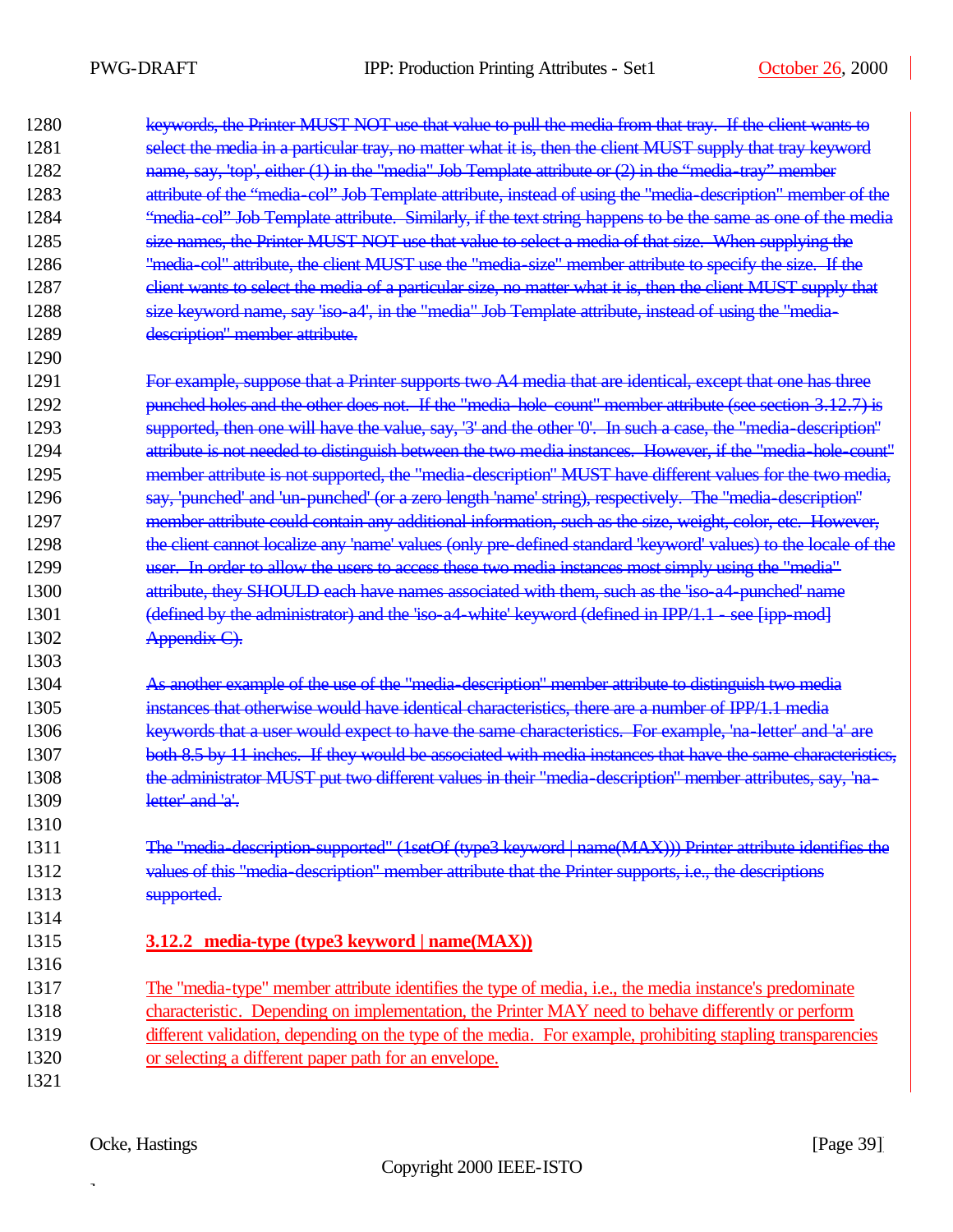- 1322 The values and descriptions indicated with 'yes' are taken verbatim from the Printer MIB [RFC1759] and 1323 "Media Features for Display, Print, and Fax" [RFC2534] documents. Bracketed text indicates additions 1324 to these Descriptions taken from other standards. Additional values MAY be registered according to both 1325 [REG] and [RFC2911].
- 1326

| Keyword                                                                          | Description                                                       | Printer        | <b>RFC</b>             |
|----------------------------------------------------------------------------------|-------------------------------------------------------------------|----------------|------------------------|
|                                                                                  |                                                                   | <b>MIB</b>     | 2534                   |
| stationery                                                                       | Separately cut sheets of an opaque material                       | yes            | yes                    |
| transparency                                                                     | Separately cut sheets of a transparent material                   | yes            | yes                    |
| envelope                                                                         | Envelopes that can be used for conventional mailing purposes      | yes            | yes                    |
| envelope-plain                                                                   | Envelopes that are not preprinted and have no windows             | yes            | yes                    |
| envelope-window                                                                  | Envelopes that have windows for addressing purposes               | yes            | no                     |
| continuous                                                                       | Continuously connected sheets of an opaque material - which       | n <sub>o</sub> | yes                    |
|                                                                                  | edge is connected is not specified                                |                |                        |
| continuous-long                                                                  | Continuously connected sheets of an opaque material               | yes            | no                     |
|                                                                                  | connected along the long edge                                     |                |                        |
| continuous-short                                                                 | Continuously connected sheets of an opaque material               | yes            | no                     |
|                                                                                  | connected along the short edge                                    |                |                        |
| tab-stock                                                                        | Media with tabs [either pre-cut or full-cut]                      | yes            | no                     |
| pre-cut-tabs                                                                     | Media with tabs that are cut so that more than one tab is visible | n <sub>o</sub> | no                     |
|                                                                                  | extending out beyond the edge of non-tabbed media in an           |                |                        |
|                                                                                  | Output-Document.                                                  |                |                        |
| Media with a tab that runs the full length of the sheet so that<br>full-cut-tabs |                                                                   | no             | no                     |
| only one tab is visible extending out beyond the edge of non-                    |                                                                   |                |                        |
|                                                                                  | tabbed media in an Output-Document.                               |                |                        |
| multi-part-form                                                                  | Form medium composed of multiple layers not pre-attached to       | yes            | no                     |
|                                                                                  | one another; each sheet may be drawn separately from an input     |                |                        |
|                                                                                  | source                                                            |                |                        |
| labels                                                                           | Label stock [For example, a sheet of peel-off labels].            | yes            | no                     |
| multi-layer                                                                      | Form medium composed of multiple layers which are pre-            | yes            | $\mathbf{n}\mathbf{o}$ |
|                                                                                  | attached to one another; e.g., for use with impact printers.      |                |                        |
| screen                                                                           | A refreshable display                                             | no             | yes                    |
| screen-paged                                                                     | A refreshable display which cannot scroll                         | no             | yes                    |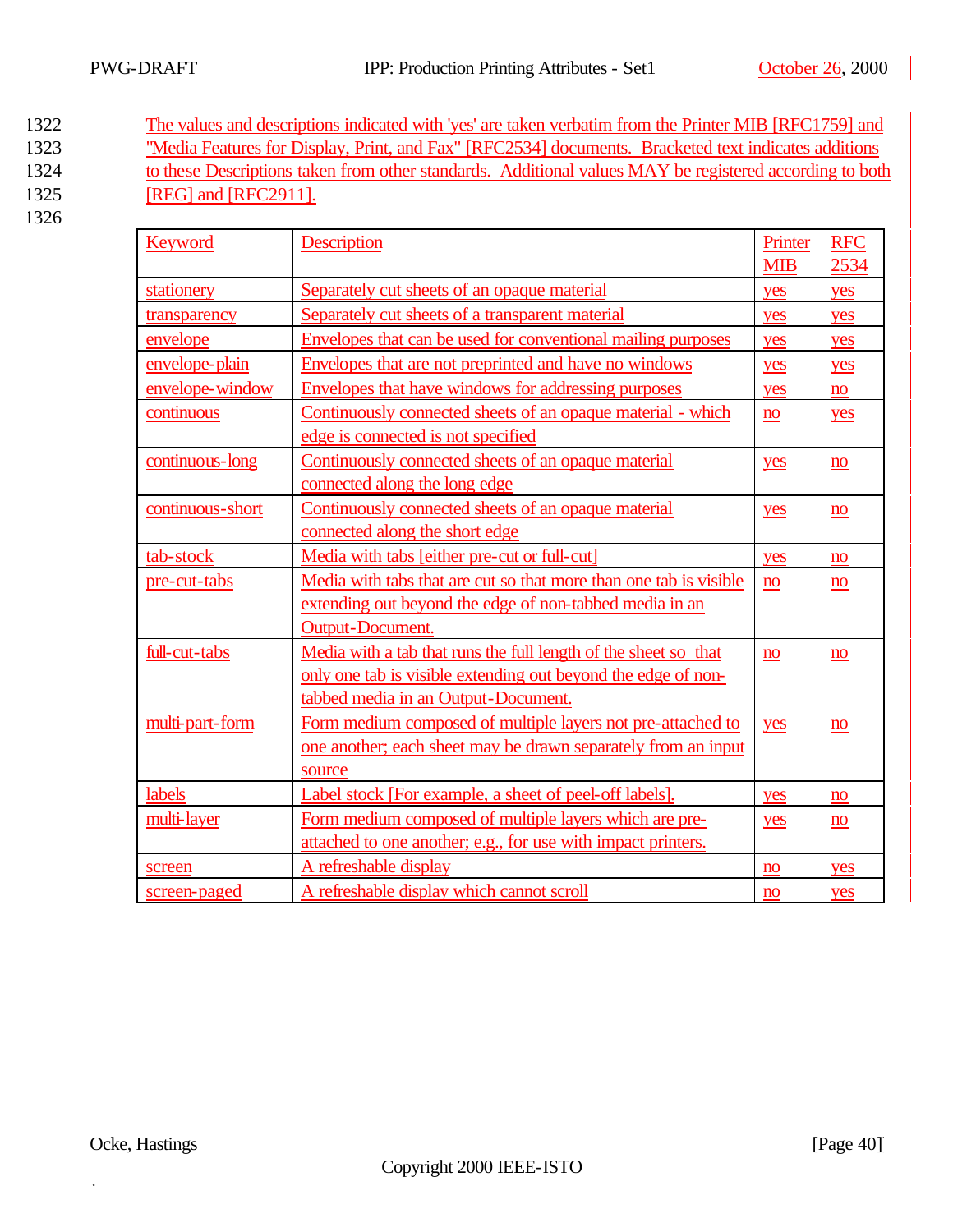**3.12.3 media-info (text(255))** 

|      | other                                                                                                      | The 'other' keyword value is used when the media instance                                                | no | no |  |  |
|------|------------------------------------------------------------------------------------------------------------|----------------------------------------------------------------------------------------------------------|----|----|--|--|
|      |                                                                                                            | does not correspond to any of the Printer's supported media                                              |    |    |  |  |
|      |                                                                                                            | types (keyword or name).                                                                                 |    |    |  |  |
|      |                                                                                                            |                                                                                                          |    |    |  |  |
|      |                                                                                                            | The 'other' keyword value SHOULD NOT be used to refine                                                   |    |    |  |  |
|      |                                                                                                            | the defined values. For example, the "media-type" member                                                 |    |    |  |  |
|      |                                                                                                            | attribute SHOULD use the 'envelope' value for both self-                                                 |    |    |  |  |
|      |                                                                                                            | sealing and moisture-required envelopes in combination with                                              |    |    |  |  |
|      |                                                                                                            | the "media-info" attributes indicating the difference, rather than                                       |    |    |  |  |
|      |                                                                                                            | using the value 'other'. Alternatively, if the Printer supports the                                      |    |    |  |  |
|      |                                                                                                            | name attribute syntax for the "media-type" member attribute                                              |    |    |  |  |
|      |                                                                                                            | and allows the 'name' attribute syntax for envelopes, the                                                |    |    |  |  |
|      |                                                                                                            | administrator could define two new "media-type" name values:                                             |    |    |  |  |
|      |                                                                                                            | 'envelope-self-sealing' and 'envelope-moisture-required'.                                                |    |    |  |  |
| 1327 |                                                                                                            |                                                                                                          |    |    |  |  |
| 1328 |                                                                                                            | The "media-type-supported" (1setOf (type3 keyword   name(MAX))) Printer attribute identifies the values  |    |    |  |  |
| 1329 |                                                                                                            | of this "media-type" member attribute that the Printer supports, i.e., the media types supported.        |    |    |  |  |
| 1330 |                                                                                                            |                                                                                                          |    |    |  |  |
| 1331 |                                                                                                            | Note: The Administrator can define custom media types using the 'name' (MAX) attribute syntax of the     |    |    |  |  |
| 1332 |                                                                                                            | "media-type-supported" (1setOf (type3 keyword   name(MAX))) Printer attribute, if the Printer supports   |    |    |  |  |
| 1333 | the 'name' attribute syntax for this attribute. As with other Job Template and member attributes, the user |                                                                                                          |    |    |  |  |
| 1334 | can also supply user-defined media type names that are not among the values of the "media-type-            |                                                                                                          |    |    |  |  |
| 1335 | supported" Printer attribute, if the Administrator has configured the Printer's "user-defined-values-      |                                                                                                          |    |    |  |  |
| 1336 |                                                                                                            | supported" attribute to contain the 'media-type' attribute keyword value (see section 5.1).              |    |    |  |  |
| 1337 |                                                                                                            |                                                                                                          |    |    |  |  |
| 1338 | 3.12.3 media-info $(text(255))$                                                                            |                                                                                                          |    |    |  |  |
| 1339 |                                                                                                            |                                                                                                          |    |    |  |  |
| 1340 |                                                                                                            | The "media-info" member attribute specifies information that helps describe the media instance for human |    |    |  |  |
| 1341 | consumption. This attribute can also be used to distinguish two media instances for which all other member |                                                                                                          |    |    |  |  |
| 1342 | attributes (except "media-key", if implemented) are the same. For example, this member attribute could be  |                                                                                                          |    |    |  |  |
| 1343 | used to distinguish between self-sticking and moisture-required envelopes, both of which have a "media-    |                                                                                                          |    |    |  |  |
| 1344 | type" value of 'envelope'.                                                                                 |                                                                                                          |    |    |  |  |
| 1345 |                                                                                                            |                                                                                                          |    |    |  |  |
| 1346 |                                                                                                            | The "media-info-supported" (boolean) Printer attribute indicates whether or not the Printer supports the |    |    |  |  |
| 1347 | "media-info" member attribute.                                                                             |                                                                                                          |    |    |  |  |
| 1348 |                                                                                                            |                                                                                                          |    |    |  |  |
| 1349 |                                                                                                            | 3.12.4 media-color (type3 keyword   name(MAX))                                                           |    |    |  |  |
| 1350 |                                                                                                            |                                                                                                          |    |    |  |  |
| 1351 |                                                                                                            | The "media-color" member attribute indicates the desired color of the media being specified.             |    |    |  |  |
| 1352 |                                                                                                            |                                                                                                          |    |    |  |  |
| 1353 |                                                                                                            | Standard keyword values for "media-color" are:                                                           |    |    |  |  |
| 1354 |                                                                                                            |                                                                                                          |    |    |  |  |
|      |                                                                                                            |                                                                                                          |    |    |  |  |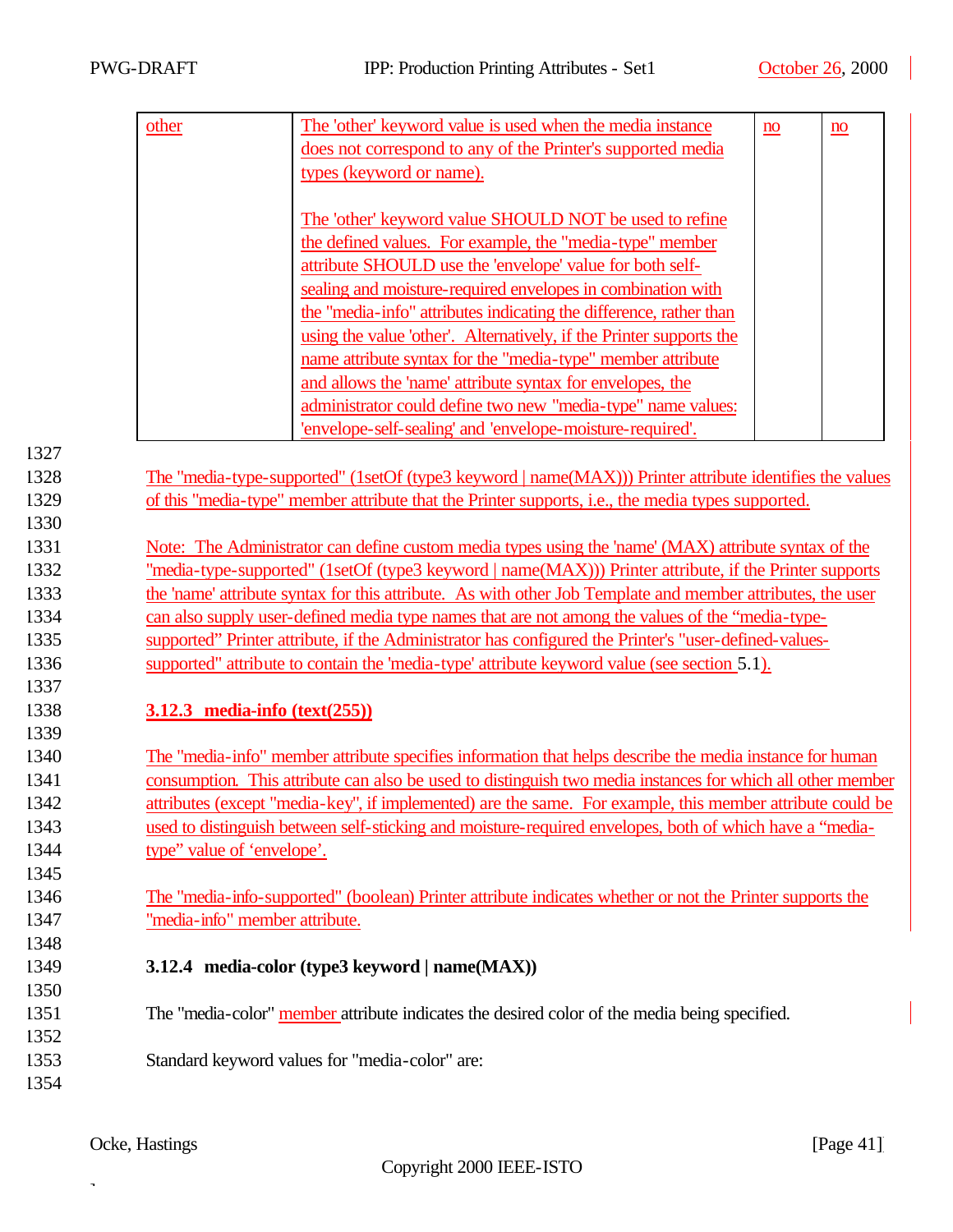| 'no-colorelear'   | The specified media should have no color. |
|-------------------|-------------------------------------------|
| 'white'           | The specified media should be white.      |
| 'pink'            | The specified media should be pink.       |
| 'yellow'          | The specified media should be yellow.     |
| 'blue'            | The specified media should be blue.       |
| 'green'           | The specified media should be green.      |
| buff <sup>'</sup> | The specified media should be buff.       |
| 'goldenrod'       | The specified media should be goldenrod.  |
| 'red'             | The specified media should be red.        |
| 'gray'            | The specified media should be gray.       |
| 'ivory'           | The specified media should be ivory.      |
| 'orange'          | The specified media should be orange.     |

1359

1362

1356 Note: The standard keyword values for the "media-color" attribute are derived primarily from the Printer 1357 MIB [RFC1759] prtInputMediaColor standard values with the addition of 'blue', 'red', 'gray', 'ivory', 1358 'orange', and 'no-colorelear' (instead of 'transparent' - see 'transparency' in "media-type", section 3.12.2).

1360 The "media-color-supported" (1setOf (type3 keyword | name(MAX))) Printer attribute identifies the values 1361 of this "media-color" member attribute that the Printer supports, i.e., the colors supported.

1363 Note: The Administrator can define Coustom paper colors can be specified using the 'name' (MAX) 1364 attribute syntax of the color attribute of the "media-color-supported" (1setOf (type3 keyword | 1365 name(MAX))) Printer attribute, if the Printer supports the 'name' attribute syntax for this attribute. As with 1366 other Job Template and member attributes, the user can also supply user-defined color names that are not 1367 among the values of the "media-color-supported" Printer attribute, if the Administrator has configured the 1368 Printer's "user-defined-values-supported" attribute to contain the 'media-color' attribute keyword value 1369 (see section 5.1).

- 1371 **3.10.3media-opacity (type3 keyword)**
- 1373 The "media-opacity" attribute indicates the desired opaqueness of the media being specified.
- 1375 Standard keyword values for "opacity" are:
- 1376

1370

1372

1374

| ' <del>opaque'</del>                    | The specified media should be opaque.      |
|-----------------------------------------|--------------------------------------------|
| <del>'transparent'</del>                | The specified media should be transparent. |
| 'tranglucent'<br><del>uanolas ont</del> | The specified media should be translucent  |

1377

1378 The "media-opacity-supported" (1setOf type3 keyword) Printer attribute identifies the values of this 1379 "media-opacity" member attribute that the Printer supports, i.e., the opacities supported.

1380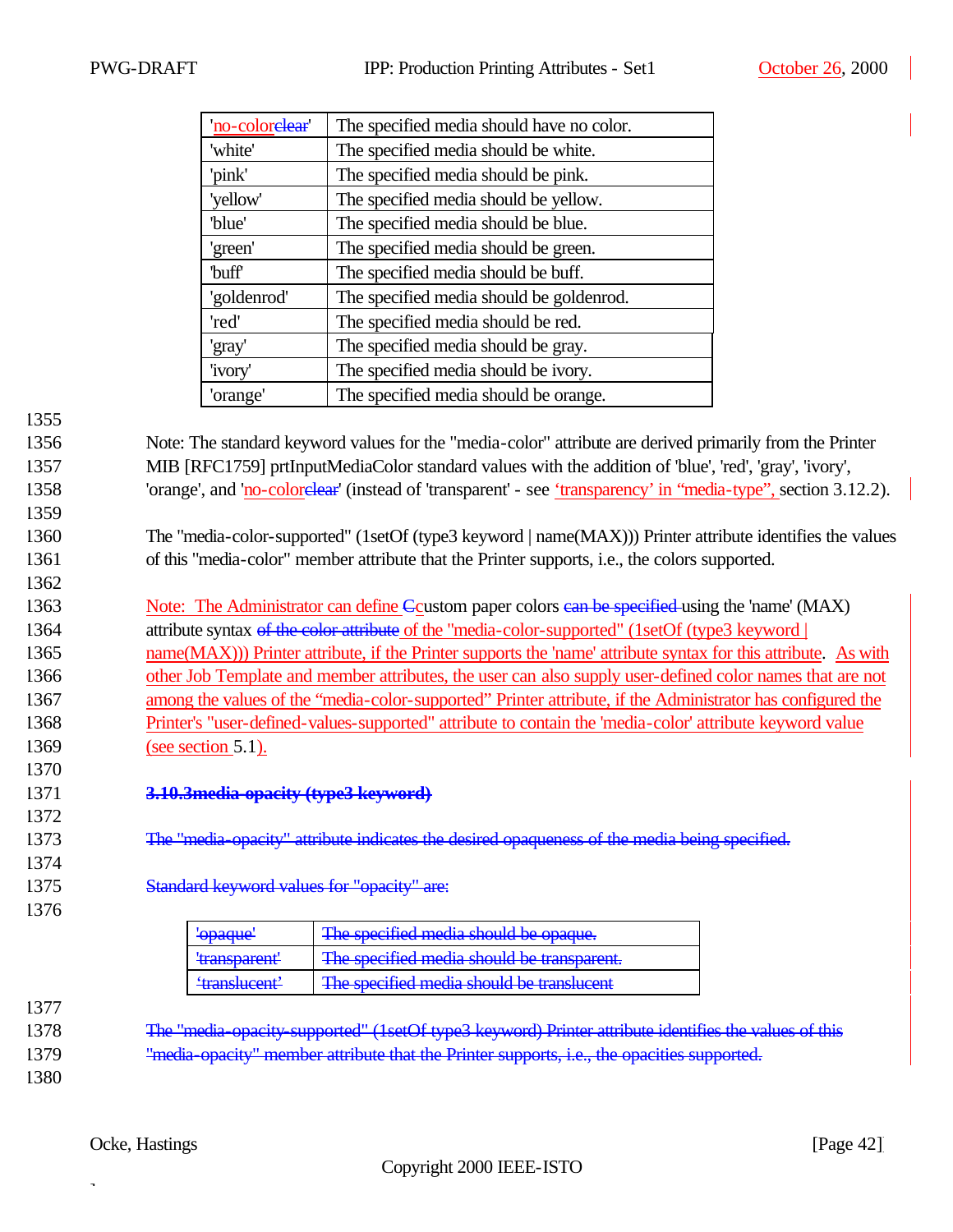### 1381 **3.12.5 media-pre-printed (type3 keyword | name(MAX))**

1383 The "media-pre-printed" member attribute indicates that the pre-printed characteristics of the desired 1384 media. Examples of pre-printed media include forms and company letterhead. The standard keyword 1385 values for "media-pre-printed" are:

1386

1387

1390

1392

1394

1396

1397

1401

1382

| 'blank'       | The desired medium is not pre-printed. The Printer MAY use an          |  |  |  |  |
|---------------|------------------------------------------------------------------------|--|--|--|--|
|               | electronic representation of a form, if the medium has some imaged     |  |  |  |  |
|               | information already associated with it.                                |  |  |  |  |
| 'pre-printed' | The desired medium is pre-printed; the other attributes identify which |  |  |  |  |
|               | medium instance and so what is actually pre-printed.                   |  |  |  |  |
| letter-head'  | The site-defined letter head pre-printed is desired.                   |  |  |  |  |

1388 The "media-pre-printed-supported" (1setOf (type3 keyword | name(MAX)) Printer attribute identifies the 1389 values of this "media-pre-printed" member attribute that the Printer supports.

- 1391 **3.9.4media-tabs (type3 keyword)**
- 1393 The "media-tabs" member attribute indicates that the desired media should have tabs.
- 1395 Standard keyword values for "media-tabs" are:
	- 'none' There are no tabs on the desired media 'pre-cut' The desired media has tabs, each of which extends only partially along a given edge. 'full-cut' The desired media has tabs which extend along the entire length of a given edge.
- 1398 The "media-tabs" member attribute does not imply that media is ordered in any way. Ordered media is 1399 specified only using the "media-order-count" member attribute (see section 3.8.6). If the tabbed media is 1400 ordered, then the order MUST be indicated using the "media-order-count" member attribute.
- 1402 The "media-tabs-supported" (1setOf (type3 keyword | name(MAX))) Printer attribute identifies the values 1403 of this "media-tabs" member attribute that the Printer supports, i.e., the tabs supported.
- 1404

1406

1409

1405 **3.12.6 media-hole-count (integer(0:MAX))**

- 1407 The "media-hole-count" member attribute indicates the number of pre-drilled holes in the desired media. A 1408 value of 0 (zero) indicates that no holes should be present in the media.
- 1410 The "media-hole-count-supported" (1setOf rangeOfInteger(0:MAX)) Printer attribute identifies the ranges 1411 of values of this "media-holed-count" member attribute that the Printer supports.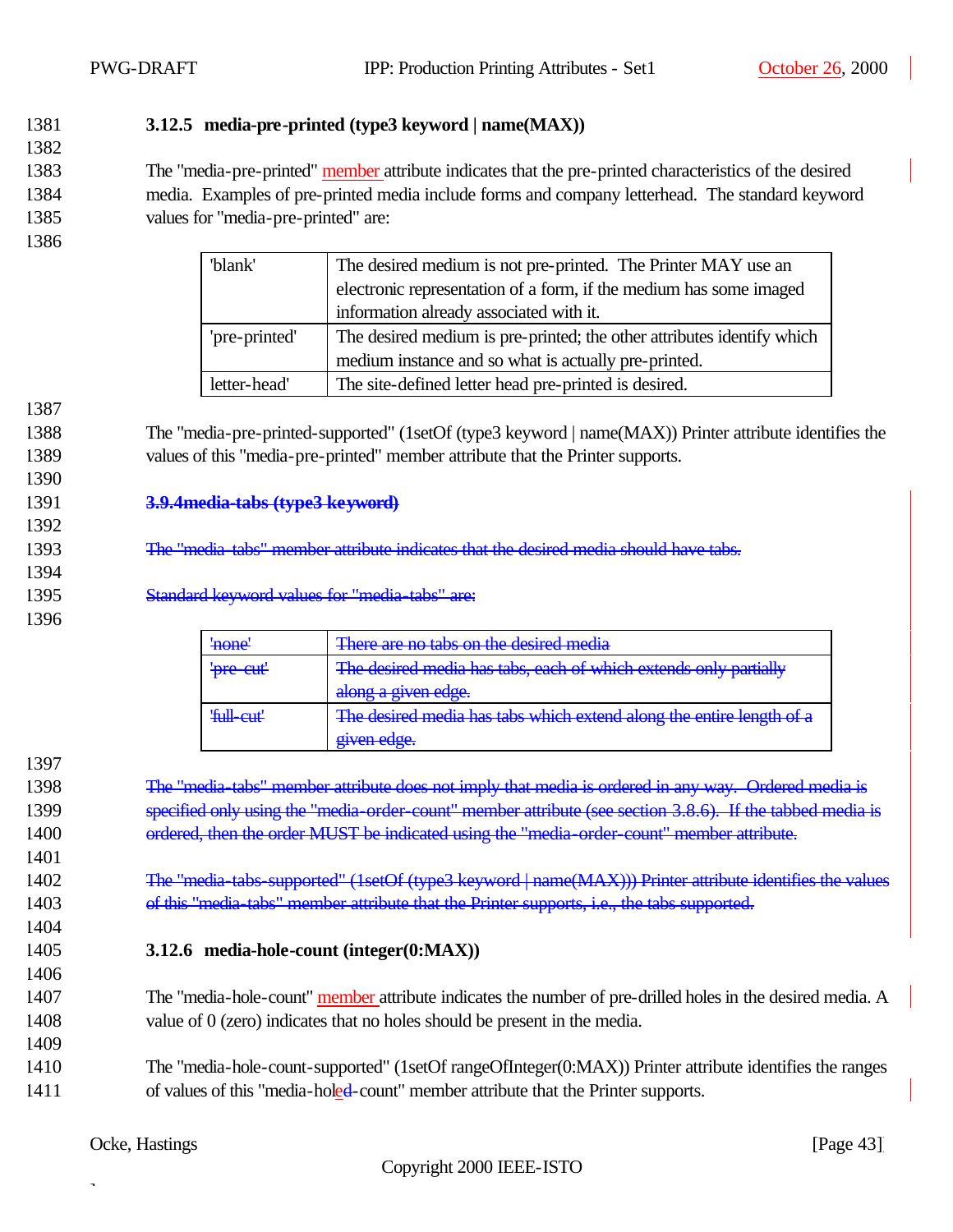| 1412 |                                                                                                              |                                                                                                               |  |  |  |  |
|------|--------------------------------------------------------------------------------------------------------------|---------------------------------------------------------------------------------------------------------------|--|--|--|--|
| 1413 | 3.12.7 media-order-count (integer(1:MAX))                                                                    |                                                                                                               |  |  |  |  |
| 1414 |                                                                                                              |                                                                                                               |  |  |  |  |
| 1415 |                                                                                                              | The "media-order-count" member attribute indicates the number of sheets, within an ordered sequence of        |  |  |  |  |
| 1416 |                                                                                                              | sheets; after which the sequence begins to repeat. For example, third cut tab stock in which all three forms  |  |  |  |  |
| 1417 |                                                                                                              | are present has an order count of 3 (this is also sometimes called the modulus of the ordered media). Full-   |  |  |  |  |
| 1418 |                                                                                                              | cut tab stock MAY have an order count greater than 1 if it has an ordered sequence, such as a cycle of        |  |  |  |  |
| 1419 |                                                                                                              | colors or cycle of pre-printing.                                                                              |  |  |  |  |
| 1420 |                                                                                                              |                                                                                                               |  |  |  |  |
| 1421 |                                                                                                              | If the "media-order-count" is 1, then the all media is not ordered the same.                                  |  |  |  |  |
| 1422 |                                                                                                              |                                                                                                               |  |  |  |  |
| 1423 |                                                                                                              | The "media-order-count-supported" (rangeOfInteger(1:MAX)) Printer attribute identifies the range of           |  |  |  |  |
| 1424 |                                                                                                              | values of this "media-order-count" member attribute that the Printer supports.                                |  |  |  |  |
| 1425 |                                                                                                              |                                                                                                               |  |  |  |  |
| 1426 |                                                                                                              | 3.10.8 media-label-type (type3 keyword   name(MAX))                                                           |  |  |  |  |
| 1427 |                                                                                                              |                                                                                                               |  |  |  |  |
| 1428 |                                                                                                              | The "media-label type" member attribute identifies the label characteristics of the media. The standard       |  |  |  |  |
| 1429 | keyword values are:                                                                                          |                                                                                                               |  |  |  |  |
| 1430 |                                                                                                              |                                                                                                               |  |  |  |  |
|      | 'none'                                                                                                       | The media MUST NOT be labeled stock.                                                                          |  |  |  |  |
|      | 'standard'                                                                                                   | The media MUST be the site-defined standard labeled stock.                                                    |  |  |  |  |
| 1431 |                                                                                                              |                                                                                                               |  |  |  |  |
| 1432 |                                                                                                              | If this member attribute is supported, the Printer MUST support at least the 'none' and 'standard' values.    |  |  |  |  |
| 1433 |                                                                                                              |                                                                                                               |  |  |  |  |
| 1434 |                                                                                                              | The "media-label-type-supported" (1setOf (type3 keyword   name(MAX))) Printer attribute identifies the        |  |  |  |  |
| 1435 |                                                                                                              | values of this "media-label-type" member attribute that the Printer supports, i.e., the label characteristics |  |  |  |  |
| 1436 |                                                                                                              | supported, which MUST include the 'none' keyword value so that validation follows the normal rules.           |  |  |  |  |
| 1437 |                                                                                                              |                                                                                                               |  |  |  |  |
| 1438 |                                                                                                              |                                                                                                               |  |  |  |  |
| 1439 | 3.12.8 media-size (collection)                                                                               |                                                                                                               |  |  |  |  |
| 1440 |                                                                                                              |                                                                                                               |  |  |  |  |
| 1441 | The "media-size" member attribute is a collection that explicitly specifies the numerical media width and    |                                                                                                               |  |  |  |  |
| 1442 | height dimensions.                                                                                           |                                                                                                               |  |  |  |  |
| 1443 |                                                                                                              |                                                                                                               |  |  |  |  |
| 1444 | It is RECOMMENDED that a client localize the collection values to the size names that users are familiar     |                                                                                                               |  |  |  |  |
| 1445 | with, such as 'letter' and 'A4', possibly also including the exact dimensions as well (and in the units      |                                                                                                               |  |  |  |  |
| 1446 |                                                                                                              | appropriate for the user's locale). If a client does not recognize a pair of numbers as a named size, it can  |  |  |  |  |
| 1447 |                                                                                                              | simply display the two numbers instead. Thus the pair of size dimensions serve the same function as           |  |  |  |  |
| 1448 | keyword values, except that the client has an obvious fallback display for an unrecognized pair, namely, the |                                                                                                               |  |  |  |  |
| 1449 | actual dimension numbers.                                                                                    |                                                                                                               |  |  |  |  |
| 1450 |                                                                                                              |                                                                                                               |  |  |  |  |
| 1451 |                                                                                                              | The "media-size" collection member attributes are:                                                            |  |  |  |  |
|      |                                                                                                              |                                                                                                               |  |  |  |  |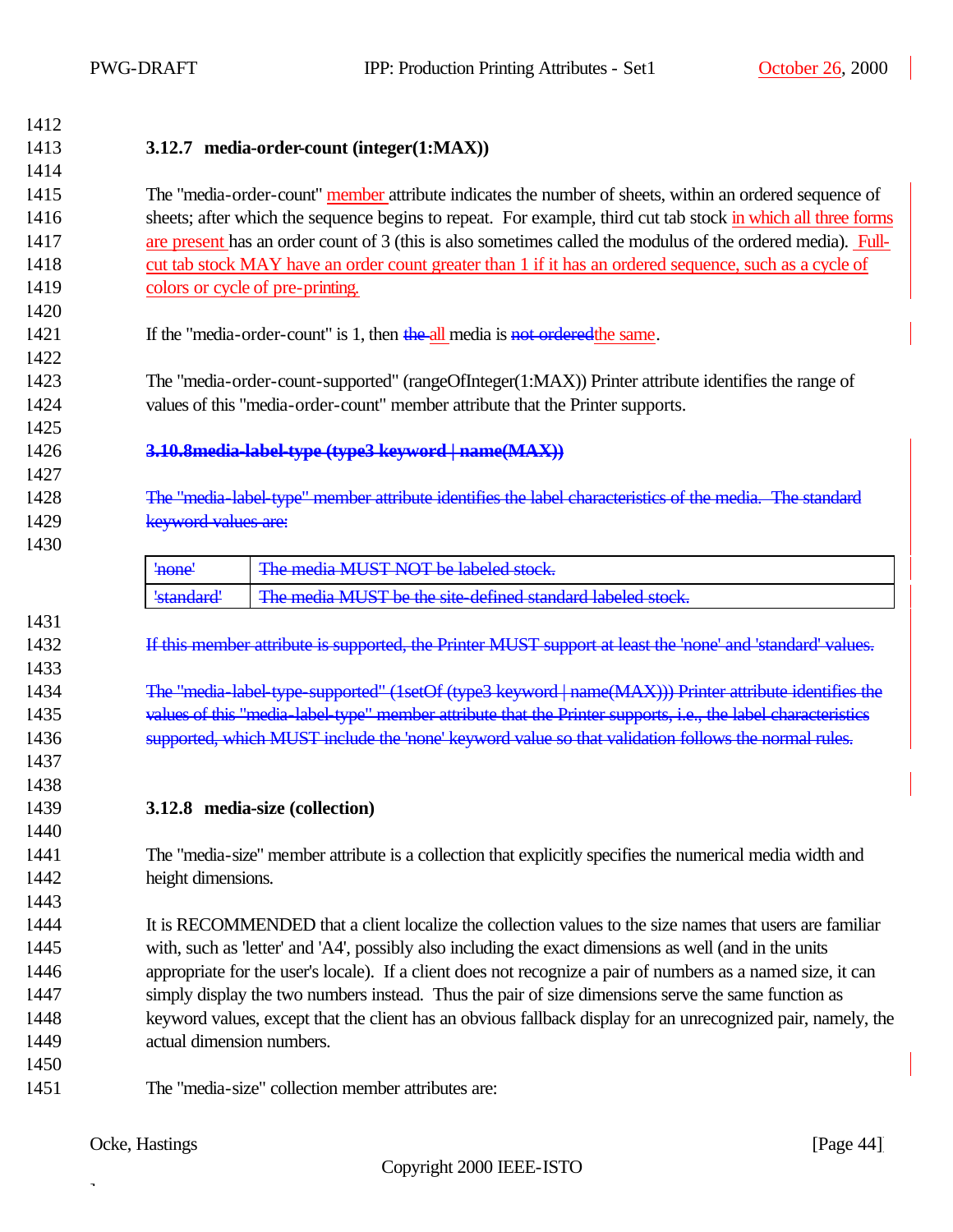**Table 11 - "media-size" member attributes**

| Attribute name | attribute syntax  |             | <b>Printer Support</b> |  |
|----------------|-------------------|-------------|------------------------|--|
| x-dimension    | integer $(0:MAX)$ | MUST        | <b>MUST</b>            |  |
| y-dimension    | integer $(0:MAX)$ | <b>MUST</b> | <b>MUST</b>            |  |

### **3.12.8.1 x-dimension (integer(0:MAX))**

 Indicates the size of the media in hundredths of a millimeter along the bottom edge of the media. 1459 See section 2.3 regarding the coordinate system. This unit is equivalent to 1/2540 th of an inch resolution.

### **3.12.8.2 y-dimension (integer(0:MAX))**

 Indicates the size of the media in hundredths of a millimeter along the left edge of the media. See section 2.3 regarding the coordinate system. This is equivalent to 1/2540 th of an inch resolution.

### **3.12.8.3 media-size-supported (1setOf collection)**

 Indicates the sizes supported by the Printer. A requested media size dimension matches a supported media dimension if it is within an implementation-defined tolerance. For example, PostScript [redbook] specifies a tolerance of 5 points (5/72 of an inch = 1.7 mm) of a supported dimension, i.e., within 176 units of the value of the dimension.

The "media-size-supported " collection member attributes are:

| 1476 | Table 12 - "media-size-supported" member attributes |  |  |  |
|------|-----------------------------------------------------|--|--|--|
|      |                                                     |  |  |  |

| Attribute name | attribute syntax                                       | request | <b>Printer Support</b> |
|----------------|--------------------------------------------------------|---------|------------------------|
| x-dimension    | integer $(10 \text{MAX})$   rangeOfInteger<br>(10:MAX) | MUST    | <b>MUST</b>            |
| y-dimension    | integer $(10:MAX)$   rangeOfInteger<br>(10:MAX)        | MUST    | <b>MUST</b>            |

 

| 1479 |  | $\frac{3.11.9.3.13.12.8.3.1}{3.11.9.3.12.8.3.1}$ x-dimension (integer( $\frac{10}{10}$ :MAX)   rangeOfInteger( $\frac{10}{10}$ :MAX)) |  |  |
|------|--|---------------------------------------------------------------------------------------------------------------------------------------|--|--|
|------|--|---------------------------------------------------------------------------------------------------------------------------------------|--|--|

 Indicates the size of the media in hundredths of a millimeter along the bottom edge of the media. This is equivalent to 1/2540 th of an inch resolution. The rangeOfInteger attribute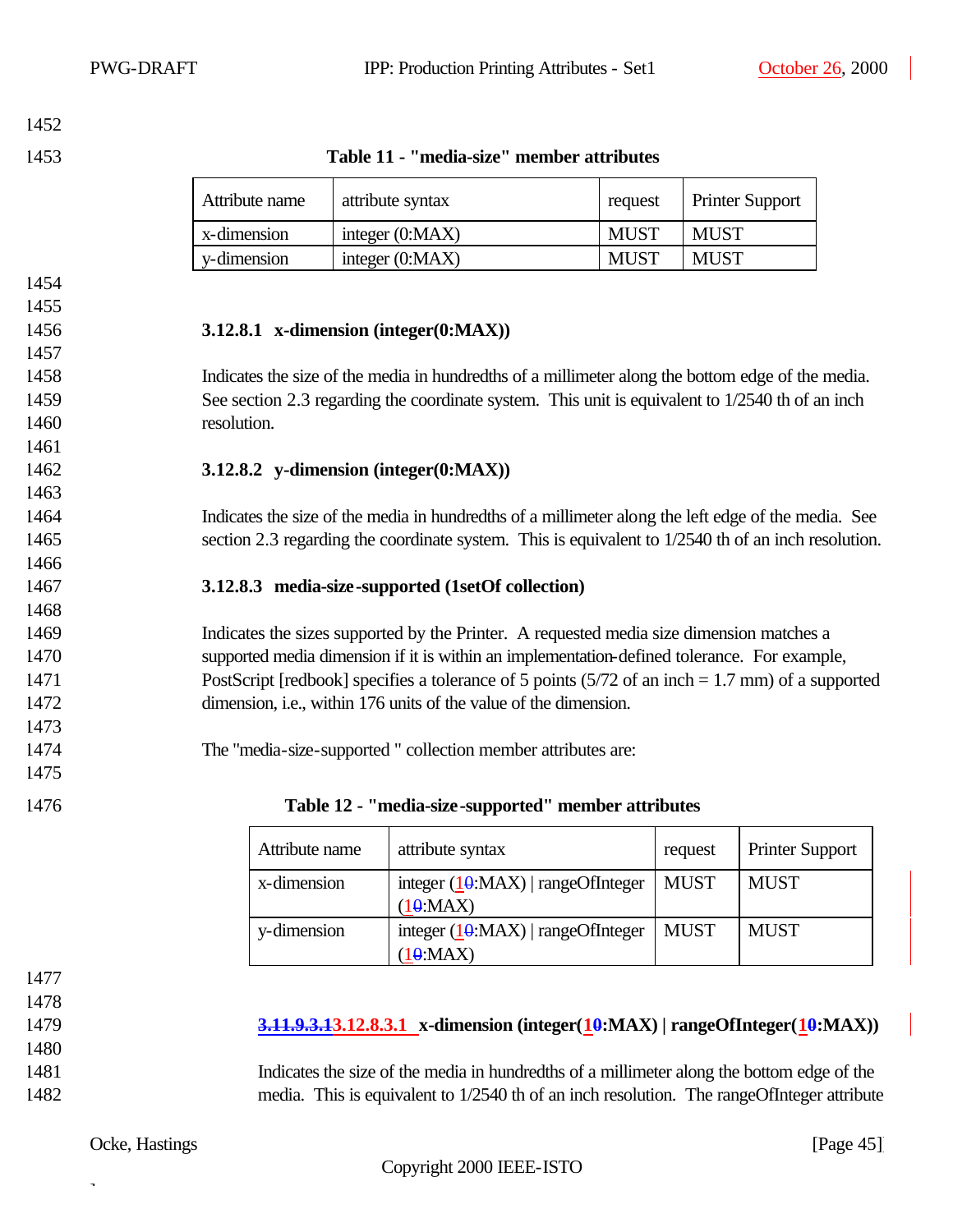| 1483 |                                                                                          |                                                 | syntax accommodated variable size implementations, including such as printers supporting                  |  |  |  |
|------|------------------------------------------------------------------------------------------|-------------------------------------------------|-----------------------------------------------------------------------------------------------------------|--|--|--|
| 1484 | adjustable input trays and web printers. See section 2.3 regarding the coordinate system |                                                 |                                                                                                           |  |  |  |
| 1485 | and section 5.1 regarding user-define media sizes.                                       |                                                 |                                                                                                           |  |  |  |
| 1486 |                                                                                          |                                                 |                                                                                                           |  |  |  |
| 1487 |                                                                                          |                                                 |                                                                                                           |  |  |  |
| 1488 |                                                                                          |                                                 |                                                                                                           |  |  |  |
| 1489 |                                                                                          |                                                 | Indicates the size of the media in hundredths of a millimeter along the left edge of the media.           |  |  |  |
| 1490 |                                                                                          |                                                 | This is equivalent to 1/2540 th of an inch resolution. The rangeOfInteger attribute syntax                |  |  |  |
| 1491 |                                                                                          |                                                 | accommodated variable size implementations, such as printers supporting adjustable input                  |  |  |  |
| 1492 |                                                                                          |                                                 | trays and including web printers. See section 2.3 regarding the coordinate system and                     |  |  |  |
| 1493 |                                                                                          | section 5.1 regarding user-defined media sizes. |                                                                                                           |  |  |  |
| 1494 |                                                                                          |                                                 |                                                                                                           |  |  |  |
| 1495 |                                                                                          |                                                 |                                                                                                           |  |  |  |
| 1496 |                                                                                          | 3.12.9 media-weight-metric (integer(0:MAX))     |                                                                                                           |  |  |  |
| 1497 |                                                                                          |                                                 |                                                                                                           |  |  |  |
| 1498 |                                                                                          |                                                 | The "media-weight-metric" member attribute indicates the weight of the desired media rounded to the       |  |  |  |
| 1499 |                                                                                          | nearest whole number of grams per square meter. |                                                                                                           |  |  |  |
| 1500 |                                                                                          |                                                 |                                                                                                           |  |  |  |
| 1501 |                                                                                          |                                                 | The "media-weight-metric-supported" (1setOf integer(MAX)) Printer attribute identifies the values of this |  |  |  |
| 1502 |                                                                                          |                                                 | "media-weight-metric" member attribute that the Printer supports, i.e., the weights supported in metric   |  |  |  |
| 1503 | units.                                                                                   |                                                 |                                                                                                           |  |  |  |
| 1504 |                                                                                          |                                                 |                                                                                                           |  |  |  |
| 1505 |                                                                                          | 3.10.11 media-weight-english (integer(0:MAX))   |                                                                                                           |  |  |  |
| 1506 |                                                                                          |                                                 |                                                                                                           |  |  |  |
| 1507 |                                                                                          |                                                 | The "media-weight-english" member attribute indicates the weight of the desired media rounded to the      |  |  |  |
| 1508 | nearest whole number of pounds.                                                          |                                                 |                                                                                                           |  |  |  |
| 1509 |                                                                                          |                                                 |                                                                                                           |  |  |  |
| 1510 |                                                                                          |                                                 | If a Printer supports the "media-weight-english" member attribute, it MUST also support the "media-       |  |  |  |
| 1511 |                                                                                          |                                                 | weight metric" member attribute (but vice versa is OPTIONAL). If the Printer supports both weight         |  |  |  |
| 1512 |                                                                                          |                                                 | member attributes, the values SHOULD be available in both units for each medium. Then users can           |  |  |  |
| 1513 | request media with either units.                                                         |                                                 |                                                                                                           |  |  |  |
| 1514 |                                                                                          |                                                 |                                                                                                           |  |  |  |
| 1515 |                                                                                          |                                                 | Note: The use of pounds is actually pounds per ream. However, the size of a ream depends on the type      |  |  |  |
| 1516 | of media. For example:                                                                   |                                                 |                                                                                                           |  |  |  |
|      | <b>Bond paper</b>                                                                        | $20$ lb = 75 g/m**2                             | $1 \text{ lb} = 3.750 \text{ g/m}^{**}2$                                                                  |  |  |  |
|      | <b>Index Bristol</b>                                                                     | $90 \text{ lb} = 163 \text{ g/m}^{**}2$         | $1 \text{ lb} = 1.811 \text{ g/m}^{**}2$                                                                  |  |  |  |
|      | tab stock                                                                                |                                                 |                                                                                                           |  |  |  |
|      | Cover stock                                                                              | $65 lb = 176 g/m**2$                            | $1 \text{ lb} = 2.708 \text{ g/m}^{**}2$                                                                  |  |  |  |
|      | Rank paper                                                                               | $55 lb = 80 g/m**2$                             | $1 \text{ lb} = 1.455 \text{ g/m}^{**}2$                                                                  |  |  |  |
|      | <b>Newsprint</b>                                                                         |                                                 | $1 \text{ lb} = 1.627 \text{ g/m}^{**}2$                                                                  |  |  |  |
| 1517 |                                                                                          |                                                 |                                                                                                           |  |  |  |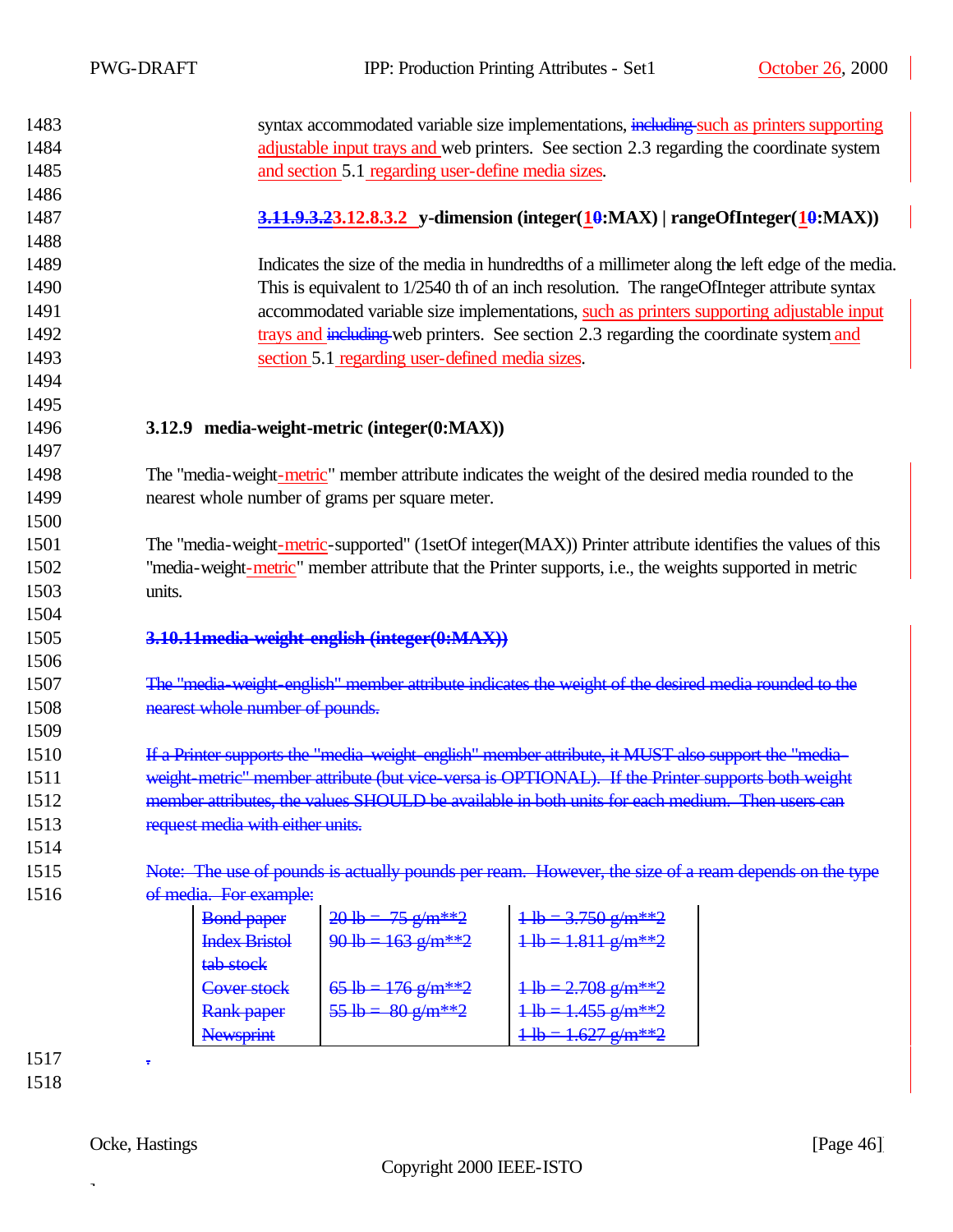- 1519 Note: Even for bond paper, the conversion between the two units of measure is approximate in order to 1520 give integer values in both system of units.
- The "media-weight-english-supported" (1setOf integer(0:MAX)) Printer attribute identifies the values of this 1523 The The Weight-english" member attribute that the Printer supports, i.e., the weights supported in English units.

### **3.12.10 media-front-coating (type3 keyword | name(MAX)) and media-back-coating (type3 keyword | name(MAX))**

 The "media-front-coating" and "media-back-coating" member attributes indicate what pre-process coating has been applied to the front and back of the desired media, respectively.

Standard keyword values for "media-front-coating" and "media-back-coating" are:

| 'none'       | Indicated that the media MUST not have any coating.                       |  |  |
|--------------|---------------------------------------------------------------------------|--|--|
| 'any'        | Indicates that the media MUST be coated, but the specific coating type is |  |  |
|              | not important.                                                            |  |  |
| 'glossy'     | Indicates that the media MUST have a "glossy" coating.                    |  |  |
| 'high-gloss' | Indicates that the media MUST have a "high-gloss" coating.                |  |  |
| 'semi-gloss' | Indicates that the media MUST have a "semi-gloss" coating.                |  |  |
| 'satin'      | Indicates that the media MUST have a "satin" coating.                     |  |  |
| 'matte'      | Indicates that the media MUST have a "matte" coating.                     |  |  |

 The "media-front-coating-supported" (1setOf (type3 keyword | name(MAX))) and "media-back-coating- supported" (1setOf (type3 keyword | name(MAX))) Printer attribute identifies the values of these "media-front-coating" and "media-back-coating" member attributes that the Printer supports.

### **3.12.11 media-recycled (type3 keyword | name(MAX))**

 The "media-recycled" member attribute indicates the recycled characteristics of the media. The standard keyword values are:

| 'none      | The media MUST NOT be recycled.                             |
|------------|-------------------------------------------------------------|
| 'standard' | The media MUST be the site-defined standard recycled stock. |

If this member attribute is supported, the Printer MUST support at least the 'none' and 'standard' values.

- The "media-recycled-supported" (1setOf (type3 keyword | name(MAX))) Printer attribute identifies the values of this "media-recycled" member attribute that the Printer supports, i.e., the recycled characteristics supported, which MUST include the 'none' keyword value so that validation follows the normal rules.
-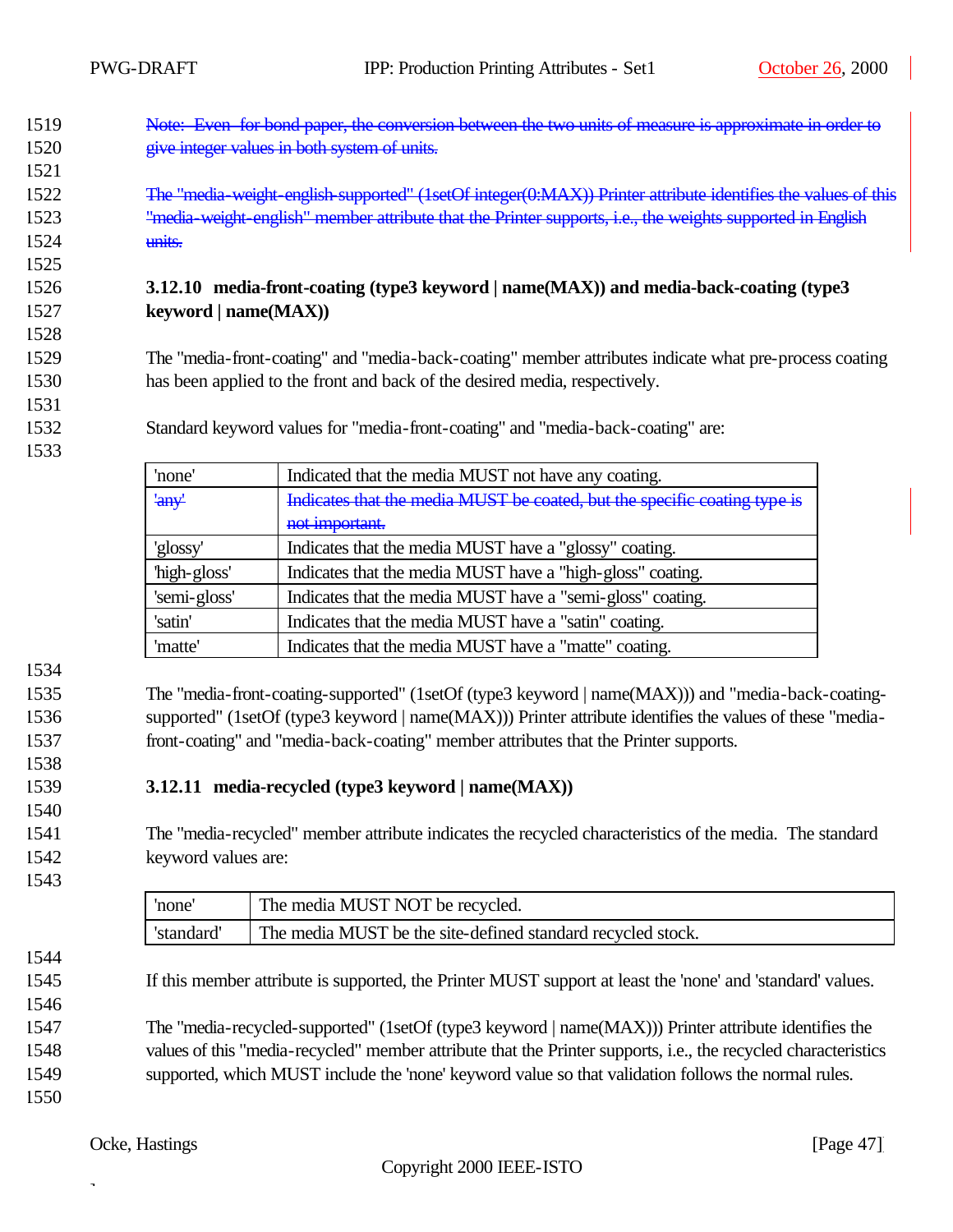### **3.12.12 media-default (type3 keyword | name(MAX)) and media-col-default (collection)** 1553 The "media-default" (see [ipp-modRFC2911] section 4.2.11) or and the "media-col-default" Printer 1554 attributes specifyies the media that the Printer uses, if the client omits both the "media" and the "media-col" Job Template attributes in the Job Creation operation (and the PDL doesn't include a media specification). The member attributes are defined in Table 10. A Printer MUST support the same member attributes for this default collection attribute as it supports for the corresponding "media-col" Job Template attribute. The "media-default" and "media-col-default" Printer attributes MUST both be configured to specify the same media instance. If the administrator sets one of them to a value (either locally or with the Set-Printer- Attributes operation - see [ipp-set]), the Printer MUST set the other attribute's value to specify the same media instance or to the 'unknown' out-of-band value, if there isn't a corresponding value to be set for the other attribute. If a client attempts to set both attributes, but their values specify different media instances, the Printer MUST reject the Set-Printer-Attributes operation and return the 'client-error-conflicting- attributes' status code. The reason to have both default attributes configured, is so that clients that only know about the "media" attribute will see the "media-default" attribute, while clients that know about the "media-col" attribute will be able to determine the characteristics of the media default. **3.12.13 media-ready (1setOf (type3 keyword | name(MAX))) and media-col-ready (1setOf collection)** 1572 The "media-ready" (see [ipp-modRFC2911] section 4.2.11) and "media-col-ready" Printer attribute identifies the media that are available for use without human intervention, i.e., the media that are ready to be used without human intervention. The collection value MUST have all of the member attributes that are supported in Table 10. If this attribute is supported, the Printer MUST support the IPP/1.1 "media-ready" (1setOf (type3 keyword | name(MAX))) Printer attribute also. The i th value of the "media-ready" corresponds to the i th value of the "media-col-ready" attribute, so that the client can correlate the media name or keywords with the collection values, i.e., determine the characteristics of each ready media instance. **3.12.14 media-col-supported (1setOf type2 keyword)** The "media-col-supported" Printer attribute identifies the keyword names of the member attributes supported in the "media-col" collection Job Template attribute, i.e., the keyword names of the member attributes in Table 10 that the Printer supports. **3.13 media-input-tray-check (type3 keyword | name(MAX))** The "media-input-tray-check" Job Template attribute indicates that the Printer MUST check that the characteristics of the media in the identified input tray are the same as characteristics of the media identified by the Job's "media" Job Template attribute or *matched* (see section 3.12) by the Job's "media-col" Job Template attribute. The keyword values are the same input tray keyword values as are defined for the "media" Job Template

### Ocke, Hastings [Page 48]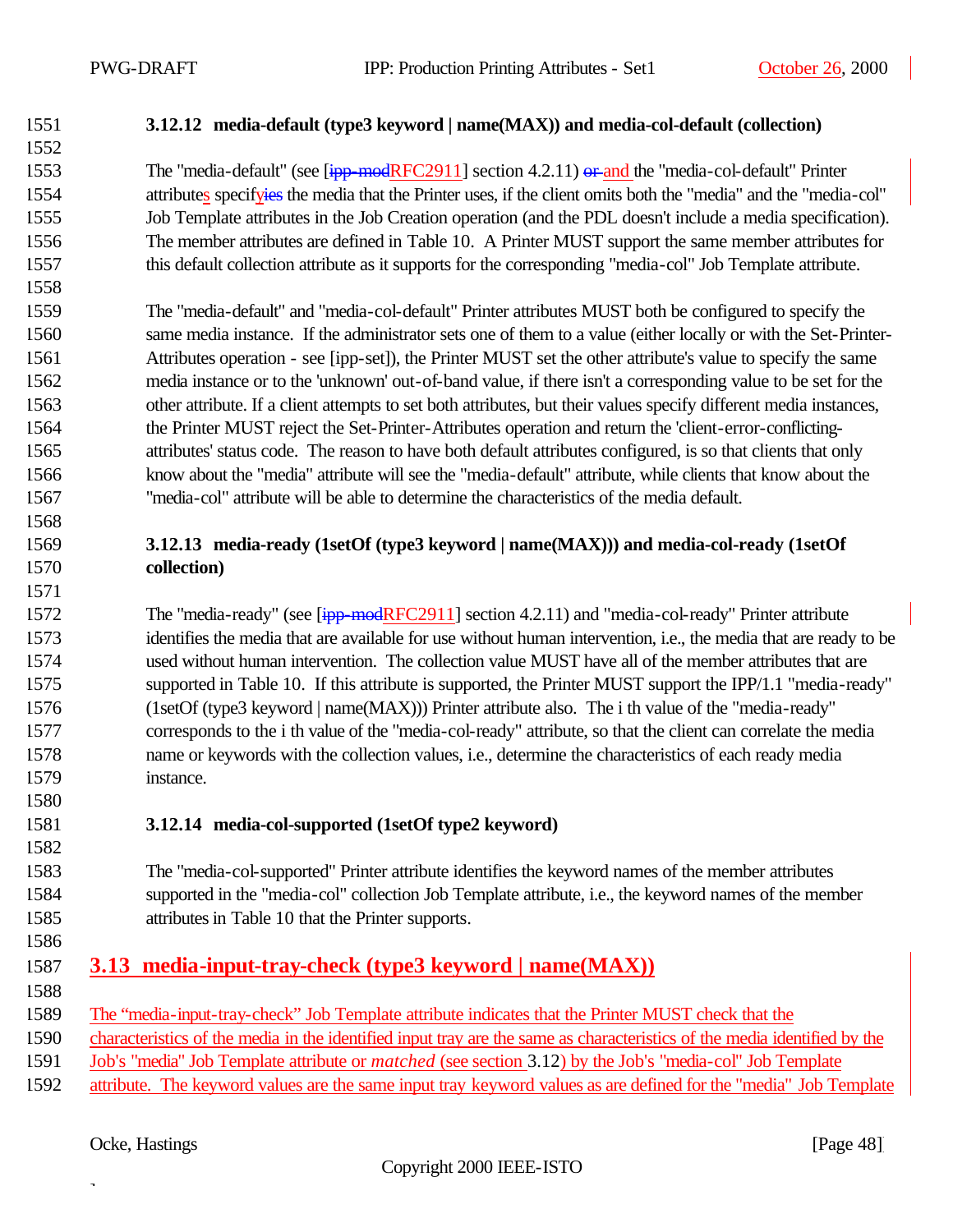| 1593 | attribute (see section 6.3 in this document and [RFC2911] Appendix C), i.e., 'top', 'middle', 'bottom', etc.                |
|------|-----------------------------------------------------------------------------------------------------------------------------|
| 1594 |                                                                                                                             |
| 1595 | Independent of the "ipp-attributes-fidelity" operation attribute supplied by the client, if the characteristics differ, the |
| 1596 | Printer adds the 'resources-are-not-ready' value (see [RFC2911] section 4.3.8) to the job's "job-state-reasons"             |
| 1597 | attribute and MAY either (1) put the job into the 'pending-held' state or (2) start to process the job normally, but        |
| 1598 | immediately stop the job ("job-state" = 'processing-stopped') and the Printer ("printer-state" = 'stopped'). In             |
| 1599 | either implementation, the operator can change the media in the input tray to agree with the job or can modify the          |
| 1600 | job's "media" or "media-col" attributes to agree with the input tray, depending on policy.                                  |
| 1601 |                                                                                                                             |
| 1602 |                                                                                                                             |

1603 **3.14 page-delivery (type2 keyword)** 

 This attribute indicates whether print-stream pages of the job are to be delivered to the output bin or finisher in the same page order as the original document, or, in reverse of that order, and, whether the print-stream pages are delivered face up or face down. The "page-delivery" attribute specifies the intent based on the "original document" page order. See section 2.4 for a complete discussion on the ordering of print-stream pages.

1609

1604

1610 Standard keyword values for page delivery are:

1611

| 'same-order-face-up'      | The media sheets that represent the printed document MUST be            |
|---------------------------|-------------------------------------------------------------------------|
|                           | delivered to the output bin or finishing device in the same order as    |
|                           | defined by the "page-order-received" attribute. Further, side one of    |
|                           | each sheet MUST be delivered face up to the output bin or finishing     |
|                           | device.                                                                 |
| 'same-order-face-down'    | The media sheets that represent the printed document MUST be            |
|                           | delivered to the output bin or finishing device in the same order as    |
|                           | defined by the "page-order-received" attribute. Further, side one of    |
|                           | each sheet MUST be delivered face down to the output bin or             |
|                           | finishing device.                                                       |
| 'reverse-order-face-up'   | The media sheets that represent the printed document MUST be            |
|                           | delivered to the output bin or finishing device in the reverse order by |
|                           | the "page-order-received" attribute. Further, side one of each sheet    |
|                           | MUST be delivered face up to the output bin or finishing device.        |
| 'reverse-order-face-down' | The media sheets that represent the printed document MUST be            |
|                           | delivered to the output bin or finishing device in the reverse order by |
|                           | the "page-order-received" attribute. Further, side one of each sheet    |
|                           | MUST be delivered face down to the output bin or finishing device.      |
| 'system-specified'        | The Printer selects the most efficient delivery order based on other    |
|                           | Job Template attributes supplied by the client, such as "finishings",   |
|                           | "finishings-col", and "page-order-received".                            |
|                           |                                                                         |

1612

1613 The "page-delivery" attribute is often used in conjunction with on-line and off-line finishing devices. The intent is to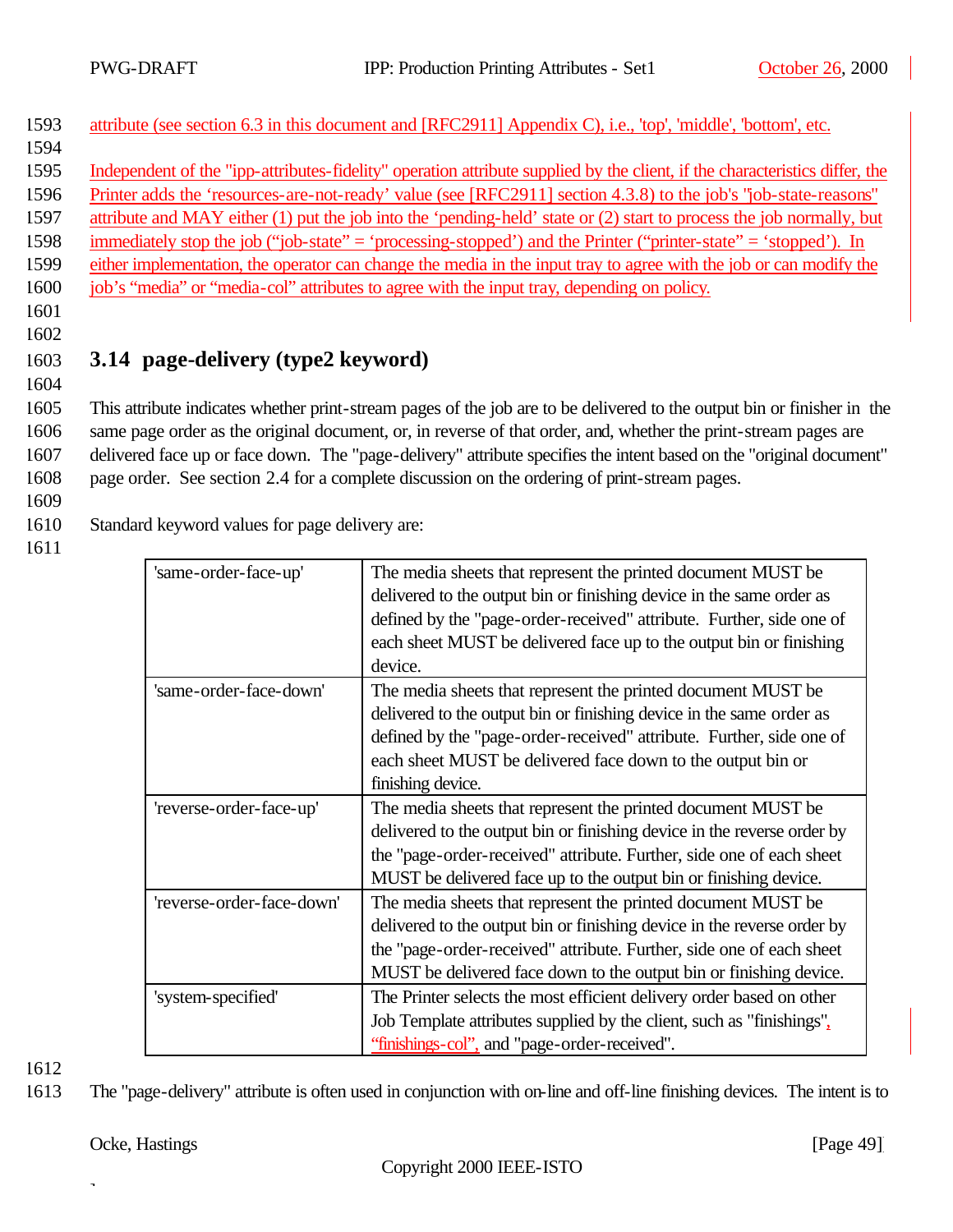1614 be able to deliver the media sheets in either the order of the page-stream pages as defined in the "original 1615 document" or in the reverse of that order.

1616

### 1617 **3.14.1 Interaction with the "page-order-received" attribute**

1618

1619 The "page-order-delivery" attribute is dependent on the value of the "page-order-received" attribute 1620 (defined in section 3.15 below):

1621

| "page-order-<br>received" | "page-delivery"               | Description of behavior                                                                                                                                                                                                                                      |
|---------------------------|-------------------------------|--------------------------------------------------------------------------------------------------------------------------------------------------------------------------------------------------------------------------------------------------------------|
| '1-to-n-order'            | 'same-order-<br>face-up'      | The first print-stream page in the "document data" MUST be the<br>first print-stream page delivered, followed by the second "print-<br>stream" page, and so on. Further, each media sheet MUST be<br>delivered with side one of the sheet facing up.         |
| '1-to-n-order'            | 'same-face-<br>order-down'    | The first print-stream page in the "document data" MUST be the<br>first print-stream page delivered, followed by the second "print-<br>stream" page, and so on. Further, each media sheet MUST be<br>delivered with side one of the sheet facing down.       |
| '1-to-n-order'            | 'reverse-order-<br>face-up'   | The last print-stream page in the "document data" MUST be the<br>first print-stream page delivered, followed by the second to last<br>"print-stream" page, and so on. Further, each media sheet MUST<br>be delivered with side one of the sheet facing up.   |
| '1-to-n-order'            | 'reverse-order-<br>face-down' | The last print-stream page in the "document data" MUST be the<br>first print-stream page delivered, followed by the second to last<br>"print-stream" page, and so on. Further, each media sheet MUST<br>be delivered with side one of the sheet facing down. |
| 'n-to-1-order'            | 'same-order-<br>face-up'      | The first print-stream page in the "document data" MUST be the<br>first print-stream page delivered, followed by the second "print-<br>stream" page, and so on. Further, each media sheet MUST be<br>delivered with side one of the sheet facing up.         |
| 'n-to-1-order'            | 'same-order-<br>face-down'    | The first print-stream page in the "document data" MUST be the<br>first print-stream page delivered, followed by the second "print-<br>stream" page, and so on. Further, each media sheet MUST be<br>delivered with side one of the sheet facing down.       |
| 'n-to-1-order'            | 'reverse-order-<br>face-up'   | The last print-stream page in the "document data" MUST be the<br>first print-stream page delivered, followed by the second to last<br>"print-stream" page, and so on. Further, each media sheet MUST<br>be delivered with side one of the sheet facing up.   |
| 'n-to-1-order'            | 'reverse-order-<br>face-down' | The last print-stream page in the "document data" MUST be the<br>first print-stream page delivered, followed by the second to last<br>"print-stream" page, and so on. Further, each media sheet MUST<br>be delivered with side one of the sheet facing down. |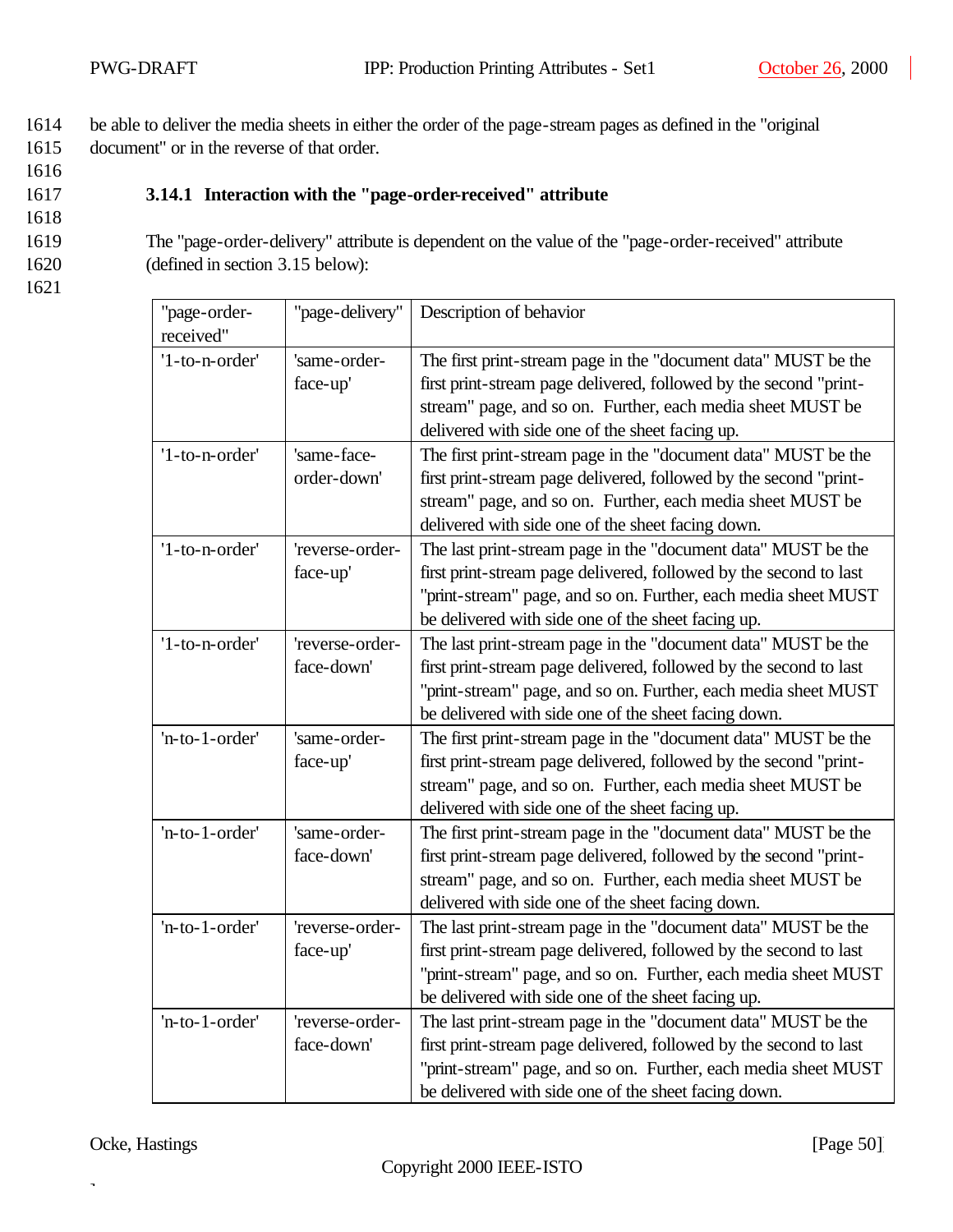- 
- 

### **3.15 page-order-received (type2 keyword)**

 This attribute specifies the page order of the print-stream pages defined in the document data. The "page-order- received" attribute does not provide any direct processing instructions, it only provides information about the page order so that the client can specify ordinal page numbers with respect to the original source document, rather than 1629 having to take into account whether the print stream pages are being sent "one to N" or "N to one". For example, consider such Job Template attributes as "insert-sheet" (section 3.4) and "page-exceptionoverrides" (see [ipp-1631 override except]). See section 2.4 for a complete discussion of print-stream page order.

### Standard keyword values for "page-order-received" are:

| $'1$ -to-n-order' | The print-stream pages defined in the document data are in the<br>same order as the original document.    |
|-------------------|-----------------------------------------------------------------------------------------------------------|
| $'n-to-1-order'$  | The print-stream pages defined in the document data are in the<br>reverse order of the original document. |

 The "page-order-received" attribute applies to all documents in a Job Creation or Document Creation request. If a job consists of multiple documents, and all of the documents are not in the same page order, either '1-to-n-order' or 'reverse,' then inconsistent processing of other Job Template attributes that depend on "page-order-received" may occur.

 If the "page-order-received" attribute is not present in a Job Creation or Document Creation request, then the printer SHOULD assume a value of '1-to-n-order.'

## **3.16 presentation-direction (type2 keyword)**

 This attribute specifies the order that the Printer places page images on an impression (i.e. one side of a sheet). This attribute is especially useful to control the presentation direction in languages or multi-lingual documents that have

more than one presentation direction, but may be used with any language. For example of the former, in Japanese

text on pages can have a presentation direction that is either top-to-bottom-right-to-left or left-to-right-top-to-

bottom. For an example of the latter, a mixed English and Hebrew document, text on pages can have a

presentation direction that is either left-to-right-top-to-bottom or right-to-left-top-to-bottom. This attribute allows

1652 the client to specify the placement of page images on impressions to mirror the direction of the text on pages.

- 
- Each keyword value that a client supplies for this attribute MUST be a value of the "presentation-direction-
- supported (1setOf type2 keyword)" attribute. Table 13 below shows the standard values. A Printer MUST
- support at least one of value of Table 13. It MAY support any additional values from Table 13.
- Table 13 shows the 8 standard values for this attribute. The name of each attribute value suggests the order of
- 1659 laying out or pages on an impression when a human reader is holding the sheet in the proper orientation (i.e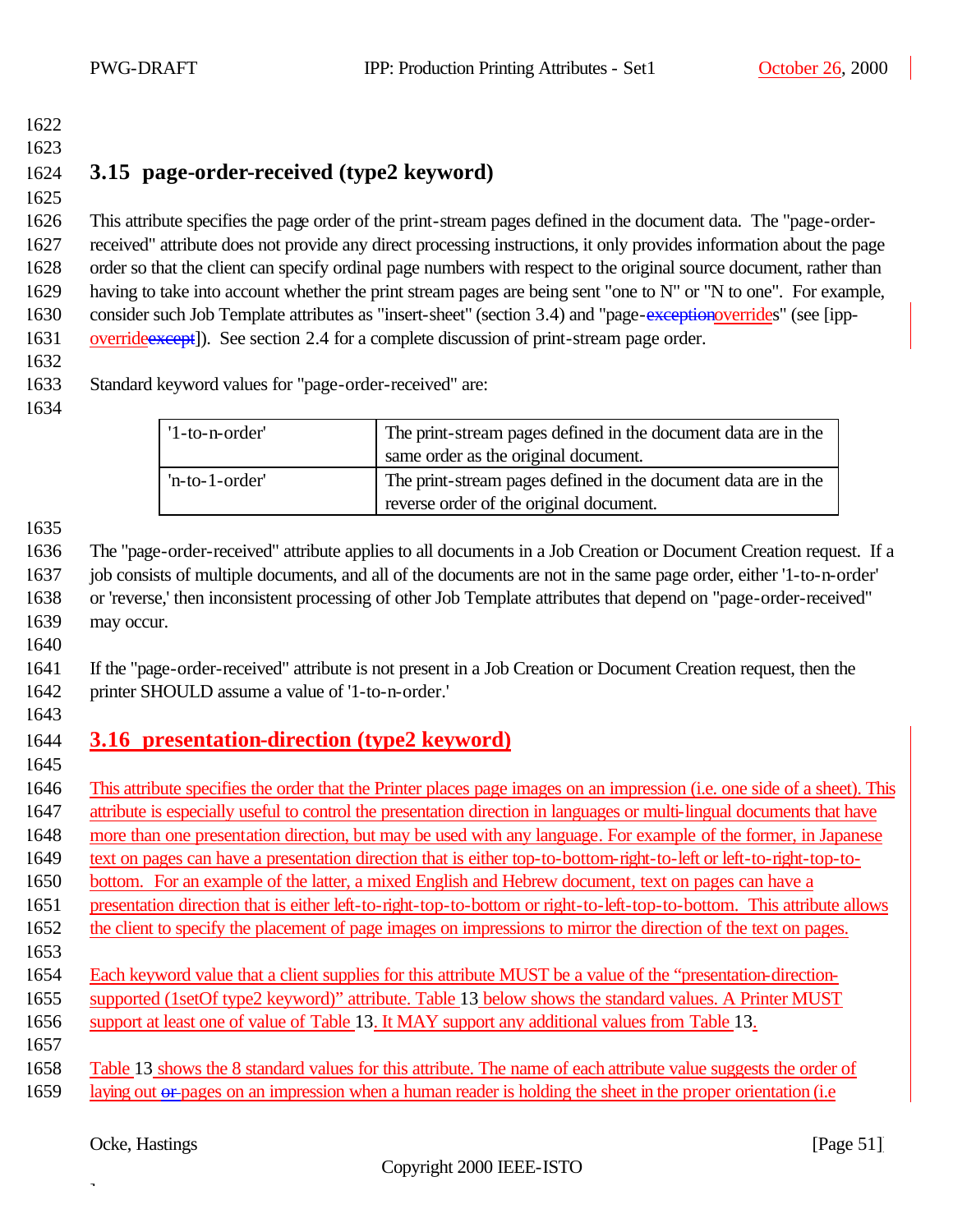| 1660 | oriented so text is oriented for normal reading). When the page orientation is "portrait". For each 'toxxx-toyyy'           |
|------|-----------------------------------------------------------------------------------------------------------------------------|
| 1661 | value, the images are placed according to the 'toxxx' direction, and then according to the 'toyyy' direction, and the       |
| 1662 | first image is placed in the corner diagonally opposite the 'xxx-yyy' corner. For example, 'toright-tobottom' starts        |
| 1663 | in the upper-left corner (which is diagonally opposite the 'right-bottom' corner). The images are placed from left to       |
| 1664 | right in a line, and the line progression is from top to bottom.                                                            |
| 1665 |                                                                                                                             |
| 1666 | When the orientation of the pages is not portrait, the orientation determines the layout order of pages. See Table          |
| 1667 | 13. Table 13 The table has a separate column to show the order for each -orientation. The intent is that the order          |
| 1668 | for each orientation is the same as for portrait if the viewer rotates the paper to the correct position for the            |
| 1669 | orientation. For example, if landscape is the orientation is 'landscape', then the order of pages appears to be the         |
| 1670 | same as portrait if the viewer rotates the sheet 90 degrees clockwise. Note: the coordinate system for this attribute       |
| 1671 | is relative to the orientation of the Input Pages heets, unlike other Job Template attributes, such as "finishings",        |
| 1672 | "finishing-col" (see section 3.2), and the image shifting attributes (see section 3.18) which are absolute (i.e., as if the |
| 1673 | Input Pages heets were 'portrait' - see section 2.3). The reason that this attribute has a relative coordinate              |
| 1674 | system, is that the client may not know what the orientation of the document actually is, especially if the client did      |
| 1675 | not generate the document.                                                                                                  |
| 1676 |                                                                                                                             |
| 1677 | The Printer determines the orientation in the following way:                                                                |
| 1678 | The <del>client determines the v</del> alue of the "orientation-requested" attribute is determined as follows:<br>1)        |
| 1679 | If the client supplies the "orientation-requested" attribute, that attribute specifies the orientation.<br>a)               |
| 1680 | If the client doesn't supply the "orientation-requested" attribute and the Printer is able to determine<br>b)               |
| 1681 | the orientation by inspecting the document, that is the orientation.                                                        |
|      |                                                                                                                             |
| 1682 | If the client doesn't supply the "orientation-requested" attribute and the Printer is not able to                           |
| 1683 | determine the orientation by inspecting the document, the orientation is the value specified by the                         |
| 1684 | "orientation-requested-default" Printer attribute.                                                                          |
| 1685 | The value of orientation used by the "presentation-direction" attribute for laying out pages on the                         |
| 1686 | impression is as follows:                                                                                                   |
| 1687 | a) If the value of the "number-up" attribute is a power of 4, e.g. 1 and 4, the value from step 1 is the                    |
| 1688 | value.                                                                                                                      |
| 1689 | If the value of the "number-up" attribute is 2 times the power of 4, e.g. 2 and 8, the value is:                            |
| 1690 | 'landscape' if the value from step 1 is 'portrait'<br>i)                                                                    |
| 1691 | 'portrait' if the value from step 1 is 'landscape'<br>$\ddot{\mathbf{n}}$                                                   |
| 1692 | 'reverse-landscape' if the value from step 1 is 'reverse-portrait'<br>$\ddot{\mathbf{m}}$                                   |
| 1693 | iv) 'reverse-portrait' if if the value from step 1 is 'reverse-landscape'                                                   |
| 1694 | If the value of "number-up" is any other value, e.g. 3, 6 or 12, the value is IMPLEMENTATION<br>c)                          |
| 1695 | DEFINED.                                                                                                                    |
| 1696 |                                                                                                                             |
| 1697 | When a Printer lays out page images on one side of a sheet, the "presentation-direction" attribute determines the           |
| 1698 | order of laying out each page and the frame of reference for that order is specified by the orientation determined          |
| 1699 | from the above algorithm. For example, if the value of "presentation-direction" is 'toright-tobottom' (English              |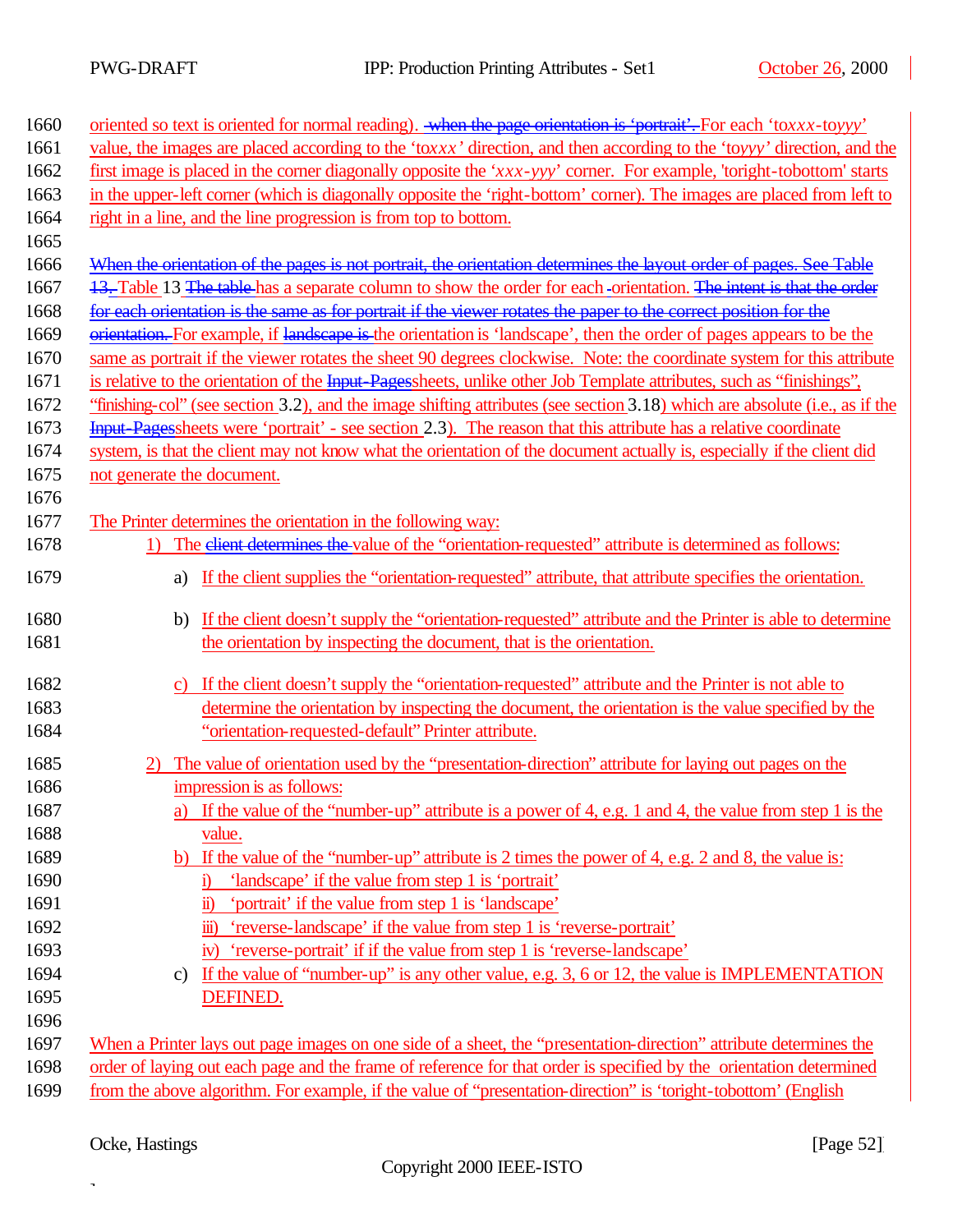| 1700 | order), the Printer lays out 4 page images in the order of top-left, top-right, bottom-left and bottom-right in the     |                 |                  |                                                                                                             |                         |  |
|------|-------------------------------------------------------------------------------------------------------------------------|-----------------|------------------|-------------------------------------------------------------------------------------------------------------|-------------------------|--|
| 1701 | frame of reference specified by the determined orientation. The top row of Table 13 shows this sample                   |                 |                  |                                                                                                             |                         |  |
| 1702 | presentation direction.                                                                                                 |                 |                  |                                                                                                             |                         |  |
| 1703 | If the client supplies the "orientation requested" attribute, that attribute specifies the orientation.                 |                 |                  |                                                                                                             |                         |  |
| 1704 |                                                                                                                         |                 |                  | If the client doesn't supply the "orientation requested" attribute and the Printer is able to determine the |                         |  |
| 1705 | orientation by inspecting the document, that is the orientation                                                         |                 |                  |                                                                                                             |                         |  |
|      |                                                                                                                         |                 |                  |                                                                                                             |                         |  |
| 1706 |                                                                                                                         |                 |                  | If the client doesn't supply the "orientation requested" attribute and the Printer is not able to determine |                         |  |
| 1707 |                                                                                                                         |                 |                  | the orientation by inspecting the document, the orientation is the value specified by the "orientation      |                         |  |
| 1708 | default" Printer attribute.                                                                                             |                 |                  |                                                                                                             |                         |  |
| 1709 | ISSUE: should there be a new value of "automatic" for "orientation default" attribute when the Printer can              |                 |                  |                                                                                                             |                         |  |
| 1710 | determine the orientation of the PDL, and the Printer uses that rule?                                                   |                 |                  |                                                                                                             |                         |  |
| 1711 |                                                                                                                         |                 |                  |                                                                                                             |                         |  |
| 1712 | If the Printer supports the "page-order-received" attribute and the value of the attribute is 'n-to-1-order', then the  |                 |                  |                                                                                                             |                         |  |
| 1713 | Printer MUST place the pages in reverse order on each impression. For example, if the "number-up" attribute has         |                 |                  |                                                                                                             |                         |  |
| 1714 | the value of 4, the first page of each impression is placed in the position labeled "4" in Table 13. If a Printer knows |                 |                  |                                                                                                             |                         |  |
| 1715 | the number of pages in the document, it MUST treat the first impression as the logical last impression and place the    |                 |                  |                                                                                                             |                         |  |
| 1716 | first page according to the following formula:                                                                          |                 |                  |                                                                                                             |                         |  |
| 1717 |                                                                                                                         |                 |                  |                                                                                                             |                         |  |
| 1718 | $P = ((N-1) \mod n) + 1$                                                                                                |                 |                  |                                                                                                             |                         |  |
| 1719 | Where P is the number of pages on the logical last image (first impression printed).                                    |                 |                  |                                                                                                             |                         |  |
| 1720 | Where N is the number of pages in the document                                                                          |                 |                  |                                                                                                             |                         |  |
| 1721 | Where n is the value of the "number-up" attribute                                                                       |                 |                  |                                                                                                             |                         |  |
|      |                                                                                                                         |                 |                  |                                                                                                             |                         |  |
| 1722 | On the logical last page (first impression printed), the Printer MUST put the first page at position 'P' on the         |                 |                  |                                                                                                             |                         |  |
| 1723 | impression.                                                                                                             |                 |                  |                                                                                                             |                         |  |
| 1724 |                                                                                                                         |                 |                  |                                                                                                             |                         |  |
| 1725 | A pictorial representation of each "presentation-direction" value for a "number-up" value of 4 and the orientation as   |                 |                  |                                                                                                             |                         |  |
| 1726 | shown below:                                                                                                            |                 |                  |                                                                                                             |                         |  |
| 1727 |                                                                                                                         |                 |                  | Table 13 - Standard Values for the "presentation direction" Attribute                                       |                         |  |
|      |                                                                                                                         |                 |                  |                                                                                                             |                         |  |
|      | <b>Value</b>                                                                                                            | <b>Portrait</b> | <b>Landscape</b> | <b>Reverse-Landscape</b>                                                                                    | <b>Reverse-Portrait</b> |  |

| value              | <b>POPUTAIL</b>    | Landscape          | <b>Reverse-Landscape</b> | <b>Reverse-Portrait</b>          |
|--------------------|--------------------|--------------------|--------------------------|----------------------------------|
| 'toright-tobottom' | घन्न¤              | ¶≚⊾<br>။≪<br>י וור | ⊯⊌                       | 뇌녀<br>ש⊳<br>5<br>₩⋫⋒             |
| 'tobottom-toright' | ⊾ ⊿ם<br>ี คษ<br>е. | lЩ                 | めば                       | ና≒<br>'∕ ש<br>∾<br>d<br>⊁<br>トレア |

Ocke, Hastings [Page 53]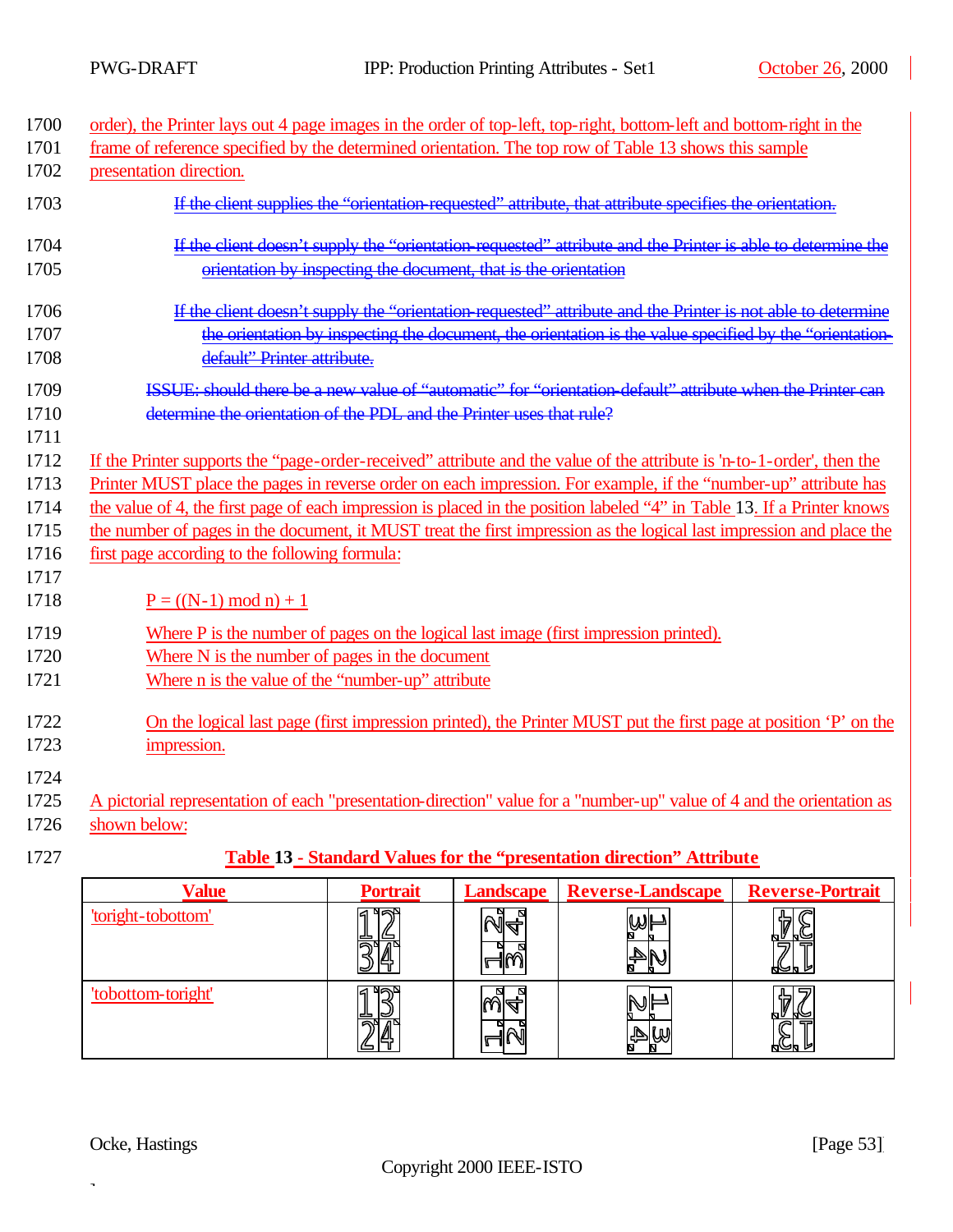| <b>Value</b>      | <b>Portrait</b> | <b>Landscape</b> | <b>Reverse-Landscape</b> | <b>Reverse-Portrait</b> |
|-------------------|-----------------|------------------|--------------------------|-------------------------|
| 'toleft-tobottom' |                 | ା<br>ଜନ          | ₩                        |                         |
| 'tobottom-toleft' |                 | Ñ<br>১।4         | A<br>⋓                   |                         |
| 'toright-totop'   |                 | 4N<br>തി⊣        | Ų                        | ⇔দ<br>₩<br>⊌∝           |
| 'totop-toright'   |                 | <u>ାଧ୍ୟ</u>      | 4W                       |                         |
| 'toleft-totop'    |                 |                  | 小步<br>$\mathbb{Q}$       |                         |
| 'totop-toleft'    |                 |                  | <u>4W</u>                |                         |

# 1730 **3.17 separator-sheets (collection)**

1731

 This attribute specifies which separator sheets MUST be printed with the job. Separator sheets are used to separate individual copies of a multiple copy job (i.e., when the "copies" attribute is greater than 1). The "separator-sheets" attribute is dependent both on the value of "multiple-document-handling" and on the value of "sheet-collate" (see [ipp-prog]). See sections 2.2 and 3.17.1 for a detailed description and examples of what constitutes a "set." 1737

1738 Separator sheets may either be non-imaged sheets, or may contain Printer generated information.

1740 The 'collection' attribute syntax allows a client to specify media for job separator sheets that is different than the 1741 current media being used for the print-stream page impressions. The collection consists of:

1742

1739

| 1743 | Table 14 - "separator-sheets" member attributes |  |
|------|-------------------------------------------------|--|
|------|-------------------------------------------------|--|

| Attribute name        | attribute syntax            | request               | <b>Printer Support</b> |
|-----------------------|-----------------------------|-----------------------|------------------------|
| separator-sheets-type | type3 keyword $ name(MAX) $ | <b>MUST</b>           | <b>MUST</b>            |
| media                 | type3 keyword   name(MAX)   | MAY be neither   MUST |                        |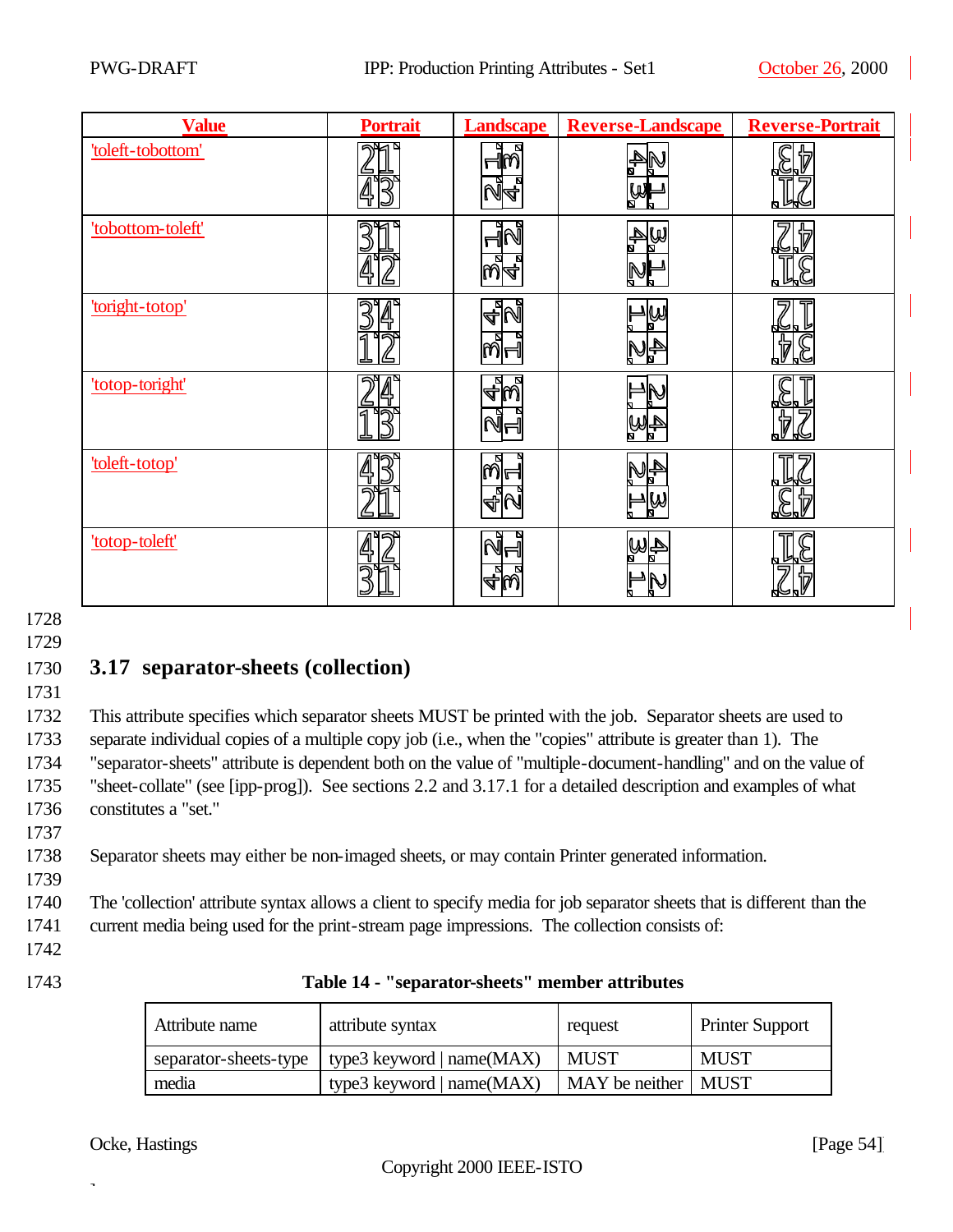### **3.17.1 separator-sheet-type (type3 keyword | name(MAX))**

 The "separator-sheets-type" member attribute specifies which separator sheets type the Printer MUST use for the separator sheets. Standard keyword values are:

| 1750 |                                                                                                  |                                                                                                                  |  |
|------|--------------------------------------------------------------------------------------------------|------------------------------------------------------------------------------------------------------------------|--|
|      | 'none'                                                                                           | No separator sheets are to be delivered with the printed output.                                                 |  |
|      | A separator sheet MUST be printed between "sets" of the job.<br>'slip-sheets'                    |                                                                                                                  |  |
|      | 'start-sheet'                                                                                    | A separator sheet MUST be printed to indicate the start of each "set" of the job.                                |  |
|      | 'end-sheet'                                                                                      | A separator sheet MUST be printed to indicate the end of each "set" of the job.                                  |  |
|      | 'both <del>wrap</del> -                                                                          | Separator sheets MUST be printed to indicate both the start and end of each "set" of                             |  |
|      | sheets'                                                                                          | the job.                                                                                                         |  |
| 1751 |                                                                                                  |                                                                                                                  |  |
| 1752 |                                                                                                  | Example 1: A job is created consisting of a single document, with the                                            |  |
| 1753 |                                                                                                  | a) the value of $\frac{1}{10}$ to template attribute the "copies" equal to attribute is $\frac{10}{3}$ ,         |  |
| 1754 | b) the value of "job-sheets" attribute is 'job-both-sheets' (see section 6.2), and               |                                                                                                                  |  |
| 1755 | c) the value of the "separator-sheets-type" $equal$ -attribute is $\uparrow \phi$ -slip-sheets'. |                                                                                                                  |  |
| 1756 |                                                                                                  | If each of the $\overline{10-3}$ "sets" is denoted by (J1), (J2), (J3) (J10), a job-sheet is denoted by X, and a |  |
| 1757 |                                                                                                  | separator sheet is denoted by S, then the delivered output would be: $X(11) S(12) S(13) X \dots S(19) S$         |  |

1758 (J10). If the value of the "separator-sheets-type" is 'start-sheet' instead, then the delivered output would be: **X S** (J1) **S** (J2) **S** (J3) **X** 

- Example 2: A job is created consisting of two documents J and K, with
- a) the value of "copies" attribute is '3',
- b) the value of "job-sheets" attribute is 'job-both-sheets' (see section 6.2),
- c) the value of the "separator-sheets-type" attribute is 'slip-sheets',
- d) the value of the "sheet-collate" attribute is 'collated' and
- e) the value of the "multiple-document-handling" attribute is 'separate-documents-uncollated-copies.
- 1768 If each of the "sets" is denoted by  $(J1)$ ,  $(J2)$ ,  $(J3)$ ,  $(K1)$ ,  $(K2)$ ,  $(K3)$ , a job-sheet is denoted by X, and a 1769 separator sheet is denoted by S, then the delivered output would be: X (J1) S (K1) S (J2) S (K2) S (J3) S (K3) X
- If for example 2, the value of the "separator-sheets-type" is 'start-sheet' instead, then the delivered output 1773 would be: X S (J1) S (K1) S (J2) S (K2) S (J3) S (K3) X.
- If for example 2, the value of the "multiple-document-handling" attribute is 'separate-documents-1776 uncollated-copies, then the delivered output would be:  $X$  (J1)  $S$  (J2)  $S$  (J3)  $S$  (K1)  $S$  (K2)  $S$  (K3)  $X$ .
- If for example 2, the value of the "sheet-collate" attribute is 'uncollated', then the delivered output would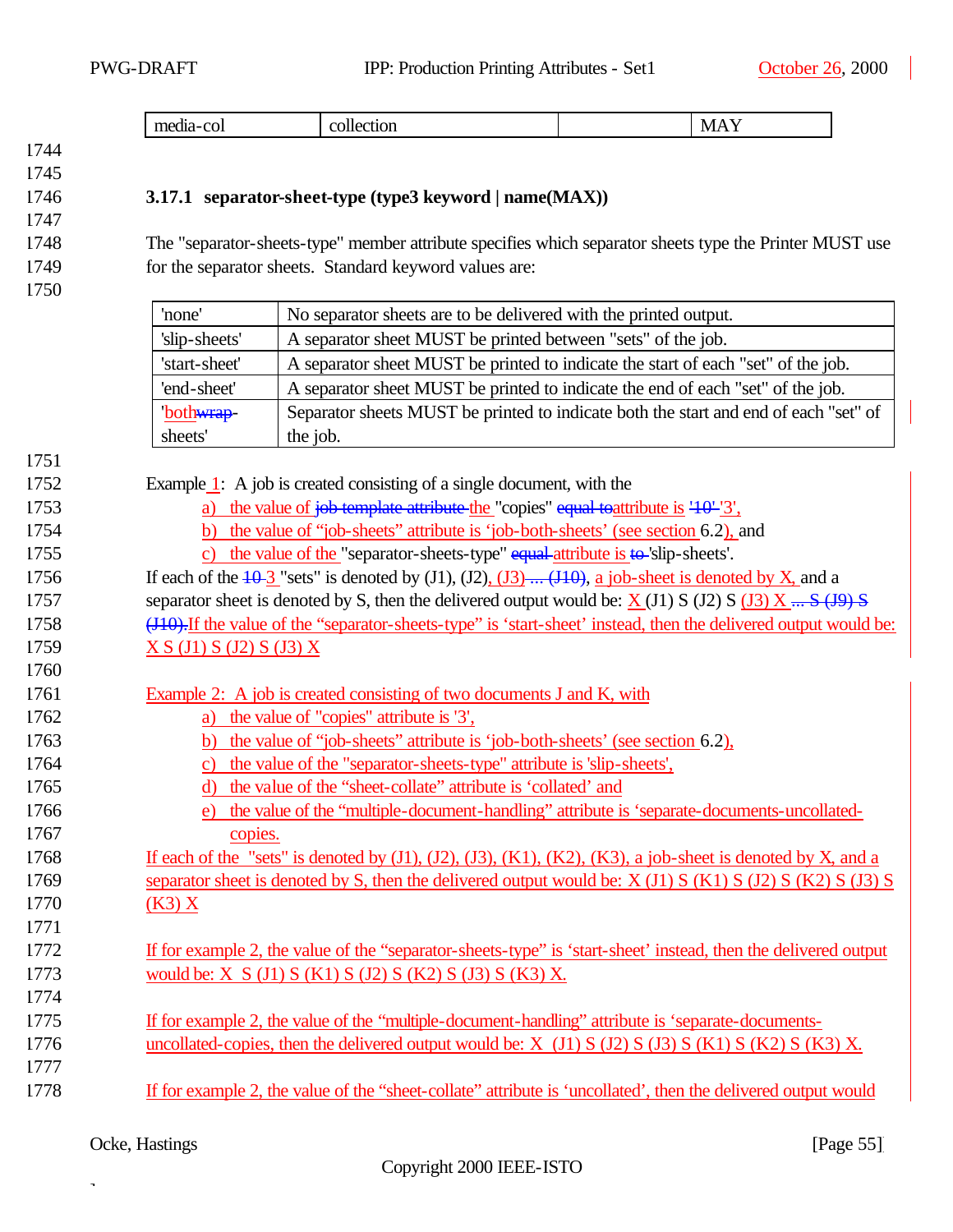| 1779 | be: X (JP1) S (JP2) S (JP3) S (KP1) S (KP2) X where JPn are 3 copies of page n of Job J and KPn are             |
|------|-----------------------------------------------------------------------------------------------------------------|
| 1780 | 3 copies of page n of Job K. Job J has 3 pages and Job K has two in this example                                |
| 1781 |                                                                                                                 |
| 1782 | The "separator-sheets-type-supported" (1setOf (type3 keyword   name(MAX))) Printer attribute identifies         |
| 1783 | the values of this "separator-sheet-type" member attribute that the Printer supports, i.e., the type names of   |
| 1784 | the separator sheets.                                                                                           |
| 1785 |                                                                                                                 |
| 1786 | 3.17.2 media (type3 keyword   name(MAX)) or media-col (collection)                                              |
| 1787 |                                                                                                                 |
| 1788 | Either the "media" (defined in $[ipp \mod RFC2911]$ section 4.2.11) or the "media-col" member attribute is      |
| 1789 | used to indicate the media that the Printer MUST use for the job separator sheet. The member attributes         |
| 1790 | are the same as those for the "media-col" attribute shown in Table 10.                                          |
| 1791 |                                                                                                                 |
| 1792 | If the client omits both the "media" and the "media-col" member attributes, then the implementation selects a   |
| 1793 | media instance (by means outside the scope of this document) that is appropriate for separator sheets. The      |
| 1794 | client MUST NOT supply both the "media" and the "media-col" member attribute. If client supplies such a         |
| 1795 | mal-formed request by supplying both, the Printer MUST (depending on implementation) either (1) reject          |
| 1796 | the request and return the 'client-error-bad-request' status code (see [ipp-modRFC2911] section                 |
| 1797 | 13.1.4.1) or (2) use either the "media" or the "media-col" member attribute, independent of the value of the    |
| 1798 | "ipp-attribute-fidelity" attribute supplied by the client.                                                      |
| 1799 |                                                                                                                 |
| 1800 | Since this "media" member attribute has the same name as the "media" Job Template attribute defined in          |
| 1801 | $[ipp \mod RFC2911]$ section 4.2.11), the "media-supported" (1setOf (type3 keyword   name(MAX)))                |
| 1802 | Printer attribute (also defined in [ipp-modRFC2911] section 4.2.11) identifies the values of this "media"       |
| 1803 | member attribute (as well as the values of the "media" Job Template attribute) that the Printer supports, i.e., |
| 1804 | the names of the supported media.                                                                               |
| 1805 |                                                                                                                 |
| 1806 | Since this "media-col" member attribute has the same name as the "media-col" Job Template attribute             |
| 1807 | defined in section 3.12), the "media-col-supported" Printer attribute (defined in section 3.12.14) identifies   |
| 1808 | the keyword names of the member attributes supported in this "media-col" member attribute (as well as the       |
| 1809 | keyword names of the "media-col" Job Template attribute), i.e., the names of the member attributes in           |
| 1810 | Table 10 that the Printer supports.                                                                             |
| 1811 |                                                                                                                 |
| 1812 |                                                                                                                 |
| 1813 | 3.17.3 separator-sheets-default (collection)                                                                    |
| 1814 |                                                                                                                 |

 The "separator-sheets-default" Printer attributes specify the separator sheets that the Printer MUST provide, if any, if the client omits the "separator-sheets" Job Template attribute. The member attributes are defined in Table 14. A Printer MUST support the same member attributes for this default collection attribute as it supports for the corresponding "separator-sheets" Job Template attribute. 

Ocke, Hastings [Page 56]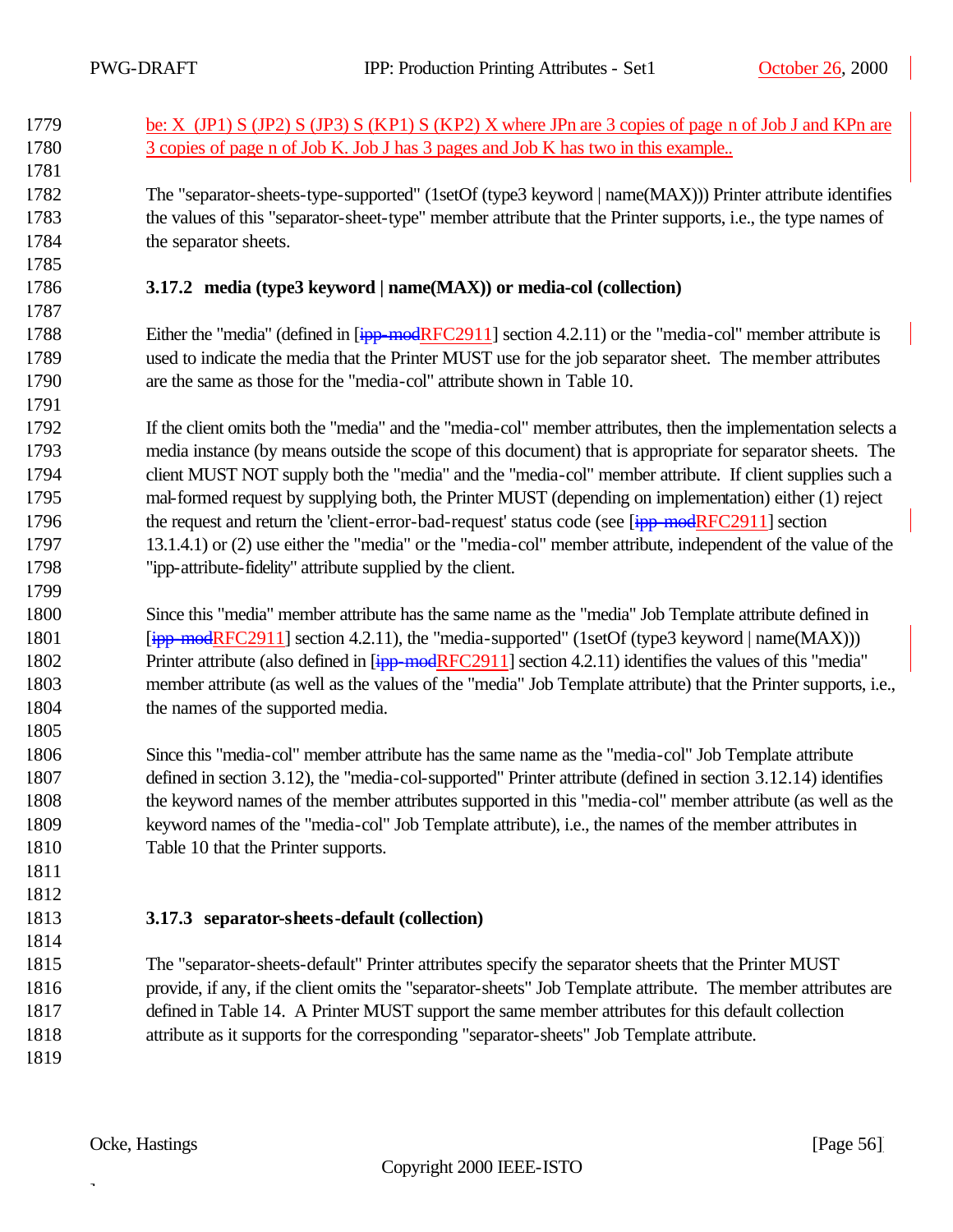**3.17.4 separator-sheets-supported (1setOf type2 keyword)**

 The "separator-sheets-supported" attribute identifies the keyword names of the member attributes supported in the "separator-sheets" collection Job Template attribute, i.e., the names of the member attributes in Table 14 that the Printer supports.

# **3.18 Impression Image Shifting Attributes**

 The attributes defined in this sub-section shift the impression images as specified in the attribute definition. The Printer MUST apply this shifting to the resulting impression *after* creating a single impression from a number of 1830 page images as specified by either (1) the "number-up" attribute (see [ipp-modRFC2911] sections 4.2.9 and 15.3) or any other attribute that specifies imposition. In other words, these attributes affect the impression, not individual page images.

The Printer determines the value for each attribute in this section as follows:

- a) if the client supplies a value and the Printer supports the attribute, the Printer uses that value,
- b) otherwise, if the corresponding "xxx-default" attribute is configured, the Printer uses that value,
- c) otherwise, the Printer uses the value of 0 for each integer valued attribute and 'none' for each keyword-valued attribute. These values cause the Printer to position the image as it normally would
- without these attributes.
- 

 To implement these attributes, the Printer first positions the impression image using the values it obtains for the "x- image-position" and "y-image-position" attributes. Then it shifts the impression image by the amount it obtains for the "x-image-shift" and "y-image-shift" attributes. Finally, for the front side of a sheet, it shifts the impression image

by the amount it obtains for the "x-side1-image-shift" and "y-side1-image-shift" or for the back side of a sheet, it

shifts the impression image by the amount it obtains for the "x-side2-image-shift" and "y-side2-image-shift"

- attributes.
- 

### **3.18.1 x-image-position (type2 keyword)**

 This attribute causes the specified edge of the impression image to be positioned at a specified location. One standard value causes the impression to be centered along the x-axis on the media to which it is applied. Two other

standard values specify that the location is co-incident with the specified edge of the printable area by moving the

- image parallel to the x-axis on the media to which it is applied.
- 

**3.18.1x-image-auto-center (boolean)** 

1857 This attribute causes the impression to be centered along the x-axis on the media to which it is applied.

 The client MUST NOT supply both the "x-image-position" and the "x-image-auto-center" attributes. If the client

supplies both, then the Printer MUST reject the Job Creation operation and return the 'client-error-bad-request'

1861 status code.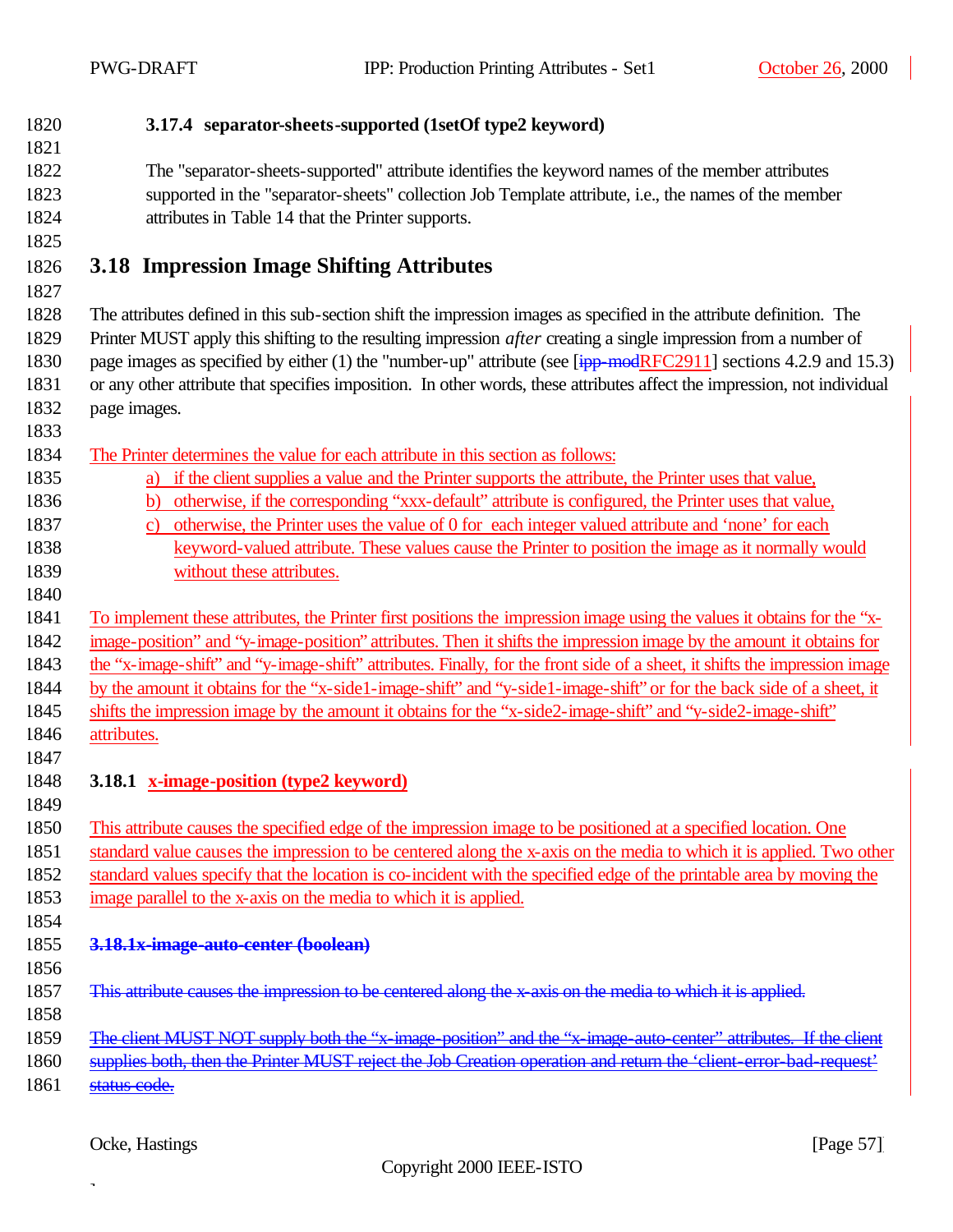- 1863 If the client also supplies the "x-image-shift," "x-side1-image-shift" or "x-side2-image-shift" attributes are
- 1864 then the printer MUST apply the "x-image-auto-center" attribute first, followed by the "x-image-shift" attribute, and
- 1865 finally the "x-side1-image-shift" and "x-side2-image-shift" attributes.
- 1866
- 1867 Standard keyword values are:

| none              | Place the impression wherever the print data specifies.                           |
|-------------------|-----------------------------------------------------------------------------------|
| 'center-on-media' | Center the impression between the physical edges of the medium by moving          |
|                   | the impression in the direction parallel to the x-axis                            |
| <u>'left'</u>     | Position the left edge of the impression image so that it is co-incident with the |
|                   | left edge of the printable area of the medium.                                    |
| 'right'           | Position the right edge of the impression image so that it is co-incident with    |
|                   | the right edge of the printable area of the medium.                               |

1868

- 1869 Note: the 'center-on-media' value is centered with respect to the physical edges of the medium rather than the
- 1870 printable area because the printable area may have different left and right margins. If there were two separate
- 1871 attribute, one for values that are medium-relative and one for values that are relative to printable area, the rules for
- 1872 defaulting would be complicated.
- 1873
- 1874 For example, if the print-stream image normally is placed on the media sheet as follows:



Ocke, Hastings [Page 58]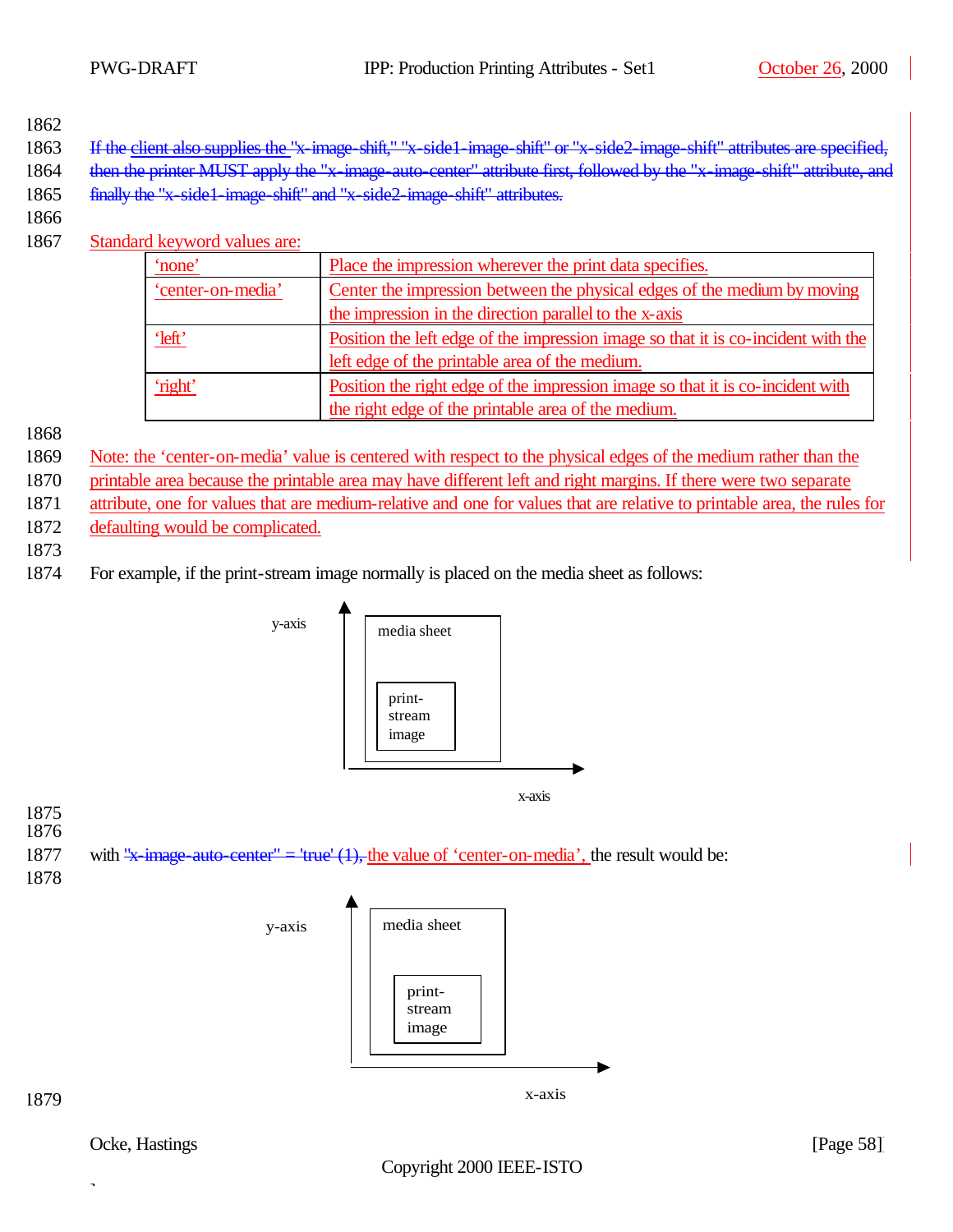#### 1880 **x-image-position (type2 keyword)**   $1001$

| 1001             |                                                                                                                       |                                     |                                                                                                                       |
|------------------|-----------------------------------------------------------------------------------------------------------------------|-------------------------------------|-----------------------------------------------------------------------------------------------------------------------|
| 1882             |                                                                                                                       |                                     | This attribute causes the specified edge of the impression image to be positioned co incident with the specified      |
| 1883             |                                                                                                                       |                                     | edge of the printable area by moving the image parallel to the x axis on the media to which it is applied.            |
| 1884             |                                                                                                                       |                                     |                                                                                                                       |
| 1885             |                                                                                                                       |                                     | The client MUST NOT supply both the "x-image-position" and the "x-image-auto-center" attributes. If the client        |
| 1886             |                                                                                                                       |                                     | supplies both, then the Printer MUST reject the Job Creation operation and return the 'client-error-bad-request'      |
| 1887             | <del>status code.</del>                                                                                               |                                     |                                                                                                                       |
|                  |                                                                                                                       |                                     |                                                                                                                       |
| 1888             |                                                                                                                       |                                     |                                                                                                                       |
| 1889             |                                                                                                                       |                                     | If the client also supplies the "x image shift", "x side1 image shift", or "x side2 image shift" attributes, then the |
| 1890             | printer MUST apply the "x-image-position" attribute first, followed by the "x-image-shift" attribute, and finally the |                                     |                                                                                                                       |
| 1891             | "x-side1-image-shift" and "x-side2-image-shift" attributes.                                                           |                                     |                                                                                                                       |
| 1892             |                                                                                                                       |                                     |                                                                                                                       |
| 1893             |                                                                                                                       | <b>Standard keyword values are:</b> |                                                                                                                       |
|                  |                                                                                                                       |                                     |                                                                                                                       |
|                  |                                                                                                                       | <b>left</b>                         | Position the left edge of the impression image so that it is co incident with the left                                |
|                  |                                                                                                                       |                                     | edge of the printable area of the medium.                                                                             |
|                  |                                                                                                                       | <b>Fight</b>                        | Position the right edge of the impression image so that it is co-incident with the                                    |
|                  |                                                                                                                       |                                     | right edge of the printable area of the medium.                                                                       |
| 100 <sub>A</sub> |                                                                                                                       |                                     |                                                                                                                       |

1894 1895

1896 For example, if If the print-stream image normally is placed on the media sheet as follows where the dashed line

1897 indicates the edge of the printable area on the media sheet:



1898 1899 1900 1901 with "x-image-position" = the value of 'left', the result would be: 1902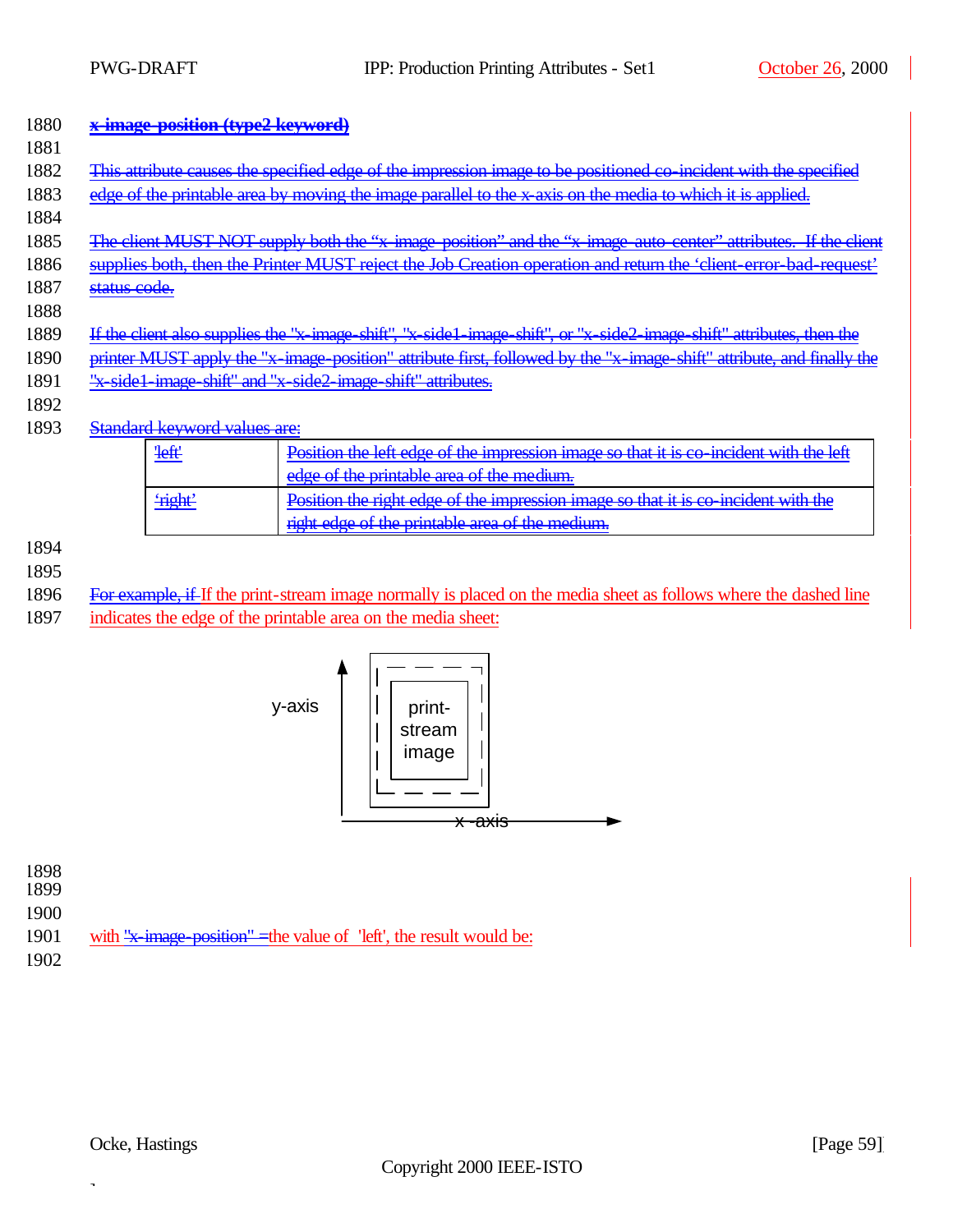

| 1903<br>1904 |                                                                                                                        |
|--------------|------------------------------------------------------------------------------------------------------------------------|
|              |                                                                                                                        |
| 1905         |                                                                                                                        |
| 1906         | 3.18.2 x-image-shift (integer(MIN:MAX))                                                                                |
| 1907         |                                                                                                                        |
| 1908         | This attribute causes the impression on both sides of each sheet, to be shifted in position with respect to the media  |
| 1909         | on which the impression is to be rendered. The direction of shift MUST be along the x-axis of the Coordinate           |
| 1910         | System (see section 2.3) with respect to the medium. The sign of the value indicates the direction of the shift.       |
| 1911         |                                                                                                                        |
| 1912         | If the client also supplies the "x-image-auto-center," "x-image-position", "x-side1-image-shift" or "x-side2-image-    |
| 1913         | shift" attributes, then the Printer MUST apply the "x-image-auto-center" or "x-image-position" attributes first,       |
| 1914         | followed by the "x-image-shift" attribute, and finally the "x-side1-image-shift" and "x-side2-image-shift" attributes. |
| 1915         |                                                                                                                        |
| 1916         | The unit of measure for this attribute is hundredths of a millimeter. This is equivalent to $1/2540th$ of an inch      |
| 1917         | resolution.                                                                                                            |
| 1918         |                                                                                                                        |
| 1919         |                                                                                                                        |
| 1920         | 3.18.3 x-side1-image-shift (integer(MIN:MAX))                                                                          |
| 1921         |                                                                                                                        |
| 1922         | This attribute causes the impression, on the front of each sheet, to be shifted in position with respect to the media  |
| 1923         | on which the impression is to be rendered. The direction MUST be along the x-axis of the Coordinate System             |
| 1924         | (see section 2.3) with respect to the medium. The sign of the value indicates the direction of the shift.              |
| 1925         |                                                                                                                        |
| 1926         | If the bind edge is along the y-axis, then a bind edge image shift can be accomplished by applying impression shifts   |
| 1927         | of equal magnitude, and opposite sign, to the "x-side1-image-shift" and "x-side2-image-shift" attributes,              |
| 1928         | respectively (assuming that the "sides" attribute is 'two-sided-long-edge').                                           |
| 1929         |                                                                                                                        |
| 1930         | If the client also supplies the "x-image-auto-center", "x-image-position", or "x-image-shift" attributes, then the     |
| 1931         | Printer MUST apply the "x-image-auto-center" or "x-image-position" attributes first, followed by the "x-image-         |
| 1932         | shift" attribute, and finally the "x-side1-image-shift" and "x-side2-image-shift" attributes.                          |
| 1933         |                                                                                                                        |
| 1934         |                                                                                                                        |
|              | The unit of measure for this attribute is hundredths of a millimeter. This is equivalent to $1/2540th$ of an inch      |
| 1935         | resolution.                                                                                                            |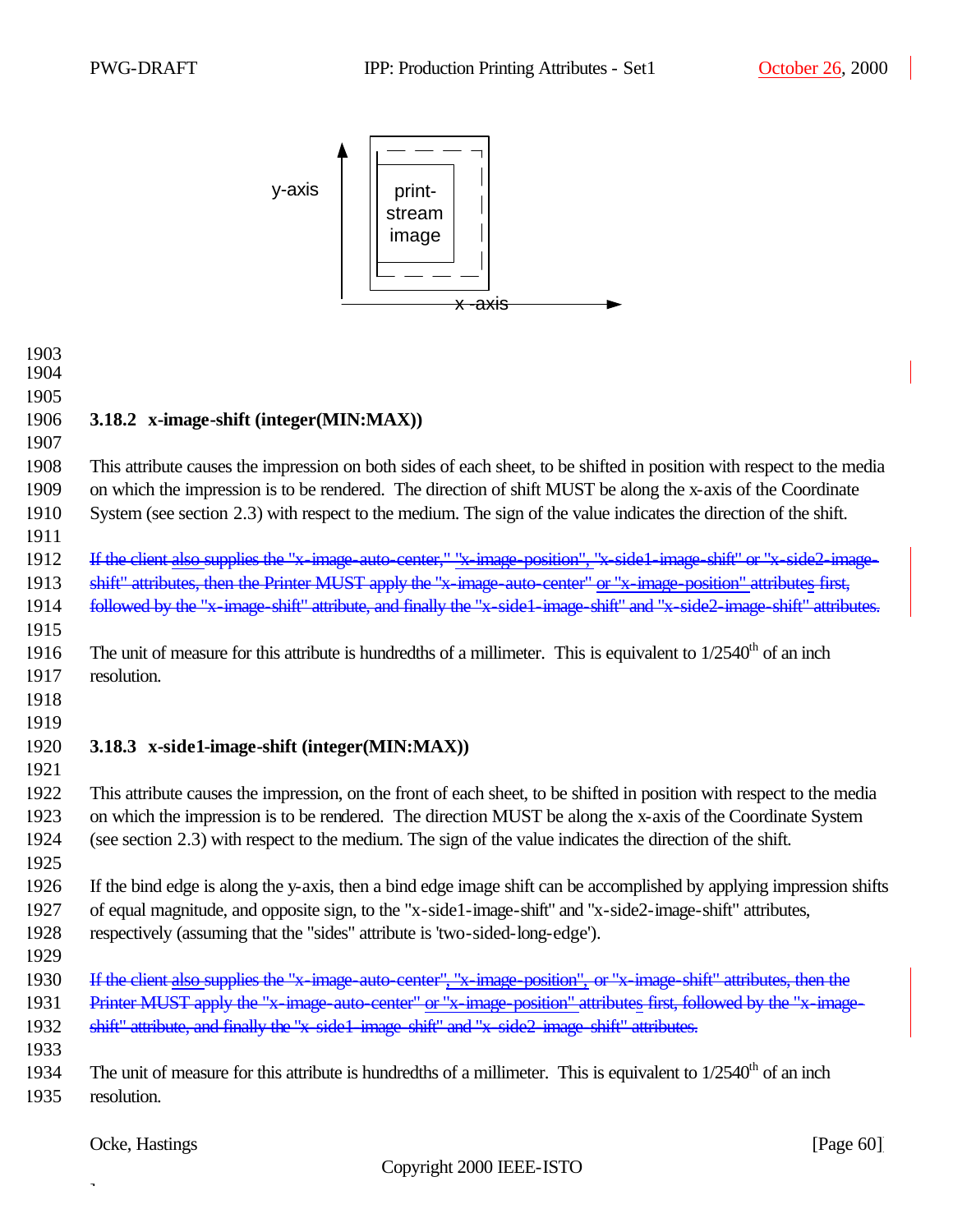| ŧ | 13<br>9<br>n |
|---|--------------|
|   | ↷<br>L       |

### **3.18.4 x-side2-image-shift (integer(MIN:MAX))**

 This attribute causes the impression, on the back of each sheet, to be shifted in position with respect to the media on which the impression is to be rendered. The direction of shift MUST be along the x-axis of the Coordinate System (see section 2.3) with respect to the medium. The sign of the value indicates the direction of the shift. 

 If the bind edge is along the y-axis, then a bind edge image shift can be accomplished by applying impression shifts of equal magnitude, and opposite sign, to the "x-side1-image-shift" and "x-side2-image-shift" attributes, respectively (assuming that the "sides" attribute is 'two-sided-long-edge').

If the client also supplies the "x-image-auto-center", "x-image-position", or "x-image-shift" attributes, then the

1948 Printer MUST apply the "x-image-auto-center" or "x-image-position" attributes first, followed by the "x-image-shift" attribute, and finally the "x-side1-image-shift" and "x-side2-image-shift" attributes.

- 1951 The unit of measure for this attribute is hundredths of a millimeter. This is equivalent to  $1/2540<sup>th</sup>$  of an inch resolution.
- 

### **3.18.5 y-image-position (type2 keyword)**

This attribute causes the specified edge of the impression image to be positioned at a specified location. One

standard value causes the impression to be centered along the y-axis on the media to which it is applied. Two other

standard values specify that the location is co-incident with the specified edge of the printable area by moving the

- image parallel to the y-axis on the media to which it is applied.
- **3.18.6y-image-auto-center (boolean)**
- 1963 This attribute causes the impression to be centered along the y-axis on the media to which it is applied.

 The client MUST NOT supply both the "y-image-position" and the "y-image-auto-center" attributes. If the client supplies both, then the Printer MUST reject the Job Creation operation and return the 'client-error-bad-request' 1967 status code.

 1969 If the client also supplies the "y-image-image," "y-side1-image-shift" or "y-side2-image-shift" attributes, then the 1970 Printer MUST apply the "y-image-auto-center" attribute first, followed by the "y-image-shift" attribute, and finally

- 1971 the "y-side1-image-shift" and "y-side2-image-shift" attributes.
- 
- **y-image-position (type2 keyword)**
- 

 This attribute causes the specified edge of the impression image to be positioned co-incident with the specified 1976 edge of the printable area by moving the image parallel to the y-axis on the media to which it is applied.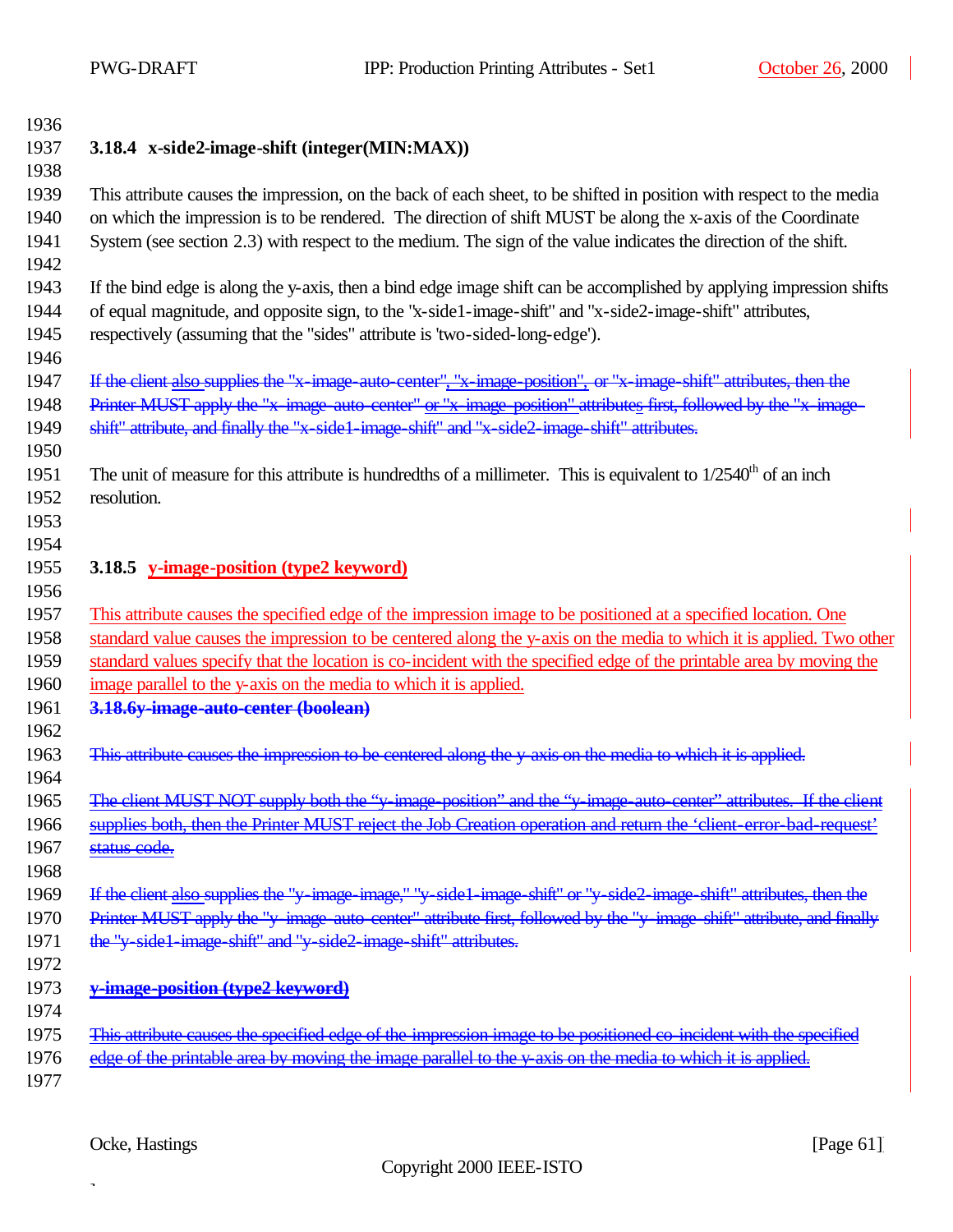| 1978 The client MUST NOT supply both the "y image position" and the "y image auto center" attributes. If the client<br><u>THE CHEIR MICDT INCT SUPPLY COULUIE V THREE POSITOR AND THE V THREE AUD CENER AUDIOUCS. IF THE CHEIR</u> |  |  |  |
|------------------------------------------------------------------------------------------------------------------------------------------------------------------------------------------------------------------------------------|--|--|--|
|                                                                                                                                                                                                                                    |  |  |  |

- 1979 supplies both, then the Printer MUST reject the Job Creation operation and return the 'client-error-bad-1980 status code.
- 
- If the client also supplies the "y-image-shift", "y-side1-image-shift", or "y-side2-image-shift" attributes, then the
- Printer MUST apply the "y-image-position" attribute first, followed by the "y-image-shift" attribute, and finally the
- "y-side1-image-shift" and "y-side2-image-shift" attributes.
- 
- Standard keyword values are:

| 'none'            | Place the impression wherever the print data specifies.                      |  |
|-------------------|------------------------------------------------------------------------------|--|
| 'center-on-media' | Center the impression between the physical edges of the medium by moving     |  |
|                   | the impression in the direction parallel to the y-axis                       |  |
| 'top'             | Position the top edge of the impression image so that it is co-incident with |  |
|                   | the top edge of the printable area of the medium.                            |  |
| 'bottom'          | Position the bottom edge of the impression image so that it is co-incident   |  |
|                   | with the bottom edge of the printable area of the medium.                    |  |

### **3.18.6 y-image-shift (integer(MIN:MAX))**

 This attribute causes the impression on both sides of each sheet, to be shifted in position with respect to the media on which the impression is to be rendered. The direction of shift MUST be along the y-axis of the Coordinate System (see section 2.3) with respect to the medium. The sign of the value indicates the direction of the shift.

1995 If the client also supplies the "y-image-auto-center," or "y-image-position" and the "y-side1-image-shift" or "y-1996 side2-image-shift" attributes, then the Printer MUST apply the "y-image-auto-center" or 'y-image-positions" attribute first, followed by the "y-image-shift" attribute, and finally the "y-side1-image-shift" and "y-side2-image-shift" attributes.

2000 The unit of measure for this attribute is hundredths of a millimeter. This is equivalent to  $1/2540<sup>th</sup>$  of an inch resolution.

 

### **3.18.93.18.7 y-side1-image-shift (integer(MIN:MAX))**

 This attribute causes the impression, on the front of each sheet, to be shifted in position with respect to the media on which the impression is to be rendered. The direction of shift MUST be along the y-axis of the Coordinate System (see section 2.3) with respect to the medium. The sign of the value indicates the direction of the shift.

- 
- If the bind edge is along the x-axis, then a bind edge image shift can be accomplished by applying impression shifts
- of equal magnitude, and opposite sign, to the "y-side1-image-shift" and "y-side2-image-shift" attributes,
- respectively (assuming that the "sides" attribute is 'two-sided-short-edge').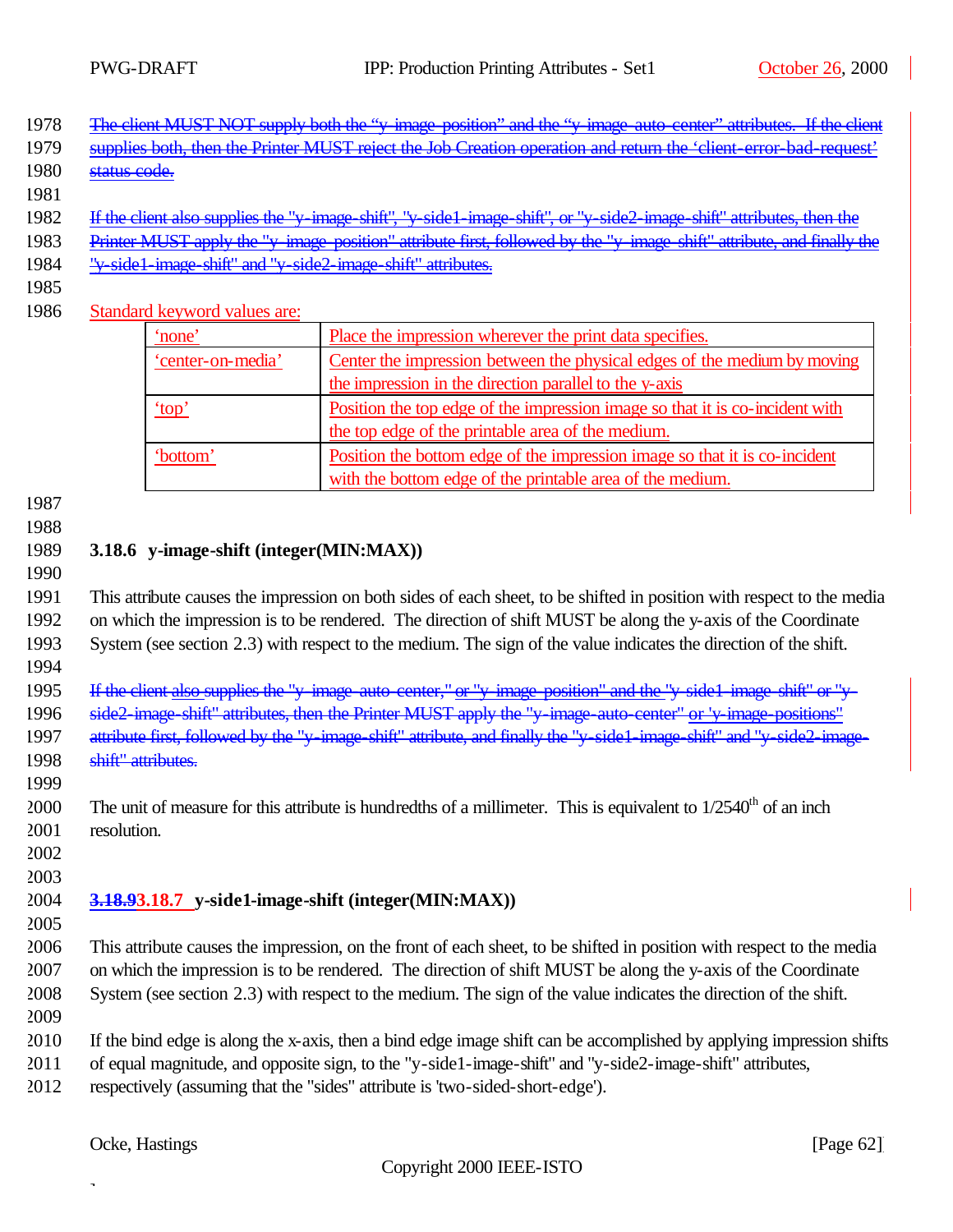| If the client also supplies the "y-image-auto-center", y-image-position", or "y-image-shift" attributes, then the Printer<br>2014<br>MUST apply the "y-image-auto-center" or "y-image-position attribute first, followed by the "y-image-shift"<br>2015<br>attribute, and finally the "y side1 image shift" and "y side2 image shift" attributes.<br>2016<br>2017<br>2018<br>The unit of measure for this attribute is hundredths of a millimeter. This is equivalent to $1/2540th$ of an inch<br>2019<br>resolution.<br>2020<br>2021<br>2022<br>3.18.8 y-side2-image-shift (integer(MIN:MAX))<br>2023<br>2024<br>This attribute causes the impression, on the back of each sheet, to be shifted in position with respect to the media<br>2025<br>on which the impression is to be rendered. The direction of shift MUST be along the y-axis of the reference<br>2026<br>coordinate system with respect to the medium. The sign of the value indicates the direction of the shift.<br>2027<br>2028<br>If the bind edge is along the x-axis, then bind edge image shift can be accomplished by applying impression shifts of<br>equal magnitude, and opposite sign, to the "y-side1-image-shift" and "y-side2-image-shift" attributes, respectively<br>2029<br>2030<br>(assuming that the "sides" attribute is 'two-sided-short-edge').<br>2031<br>If the client also supplies the "y-image-auto-center", "y-image-position", or "y-image-shift" attributes, then the<br>2032<br>Printer MUST apply the "y-image-auto-center" or "y-image-position" attribute first, followed by the "y-image-shift"<br>2033<br>attribute, and finally the "y-side1-image-shift" and "y-side2-image-shift" attributes.<br>2034<br>2035<br>The unit of measure for this attribute is hundredths of a millimeter. This is equivalent to $1/2540th$ of an inch<br>2036<br>2037<br>resolution.<br>2038<br>3.173.19 Usage in Document-ExceptionOverrides and Page-ExceptionOverrides<br>2039<br>2040<br>2041<br>Most of the Job Template attributes defined in this document are defined for so that they MAY be used in the<br>2042<br>"document-exceptionoverrides" (collection) and/or "page-exceptionoverrides" (collection) Job Template attributes<br>(see [ipp-overrideexcept]). According to that document, any Job Template attribute document MUST indicate the<br>2043<br>2044<br>syntax and semantics for applying each Job Template attribute in any Document and/or Page exception overrides.<br>2045<br>2046<br>Table 16 augments the definitions of each Job Template attribute defined in this document by indicating with which<br>2047<br>parts of a job, the attribute "associates with" and "affects" (see [ipp-override except]). All Job Template attributes<br>2048<br>associate with the Job, so that is not indicated in Table 16. A subset of the Job Template attributes are defined to<br>2049<br>be used in Document-ExceptionOverrides to affect Input-Document and are associated with Input-Documents<br>only via the "document-exceptionoverrides" attribute. Another subset affect Output-Documents and are associated<br>2050<br>2051<br>with either Input-Documents or Output-Document via the "document-exceptionoverrides" attribute. A final subset<br>of Job Template attributes affects Sheets, Pages, or Impressions and are associated with Pages of an Input-<br>2052<br>2053<br>Document or an Output-Document by the "pages-exceptionoverrides" attribute or associated with Input-Document<br>2054<br>or Output-Document via a "document-exceptionoverrides" attribute. See [ipp-override except] for the syntax of | 2013 |  |
|-----------------------------------------------------------------------------------------------------------------------------------------------------------------------------------------------------------------------------------------------------------------------------------------------------------------------------------------------------------------------------------------------------------------------------------------------------------------------------------------------------------------------------------------------------------------------------------------------------------------------------------------------------------------------------------------------------------------------------------------------------------------------------------------------------------------------------------------------------------------------------------------------------------------------------------------------------------------------------------------------------------------------------------------------------------------------------------------------------------------------------------------------------------------------------------------------------------------------------------------------------------------------------------------------------------------------------------------------------------------------------------------------------------------------------------------------------------------------------------------------------------------------------------------------------------------------------------------------------------------------------------------------------------------------------------------------------------------------------------------------------------------------------------------------------------------------------------------------------------------------------------------------------------------------------------------------------------------------------------------------------------------------------------------------------------------------------------------------------------------------------------------------------------------------------------------------------------------------------------------------------------------------------------------------------------------------------------------------------------------------------------------------------------------------------------------------------------------------------------------------------------------------------------------------------------------------------------------------------------------------------------------------------------------------------------------------------------------------------------------------------------------------------------------------------------------------------------------------------------------------------------------------------------------------------------------------------------------------------------------------------------------------------------------------------------------------------------------------------------------------------------------------------------------------------------------------------------------------------------------------------------------------------------------------------------------------------------------------------------------------------------------------------------------------------------------------------------------------------------------------------------------------------------------------------------------------------------------------------------------------------------------------|------|--|
|                                                                                                                                                                                                                                                                                                                                                                                                                                                                                                                                                                                                                                                                                                                                                                                                                                                                                                                                                                                                                                                                                                                                                                                                                                                                                                                                                                                                                                                                                                                                                                                                                                                                                                                                                                                                                                                                                                                                                                                                                                                                                                                                                                                                                                                                                                                                                                                                                                                                                                                                                                                                                                                                                                                                                                                                                                                                                                                                                                                                                                                                                                                                                                                                                                                                                                                                                                                                                                                                                                                                                                                                                                               |      |  |
|                                                                                                                                                                                                                                                                                                                                                                                                                                                                                                                                                                                                                                                                                                                                                                                                                                                                                                                                                                                                                                                                                                                                                                                                                                                                                                                                                                                                                                                                                                                                                                                                                                                                                                                                                                                                                                                                                                                                                                                                                                                                                                                                                                                                                                                                                                                                                                                                                                                                                                                                                                                                                                                                                                                                                                                                                                                                                                                                                                                                                                                                                                                                                                                                                                                                                                                                                                                                                                                                                                                                                                                                                                               |      |  |
|                                                                                                                                                                                                                                                                                                                                                                                                                                                                                                                                                                                                                                                                                                                                                                                                                                                                                                                                                                                                                                                                                                                                                                                                                                                                                                                                                                                                                                                                                                                                                                                                                                                                                                                                                                                                                                                                                                                                                                                                                                                                                                                                                                                                                                                                                                                                                                                                                                                                                                                                                                                                                                                                                                                                                                                                                                                                                                                                                                                                                                                                                                                                                                                                                                                                                                                                                                                                                                                                                                                                                                                                                                               |      |  |
|                                                                                                                                                                                                                                                                                                                                                                                                                                                                                                                                                                                                                                                                                                                                                                                                                                                                                                                                                                                                                                                                                                                                                                                                                                                                                                                                                                                                                                                                                                                                                                                                                                                                                                                                                                                                                                                                                                                                                                                                                                                                                                                                                                                                                                                                                                                                                                                                                                                                                                                                                                                                                                                                                                                                                                                                                                                                                                                                                                                                                                                                                                                                                                                                                                                                                                                                                                                                                                                                                                                                                                                                                                               |      |  |
|                                                                                                                                                                                                                                                                                                                                                                                                                                                                                                                                                                                                                                                                                                                                                                                                                                                                                                                                                                                                                                                                                                                                                                                                                                                                                                                                                                                                                                                                                                                                                                                                                                                                                                                                                                                                                                                                                                                                                                                                                                                                                                                                                                                                                                                                                                                                                                                                                                                                                                                                                                                                                                                                                                                                                                                                                                                                                                                                                                                                                                                                                                                                                                                                                                                                                                                                                                                                                                                                                                                                                                                                                                               |      |  |
|                                                                                                                                                                                                                                                                                                                                                                                                                                                                                                                                                                                                                                                                                                                                                                                                                                                                                                                                                                                                                                                                                                                                                                                                                                                                                                                                                                                                                                                                                                                                                                                                                                                                                                                                                                                                                                                                                                                                                                                                                                                                                                                                                                                                                                                                                                                                                                                                                                                                                                                                                                                                                                                                                                                                                                                                                                                                                                                                                                                                                                                                                                                                                                                                                                                                                                                                                                                                                                                                                                                                                                                                                                               |      |  |
|                                                                                                                                                                                                                                                                                                                                                                                                                                                                                                                                                                                                                                                                                                                                                                                                                                                                                                                                                                                                                                                                                                                                                                                                                                                                                                                                                                                                                                                                                                                                                                                                                                                                                                                                                                                                                                                                                                                                                                                                                                                                                                                                                                                                                                                                                                                                                                                                                                                                                                                                                                                                                                                                                                                                                                                                                                                                                                                                                                                                                                                                                                                                                                                                                                                                                                                                                                                                                                                                                                                                                                                                                                               |      |  |
|                                                                                                                                                                                                                                                                                                                                                                                                                                                                                                                                                                                                                                                                                                                                                                                                                                                                                                                                                                                                                                                                                                                                                                                                                                                                                                                                                                                                                                                                                                                                                                                                                                                                                                                                                                                                                                                                                                                                                                                                                                                                                                                                                                                                                                                                                                                                                                                                                                                                                                                                                                                                                                                                                                                                                                                                                                                                                                                                                                                                                                                                                                                                                                                                                                                                                                                                                                                                                                                                                                                                                                                                                                               |      |  |
|                                                                                                                                                                                                                                                                                                                                                                                                                                                                                                                                                                                                                                                                                                                                                                                                                                                                                                                                                                                                                                                                                                                                                                                                                                                                                                                                                                                                                                                                                                                                                                                                                                                                                                                                                                                                                                                                                                                                                                                                                                                                                                                                                                                                                                                                                                                                                                                                                                                                                                                                                                                                                                                                                                                                                                                                                                                                                                                                                                                                                                                                                                                                                                                                                                                                                                                                                                                                                                                                                                                                                                                                                                               |      |  |
|                                                                                                                                                                                                                                                                                                                                                                                                                                                                                                                                                                                                                                                                                                                                                                                                                                                                                                                                                                                                                                                                                                                                                                                                                                                                                                                                                                                                                                                                                                                                                                                                                                                                                                                                                                                                                                                                                                                                                                                                                                                                                                                                                                                                                                                                                                                                                                                                                                                                                                                                                                                                                                                                                                                                                                                                                                                                                                                                                                                                                                                                                                                                                                                                                                                                                                                                                                                                                                                                                                                                                                                                                                               |      |  |
|                                                                                                                                                                                                                                                                                                                                                                                                                                                                                                                                                                                                                                                                                                                                                                                                                                                                                                                                                                                                                                                                                                                                                                                                                                                                                                                                                                                                                                                                                                                                                                                                                                                                                                                                                                                                                                                                                                                                                                                                                                                                                                                                                                                                                                                                                                                                                                                                                                                                                                                                                                                                                                                                                                                                                                                                                                                                                                                                                                                                                                                                                                                                                                                                                                                                                                                                                                                                                                                                                                                                                                                                                                               |      |  |
|                                                                                                                                                                                                                                                                                                                                                                                                                                                                                                                                                                                                                                                                                                                                                                                                                                                                                                                                                                                                                                                                                                                                                                                                                                                                                                                                                                                                                                                                                                                                                                                                                                                                                                                                                                                                                                                                                                                                                                                                                                                                                                                                                                                                                                                                                                                                                                                                                                                                                                                                                                                                                                                                                                                                                                                                                                                                                                                                                                                                                                                                                                                                                                                                                                                                                                                                                                                                                                                                                                                                                                                                                                               |      |  |
|                                                                                                                                                                                                                                                                                                                                                                                                                                                                                                                                                                                                                                                                                                                                                                                                                                                                                                                                                                                                                                                                                                                                                                                                                                                                                                                                                                                                                                                                                                                                                                                                                                                                                                                                                                                                                                                                                                                                                                                                                                                                                                                                                                                                                                                                                                                                                                                                                                                                                                                                                                                                                                                                                                                                                                                                                                                                                                                                                                                                                                                                                                                                                                                                                                                                                                                                                                                                                                                                                                                                                                                                                                               |      |  |
|                                                                                                                                                                                                                                                                                                                                                                                                                                                                                                                                                                                                                                                                                                                                                                                                                                                                                                                                                                                                                                                                                                                                                                                                                                                                                                                                                                                                                                                                                                                                                                                                                                                                                                                                                                                                                                                                                                                                                                                                                                                                                                                                                                                                                                                                                                                                                                                                                                                                                                                                                                                                                                                                                                                                                                                                                                                                                                                                                                                                                                                                                                                                                                                                                                                                                                                                                                                                                                                                                                                                                                                                                                               |      |  |
|                                                                                                                                                                                                                                                                                                                                                                                                                                                                                                                                                                                                                                                                                                                                                                                                                                                                                                                                                                                                                                                                                                                                                                                                                                                                                                                                                                                                                                                                                                                                                                                                                                                                                                                                                                                                                                                                                                                                                                                                                                                                                                                                                                                                                                                                                                                                                                                                                                                                                                                                                                                                                                                                                                                                                                                                                                                                                                                                                                                                                                                                                                                                                                                                                                                                                                                                                                                                                                                                                                                                                                                                                                               |      |  |
|                                                                                                                                                                                                                                                                                                                                                                                                                                                                                                                                                                                                                                                                                                                                                                                                                                                                                                                                                                                                                                                                                                                                                                                                                                                                                                                                                                                                                                                                                                                                                                                                                                                                                                                                                                                                                                                                                                                                                                                                                                                                                                                                                                                                                                                                                                                                                                                                                                                                                                                                                                                                                                                                                                                                                                                                                                                                                                                                                                                                                                                                                                                                                                                                                                                                                                                                                                                                                                                                                                                                                                                                                                               |      |  |
|                                                                                                                                                                                                                                                                                                                                                                                                                                                                                                                                                                                                                                                                                                                                                                                                                                                                                                                                                                                                                                                                                                                                                                                                                                                                                                                                                                                                                                                                                                                                                                                                                                                                                                                                                                                                                                                                                                                                                                                                                                                                                                                                                                                                                                                                                                                                                                                                                                                                                                                                                                                                                                                                                                                                                                                                                                                                                                                                                                                                                                                                                                                                                                                                                                                                                                                                                                                                                                                                                                                                                                                                                                               |      |  |
|                                                                                                                                                                                                                                                                                                                                                                                                                                                                                                                                                                                                                                                                                                                                                                                                                                                                                                                                                                                                                                                                                                                                                                                                                                                                                                                                                                                                                                                                                                                                                                                                                                                                                                                                                                                                                                                                                                                                                                                                                                                                                                                                                                                                                                                                                                                                                                                                                                                                                                                                                                                                                                                                                                                                                                                                                                                                                                                                                                                                                                                                                                                                                                                                                                                                                                                                                                                                                                                                                                                                                                                                                                               |      |  |
|                                                                                                                                                                                                                                                                                                                                                                                                                                                                                                                                                                                                                                                                                                                                                                                                                                                                                                                                                                                                                                                                                                                                                                                                                                                                                                                                                                                                                                                                                                                                                                                                                                                                                                                                                                                                                                                                                                                                                                                                                                                                                                                                                                                                                                                                                                                                                                                                                                                                                                                                                                                                                                                                                                                                                                                                                                                                                                                                                                                                                                                                                                                                                                                                                                                                                                                                                                                                                                                                                                                                                                                                                                               |      |  |
|                                                                                                                                                                                                                                                                                                                                                                                                                                                                                                                                                                                                                                                                                                                                                                                                                                                                                                                                                                                                                                                                                                                                                                                                                                                                                                                                                                                                                                                                                                                                                                                                                                                                                                                                                                                                                                                                                                                                                                                                                                                                                                                                                                                                                                                                                                                                                                                                                                                                                                                                                                                                                                                                                                                                                                                                                                                                                                                                                                                                                                                                                                                                                                                                                                                                                                                                                                                                                                                                                                                                                                                                                                               |      |  |
|                                                                                                                                                                                                                                                                                                                                                                                                                                                                                                                                                                                                                                                                                                                                                                                                                                                                                                                                                                                                                                                                                                                                                                                                                                                                                                                                                                                                                                                                                                                                                                                                                                                                                                                                                                                                                                                                                                                                                                                                                                                                                                                                                                                                                                                                                                                                                                                                                                                                                                                                                                                                                                                                                                                                                                                                                                                                                                                                                                                                                                                                                                                                                                                                                                                                                                                                                                                                                                                                                                                                                                                                                                               |      |  |
|                                                                                                                                                                                                                                                                                                                                                                                                                                                                                                                                                                                                                                                                                                                                                                                                                                                                                                                                                                                                                                                                                                                                                                                                                                                                                                                                                                                                                                                                                                                                                                                                                                                                                                                                                                                                                                                                                                                                                                                                                                                                                                                                                                                                                                                                                                                                                                                                                                                                                                                                                                                                                                                                                                                                                                                                                                                                                                                                                                                                                                                                                                                                                                                                                                                                                                                                                                                                                                                                                                                                                                                                                                               |      |  |
|                                                                                                                                                                                                                                                                                                                                                                                                                                                                                                                                                                                                                                                                                                                                                                                                                                                                                                                                                                                                                                                                                                                                                                                                                                                                                                                                                                                                                                                                                                                                                                                                                                                                                                                                                                                                                                                                                                                                                                                                                                                                                                                                                                                                                                                                                                                                                                                                                                                                                                                                                                                                                                                                                                                                                                                                                                                                                                                                                                                                                                                                                                                                                                                                                                                                                                                                                                                                                                                                                                                                                                                                                                               |      |  |
|                                                                                                                                                                                                                                                                                                                                                                                                                                                                                                                                                                                                                                                                                                                                                                                                                                                                                                                                                                                                                                                                                                                                                                                                                                                                                                                                                                                                                                                                                                                                                                                                                                                                                                                                                                                                                                                                                                                                                                                                                                                                                                                                                                                                                                                                                                                                                                                                                                                                                                                                                                                                                                                                                                                                                                                                                                                                                                                                                                                                                                                                                                                                                                                                                                                                                                                                                                                                                                                                                                                                                                                                                                               |      |  |
|                                                                                                                                                                                                                                                                                                                                                                                                                                                                                                                                                                                                                                                                                                                                                                                                                                                                                                                                                                                                                                                                                                                                                                                                                                                                                                                                                                                                                                                                                                                                                                                                                                                                                                                                                                                                                                                                                                                                                                                                                                                                                                                                                                                                                                                                                                                                                                                                                                                                                                                                                                                                                                                                                                                                                                                                                                                                                                                                                                                                                                                                                                                                                                                                                                                                                                                                                                                                                                                                                                                                                                                                                                               |      |  |
|                                                                                                                                                                                                                                                                                                                                                                                                                                                                                                                                                                                                                                                                                                                                                                                                                                                                                                                                                                                                                                                                                                                                                                                                                                                                                                                                                                                                                                                                                                                                                                                                                                                                                                                                                                                                                                                                                                                                                                                                                                                                                                                                                                                                                                                                                                                                                                                                                                                                                                                                                                                                                                                                                                                                                                                                                                                                                                                                                                                                                                                                                                                                                                                                                                                                                                                                                                                                                                                                                                                                                                                                                                               |      |  |
|                                                                                                                                                                                                                                                                                                                                                                                                                                                                                                                                                                                                                                                                                                                                                                                                                                                                                                                                                                                                                                                                                                                                                                                                                                                                                                                                                                                                                                                                                                                                                                                                                                                                                                                                                                                                                                                                                                                                                                                                                                                                                                                                                                                                                                                                                                                                                                                                                                                                                                                                                                                                                                                                                                                                                                                                                                                                                                                                                                                                                                                                                                                                                                                                                                                                                                                                                                                                                                                                                                                                                                                                                                               |      |  |
|                                                                                                                                                                                                                                                                                                                                                                                                                                                                                                                                                                                                                                                                                                                                                                                                                                                                                                                                                                                                                                                                                                                                                                                                                                                                                                                                                                                                                                                                                                                                                                                                                                                                                                                                                                                                                                                                                                                                                                                                                                                                                                                                                                                                                                                                                                                                                                                                                                                                                                                                                                                                                                                                                                                                                                                                                                                                                                                                                                                                                                                                                                                                                                                                                                                                                                                                                                                                                                                                                                                                                                                                                                               |      |  |
|                                                                                                                                                                                                                                                                                                                                                                                                                                                                                                                                                                                                                                                                                                                                                                                                                                                                                                                                                                                                                                                                                                                                                                                                                                                                                                                                                                                                                                                                                                                                                                                                                                                                                                                                                                                                                                                                                                                                                                                                                                                                                                                                                                                                                                                                                                                                                                                                                                                                                                                                                                                                                                                                                                                                                                                                                                                                                                                                                                                                                                                                                                                                                                                                                                                                                                                                                                                                                                                                                                                                                                                                                                               |      |  |
|                                                                                                                                                                                                                                                                                                                                                                                                                                                                                                                                                                                                                                                                                                                                                                                                                                                                                                                                                                                                                                                                                                                                                                                                                                                                                                                                                                                                                                                                                                                                                                                                                                                                                                                                                                                                                                                                                                                                                                                                                                                                                                                                                                                                                                                                                                                                                                                                                                                                                                                                                                                                                                                                                                                                                                                                                                                                                                                                                                                                                                                                                                                                                                                                                                                                                                                                                                                                                                                                                                                                                                                                                                               |      |  |
|                                                                                                                                                                                                                                                                                                                                                                                                                                                                                                                                                                                                                                                                                                                                                                                                                                                                                                                                                                                                                                                                                                                                                                                                                                                                                                                                                                                                                                                                                                                                                                                                                                                                                                                                                                                                                                                                                                                                                                                                                                                                                                                                                                                                                                                                                                                                                                                                                                                                                                                                                                                                                                                                                                                                                                                                                                                                                                                                                                                                                                                                                                                                                                                                                                                                                                                                                                                                                                                                                                                                                                                                                                               |      |  |
|                                                                                                                                                                                                                                                                                                                                                                                                                                                                                                                                                                                                                                                                                                                                                                                                                                                                                                                                                                                                                                                                                                                                                                                                                                                                                                                                                                                                                                                                                                                                                                                                                                                                                                                                                                                                                                                                                                                                                                                                                                                                                                                                                                                                                                                                                                                                                                                                                                                                                                                                                                                                                                                                                                                                                                                                                                                                                                                                                                                                                                                                                                                                                                                                                                                                                                                                                                                                                                                                                                                                                                                                                                               |      |  |
|                                                                                                                                                                                                                                                                                                                                                                                                                                                                                                                                                                                                                                                                                                                                                                                                                                                                                                                                                                                                                                                                                                                                                                                                                                                                                                                                                                                                                                                                                                                                                                                                                                                                                                                                                                                                                                                                                                                                                                                                                                                                                                                                                                                                                                                                                                                                                                                                                                                                                                                                                                                                                                                                                                                                                                                                                                                                                                                                                                                                                                                                                                                                                                                                                                                                                                                                                                                                                                                                                                                                                                                                                                               |      |  |
|                                                                                                                                                                                                                                                                                                                                                                                                                                                                                                                                                                                                                                                                                                                                                                                                                                                                                                                                                                                                                                                                                                                                                                                                                                                                                                                                                                                                                                                                                                                                                                                                                                                                                                                                                                                                                                                                                                                                                                                                                                                                                                                                                                                                                                                                                                                                                                                                                                                                                                                                                                                                                                                                                                                                                                                                                                                                                                                                                                                                                                                                                                                                                                                                                                                                                                                                                                                                                                                                                                                                                                                                                                               |      |  |
|                                                                                                                                                                                                                                                                                                                                                                                                                                                                                                                                                                                                                                                                                                                                                                                                                                                                                                                                                                                                                                                                                                                                                                                                                                                                                                                                                                                                                                                                                                                                                                                                                                                                                                                                                                                                                                                                                                                                                                                                                                                                                                                                                                                                                                                                                                                                                                                                                                                                                                                                                                                                                                                                                                                                                                                                                                                                                                                                                                                                                                                                                                                                                                                                                                                                                                                                                                                                                                                                                                                                                                                                                                               |      |  |
|                                                                                                                                                                                                                                                                                                                                                                                                                                                                                                                                                                                                                                                                                                                                                                                                                                                                                                                                                                                                                                                                                                                                                                                                                                                                                                                                                                                                                                                                                                                                                                                                                                                                                                                                                                                                                                                                                                                                                                                                                                                                                                                                                                                                                                                                                                                                                                                                                                                                                                                                                                                                                                                                                                                                                                                                                                                                                                                                                                                                                                                                                                                                                                                                                                                                                                                                                                                                                                                                                                                                                                                                                                               |      |  |
|                                                                                                                                                                                                                                                                                                                                                                                                                                                                                                                                                                                                                                                                                                                                                                                                                                                                                                                                                                                                                                                                                                                                                                                                                                                                                                                                                                                                                                                                                                                                                                                                                                                                                                                                                                                                                                                                                                                                                                                                                                                                                                                                                                                                                                                                                                                                                                                                                                                                                                                                                                                                                                                                                                                                                                                                                                                                                                                                                                                                                                                                                                                                                                                                                                                                                                                                                                                                                                                                                                                                                                                                                                               |      |  |
|                                                                                                                                                                                                                                                                                                                                                                                                                                                                                                                                                                                                                                                                                                                                                                                                                                                                                                                                                                                                                                                                                                                                                                                                                                                                                                                                                                                                                                                                                                                                                                                                                                                                                                                                                                                                                                                                                                                                                                                                                                                                                                                                                                                                                                                                                                                                                                                                                                                                                                                                                                                                                                                                                                                                                                                                                                                                                                                                                                                                                                                                                                                                                                                                                                                                                                                                                                                                                                                                                                                                                                                                                                               |      |  |
|                                                                                                                                                                                                                                                                                                                                                                                                                                                                                                                                                                                                                                                                                                                                                                                                                                                                                                                                                                                                                                                                                                                                                                                                                                                                                                                                                                                                                                                                                                                                                                                                                                                                                                                                                                                                                                                                                                                                                                                                                                                                                                                                                                                                                                                                                                                                                                                                                                                                                                                                                                                                                                                                                                                                                                                                                                                                                                                                                                                                                                                                                                                                                                                                                                                                                                                                                                                                                                                                                                                                                                                                                                               |      |  |
|                                                                                                                                                                                                                                                                                                                                                                                                                                                                                                                                                                                                                                                                                                                                                                                                                                                                                                                                                                                                                                                                                                                                                                                                                                                                                                                                                                                                                                                                                                                                                                                                                                                                                                                                                                                                                                                                                                                                                                                                                                                                                                                                                                                                                                                                                                                                                                                                                                                                                                                                                                                                                                                                                                                                                                                                                                                                                                                                                                                                                                                                                                                                                                                                                                                                                                                                                                                                                                                                                                                                                                                                                                               |      |  |
|                                                                                                                                                                                                                                                                                                                                                                                                                                                                                                                                                                                                                                                                                                                                                                                                                                                                                                                                                                                                                                                                                                                                                                                                                                                                                                                                                                                                                                                                                                                                                                                                                                                                                                                                                                                                                                                                                                                                                                                                                                                                                                                                                                                                                                                                                                                                                                                                                                                                                                                                                                                                                                                                                                                                                                                                                                                                                                                                                                                                                                                                                                                                                                                                                                                                                                                                                                                                                                                                                                                                                                                                                                               |      |  |
|                                                                                                                                                                                                                                                                                                                                                                                                                                                                                                                                                                                                                                                                                                                                                                                                                                                                                                                                                                                                                                                                                                                                                                                                                                                                                                                                                                                                                                                                                                                                                                                                                                                                                                                                                                                                                                                                                                                                                                                                                                                                                                                                                                                                                                                                                                                                                                                                                                                                                                                                                                                                                                                                                                                                                                                                                                                                                                                                                                                                                                                                                                                                                                                                                                                                                                                                                                                                                                                                                                                                                                                                                                               |      |  |
|                                                                                                                                                                                                                                                                                                                                                                                                                                                                                                                                                                                                                                                                                                                                                                                                                                                                                                                                                                                                                                                                                                                                                                                                                                                                                                                                                                                                                                                                                                                                                                                                                                                                                                                                                                                                                                                                                                                                                                                                                                                                                                                                                                                                                                                                                                                                                                                                                                                                                                                                                                                                                                                                                                                                                                                                                                                                                                                                                                                                                                                                                                                                                                                                                                                                                                                                                                                                                                                                                                                                                                                                                                               |      |  |
| Ocke, Hastings<br>[Page $63$ ]                                                                                                                                                                                                                                                                                                                                                                                                                                                                                                                                                                                                                                                                                                                                                                                                                                                                                                                                                                                                                                                                                                                                                                                                                                                                                                                                                                                                                                                                                                                                                                                                                                                                                                                                                                                                                                                                                                                                                                                                                                                                                                                                                                                                                                                                                                                                                                                                                                                                                                                                                                                                                                                                                                                                                                                                                                                                                                                                                                                                                                                                                                                                                                                                                                                                                                                                                                                                                                                                                                                                                                                                                |      |  |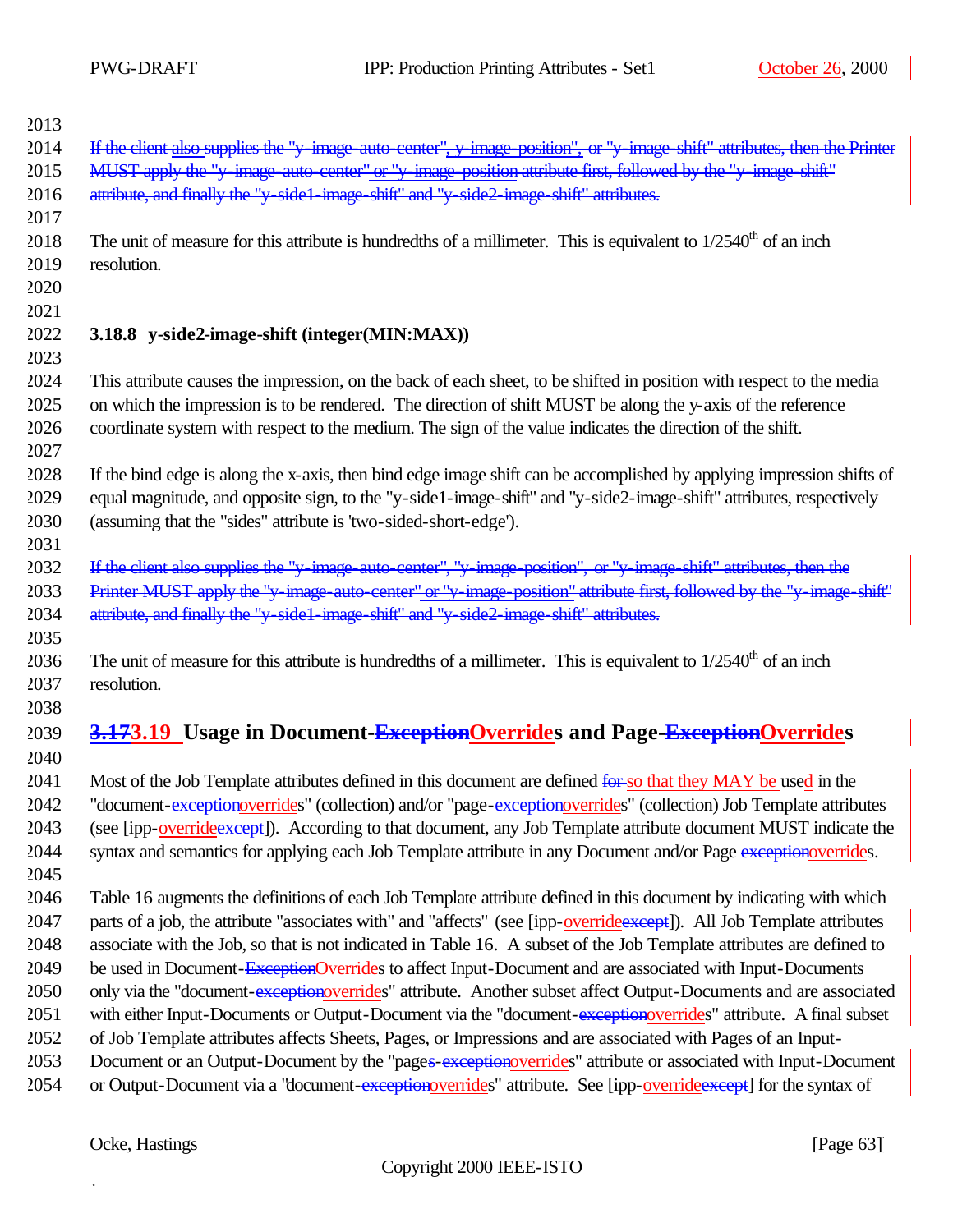2055 the "document-exceptionoverrides" (1setOf collection), "page-exceptionoverrides" (1setOf collection) and "page-

2056 per-subset" (1setOf integer(1:MAX)) and semantics of association with Document-ExceptionOverrides, Page-

2057 ExceptionOverrides, Sheets, and Pages. The "pages-per-subset" attribute defines Output-Document to be subsets 2058 of pages within Input-Documents.

2059

2060 Table 15 lists the possible attribute exceptionoverride semantics for Job Template attributes and shows what clients

- 2061 can supply in Job Creation operations.
- 

#### 2062 **Table 15 - Job Template Attribute ExceptionOverride Semantics**

| <b>Affects</b>        | <b>Associates With</b> | <b>ExceptionOverride</b> attribute | member attributes           |
|-----------------------|------------------------|------------------------------------|-----------------------------|
| Job                   | Job                    | none                               | N/A                         |
| <b>Input-Document</b> | <b>Input-Document</b>  | "document-                         | "input-documents"           |
|                       |                        | exceptionoverrides"                |                             |
| Output-Document       | Output-Document        | "document-                         | "output-documents"          |
|                       |                        | exceptionoverrides"                |                             |
|                       |                        | "pages-per-subset"                 | N/A                         |
|                       | <b>Input-Document</b>  | "document-                         | "input-documents"           |
|                       |                        | exceptionoverrides"                |                             |
| sheet, impression     | Output-Page            | "page-exceptionoverrides"          | "output-documents", "pages" |
|                       | Input-Page             | "page-exceptionoverrides"          | "input-documents", "pages"  |
|                       | Output-Document        | "document-                         | "output-documents"          |
|                       |                        | exceptionoverrides"                |                             |
|                       |                        | "pages-per-subset"                 | N/A                         |
|                       | <b>Input-Document</b>  | "document-                         | "input-documents"           |
|                       |                        | exceptionoverrides"                |                             |

2063

 A client MUST NOT submit and a Printer MUST NOT support a Job Creation request with "document-2065 exceptionoverrides" (collection), "page-exceptionoverrides" (collection), or "pages-per-subset" containing member attributes not indicated in Table 15 depending on what the Job Template attribute is defined to affect as indicated in Table 16. If a client submits a Job Creation request with such a member attribute and "ipp-attribute-fidelity" = 'true', the Printer MUST reject the request and return the 'client-error-bad-request' status code. If a client submits a Job Creation request with such a member attribute and "ipp-attribute-fidelity" = 'false' or omitted, the Printer MUST accept the request and return the 'successful-ok-ignored-or-substituted-attributes' status code, along with the collection and only those member attributes.

- 2072
- 

#### 2073 **Table 16 - Document and Page ExceptionOverride Semantics by Attribute**

| Section or Attribute                                     | Affects:                |
|----------------------------------------------------------|-------------------------|
| 3.1 cover-front (collection) and cover-back (collection) | <b>Output-Documents</b> |
| 3.2 finishings-col (collection)                          | <b>Output-Documents</b> |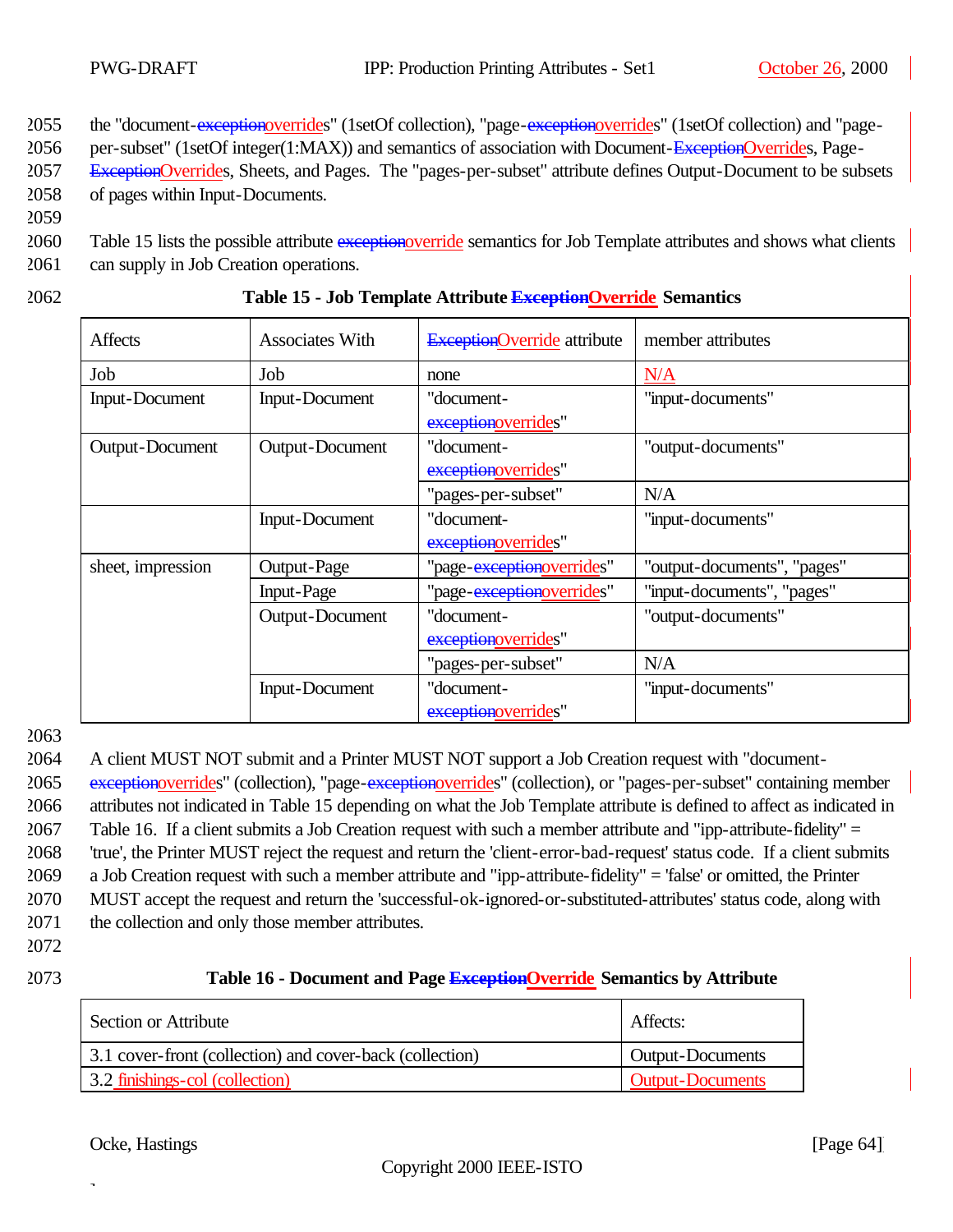| Section or Attribute                                                   | Affects:                |
|------------------------------------------------------------------------|-------------------------|
| 3.3 force-front-side (1setOf integer(1:MAX))                           | <b>Input-Documents</b>  |
| 3.4 insert-sheet (1setOf collection)                                   | <b>Output-Documents</b> |
| 3.5 job-account-id (name(MAX))                                         | Job                     |
| 3.6 job-accounting-user-id (name(MAX))                                 | Job                     |
| 3.7 job-accounting-sheets (collection)                                 | Job                     |
|                                                                        |                         |
| 3.8 job-error-sheet (collection)                                       | Job                     |
| 3.9 job-message-to-operator (text(MAX))                                | Job                     |
| 3.7 job-recipient-name (name(MAX))                                     | J <sub>0</sub> b        |
| 3.10 job-sheets-col (collection) - augments IPP "job-sheets" attribute | Job                     |
| 3.11 job-sheet-message (text(MAX))                                     | Job                     |
| 3.12 media-col (collection) - augments IPP "media"                     | <b>Sheets</b>           |
| 3.13 media-input-tray-check (type3 keyword   name(MAX))                | <b>Sheets</b>           |
| 3.14 page-delivery (type2 keyword)                                     | <b>Output-Documents</b> |
| 3.15 page-order-received (type2 keyword)                               | <b>Input-Documents</b>  |
| 3.16 presentation-direction (type2 keyword)                            | Image                   |
| 3.17 separator-sheets (collection)                                     | Job                     |
| 3.18.1 x-image-position (type2 keyword) through                        | <b>Impressions</b>      |
| 3.18.8 y-side2-image-shift (integer(MIN:MAX))                          |                         |

# 2075 **4. Job Description Attributes**

2076

2077 This section defines Job Description attributes for use with IPP/1.0 [RFC 2566] and IPP/1.1 [ipp-modRFC2911].

2078

## 2079 **4.1 current-page-order (type2 keyword)**

2080

 This attribute represents the current page order of the document data supplied with the job. Initially "current-page- order" is set to the value of the Job Template attribute "page-order-received." The value of "current-page-order" may change based on processing and the value of the "page-order-delivery" attribute. If the Printer changes the value of a Job's "current-page-order" Job Description attribute, then it is assumed that the associated document data has been transformed in some way to reflect this change. It should be noted that the document data that 2086 "current-page-order" refers to is not always the document data sent with the create-Job Creation request, but may also refer to the processed images that are to be delivered to the printer. The standard values for this attribute are the same as for of the "page-order-received" attribute (see section 3.15), namely, '1-to-n-order' and 'n-to-1- 2089 order'.

2090 2091

# 2092 **5. Printer Description Attributes**

2093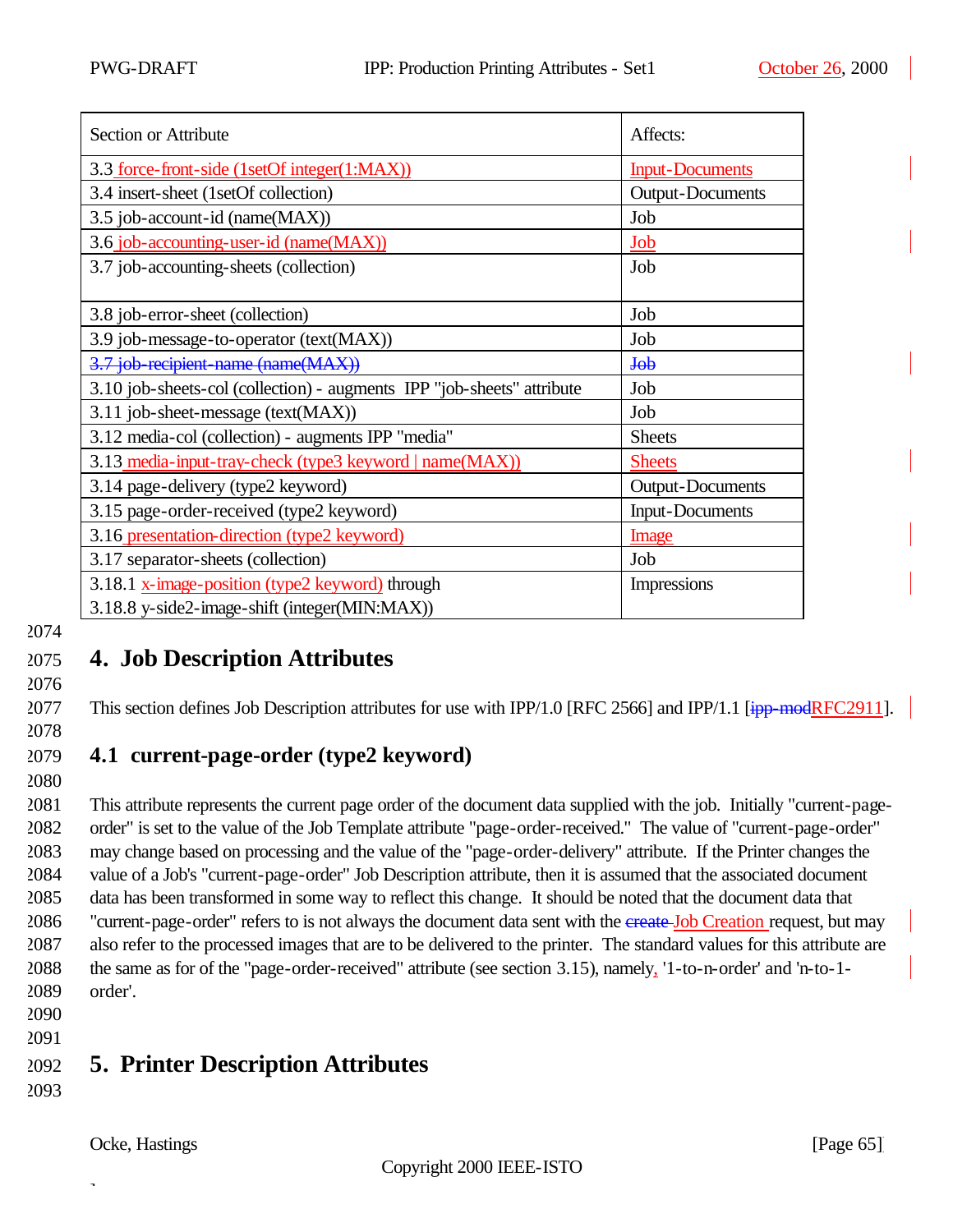2094 This section defines Printer Description attributes for use with IPP/1.0 [RFC 2566] and IPP/1.1  $\overline{1}$ modRFC2911].

# **5.25.1 user-defined-namesvalues-supported (1setOf type2 keyword)**

 This Printer attribute identifies the Job Template and Job Template member attributes for which the client can supply any value in a Job Creation request, i.e., any custom or user-defined value. The values of this attribute are any "xxx" attribute names that are Job Template attributes or member attributes of a Job Template collection 2102 attributes that for which the Printer will accept user-defined name any value in a Job Creation request, i.e., a name 2103 that a client supplies that is not in the corresponding "xxx-supported" Printer attribute. In effect, the presence of the 'xxx' keyword value in this attribute suspends validation of the "xxx" attribute supplied by the client with the values 2105 of the corresponding "xxx-supported" Printer attribute. This feature MAY be used to specify for any 'name', 2106 'integer', or 'collection' (whose member attributes are 'name' or 'integer') values attributes supplied by the client. Thus a user can supply a custom name for this "xxx" attribute. If there are no Job Template attributes that will accept any name value, the value of this attribute MUST be the keyword 'none'. For any "xxx" Job Template or Job Template member attributes identified by this attribute, the Printer suspends validation for values of type 'name', 'integer', and 'collection' and the job is created containing the user-defined value, even when the client supplied the "ipp-attribute-fidelity" with a 'true' value (which would otherwise, have caused the Printer to reject the request, if the "xxx" value had not been among those of the Printer's "xxx- supported" attribute). For example, the system administrator could add the 'media' keyword attribute name value to the "user-defined-2117 namesvalues-supported" Printer attribute in order to allow the user to supply any media name value for the "media" 2118 attribute even if that name wasn't one of the media names in the Printer's "media-supported" (1setOf (type3 keyword | name(MAX))) attribute. As another example, the system administrator could add the 'media-size' keyword attribute name value to the "user-defined-values-supported" Printer attribute in order to allow the user to supply any media size x and y dimensions in the "media-size" member attribute of the "media-col" Job Template attribute, even if that pair wasn't one of the pairs in the Printer's "media-size-supported" (1setOf collection) attribute. Keyword values include the IPP/1.1 Job Template attribute name keywords: 'job-priority', 'job-sheets', 'job-hold- until', 'number-up', and 'media', along with the Job Template and member attributes defined in this document: 'finishings-col', 'stitching-offset', 'stitching-locations', 'job-error-sheet-type', 'media-type', 'media-color', 'media- pre-punched', 'media-hole-count', 'media-order-count', 'media-size', 'media-weight-metric', 'media-front-coating', 'media-back-coating', 'media-recycled', and 'separator-sheet-type'. Note: The requirement that the "media-key" member attribute values of the "media-col" attribute be unique and that each supported media have a distinct value precludes the 'media-key' from being a value of the "user-defined- values-supported" Printer attribute. When the client supplies a 'yyy' value for the "xxx" attribute that is not in the "xxx-supported" Printer attribute , the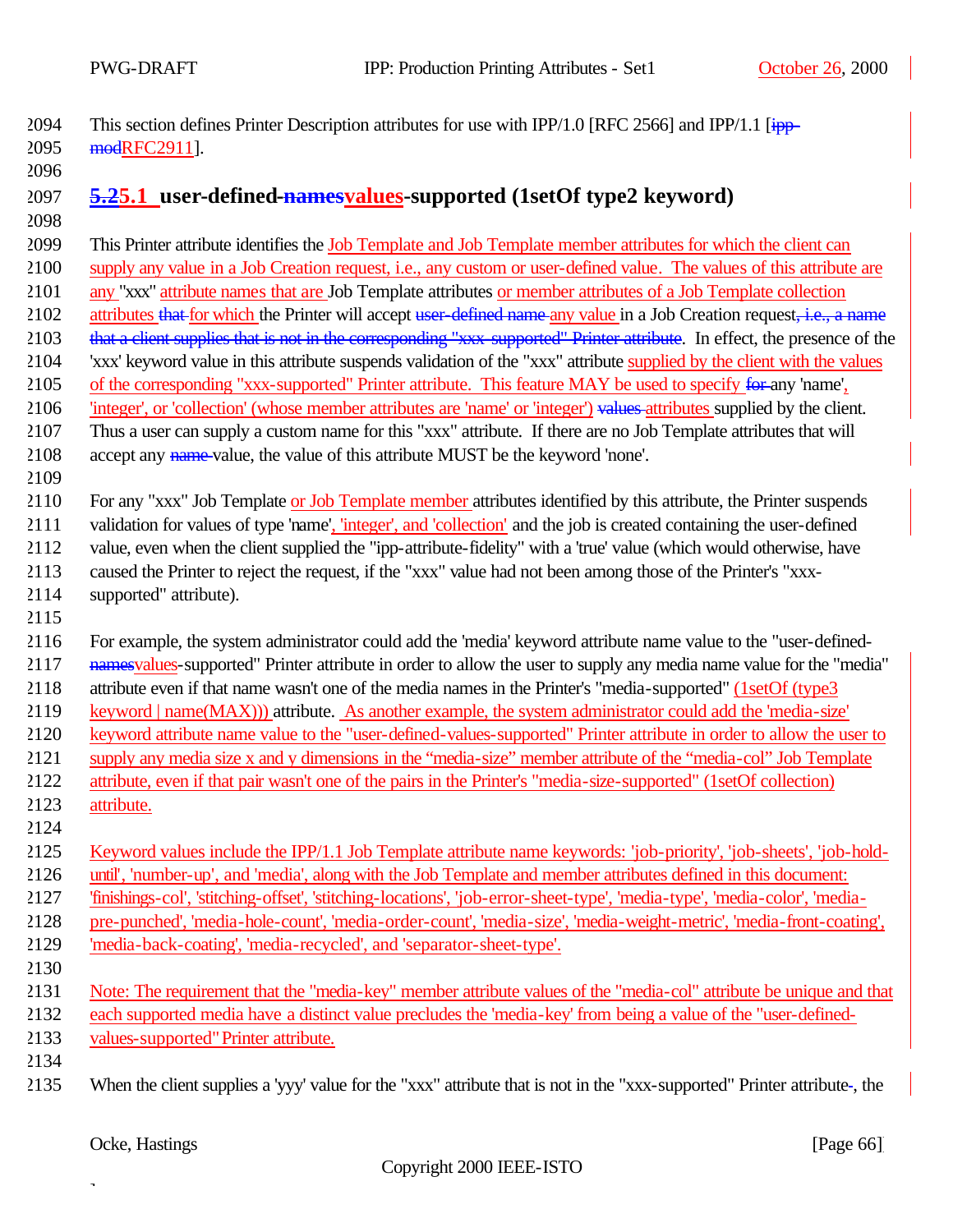Printer does not return the "xxx" value in the Unsupported Attributes group in the response. Instead, the Printer stores the requested attribute and value unmodified on the Job object for subsequent queries as with any supported value. Subsequently, a user or operator can query the Job using the Get-Job-Attributes or Get-Jobs operations to see what user-defined value was requested. Depending on implementation and/or site policy, the Printer schedules

the job following one of the following options:

- 1. Add the 'resources-are-not-supported' value (see section 6.1) to the Job's "job-state-reasons" attribute and move the job to the 'pending-held' state until either the operator adds the requested value to the Printer's "xxx-supported" attribute or the user or operator modifies the job to contain a value that is in 2145 the Printer's "xxx-supported" attribute; then releases the job using the Release-Job operation (see [ipp-2146 modRFC2911] section 3.3.6).
- 2. Add the 'resources-are-not-supported' value (see section 6.1) to the Job's "job-state-reasons" attribute but keep the job in the 'pending' state and start to process the job as if the requested media were ready, but stop the job ("job-state" = 'processing-stopped') and the Printer ("printer-state" = 'stopped') and request immediate operator intervention. The operator loads the requested media and continues 2152 the Printer, using the Resume-Printer operation (see [ipp-modRFC2911] section 3.2.8).
- **5.2 max-stitching-locations-supported (integer(1:MAX))**
- This attribute indicates the maximum number of stitches or staples that the implementation is capable of inserting into an Output Document, even if that number would require human intervention in order to configure the (manual configured) stitcher. In other words, "max-stitching-locations-supported" attribute specifies the maximum number of values that the client can supply in the "stitching-locations" member attribute (see section 3.2.2.3).
- Note: the client can determine the number of stitches or staples that the client can request without human intervention by querying the "finishing-col-ready" attribute (see section 3.2.4).
- 

### **5.3 finishings-ready (1setOf type2 enum)**

 This attribute differs from "finishings-supported" in that legal values only include the subset of "finishings-supported" values that are physically ready for printing with no operator intervention required. The "finishings-ready" attribute is useful for Printers where human intervention is required in order to change the finisher in order for a job to use certain "finishings" values. If all "finishings-supported" values can be used without human intervention, a Printer NEED NOT implement the "finishings-ready" attribute. If an IPP Printer supports "finishings-supported" (see [RFC2911] section 4.2.6, it NEED NOT support "finishings-ready". However, if a Printer supports "finishings-ready", it MUST support "finishings-supported".

 

# **6. Additional Values for Existing Attributes**

- 
- This section defines additional values for existing attributes.

Ocke, Hastings [Page 67]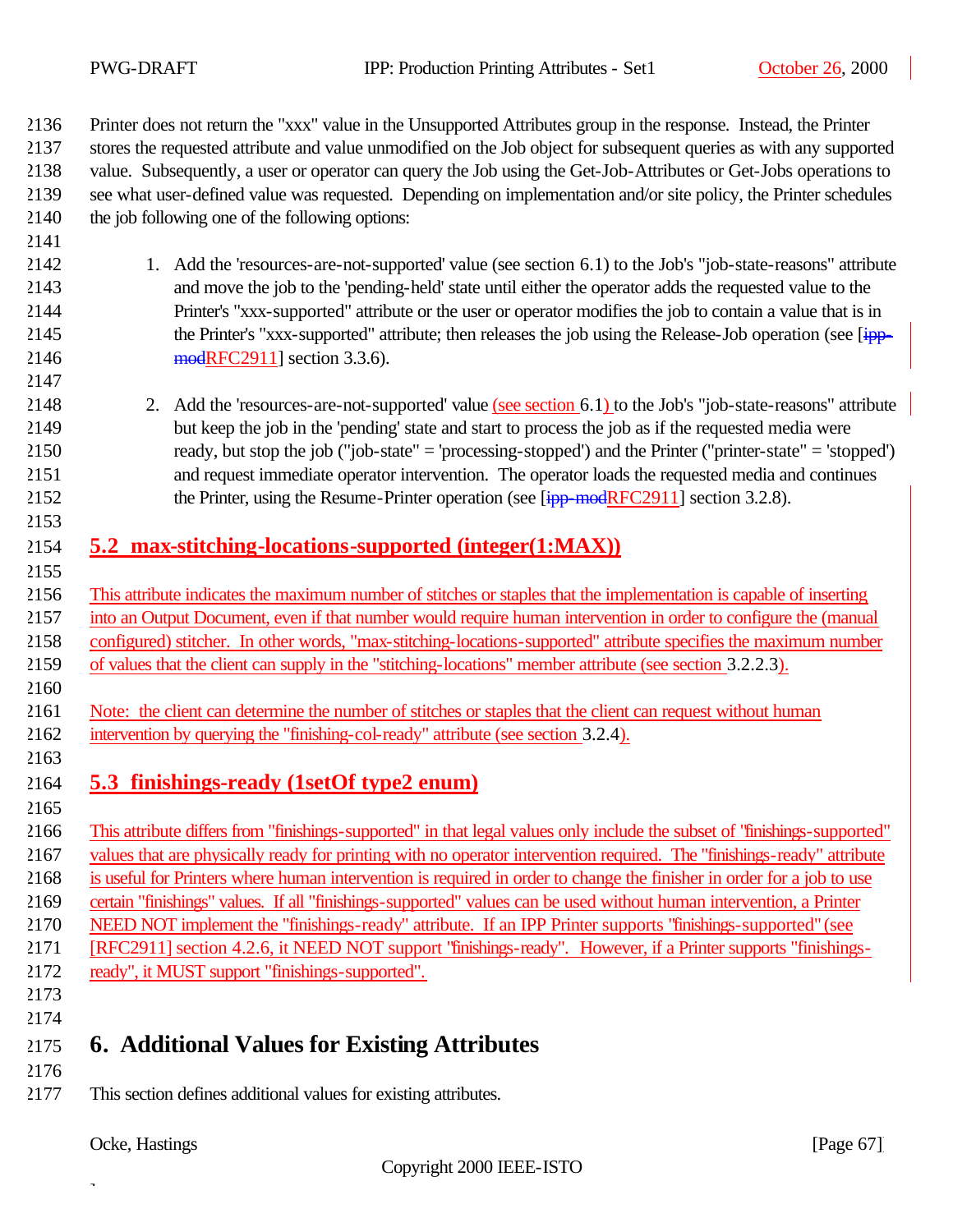# **6.1 Additional values for the "job-state-reasons" Job attribute**

### This section defines additional values for the "job-state-reasons" (1setOf type2 keyword) Job Description attribute 2182 (see  $[ipp$ -modRFC2911] section 4.3.8):

 'resources-are-not-supported': At least one of the resources needed by the job, such as media, fonts, resource objects, etc., is not supported on any of the physical printer's for which the job is a candidate. This condition MAY be detected when the job is accepted, or subsequently while the job is pending or processing, depending on implementation. The job may (1) remain in its current state, (2) be moved to the 'pending-held' state, depending on implementation and/or job scheduling policy, or (3) scheduled normally, but the Printer is put into the 'stopped' state when the job is attempted to be processed on the Printer. This value is intended for use with an implementation that supports the "user-defined-namesvalues-supported" Printer attribute (see section 5.1) which allows a job to be accepted with an unsupported 'name' value.

# **6.2 Additional values for the IPP/1.1 "job-sheets" Job Template Attribute**

2196 The following additional values are defined for the IPP/1.1 "job-sheets" Job Template attribute:

- 
- 

### **Table 17 - Additional values for the "job-sheets" Job Template attribute**

| job-start-sheet | A job sheet MUST be printed to indicate the start of the job.                       |  |
|-----------------|-------------------------------------------------------------------------------------|--|
| job-end-sheet   | A job sheet MUST be printed to indicate the end of the job.                         |  |
| job-bothwrap-   | Job sheets MUST be printed to indicate the start and end of all the output          |  |
| sheets          | associated with the job.                                                            |  |
| first-print-    | Some users have customized the banner sheets in their environment (Microsoft,       |  |
| stream-page     | Novell, etc.) and prefer them instead of the printer's standard ones. The custom    |  |
|                 | banner sheet is the first page of the PDL. When the client supplies the 'first-     |  |
|                 | print-stream-page' value, the first page in the document data is printed as the job |  |
|                 | sheet and the printer's standard job sheet is suppressed.                           |  |

- 
- 

### **6.3 Additional values for the IPP/1.1 "media" Job Template and "media-descriptionkey" member attributes**

 This section defines additional values for the "media" (type3 keyword | name(MAX)) Job Template attribute (see [ipp-modRFC2911] section 4.2.11), the "media" member attribute defined in this document in a number of the collection attributes, and the "media-descriptionkey" member attribute defined in section 3.12.1:

If the Printer implementation supports the use of tray name keywords to identify media, there SHOULD be one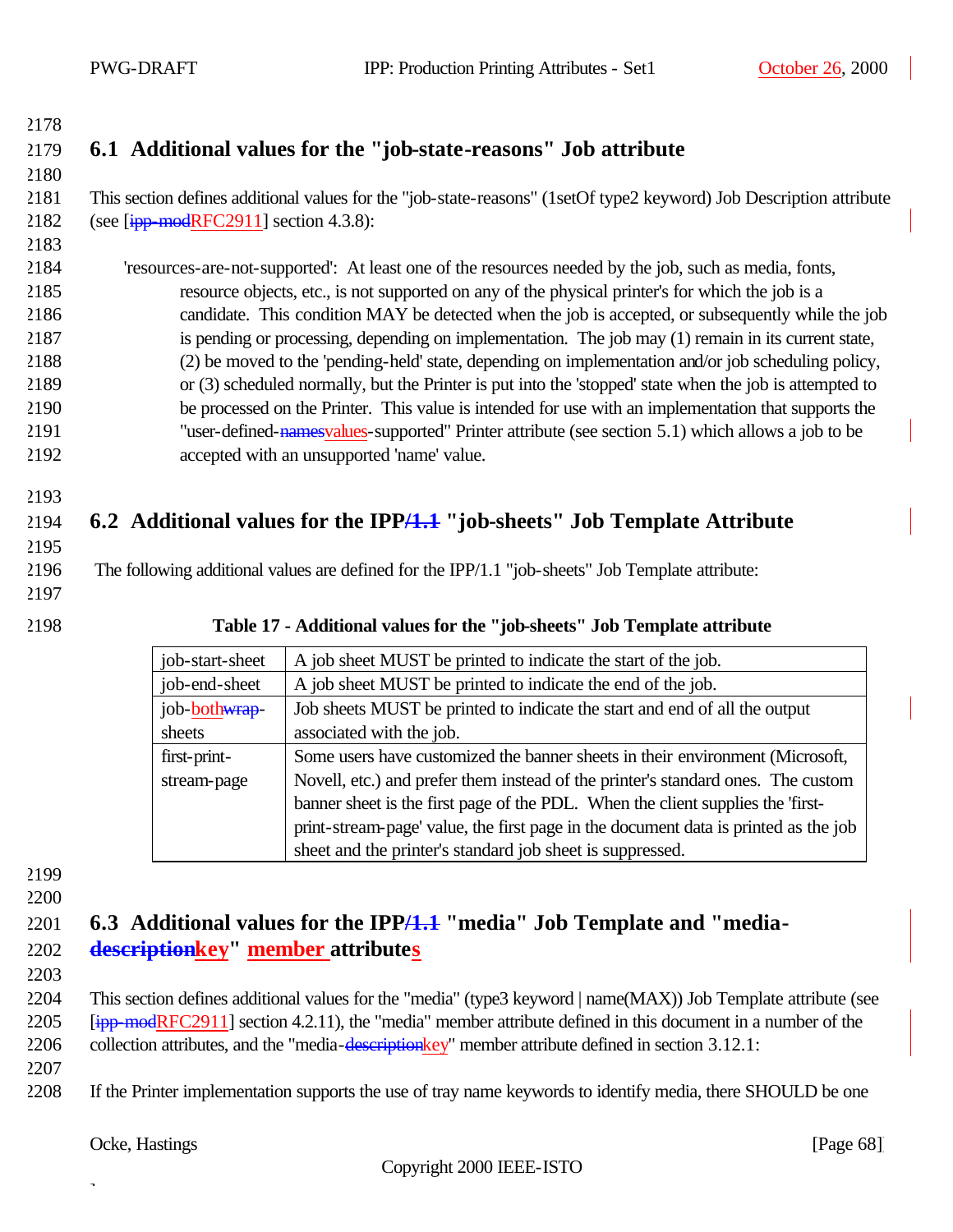2209 and only one keyword assigned for each input tray on the printer. If multiple keywords for the same tray exist in

- 2210 "media-supported", the client UI could potentially become very confusing to the user because the Printer would
- 2211 appear to have more input trays than it actually has. However, see the discussion in the Printer MIB [RFC1759]
- 2212 about a manual input tray that uses the same input slot as a regular input tray. Also, if using tray names, it is
- 2213 RECOMMENDED that the printer implementation use the most descriptive keyword for a logical tray in order to 2214 assist the user or operator to recognize the matching physical tray at the printer. There are three methods to
- 2215 choose the keyword: 1) If the printer trays aren't physically labeled, the keyword SHOULD best match the
- 2216 physical location of the tray (e.g. 'top', 'bottom'). 2) If the printer trays are physically labeled, the keyword
- 2217 SHOULD best match the label of the tray (e.g. 'tray-1', tray-2'), 3) If more than one keyword matches the label 2218 of the tray, the keyword SHOULD be used that best distinguishes the tray from the Printer's other trays.
- 2219
- 2220 If a Printer allows the media to be specified by tray name keyword, the Printer implementation MUST NOT use
- 2221 the 'name(MAX)' attribute syntax to create custom tray names, but rather MUST use the most appropriate tray 2222 name keyword value. This ensures interoperability among clients that submit jobs to multiple types of printers.
- 2223
- 2224 These are additional standard keyword values defined for input-trays.
- 2225

| "bypass-tray" | The specified tray is used for handling odd or special paper. This paper tray usually      |  |  |
|---------------|--------------------------------------------------------------------------------------------|--|--|
|               | has a small capacity and is physically located such that the paper travels through a       |  |  |
|               | shorter paper path. In some printer implementations, the 'bypass-tray' may also be         |  |  |
|               | used to bypass any marking device and be used for insert sheets. See the "insert-          |  |  |
|               | sheet" definition in section 3.4.                                                          |  |  |
| 'tray- $N'$   | The input tray that is best specified as a tray with values 'tray- $1'$ ', 'tray- $2'$ The |  |  |
|               | correspondence between the 'tray- $N'$ keyword and the actual input-tray is                |  |  |
|               | implementation dependent, as is the number of input trays. If this group of 'tray- $N'$ '  |  |  |
|               | values is supported, at least the 'tray-1' value MUST be supported.                        |  |  |

2226

- 2227 These additional keyword values are provided for use in implementations that don't support the "media-col"
- 2228 attribute, since they represent some of the more important "media-col" member attributes:
- 2229

| 'plain'        | The plain media as specified by the output device.                            |  |
|----------------|-------------------------------------------------------------------------------|--|
| 'pre-punched'  | The pre-punched media as specified by the output device.                      |  |
| 'transparency' | The transparent media as specified by the output device.                      |  |
| 'letterhead'   | The pre-printed letterhead media as specified by the output device.           |  |
| 'heavyweight'  | The heavy weight media as specified by the output device.                     |  |
| 'recycled'     | The recycled media as specified by the output device.                         |  |
| 'bond'         | The bonded media as specified by the output device.                           |  |
| 'labels'       | The labels media as specified by the output device.                           |  |
| 'pre-printed'  | The pre-printed media as specified by the output device.                      |  |
| 'customN'      | A custom type of media understood by the user and the operator. It is simply  |  |
|                | specified to the Printer as the keyword values 'custom1', 'custom2''custom7'. |  |

2230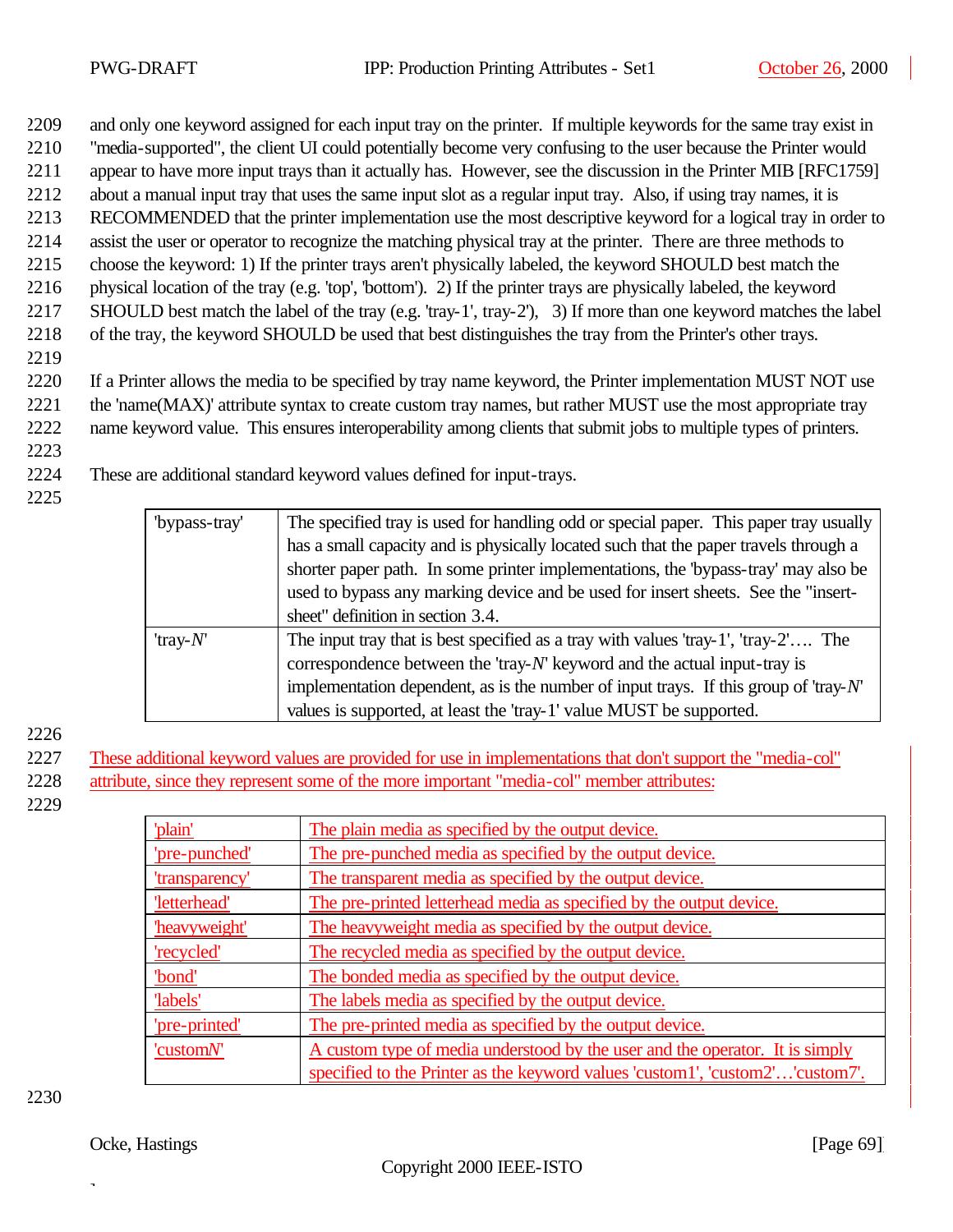These additional keyword values are the same as the "media-type" keywords (see section 3.12.2), except 'other', for use in implementations that don't support the "media-col" attribute:

- stationery
- envelope envelope-plain
- envelope-window
- continuous
- continuous-long
- continuous-short
- tab-stock
- pre-cut-tab
- full-cut-tab
- multi-part-form
- multi-layer
- screen
- screen-paged
- 

 These are additional standard keyword values which are used by the implementation for specifying a pre-defined media size:

| 'iso-a4-wide'       | Specifies the iso A4 cover size: 223 mm x 297 mm          |
|---------------------|-----------------------------------------------------------|
| 'na-letter-cover'   | Specifies the letter cover size: 9 in x 11 in             |
| 'jp-reply-postcard' | Specifies the Ofuku-Hagaki postcard size: 148 mm x 200 mm |
| 'na-postcard'       | Specifies the North American postcard size: 4.5 in x 6 in |
| 'na- $8x10'$        | Specifies the $8x10$ inch size.                           |
| 'na- $5x7'$         | Specifies the 5x7 inch size.                              |
| 'taiwan-815'        | Specifies the 815 Taiwan size: 267 mm x 388 mm            |
| 'iso-220x330'       | Specifies the 220 mm x 330 mm size                        |

### 

# **7. Conformance Requirements**

 This section summarizes the Conformance Requirements detailed in the definitions in this document for clients and Printer objects (servers or devices).

# **7.1 Conformance Requirements for Printer objects**

In general each of the attributes defined in this document are OPTIONAL for a Printer to support, so that Printer

 implementers MAY implement any combination of attributes. Only the following conditional conformance requirements are defined: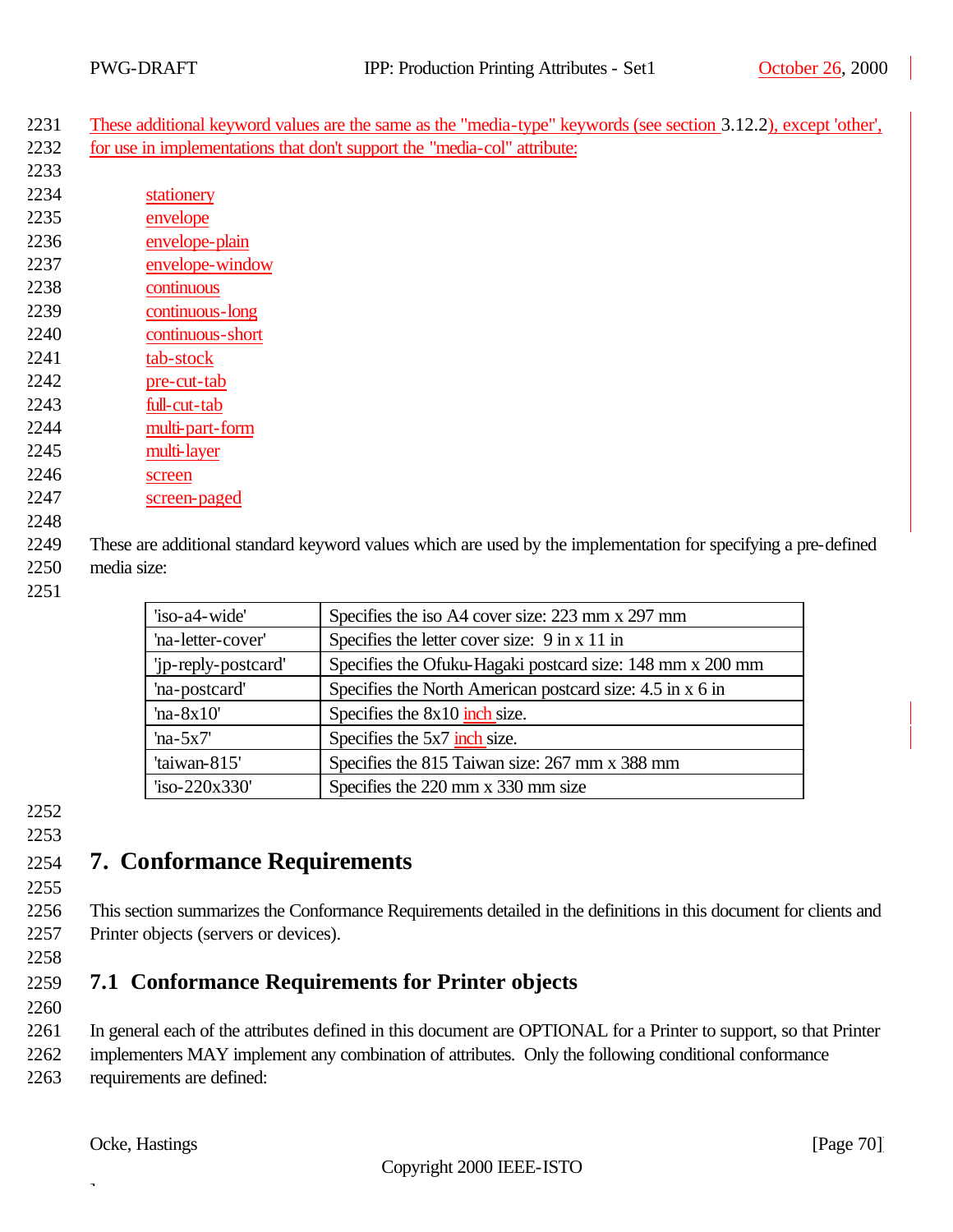| If the Printer supports: | then the Printer MUST also support (but vice-<br>versa is OPTIONAL): |
|--------------------------|----------------------------------------------------------------------|
| "cover-back"             | "cover-front"                                                        |
| "finishings-col"         | "finishings" (see [RFC2911] section $4.2.6$ )                        |
| "finishings-col-ready"   | "finishings-ready (see section 5.3)                                  |
| "job-sheets-col"         | "job-sheets" (see [ipp-modRFC2911] section                           |
|                          | 4.2.3)                                                               |
| "media-col"              | "media" (see [ipp-modRFC2911] section                                |
|                          | 4.2.11)                                                              |
| "media-col-ready"        | "media-ready (see [ipp-modRFC2911] section                           |
|                          | 4.2.11)                                                              |
| "media-input-tray-check" | "media" (see [RFC2911] section 4.2.11)                               |
|                          | and/or "media-col"                                                   |
| "x-side2-image-shift"    | "x-side1-image-shift"                                                |
| "y-side2-image-shift"    | "y-side1-image-shift"                                                |
| "x-side1-image-shift"    | "x-image-shift"                                                      |
| "y-side1-image-shift"    | "y-image-shift"                                                      |

### 2265

2268

2266 Each of the collection attribute definitions indicate which member attributes are REQUIRED and which are 2267 OPTIONAL for a Printer to support and is not repeated here.

2269 If a Printer supports the 'collection' attribute syntax of a Job Template attribute , then it MUST support the 2270 distinguished none value defined for that collection. See section 2.6.

2271

2272 Support of the 'name' attribute syntax for Job Template attributes and collection member attributes is OPTIONAL, 2273 as in IPP/1.1.

2274

### 2275 2276 **7.2 Conformance Requirements for clients**

2278 Clients that support two Job Template attributes that control the same aspect, such as "media" and "media-col", 2279 MUST NOT supply both in a Job Creation request as indicated in the definitions of these attributes.

2280

2277

2281 Clients that support a "xxx" collection Job Template attribute SHOULD use the Get-Printer-Attributes request to obtain the "xxx-default" collection and display that to the user, so that the user can make any changes before submitting the Job. Then the client submits values for all member attributes, rather than depending on the Printer's defaulting for omitted member attributes, since such defaulting is implementation dependent and will vary from Printer to Printer.

2286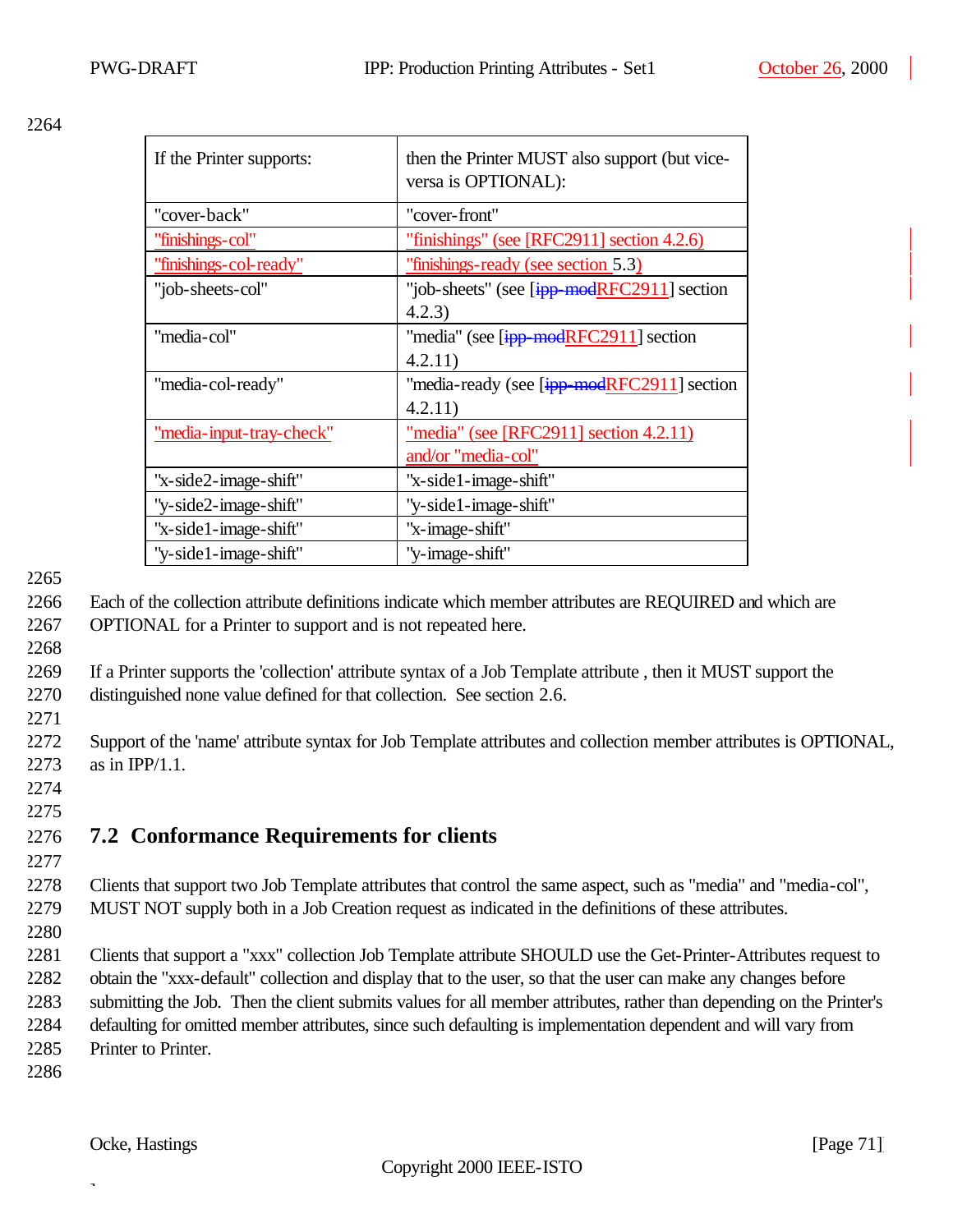|      | I WU-DNAFI                                      | IFF. FLOURCHOIL FILINING ARE DUES - SUIT                                                                                          | OQUUUL 20, 200 |
|------|-------------------------------------------------|-----------------------------------------------------------------------------------------------------------------------------------|----------------|
| 2287 | <b>8. IANA Considerations</b>                   |                                                                                                                                   |                |
| 2288 |                                                 |                                                                                                                                   |                |
| 2289 |                                                 | IANA will be called on to register the attributes defined in this document, using the procedures outlined in [ipp-                |                |
| 2290 | modRFC2911] section 6.                          |                                                                                                                                   |                |
| 2291 |                                                 |                                                                                                                                   |                |
| 2292 |                                                 |                                                                                                                                   |                |
| 2293 | 9. Internationalization Considerations          |                                                                                                                                   |                |
| 2294 |                                                 |                                                                                                                                   |                |
| 2295 |                                                 | The IPP extensions defined in this document require the same internationalization considerations as any of the Job                |                |
| 2296 |                                                 | Template attributes defined in IPP/1.1 [ipp-modRFC2911].                                                                          |                |
| 2297 |                                                 |                                                                                                                                   |                |
| 2298 |                                                 |                                                                                                                                   |                |
| 2299 | <b>10. Security Considerations</b>              |                                                                                                                                   |                |
| 2300 |                                                 |                                                                                                                                   |                |
| 2301 |                                                 | The IPP extensions defined in this document require the same security considerations as any of the Job Template                   |                |
| 2302 | attributes defined in IPP/1.1 [ipp-modRFC2911]. |                                                                                                                                   |                |
| 2303 |                                                 |                                                                                                                                   |                |
| 2304 |                                                 |                                                                                                                                   |                |
| 2305 | 11. References                                  |                                                                                                                                   |                |
| 2306 |                                                 |                                                                                                                                   |                |
| 2307 | [ipp-admin-ops]                                 |                                                                                                                                   |                |
| 2308 |                                                 | Kugler, C, Hastings, T., Lewis, H., "Internet Printing Protocol (IPP): Job and Printer Administrative                             |                |
| 2309 |                                                 | Operations", <draft-ietf-ipp-ops-set2-01.txt>, July 19, 2000.</draft-ietf-ipp-ops-set2-01.txt>                                    |                |
|      |                                                 |                                                                                                                                   |                |
| 2310 | [ipp-coll]                                      |                                                                                                                                   |                |
| 2311 |                                                 | deBry, R., , Hastings, T., Herriot, R., "Internet Printing Protocol (IPP) $/4.0 \& 1.1$ : collection attribute                    |                |
| 2312 |                                                 | syntax", <draft-ietf-ipp-collection-010.doc>, work in progress, May 5, 2000September 9, 1999.</draft-ietf-ipp-collection-010.doc> |                |
| 2313 | [ipp-overrideexcept]                            |                                                                                                                                   |                |
| 2314 |                                                 | Ocke, K., Herriot, R., "Internet Printing Protocol (IPP): Exception-Override Attributes for Documents and                         |                |

# "Internet Printing Protocol (IPP): Exception Override Attributes for Documents and 2315 Pages", <pwg-ipp-exceptions-model-0009150131.doc>, work in progress, September 15January 2316 34, 2000. 2317 [ipp-prog]

### 2318 Hastings, T., Bergman, R., Lewis, H., "Internet Printing Protocol (IPP): Proposed Job Progress Attributes 2319 **for IPP**", <draft-ietf-ipp-job-prog-01.txt> work in progress, February 2August 30, 2000.

### 2320 [pwg-output-bin] 2321 Hastings, T., and R. Bergman, "Internet Printing Protocol (IPP): output-bin attribute extension", <work in 2322 progress>.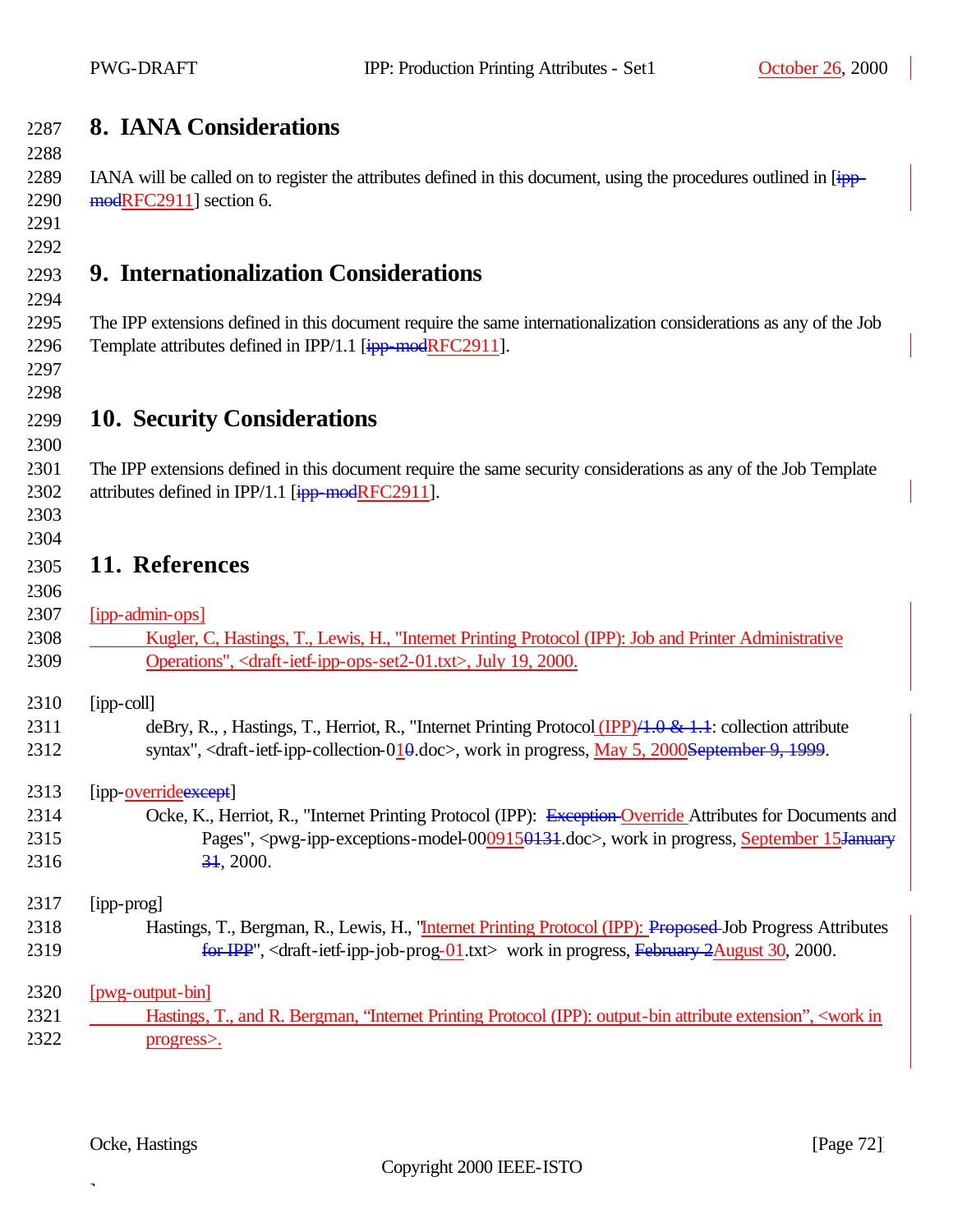| 2323 | [redbook]                                                                                                    |
|------|--------------------------------------------------------------------------------------------------------------|
| 2324 | "PostScript(R) LANGUAGE REFERENCE, third edition", Adobe Systems Incorporated, February 1999.                |
| 2325 | <b>Fipp-modl</b>                                                                                             |
| 2326 | deBry, R., , Hastings, T., Herriot, R., Isaacson, S., Powell, P., "Internet Printing Protocol/1.1: Model and |
| 2327 | Semantics", < draft-ietf-ipp-model-v11-04.txt>, work in progress, June 23, 1999.                             |
| 2328 | [ipp pro]                                                                                                    |
| 2329 | Herriot, R., Butler, S., Moore, P., Tuner, R., "Internet Printing Protocol/1.1: Encoding and Transport",     |
| 2330 | <draft-ietf-ipp-protocol-v11-03.txt>, work in progress, June, 1999.</draft-ietf-ipp-protocol-v11-03.txt>     |
| 2331 | [REG]                                                                                                        |
| 2332 | Holtman, K., Mutz, A. and T. Hardie, "Feature Tag Registration Procedures", BCP 31, RFC 2506,                |
| 2333 | <b>March 1999.</b>                                                                                           |
| 2334 | [RFC1759]                                                                                                    |
| 2335 | Smith, R., Wright, F., Hastings, T., Zilles, S., and Gyllenskog, J., "Printer MIB", RFC 1759, March 1995.    |
| 2336 | [RFC2119]                                                                                                    |
| 2337 | S. Bradner, "Key words for use in RFCs to Indicate Requirement Levels", RFC 2119, March 1997                 |
| 2338 | [RFC2534]                                                                                                    |
| 2339 | Masinter, L., et al, "Media Features for Display, Print, and Fax", RFC 2534, March 1999.                     |
| 2340 | [RFC2565]                                                                                                    |
| 2341 | Herriot, R., Butler, S., Moore, P., and R. Turner, "Internet Printing Protocol/1.0: Encoding and Transport", |
| 2342 | RFC 2565, April 1999.                                                                                        |
| 2343 | [RFC2566]                                                                                                    |
| 2344 | deBry, R., , Hastings, T., Herriot, R., Isaacson, S., Powell, P., "Internet Printing Protocol/1.0: Model and |
| 2345 | Semantics", RFC 2566, April 1999.                                                                            |
| 2346 | [RFC2910]                                                                                                    |
| 2347 | Herriot, R., Butler, S., Moore, P., Turner, R., and J. Wenn, "Internet Printing Protocol/1.1: Encoding and   |
| 2348 | Transport", RFC 2910, September 2000.                                                                        |
| 2349 | [RFC2911]                                                                                                    |
| 2350 | Hastings, T., Herriot, R., deBry, R., Isaacson, S., and P. Powell, "Internet Printing Protocol/1.1: Model    |
| 2351 | and Semantics", RFC 2911, September 2000.                                                                    |
| 2352 |                                                                                                              |
|      |                                                                                                              |

# 2353 **12. Author's Addresses**

2354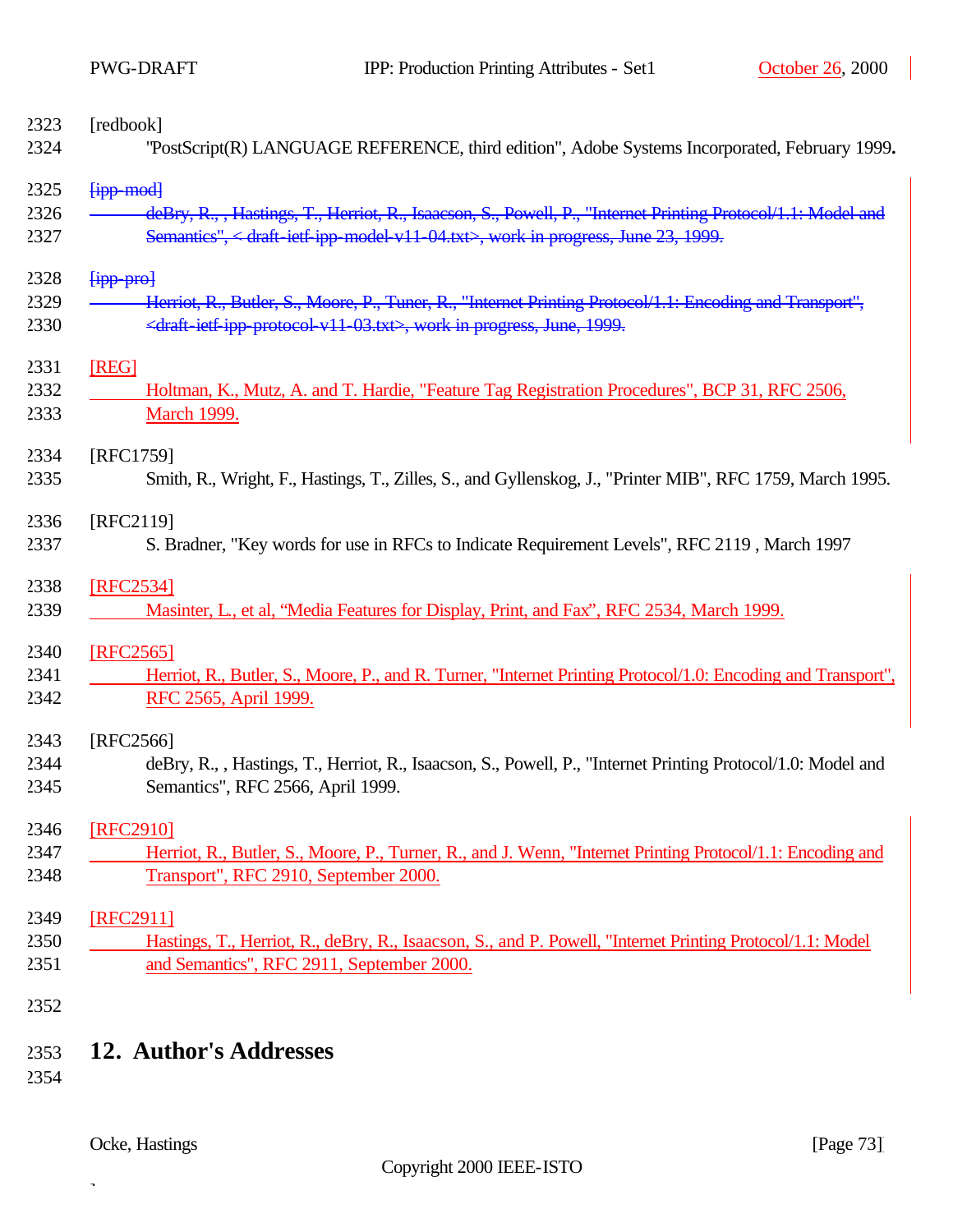| 2355 | Kirk Ocke                                                                                                       |  |  |
|------|-----------------------------------------------------------------------------------------------------------------|--|--|
| 2356 | <b>Xerox Corporation</b>                                                                                        |  |  |
| 2357 | 800 Phillips Road                                                                                               |  |  |
| 2358 | Webster, NY 14580                                                                                               |  |  |
| 2359 |                                                                                                                 |  |  |
| 2360 | Phone: 716 422-4832                                                                                             |  |  |
| 2361 | e-mail: Kirk.Ocke@usa.xerox.com                                                                                 |  |  |
| 2362 |                                                                                                                 |  |  |
| 2363 | <b>Tom Hastings</b>                                                                                             |  |  |
| 2364 | Xerox Corporation                                                                                               |  |  |
| 2365 | 737 Hawaii St. ESAE 231                                                                                         |  |  |
| 2366 | El Segundo, CA 90245                                                                                            |  |  |
| 2367 |                                                                                                                 |  |  |
| 2368 | Phone: 310-333-6413                                                                                             |  |  |
| 2369 | Fax: 310-333-5514                                                                                               |  |  |
| 2370 | e-mail: hastings@cp10.es.xerox.com                                                                              |  |  |
| 2371 |                                                                                                                 |  |  |
| 2372 |                                                                                                                 |  |  |
| 2373 | 13. Appendix A: Change History                                                                                  |  |  |
| 2374 |                                                                                                                 |  |  |
| 2375 | This section summarizes the changes to the document. Each sub-section is in reverse chronological order. Adding |  |  |
| 2376 | or removing ISSUES that don't change the document are not listed here.                                          |  |  |
| 2377 |                                                                                                                 |  |  |
| 2378 |                                                                                                                 |  |  |
| 2379 | 13.1 Changes to the June 5, 2000 to create the October 26, 2000 version                                         |  |  |
| 2380 |                                                                                                                 |  |  |
| 2381 | The following changes were made to the June 5, 2000 version to create the October 26, 2000 version from the     |  |  |
| 2382 | PWG IPP WG review in Chicago, September 13, 2000 and subsequent IPP telecons:                                   |  |  |
| 2383 |                                                                                                                 |  |  |
| 2384 | 1. Added "finishings-col" (collection) to control placement of staples which also requires the                  |  |  |
| 2385 | implementation of the "media" Job Template attribute in RFC 2911.                                               |  |  |
| 2386 | Added "force-front-side" (1setOf integer(1:MAX)) Job Template attribute to force a page to the front            |  |  |
| 2387 | side of the medium.                                                                                             |  |  |
| 2388 | 3. Changed "job-account-id-supported" (integer(1:255)), "job-message-to-operator-supported"                     |  |  |
| 2389 | $(integer(0:1023))$ , and "job-sheet-message-supported" $(integer(0:1023))$ to boolean on the grounds           |  |  |
| 2390 | that conforming implementations are supposed to implement the maximum length and no one wanted to               |  |  |
| 2391 | shorten the maximum in the spec.                                                                                |  |  |
| 2392 |                                                                                                                 |  |  |
|      | 4. Added "job-accounting-user-id" Job Template attribute to go with "job-account-id".                           |  |  |
| 2393 | 5. Added "job-accounting-output-bin" member attribute to the "job-accounting-sheets" collection to              |  |  |
| 2394 | control the output bin.                                                                                         |  |  |
| 2395 | 6. Removed "job-recipient-name" to a separate IETF spec, since it needs to be an IETF document, while           |  |  |
| 2396 | the Production Printing Extension remains a PWG document.                                                       |  |  |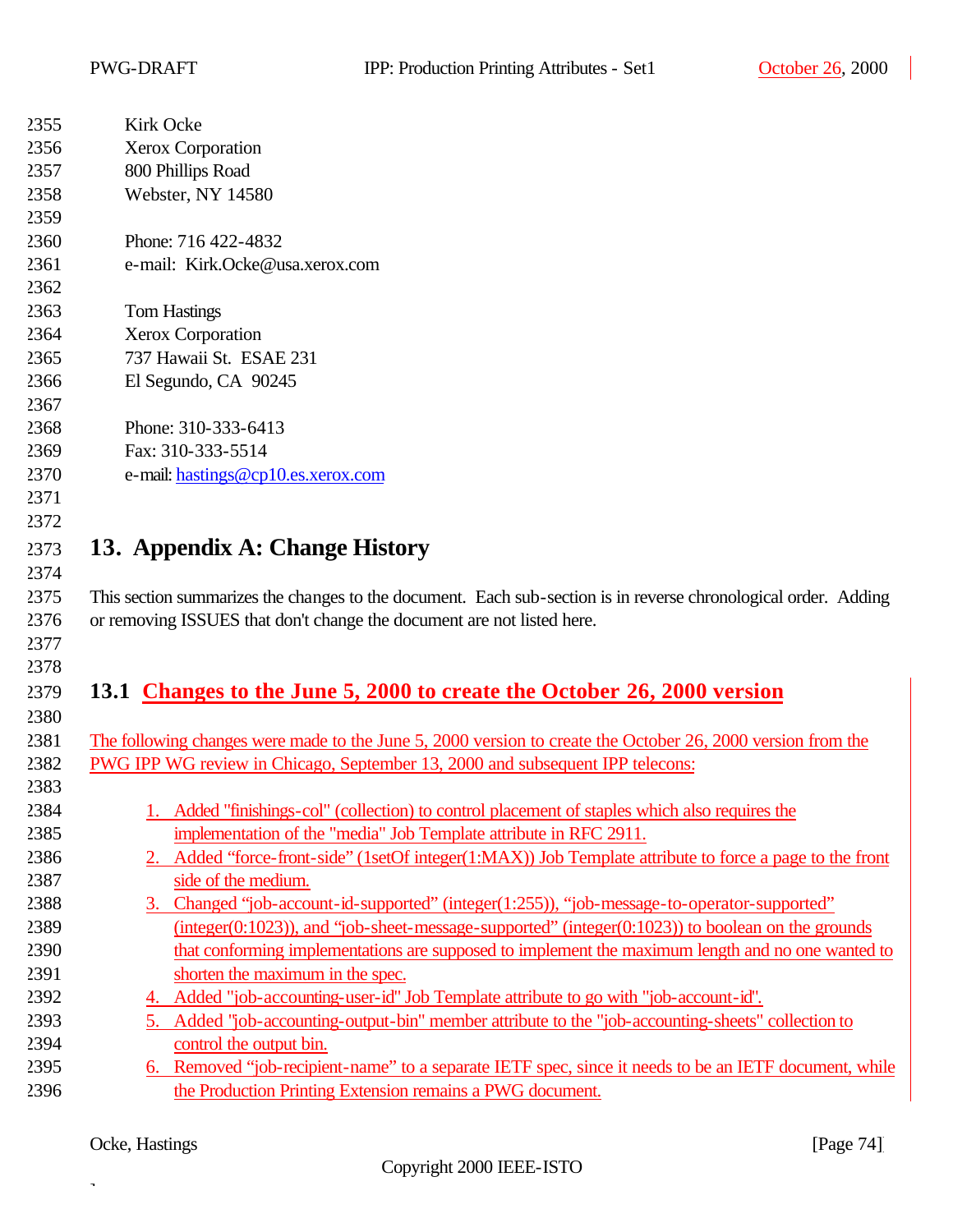$\overline{\phantom{a}}$ 

| 2397 | Specified how the matching algorithm works for "media-col" and what is IMPLEMENTATION-                        |
|------|---------------------------------------------------------------------------------------------------------------|
| 2398 | DEPENDENT.                                                                                                    |
| 2399 | Added "media-key" member attribute to "media-col" collection as a unique key for media which must<br>8.       |
| 2400 | be present if implemented and removed "media-description" member attribute (which was neither                 |
| 2401 | unique nor required on all values when implemented - it was more like a "nick" name).                         |
| 2402 | Removed "media-opacity", "media-tabs", and "media-label-type" member attribute of the "media-col"<br>9.       |
| 2403 | Job Template attribute and added "media-type" member attribute with Printer MIB and Internet FAX              |
| 2404 | Media type values to represent these media types. Added 'full-cut-tab' and 'pre-cut-tab' values to            |
| 2405 | disambiguate between these two forms of 'tab-stock' values. Also added 'other' to cover cases when            |
| 2406 | no supported keyword or name will do.                                                                         |
| 2407 | 10. Added "media-info" (text(255)) member attribute to give a text description of the media for human         |
| 2408 | consumption.                                                                                                  |
| 2409 | 11. Changed the 'clear' "media-color" to 'no-color' to be clearer.                                            |
| 2410 | 12. Clarified that full-cut tabs can have a "media-order-count".                                              |
| 2411 | 13. Changed the lower limit of the "media-size" dimension attributes from 0 to 1.                             |
| 2412 | 14. Clarified that the range Of Integer in media-size-supported can be used by Printers with adjustable input |
| 2413 | trays.                                                                                                        |
| 2414 | 15. Deleted "media-weight-english" member attribute as an unwanted supplemental attribute to "media-          |
| 2415 | weight-metric" which is in metric units.                                                                      |
| 2416 | 16. Deleted the 'any' value from the "media-front-coating" and "media-back-coating" member attributes of      |
| 2417 | the "media-col" attribute. Matching a client supplied value of 'any' with 'any' in the supported list is      |
| 2418 | straight forward, but then selecting the actual media instance is a special case. It is simpler to allow the  |
| 2419 | user to select one of the defined values.                                                                     |
| 2420 | 17. Added the "media-input-tray-check" Job Template attribute to control checking the media in a              |
| 2421 | specified input tray.                                                                                         |
| 2422 | 18. Added "presentation-direction" (type2 keyword) Job Template attribute to specify the direction that       |
| 2423 | number up page images are to be placed on a side.                                                             |
| 2424 | 19. Changed the 'wrap-sheets' value for "separator-sheet-type" to 'both-sheets'.                              |
| 2425 | 20. Renamed the "x-auto-center" and "y-auto-center" attributes to "x-image-position" and "y-image-            |
| 2426 | position" attributes with type2 keyword data types. The values are 'none', 'center-on-media, 'left',          |
| 2427 | 'right' and 'none', 'center-on-media, 'top', 'bottom', respectively.                                          |
| 2428 | 21. Renamed "user-defined-names-supported" Printer Description attribute to "user-defined-values-             |
| 2429 | supported" and generalized it to allow the administrator to establish the policy to allow users to supply     |
| 2430 | any integer values for integer attributes and collection values for collection attributes as well.            |
| 2431 | 22. Added "max-stitching-locations-supported" Printer Description attribute to indicate the maximum           |
| 2432 | number to stitches/staples per sheet.                                                                         |
| 2433 | 23. Added "finishings-ready" (1setOf type2 enum) to specify the finishing that doesn't require operator       |
| 2434 | intervention for use in systems where operator intervention MAY be required to changes the finisher.          |
| 2435 | 24. Changes the 'job-wrap-sheets' value of "job-sheets" to 'job-both-sheets' to give a more understandable    |
| 2436 | name.                                                                                                         |
| 2437 | 25. Added more "media" keyword values.                                                                        |
| 2438 |                                                                                                               |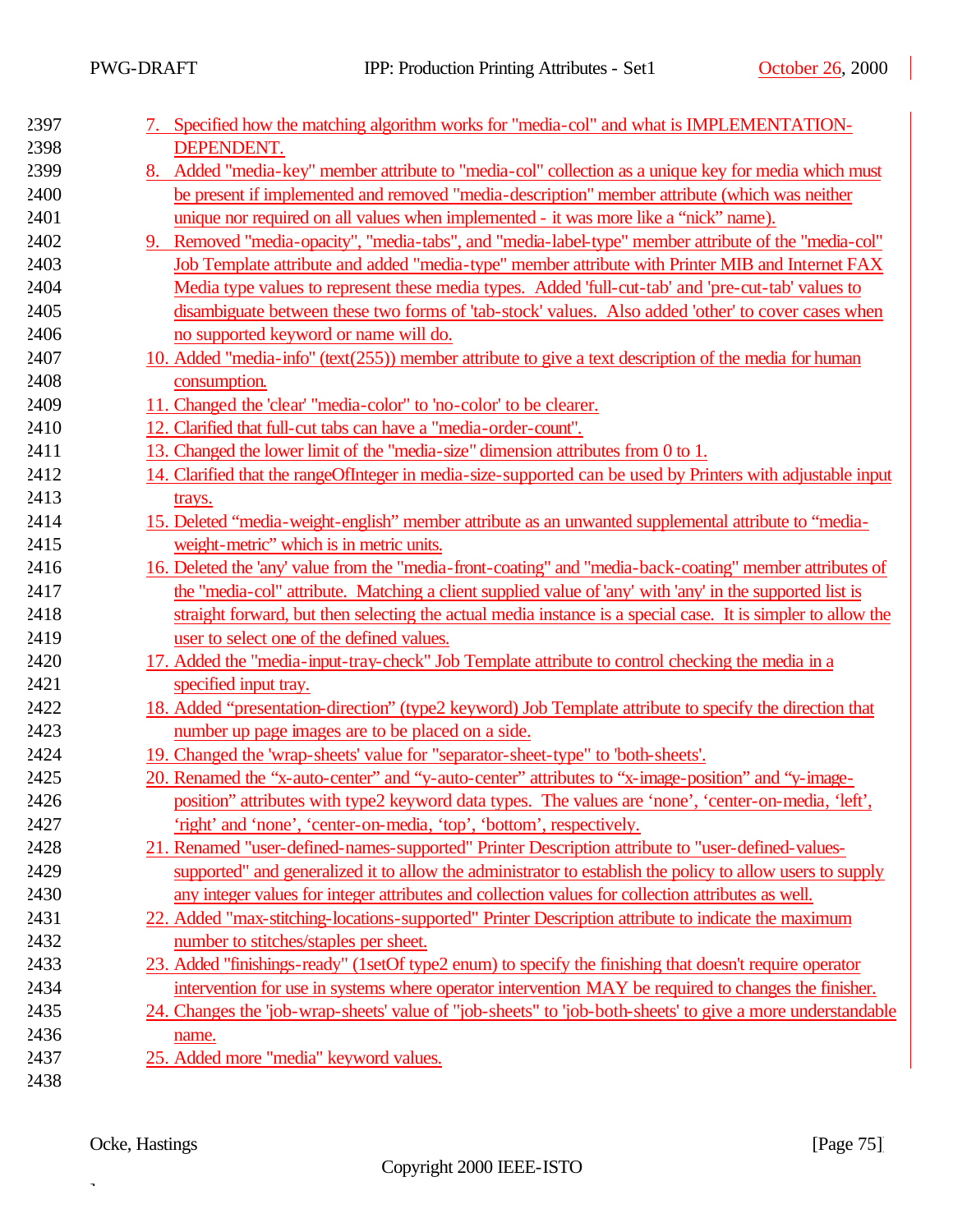| 2439         |    | 13.2 Changes to the May 9, 2000 to create the June 5, 2000 version                                                 |
|--------------|----|--------------------------------------------------------------------------------------------------------------------|
| 2440         |    |                                                                                                                    |
| 2441<br>2442 |    | The following changes were made to the May 9, 2000 version to create the June 5, 2000 version:                     |
| 2443         |    | 1. Added the "cover-type-supported" Printer attribute.                                                             |
| 2444         |    |                                                                                                                    |
| 2445         |    | 2. REQUIRED (rather than RECOMMENDED) the Printer to make the "job-sheets-default" and "job-sheets-                |
| 2446         |    | col-default" Printer attributes identify the same job sheet instance or have one of them set to the 'unknown' out- |
| 2447         |    | of-band value.                                                                                                     |
| 2448         |    |                                                                                                                    |
| 2449         |    | 3. REQUIRED (rather than RECOMMENDED) the Printer to make the "media-default" and "media-col-default"              |
| 2450         |    | Printer attributes identify the same media instance or have one of them set to the 'unknown' out-of-band value.    |
| 2451         |    |                                                                                                                    |
| 2452         |    | 4. Added the 'system-specified' keyword value to the "page-delivery" Job Template attribute.                       |
| 2453         |    |                                                                                                                    |
| 2454         |    |                                                                                                                    |
| 2455         |    | 13.3 Changes to the April 26, 2000 to create the May 9, 2000 version                                               |
| 2456         |    |                                                                                                                    |
| 2457         |    | The following changes were made to the April 26, 2000 version to create the May 9, 2000 version:                   |
| 2458         |    |                                                                                                                    |
| 2459         |    | 1. Clarified that both the "job-sheets-default" and "job-sheets-col-default" Printer attributes SHOULD both be     |
| 2460         |    | configured to specify the same job-sheet instance.                                                                 |
| 2461         |    | 2. Changed the "media-description" member attribute back to 'type3 keyword   name(MAX)' from 'text' so that        |
| 2462         |    | clients can localize the value and the "media-description-supported" back to '1setOf (type3 keyword                |
| 2463         |    | name $(MAX)$ from 'integer $(0:255)'$ .                                                                            |
| 2464         |    | 3. Deleted the "media-weight-type" attribute - don't have two ways to specify the same thing until there is a way  |
| 2465         |    | to indicate which one the Printer supports.                                                                        |
| 2466         |    | 4. Replaced the "media-weight" and "media-weight-units" with "media-weight-metric" and "media-weight-english",     |
| 2467         |    | so that implementations can support "media-weight-metric" only or both and clients can request either.             |
| 2468         |    | Clarified that the "media-size" tolerance is implementation-defined. The 5 points tolerance for PostScript is      |
| 2469         |    | given as an example.                                                                                               |
| 2470         |    | 6. Removed "-supported" from the "x-dimension" and "y-dimension" member attributes to agree with the               |
| 2471         |    | collection specification.                                                                                          |
| 2472         | 7. | Clarified that both the "media-default" and "media-col-default" Printer attributes SHOULD both be configured       |
| 2473         |    | to specify the same media instance.                                                                                |
| 2474         |    | 8. Changed "job-separator-sheets" collection attribute so that if the client supplies neither the "media" or the   |
| 2475         |    | "media-col" member attributes, the implementation picks some appropriate separator sheet medium, rather that       |
| 2476         |    | using the document's media.                                                                                        |
| 2477         |    | 9. Added the 'first-print-stream-page' keyword value to the "job-sheets" Job Template attribute.                   |
| 2478         |    |                                                                                                                    |
| 2479         |    | 13.4 Changes to the April 11, 2000 to create the April 26, 2000 version                                            |
| 2480         |    |                                                                                                                    |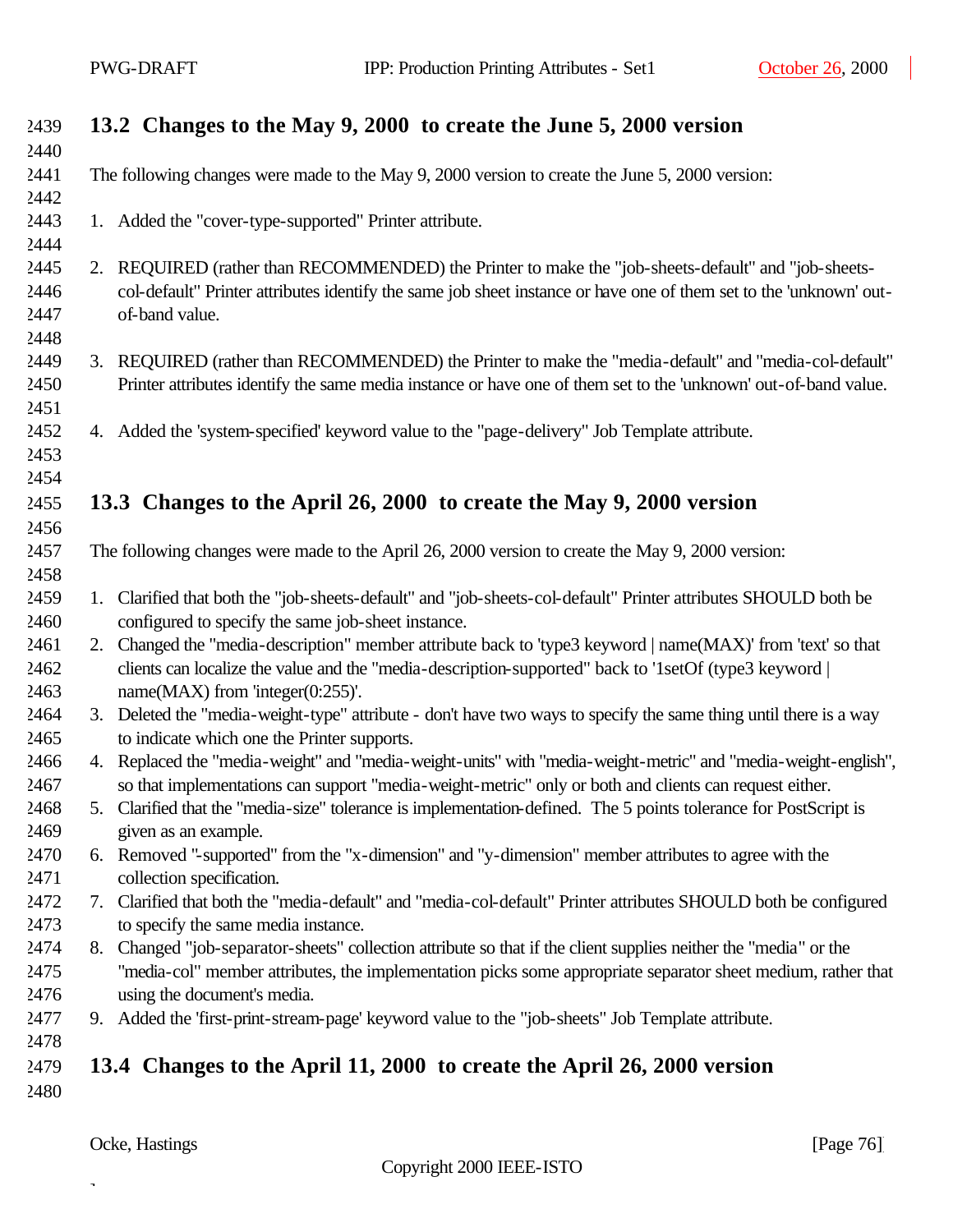The following changes were made to the April 11, 2000 version to create the April 26, 2000 version:

#### 

- 1. Added discussion about distinguished none values for all but a few Job Template attributes.
- 2. Clarified the table and language for collections that have both "media" and "media-col" around the client sending neither (error for some collection attributes, not for others), one or the other, or both (error).
- 3. Removed the use of the 'none' out-of-band value and defined distinguished values for keywords (usually 'none', or 'no-xxx'), strings (zero-length), and integers (usually 0) instead. Existing clients and Printers might get confused with the (new) 'none' out-of-band value.
- 4. Broke "job-error-sheet-type" into two member attributes: "job-error-sheet-type" and "job-error-sheet-when".
- 5. Removed the "s" from "job-error-sheet".
- 6. Banned "media-default" and "media-col-default" from both having a value, even if one is the name of the other. Required the Printer to set the other to 'no-value' out-of-band value.
- 7. Added "media-label-type" (type3 keyword | name(MAX)), and "media-recycled" (type3 keyword | name(MAX)) member attributes to "media-col".
- 8. Changed the "xxx-supported" (boolean) to "xxx-supported" (integer(0:X) so that the maximum length of the string could be queried by the client.
- 9. Added 'gray', 'ivory', and 'orange' colors
- 10. Changed media-pre-printed (boolean) to media-pre-printed (type3 keyword | name(MAX)) and defined 'blank', 'pre-printed', and 'letter-head'.
- 11. Removed -supported from the member attributes of the "media-col-supported" (1setOf collection).
- 12. Added 'none' keyword value to media-front-coating (type3 keyword | name(MAX)) and media-back-coating (type3 keyword | name(MAX))
- 13. Replaced the 'user-define' and 'user-define-supported' out-of-band values with the "user-defined-names-supported" Printer attribute. This will help existing clients that query the Printer.
- 14. Added some "media" keyword values.
- 15. Enhanced the Conformance Section with client requirements.
- 

### **13.5 Changes to the February 7, 2000 to create the April 11, 2000 version**

- The following changes were made to the February 7, 2000 version to create the April 11, 2000 version:
- 
- 1. Clarified that the "page-ranges" Job Template attribute does not affect the print-stream page numbering.
- 2. Aligned the collection attribute definitions to agree with the updated Collection [ipp-coll] document: a) Changed "xxx-supported"(boolean) to "xxx-supported" (1setOf type2 keyword) to return the keyword
	-

- names of the member attributes.
- b) Removed the 'type3 keyword | name' attribute syntaxes from "xxx" (type3 keyword | name | collection) attributes and moved those values into a new "xxx-type" member attribute in the collection for new attributes. For the existing IPP/1.1 "job-sheets" (type3 keyword | name) and "media" (type3 keyword | name) attributes created new "xxx-col" (collection) companion attributes.
- c) For each collection attribute that had a "media" (type3 keyword | name(MAX) | collection) member attribute, removed the 'collection' and added a new OPTIONAL "media-col" (collection) member attribute to carry the media characteristics.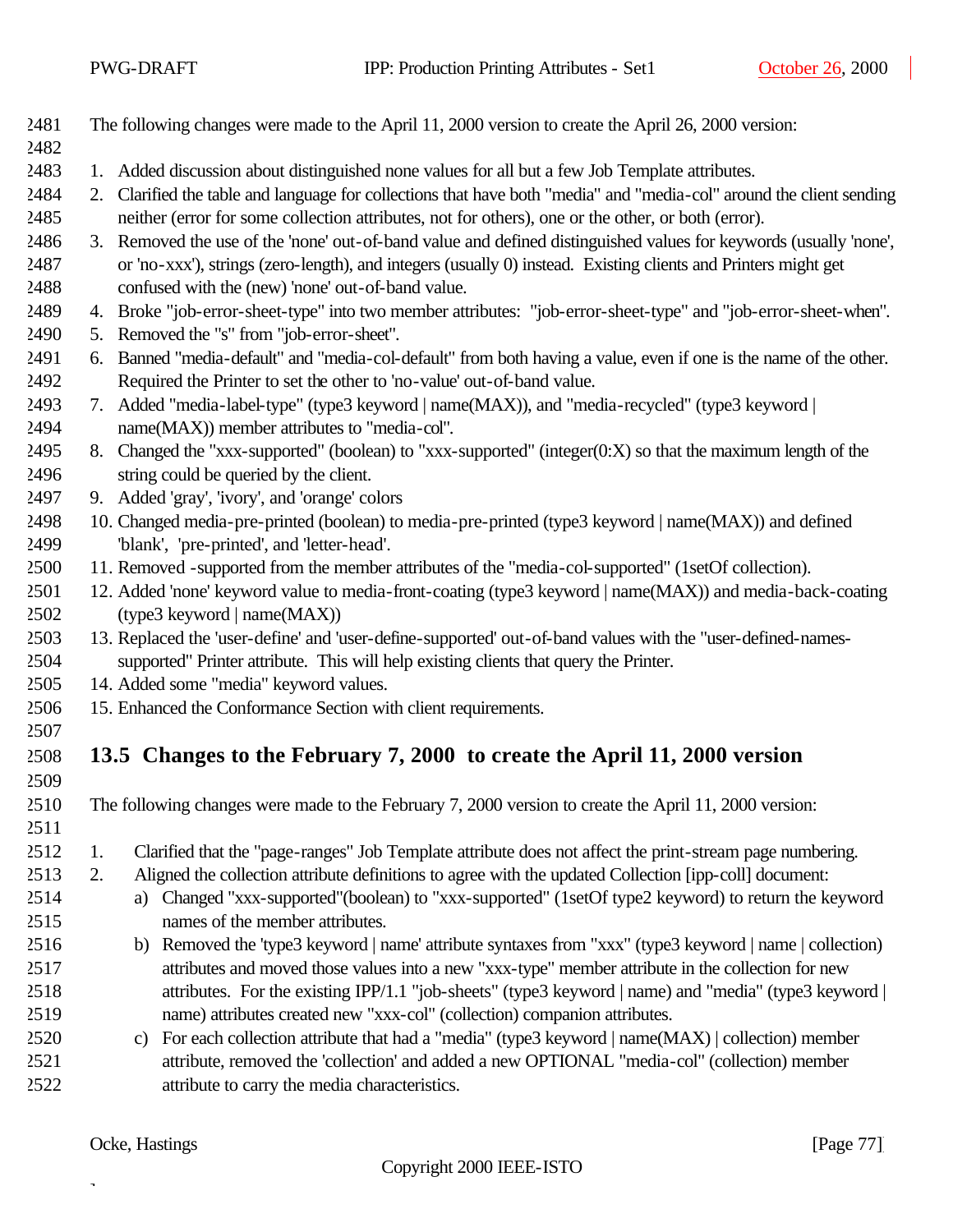| 2523         |     | d) Clarified that a client MUST NOT supply both "media" and a "media-col" Job Template attributes or                                                     |
|--------------|-----|----------------------------------------------------------------------------------------------------------------------------------------------------------|
| 2524<br>2525 |     | member attributes. If a Printer receives such a bad request, it MUST either reject it or use one or the<br>other attributes depending on implementation. |
| 2526         |     | Add prefix names to member attributes when they are intended to be unique, such as "cover-" to "cover-<br>e)                                             |
| 2527         |     | printed-sided" so that the "xxx-supported" would not be ambiguous. Same for "insert-" to insert-after-                                                   |
| 2528         |     | page-number" and "insert-count".                                                                                                                         |
| 2529         |     | Added "xxx-default" (collection) for all collection attributes for consistency as required by [ipp-coll].<br>$\mathbf{f}$                                |
| 2530         |     | Added "xxx-supported" Printer attributes for all member attributes for consistency as required by [ipp-<br>$\mathbf{g}$                                  |
| 2531         |     | coll].                                                                                                                                                   |
| 2532         | 3.  | Removed the prefix from the "media" and the "media-col" member attributes, so that they are the same as the                                              |
| 2533         |     | IPP/1.1 Job Template attributes.                                                                                                                         |
| 2534         | 4.  | Added the insert-after-page-number-supported" (1setOf type2 keyword) Printer attribute for consistency.                                                  |
| 2535         | 5.  | Added that a value of MAX for "insert-after-page-number" inserts a page after the last page in the document                                              |
| 2536         |     | no matter how many pages are in the document.                                                                                                            |
| 2537         | 6.  | Changed "insert-sheet" to agree with the Exceptions document [ipp-except], so that if a page number is not                                               |
| 2538         |     | the first on a sheet, the insert happens after that sheet, and the page is forced to the next sheet and a warning                                        |
| 2539         |     | given using the "job-warnings-count" Job Description attribute and the Job's 'job-warnings-detected' job-                                                |
| 2540         |     | state-reasons.                                                                                                                                           |
| 2541         | 7.  | Add the "insert-count-supported (integer(1:MAX)) Printer attribute for consistency.                                                                      |
| 2542         | 8.  | Clarified that the "media" attribute maps a name or keyword to a media instance, but that not all media                                                  |
| 2543         |     | instances need have an associated media name or keyword. Also that no two media instances can have the                                                   |
| 2544         |     | same "media" attribute name or keyword.                                                                                                                  |
| 2545         | 9.  | Clarified that that the "media-col" collection attribute maps a set of characteristics to a media instance and                                           |
| 2546         |     | that all media instances must have a distinct set of characteristics, not counting their names. The "media-                                              |
| 2547         |     | description" member attribute can be used as a characteristics to distinguish two otherwise identical media                                              |
| 2548         |     | instances.                                                                                                                                               |
| 2549         | 10. | Changed the name of the "media-name" member attribute to "media-description" and its attribute syntax from                                               |
| 2550         |     | 'type3 keyword   name(MAX)' to 'text(255)' to make sure that the value is just an arbitrary string with no                                               |
| 2551         |     | semantic content, such as a tray name or size.                                                                                                           |
| 2552         | 11. | Clarified that several media instances can have the same "media-description" member attribute value.                                                     |
| 2553         | 12. | Specified the tolerance for media size matching of 5 points, same as PostScript.                                                                         |
| 2554         | 13. | Removed the type3 keyword from the "media-size" (collection) member attribute, so as to have only one                                                    |
| 2555         |     | way to specify size, namely a pair of integers. The client can use these integers to map to a media size name                                            |
| 2556         |     | in the locale of the user, similar to keywords.                                                                                                          |
| 2557         | 14. | Added a rangeOfInteger to the "media-size-supported" (1setOf collection) member attributes and so added                                                  |
| 2558         |     | a "-supported" suffix to "x-dimension" and "y-dimension" member attributes since they now have different                                                 |
| 2559         |     | attribute syntaxes to the member attributes of the "media-size" member attribute.                                                                        |
| 2560         | 15. | Added "media-col-ready" (1setOf collection) Job Template Printer attribute to show the characteristics of                                                |
| 2561         |     | the ready media.                                                                                                                                         |
| 2562         | 16. | Clarified that the IPP/1.1 "media-ready" (1setOf (type3 keyword   name(MAX))) Printer attribute MUST                                                     |
| 2563         |     | also be supported, and that the values correspond, so that the client can determine the mapping of the media                                             |
| 2564         |     | names/keywords to the media characteristics for the ready media at least.                                                                                |
|              |     |                                                                                                                                                          |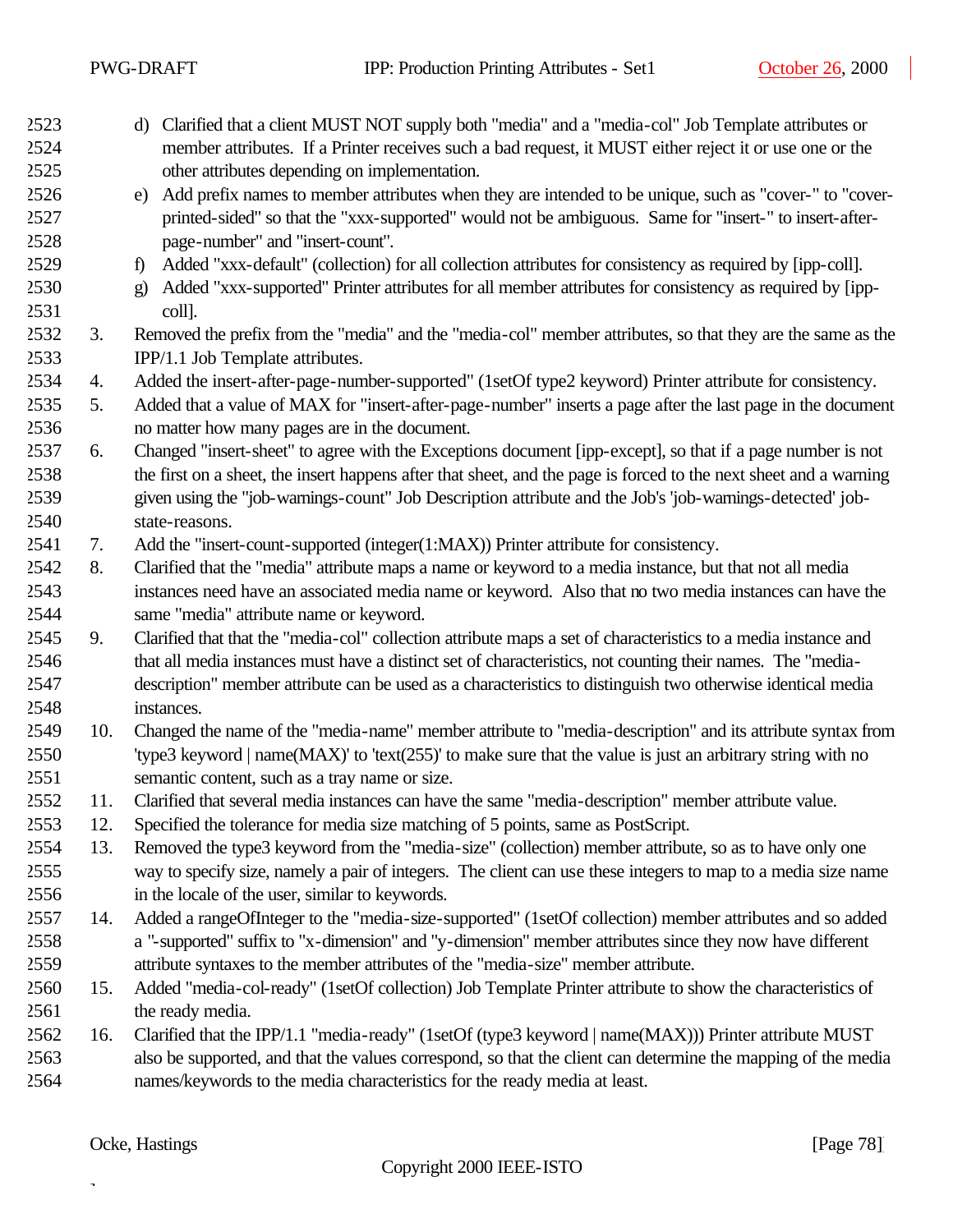|              |     | PWG-DRAFT                              | IPP: Production Printing Attributes - Set1                                                                           | October 26, 2000 |
|--------------|-----|----------------------------------------|----------------------------------------------------------------------------------------------------------------------|------------------|
|              |     |                                        |                                                                                                                      |                  |
| 2565         | 17. |                                        | Deleted "sheet-collate", since it is already defined in the "Job Progress Attributes" document [ipp-prog].           |                  |
| 2566         | 18. |                                        | Added the section on Document and Page Exceptions to indicate the semantics of each Job Template                     |                  |
| 2567         |     | attribute as required by [ipp-except]. |                                                                                                                      |                  |
| 2568         | 19. |                                        | Deleted the definition of the 'none' out-of-band attribute value, since it is defined in the [ipp-coll] document.    |                  |
| 2569         | 20. |                                        | Added the 'user-define' out-of-band attribute value for use as one of the values of the Printer's "xxx-              |                  |
| 2570         |     |                                        | supported" attributes to indicate that a client can supply a name that is not in the Printer's supported list, i.e., |                  |
| 2571         |     | can supply custom names.               |                                                                                                                      |                  |
| 2572         | 21. |                                        | Added the 'user-define-supported' out-of-band value so that an implementation can indicate in the "xxx-              |                  |
| 2573         |     |                                        | supported" returned by the Get-Printer-Supported-Values operation whether or not it will allow the                   |                  |
| 2574         |     |                                        | administrator to set the 'user-define' out-of-band value in the corresponding Printer's "xxx-supported"              |                  |
| 2575         |     | attribute.                             |                                                                                                                      |                  |
| 2576         | 22. |                                        | Added the 'resources-are-not-supported' value for use with the "job-state-reasons" Job Description attribute         |                  |
| 2577         |     |                                        | to indicate that a user has supplied a custom name.                                                                  |                  |
| 2578         | 23. |                                        | Clarified that if a Printer supports "job-sheets-col", it MUST also support the IPP/1.1 "job-sheets" Job             |                  |
| 2579         |     | Template attribute.                    |                                                                                                                      |                  |
| 2580         | 24. |                                        | Clarified that if a Printer supports "media-col", it MUST also support the IPP/1.1 "media" Job Template              |                  |
| 2581         |     | attribute.                             |                                                                                                                      |                  |
| 2582         | 25. |                                        | Clarified that if a Printer supports "media-col-ready", it MUST also support the IPP/1.1 "media-ready"               |                  |
| 2583         |     | Printer attribute.                     |                                                                                                                      |                  |
| 2584         | 26. |                                        | Changed the attribute syntax for "job-account-id-supported", "job-message-to-operator-supported", "job-              |                  |
| 2585         |     |                                        | recipient-name-supported", and "job-sheet-message-supported" from 'boolean' to 'integer(1:255)' to indicate          |                  |
| 2586         |     |                                        | the maximum string length supported, since IPP is often a gateway to another system that can't store the             |                  |
| 2587         |     |                                        | string length required for conforming IPP Printers.                                                                  |                  |
| 2588         | 27. |                                        | Added notes about the conversion between English and metric for different types of media.                            |                  |
| 2589         |     |                                        |                                                                                                                      |                  |
| 2590<br>2591 |     |                                        | 13.6 Changes to the January 30, 2000 to create the February 7, 2000 version                                          |                  |
| 2592         |     |                                        |                                                                                                                      |                  |
| 2593         |     |                                        | The following changes were made to the January 30, 2000 version to create the February 7, 2000 version:              |                  |
| 2594         |     |                                        |                                                                                                                      |                  |
| 2595         |     |                                        | 1. Changed the attribute syntax of "cover-front-supported" and "cover-back-supported" from 'collection' to           |                  |
| 2596         |     |                                        | 'boolean', since a Printer MUST support all (both) member attributes and any combinations of values.                 |                  |
| 2597         | 2.  |                                        | Changed the 'sheet' member attribute in each of the following collections to give them distinct names so that the    |                  |
| 2598         |     |                                        | "xxx-supported" Printer attribute can indicate their respective (potentially different) values: "job-accounting-     |                  |
| 2599         |     |                                        | sheets", "job-error-sheets", "job-sheets", and "separator-sheets".                                                   |                  |
| 2600         |     |                                        | 3. Added "media-" to the beginning of each member attribute of the "media" collection, so that ordinary "media-      |                  |
| 2601         |     |                                        | xxx-supported" could be used to represent their individual supported values.                                         |                  |
| 2602         |     |                                        | 4. Removed the 'name(MAX)" choice from the "media-size" member attribute. If the properties of a medium are          |                  |
| 2603         |     |                                        | being given, either the keyword name or the exact numerical dimensions known to the implementation, not a            |                  |
| 2604         |     | name made up by the administrator.     |                                                                                                                      |                  |
| 2605         |     |                                        | 5. Added "media-size-supported (1setOf collection) which contains the combinations of numerical sizes                |                  |
| 2606         |     |                                        | supported (x-dimension and y-dimension) by the Printer. This "xxx-supported" attribute is the only one that          |                  |
|              |     |                                        |                                                                                                                      |                  |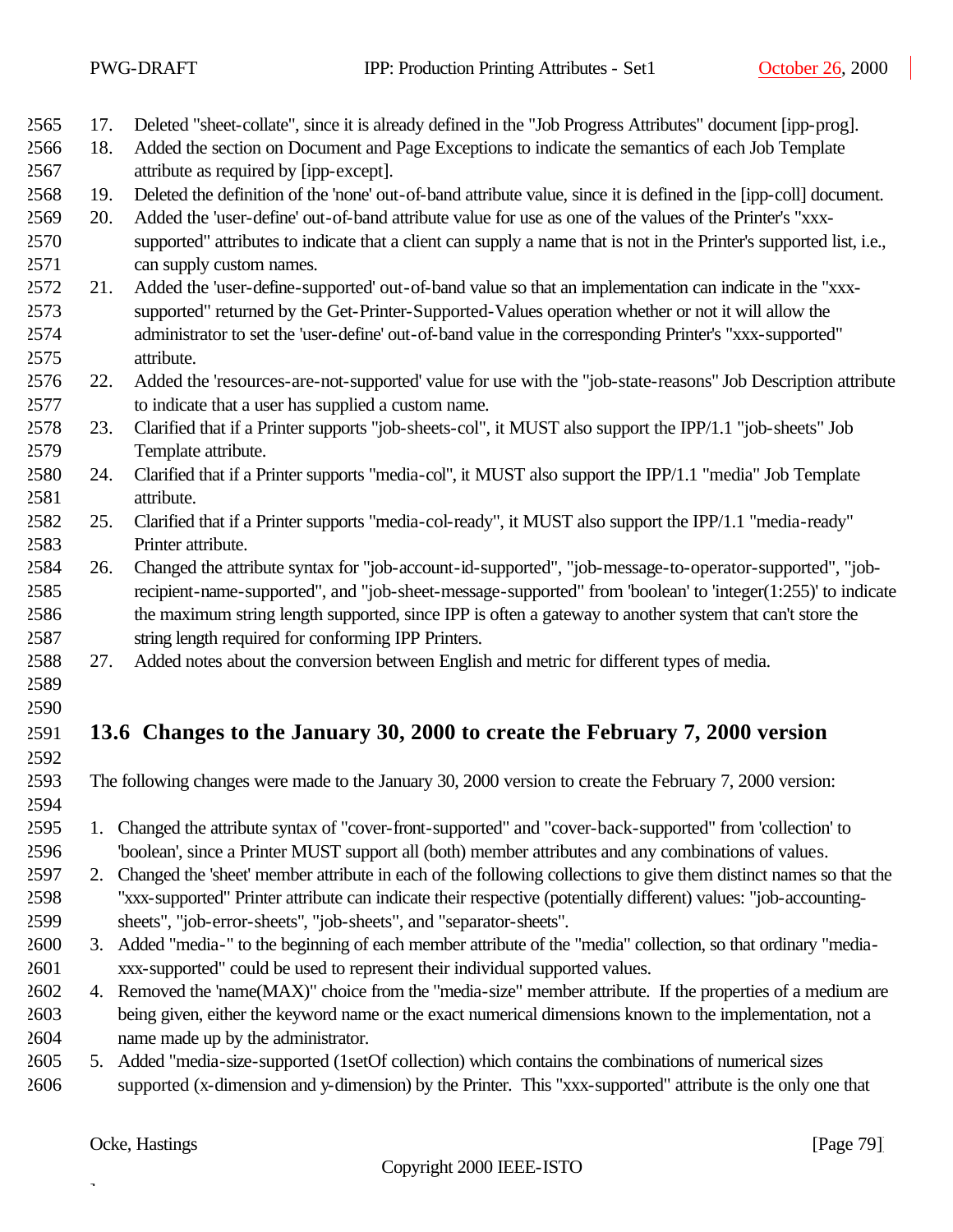| 2607 | has a value of '1setOf collection' in order to list the pairs of x and y dimensions supported. The attribute syntax |
|------|---------------------------------------------------------------------------------------------------------------------|
| 2608 | of the "x-dimension" and "y-dimension" is a choice of 'integer $(0:MAX)$ ' or 'rangeOfInteger $(0:MAX)$ ' to cover  |
| 2609 | the case of continuous media and cut sheet printers that can cut the medium to any size within the specified        |
| 2610 | range.                                                                                                              |
| 2611 | 6. Changed the "media-supported" from containing a collection whose member attributes listed the supported          |
| 2612 | values that the client could supply as member attributes to just containing a new out-of-band 'any-collection'      |
| 2613 | value that indicates that the implementation allows any combination of member attributes that are indicated by      |

- the corresponding "xxx-supported" Printer attributes.
- 

## **13.7 Changes to the January 28, 2000 to create the January 30, 2000 version**

- The following changes were made to the January 28, 2000 version to create the January 30, 2000 version:
- 

- 1. Ordered the Job Template attributes alphabetically.
- 2. Add 'name(MAX)' to Job Template attributes that had (type3 keyword | collection) to be consistent with IPP/1.1 that has (type3 keyword | name(MAX)).

### **13.8 Changes to create the January 28, 2000 version**

- Initial version.
- 

# **14.Appendix B: Possible future additions**

#### This appendix lists possible future additions.

### 

### **14.1Possible future keyword additions for "media" and "media-col" attributes**

- -
	-
- These are additional standard keyword values which are used by the implementation as a simple method for media selection. When combinations of these values are needed for media selection, it is RECOMMENDED that the attribute "media-col" collection be used to prevent proliferation of complex keywords and names.
	- 'plain' The plain media as specified by the output device. 'pre-punched' The pre-punched media as specified by the output device. 'transparency' The transparent media as specified by the output device. 'letterhead' The pre-printed letterhead media as specified by the output device.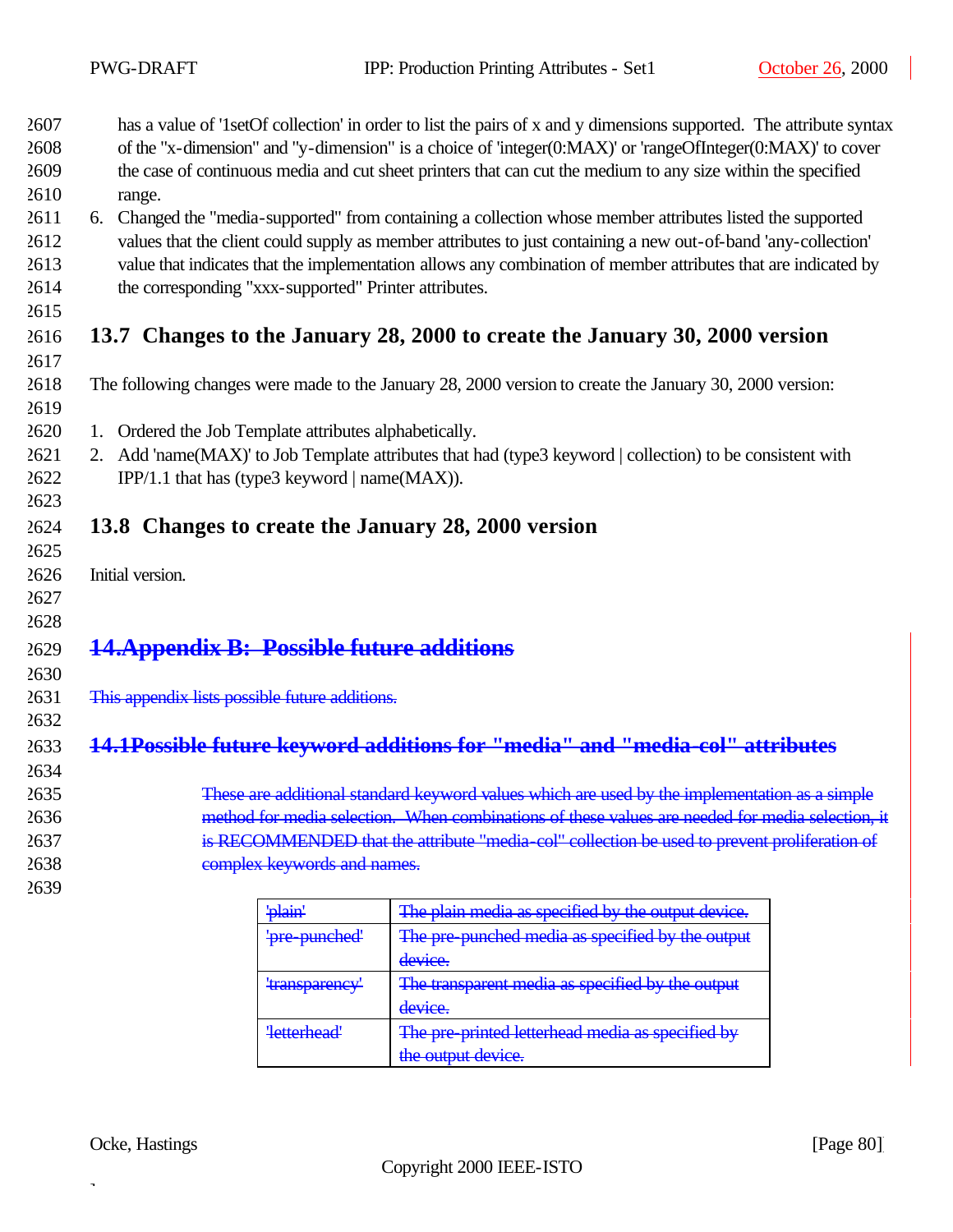| <b>heavyweight'</b>    | The heavyweight media as specified by the output    |
|------------------------|-----------------------------------------------------|
|                        | device.                                             |
| 'recycled'             | The recycled media as specified by the output       |
|                        | device.                                             |
| <del>'bond'</del>      | The bonded media as specified by the output         |
|                        | device.                                             |
| <b>labels</b>          | The labels media as specified by the output device. |
| 'pre-printed'          | The pre-printed media as specified by the output    |
|                        | device.                                             |
| ' <del>custom] '</del> | Custom value 1 defined for the site                 |
| <del>'custom2'</del>   | Custom value 2 defined for the site                 |
| <del>'custom3'</del>   | Custom value 3 defined for the site                 |
| <del>'custom4'</del>   | Custom value 4 defined for the site                 |
| <del>'custom5'</del>   | Custom value 5 defined for the site                 |
| ' <del>custom6'</del>  | <b>Lustom value 6 defined for the site</b>          |
| <del>'custom7'</del>   | Custom value 7 defined for the site                 |

2641

## 2642 **14.2Possible future additions to the "media-col" Job Template attribute**

2643

2644 Since there would be some redundancy between the above proposed keywords for "media" and "media-col" and

2645 other "media-col" member attributes, provide some way to indicate which member attributes subsume which

2646 keyword values, depending on which member attributes are supported. Then a Printer can indicate which

- 2647 keyword values map to which member attributes. The following table shows what these redundancies would be:
- 2648

| "media description" keyword values | redundant member attributes                       |
|------------------------------------|---------------------------------------------------|
| 'plain', 'bond', 'transparency'    | 'opaque', 'transparent' values<br>"media-opacity" |
| 'pre-punched'                      | "media hole count" - non zero value               |
| 'plain'                            | "media pre printer" - "blank' value               |
| 'letterhead'                       | "media pre printed"<br>- 'letterhead' value       |
| 'pre-printed'                      | "media pre printed"<br>'pre-printed' value        |
| 'heavyweight'                      | "media weight metric", "media weight english"     |
| 'recycled'                         | "media-recycled" - 'standard' value               |
| 'labels'                           | "media label type"<br>'standard' value            |

2649

2650 Should we add a new member attribute, called "media-kind" (type3 keyword | name) with value like: labels,

2651 envelope, envelope-plain, envelope-window, continuous-long, continuous-short, multi-layer, and multi-part-form 2652 from the Printer MIB?

2653

2654 Should the values: 'bond', 'Index-Bristol-tab-stock', 'cover-stock', 'rank-paper' and 'newsprint' (see "media-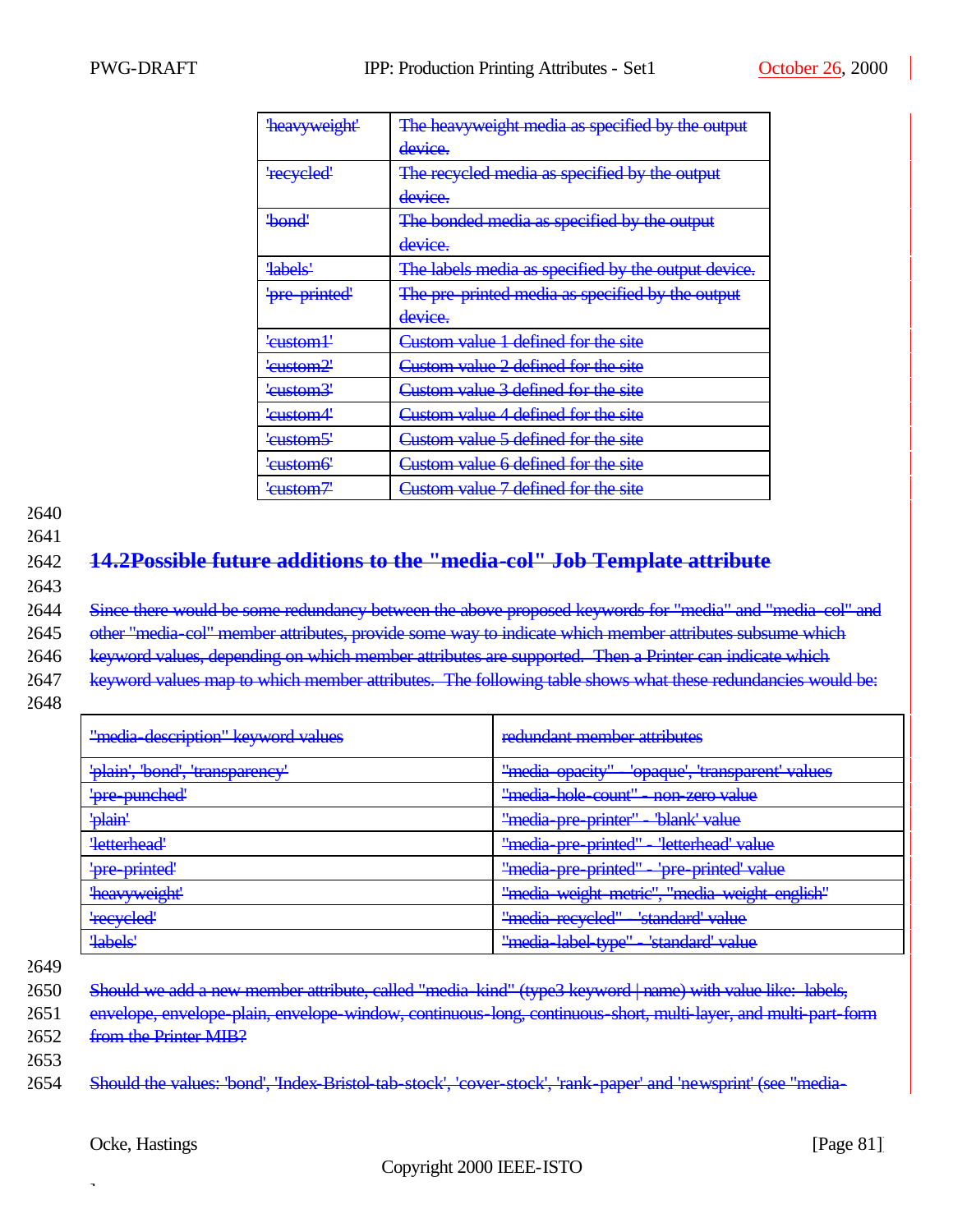$\overline{\phantom{a}}$ 

| 2655         | weight" member attribute description) be added to this new "media-kind" member attribute?                                                                                                                                          |
|--------------|------------------------------------------------------------------------------------------------------------------------------------------------------------------------------------------------------------------------------------|
| 2656         |                                                                                                                                                                                                                                    |
| 2657         |                                                                                                                                                                                                                                    |
| 2658         |                                                                                                                                                                                                                                    |
| 2659         | 14. Appendix C: Description of the IEEE Industry Standards and Technology                                                                                                                                                          |
| 2660         | (ISTO)                                                                                                                                                                                                                             |
| 2661         |                                                                                                                                                                                                                                    |
| 2662<br>2663 | The IEEE-ISTO is a not-for-profit corporation offering industry groups an innovative and flexible operational forum<br>and support services. The IEEE-ISTO provides a forum not only to develop standards, but also to facilitate  |
| 2664<br>2665 | activities that support the implementation and acceptance of standards in the marketplace. The organization is<br>affiliated with the IEEE (http://www.ieee.org/) and the IEEE Standards Association (http://standards.ieee.org/). |
| 2666         |                                                                                                                                                                                                                                    |
| 2667<br>2668 | For additional information regarding the IEEE-ISTO and its industry programs visit:                                                                                                                                                |
| 2669         | http://www.ieee-isto.org.                                                                                                                                                                                                          |
| 2670         |                                                                                                                                                                                                                                    |
| 2671         | 15. Appendix D: Description of the IEEE-ISTO PWG                                                                                                                                                                                   |
| 2672         |                                                                                                                                                                                                                                    |
| 2673         | The Printer Working Group (or PWG) is a Program of the IEEE Industry Standards and Technology Organization                                                                                                                         |
| 2674         | (ISTO) with member organizations including printer manufacturers, print server developers, operating system                                                                                                                        |
| 2675         | providers, network operating systems providers, network connectivity vendors, and print management application                                                                                                                     |
| 2676         | developers. The group is chartered to make printers and the applications and operating systems supporting them                                                                                                                     |
| 2677         | work together better. All references to the PWG in this document implicitly mean "The Printer Working Group, a                                                                                                                     |
| 2678         | Program of the IEEE ISTO." In order to meet this objective, the PWG will document the results of their work as                                                                                                                     |
| 2679         | open standards that define print related protocols, interfaces, procedures and conventions. Printer manufacturers                                                                                                                  |
| 2680         | and vendors of printer related software will benefit from the interoperability provided by voluntary conformance to                                                                                                                |
| 2681         | these standards.                                                                                                                                                                                                                   |
| 2682         |                                                                                                                                                                                                                                    |
| 2683<br>2684 | In general, a PWG standard is a specification that is stable, well understood, and is technically competent, has<br>multiple, independent and interoperable implementations with substantial operational experience, and enjoys    |
| 2685         | significant public support.                                                                                                                                                                                                        |
| 2686         |                                                                                                                                                                                                                                    |
| 2687         | For additional information regarding the Printer Working Group visit:                                                                                                                                                              |
| 2688         |                                                                                                                                                                                                                                    |
| 2689         | http://www.pwg.org                                                                                                                                                                                                                 |
| 2690         |                                                                                                                                                                                                                                    |
| 2691         |                                                                                                                                                                                                                                    |
| 2692         |                                                                                                                                                                                                                                    |
| 2693         | 16. Appendix E: IEEE Industry Standards and Technology Organization                                                                                                                                                                |
| 2694         | <b>Copyright Statement</b>                                                                                                                                                                                                         |
| 2695         |                                                                                                                                                                                                                                    |
|              |                                                                                                                                                                                                                                    |